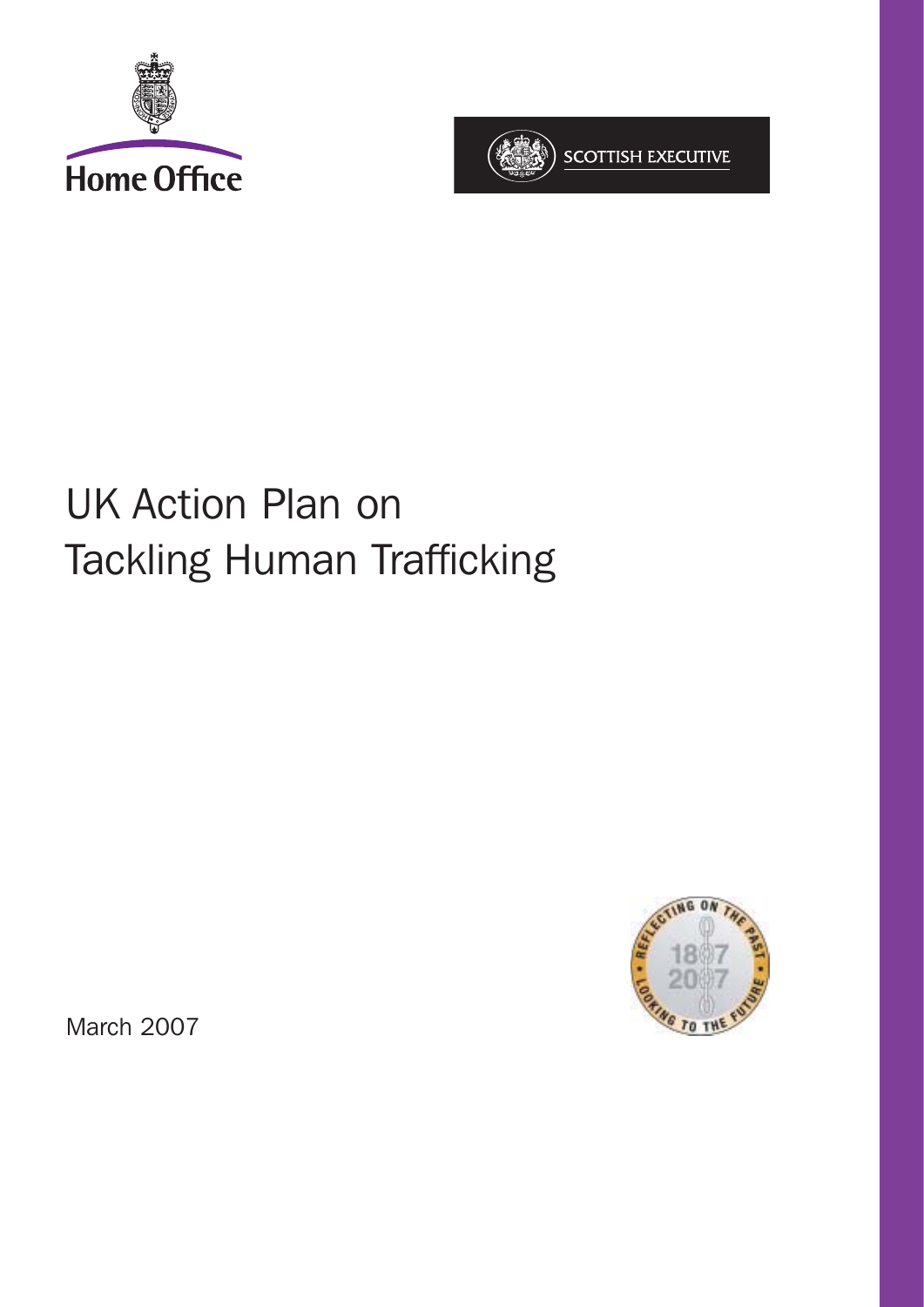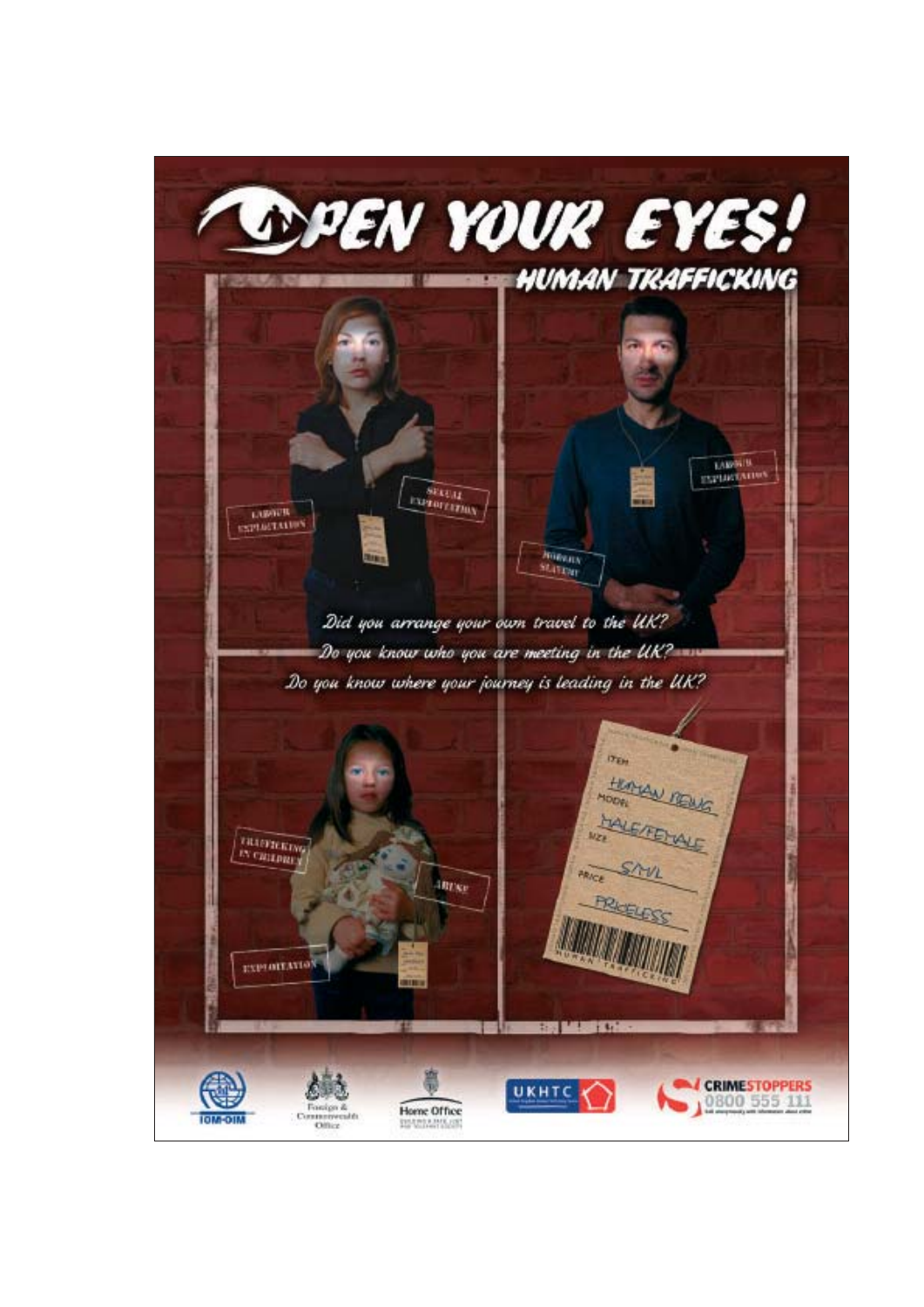# **CONTENTS**

| Chapter 3 – Providing Protection and Assistance to Adult Victims of Trafficking 47 |
|------------------------------------------------------------------------------------|
|                                                                                    |
|                                                                                    |
|                                                                                    |
|                                                                                    |
|                                                                                    |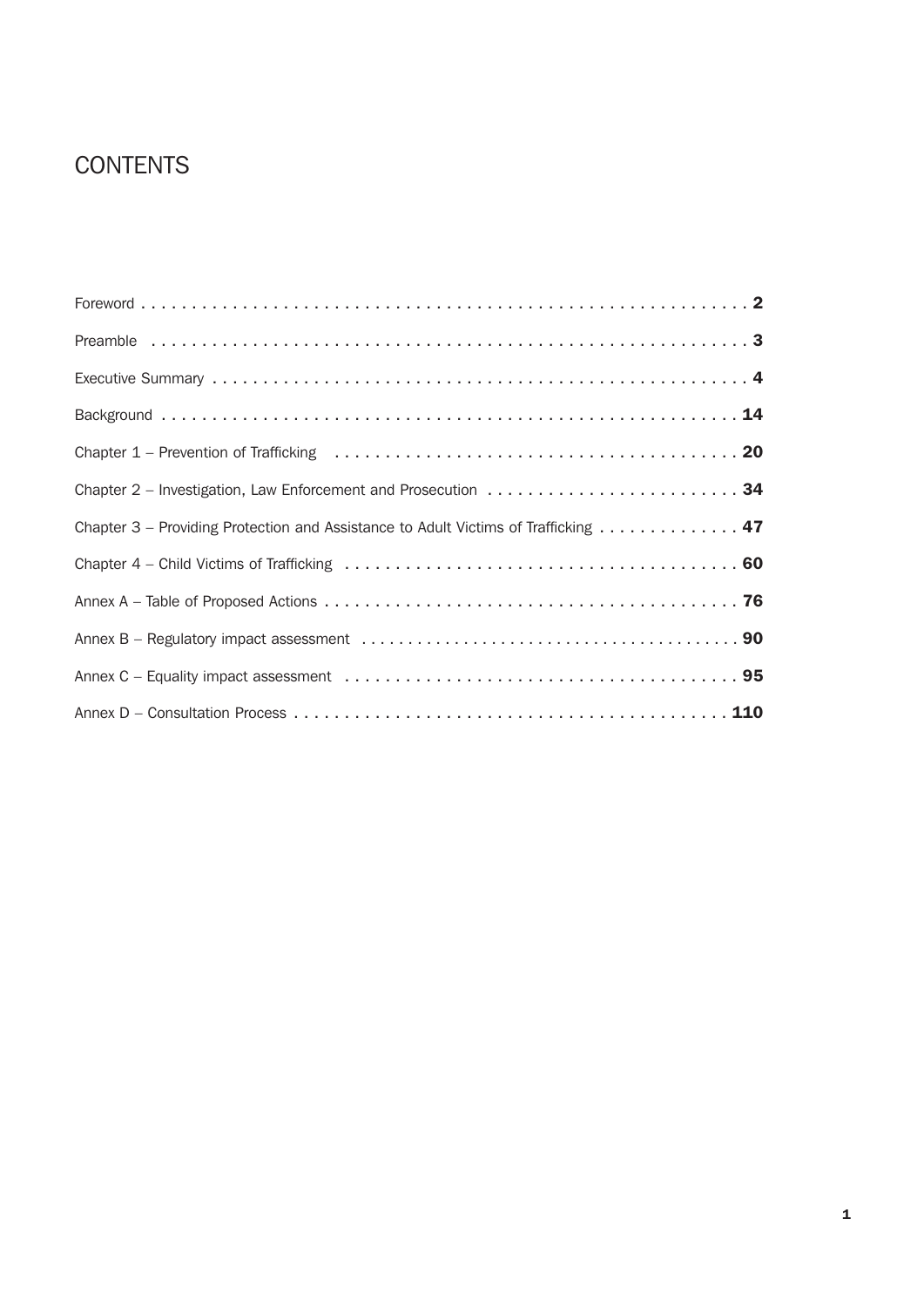# FOREWORD BY THE HOME SECRETARY, DR JOHN REID MP, AND SCOTTISH EXECUTIVE MINISTER FOR JUSTICE, CATHY JAMIESON MSP





Trafficking in human beings is an abhorrent crime. Many describe it as modern-day slavery, where victims are coerced, deceived or forced into the control of others who crudely and inhumanely seek to profit from their suffering. This year, it is 200 years since Parliament passed the Act to abolish the slave trade in the British Empire. Whilst we reflect on the past with the numerous events planned to mark the bicentenary, we must not forget the plight of the thousands of people who are still forced to live in slave like conditions as a result of the inhuman criminal practices perpetrated by 21st century traffickers.

The United Kingdom has consistently expressed its determination to work with international partners to combat this terrible crime and made it a priority during our presidencies of the G8 and EU. We recognise that, at present, human trafficking may be considered to be a low risk, lucrative business often controlled by organised crime groups. This is not acceptable. Our message is clear. The criminal trading of people, including children, as commodities, whether for sexual exploitation, forced labour or any other form of exploitation, has no place in the United Kingdom or a modern world.

Last year we launched a public consultation on our emerging proposals on how best the UK should combat this horrendous crime. After consideration of the responses we are proud to publish this Action Plan setting out the progress made so far, and outlining our plans for future action. The intention is that the Action Plan is a 'living' document which will be updated regularly to ensure that our response develops as our knowledge and understanding of this area grows.

It is important that our strategy makes a difference on the ground. In order to tackle this crime successfully, we must work in a collaborative way with partners across central, regional and local government, law enforcement and the voluntary sector. The UK Government is working with the devolved administrations to ensure that effort in the UK is properly "joined up". It is only by combining our efforts in a coordinated way that we can maximise our effectiveness and make the UK a hostile environment for human traffickers.

The Action Plan contains deliverable measures in the areas of prevention, enforcement and prosecutions, and most importantly the protection and support of adult and child victims. Each chapter of the Plan also contains measures to address trafficking for forced labour as well as trafficking for sexual exploitation. It creates a platform on which the United Kingdom can further develop both its domestic and international work to help liberate more victims and tackle those that seek to profit from the enslavement of others.

Gathy ) dues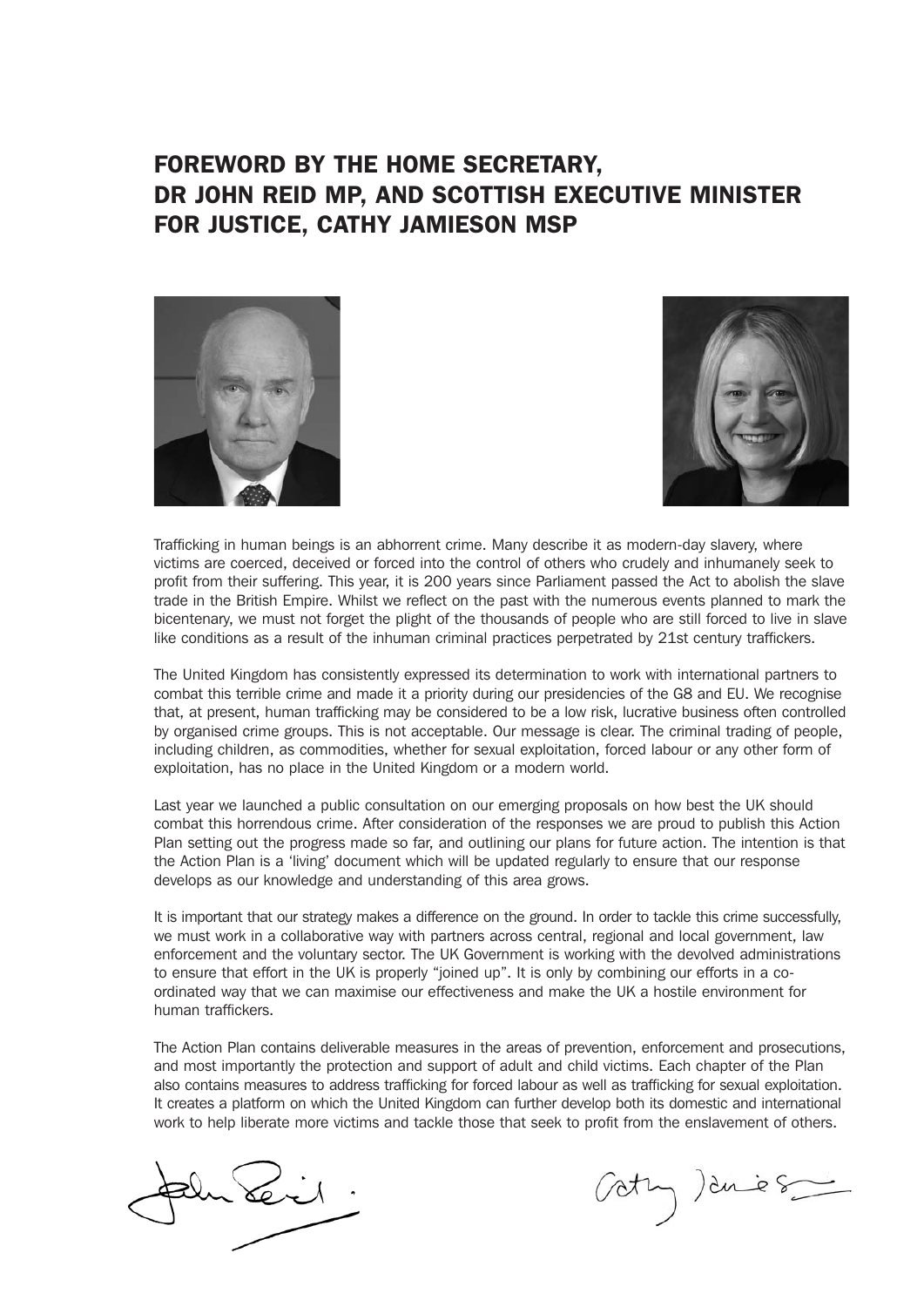## PREAMBLE

On the 5th January 2006, the Home Office and Scottish Executive launched a national consultation exercise on proposals for a UK Action Plan on human trafficking. The consultation invited comments on proposals for a UK Action Plan to address all forms of human trafficking. The consultation invited views on proposals and asked 18 questions. The consultation ran for a period of 3 months and closed on the 5th April 2006. In total we received 206 responses from individuals and organisations both within and outside the UK. We published a summary of those responses in June 2006 and undertook to consider the responses and produce a final UK Action Plan.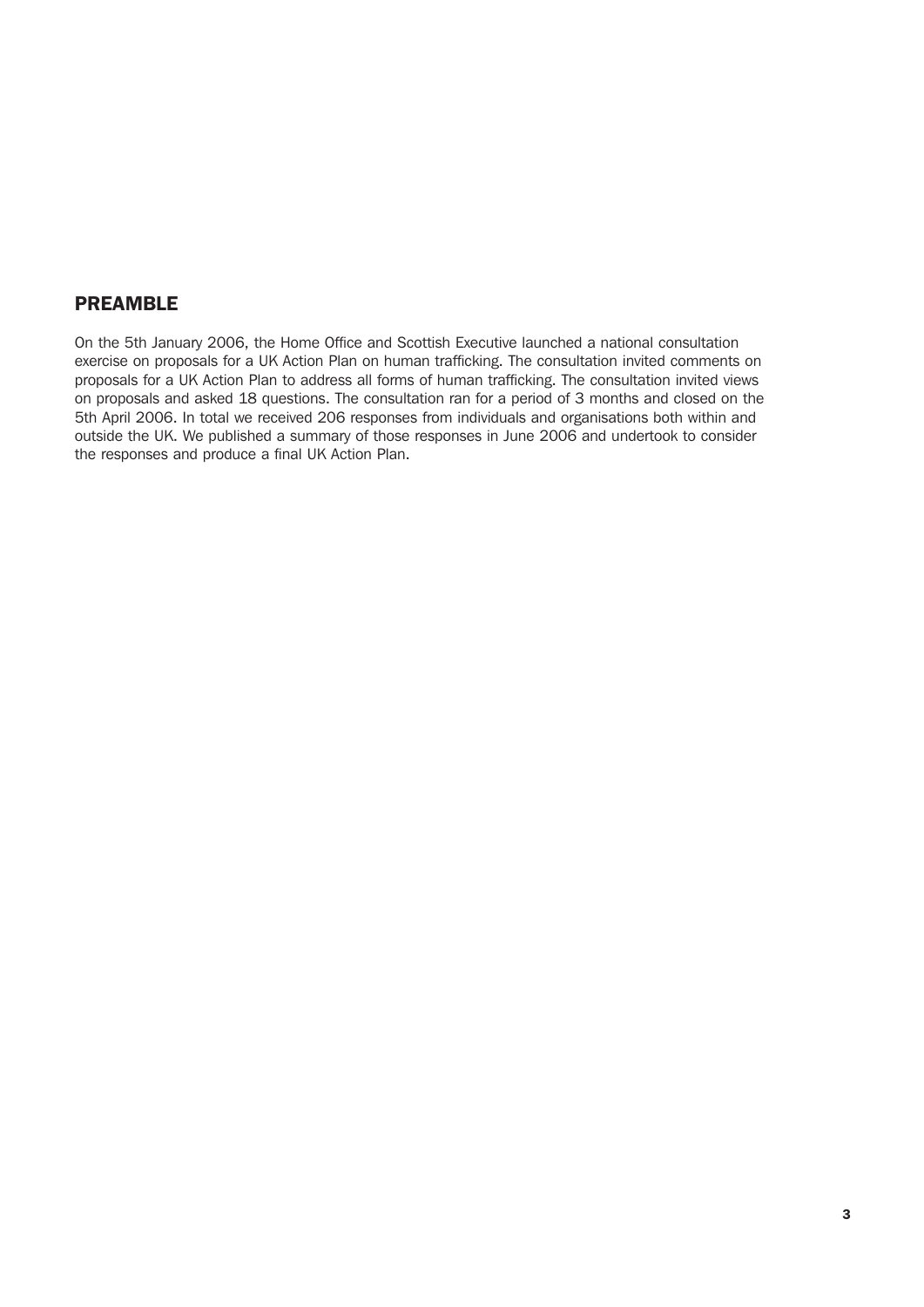# EXECUTIVE SUMMARY

This year marks the bicentenary of the legal abolition of the slave trade in the former British Empire. Whilst a number of events are taking place to commemorate this event, we are faced with another challenge 200 years after the slave trade was legally abolished – how we tackle trafficking in human beings and the misery that it causes. This modern form of slavery is an evil practice perpetrated for profit with no regard for the personal or societal consequences. We are committed to tackling this crime and addressing the harms caused. This Action Plan provides an opportunity to draw together all the work that is already underway but also to set out what else we plan to do. The intention is that the Action Plan will be a living document which will be updated annually.

Trafficking involves the movement of a person by coercion or deception into a situation of exploitation. The Action Plan applies to all forms of human trafficking whether into, out of, or around the UK. It also applies to the trafficking of UK nationals as well as overseas citizens. The Plan covers both adult and child victims and seeks to make the UK a hostile environment for any form of human trafficking.

The purpose of this Action Plan is to:

- 1. Draw together all the work that is currently underway across government and other agencies on human trafficking
- 2. Identify gaps in existing work which require further consideration
- 3. Increase transparency and enable us to be held to account on delivery of our objectives
- 4. Provide a platform for developing a more strategic and holistic approach to tackling human trafficking.

In each chapter of the Plan a number of action points are identified in the text and a full table summarising those actions is included at Annex A. Each action point sets out clearly the objective to be achieved, timetable for implementation, party responsible for delivery and assessment tool/indicator.

#### SCOPE OF THE ACTION PLAN

#### *Human Rights Approach*

The first question that we posed in our consultation document was whether we had got the scope of the Plan right. This question drew a number of comments on the need to place greater emphasis on combating human trafficking from a human rights perspective and not to see human trafficking exclusively through the prism of organised immigration crime.

The Joint Committee on Human Rights (JCHR)<sup>1</sup> conducted a recent inquiry into human trafficking and one of the questions it addressed was whether the Government has got the human rights balance right in its current strategy.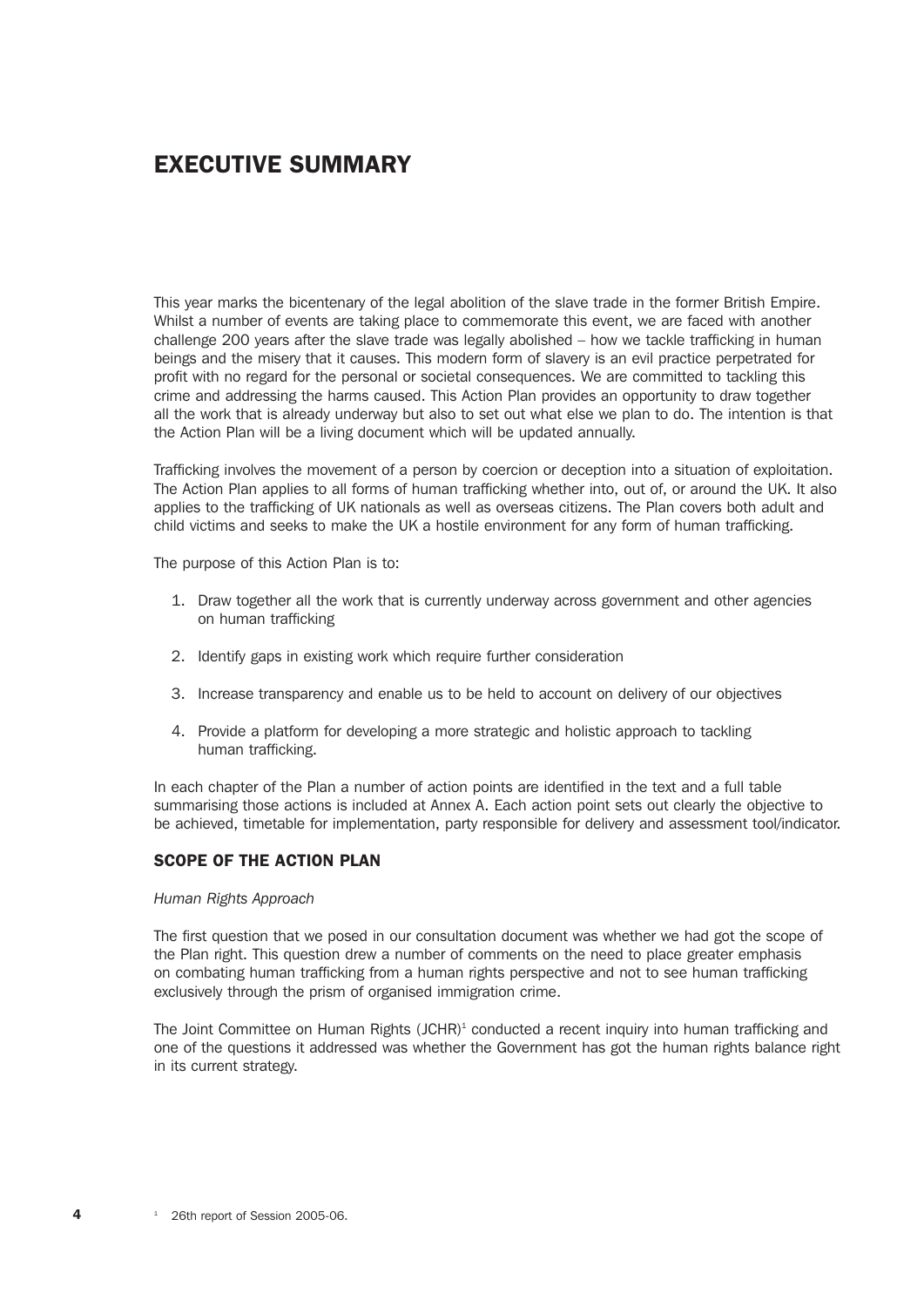In particular, the Committee questioned whether the Government had successfully reconciled the various objectives of enforcing the law against traffickers, preventing trafficking and illegal immigration when it is associated with trafficking, and protecting victims. However, it also said that;

*"We are encouraged by our further belief that the Government is also committed to achieving the best possible balance in its overall policy to combat trafficking, grounding that policy in human rights standards, and has an open mind about how this can best be achieved."*

We are committed to striking the right balance and accept that all three main areas of the end to end strategy must be in equilibrium. A strong enforcement arm is not effective unless the corollary victim protection and assistance is in place. Victims may not come forward and identify themselves if there is no support, protection or assistance available to them.

We have always recognised the central role of victims, which is why when Eaves Housing approached us in 2003 to provide accommodation and support for victims of trafficking we were keen to develop a partnership approach to supporting these particularly vulnerable victims. This focus on victims has now been taken further through two important decisions.

Firstly, we have decided to sign the Council of Europe Convention on Action Against Trafficking in Human Beings (the "Council of Europe Convention"). This will provide a framework for the protection of all victims of trafficking and support a more human rights centred approach. Secondly, we have established a new UK Human Trafficking Centre (UKHTC) which will become a central point for the development of expertise and operational co-ordination in relation to the trafficking of human beings. As a multi-agency centre it forges closer links between the immigration service and law enforcement and has as one of its central tenets the development of a victim centred human rights based approach to tackling human trafficking.

#### "I feel like they've taken my smile and I can never have it back."2

*Lithuanian woman trafficked to London*

#### *Forced Labour*

Up to now, our effort has focussed mainly on trafficking for sexual exploitation. We now need to move beyond this and also spotlight other forms of trafficking for increased attention, such as child trafficking and trafficking for forced labour.

At the moment we do not have sufficient evidence regarding trafficking for forced labour to enable us to make a full assessment of whether it poses a significant problem for the UK. We recognise that we need to improve our knowledge base in this area. Although we have more detailed information on some areas such as victim nationality, employment sectors and the nature of exploitation, there is a fundamental lack of information concerning the scale of the problem. One of the difficulties we will face in investigating trafficking for forced labour is distinguishing between poor working conditions and situations involving forced labour. The element of coercion is an important indicator of the latter.

<sup>2</sup> "Stolen Smiles: a summary report on the physical and psychological health consequences of women and adolescents trafficked in Europe" by Zimmerman C, Hossain M, Yun K, Roche B, Morison L, Watts C ( 2006).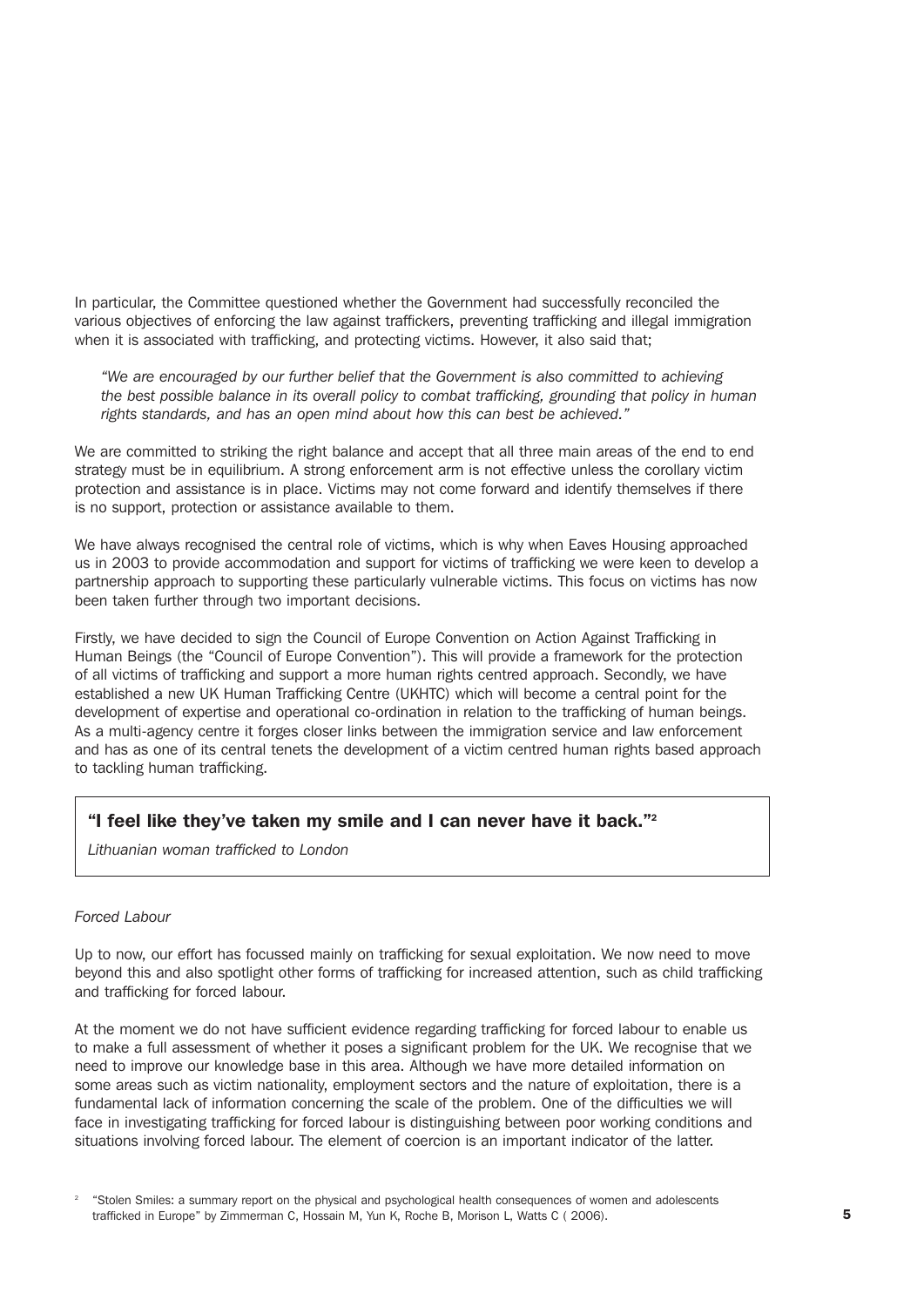A number of respondents commented that trafficking for forced labour was often a hidden problem within families and communities making it harder to identify and detect. We need to understand better how to recognise this form of trafficking and we need to raise awareness, through training and the provision of guidance to workplace enforcement agencies, law enforcement, immigration and other front line organisations so that potential victims of trafficking can be identified.

The advent of the UKHTC will help to develop further our enforcement response in this area as its remit includes trafficking for forced labour as well as other forms of human trafficking.

In addition to the need to raise awareness on trafficking for forced labour so that potential victims are identified, respondents to the consultation pointed out that the lack of specialised assistance available to victims of trafficking for forced labour could account for the lack of individuals self identifying. The decision to sign the Council of Europe Convention will impact on this area because the minimum levels of protection and support set out in the Convention apply to all victims of trafficking.

#### *Child Trafficking*

Most law enforcement effort on trafficking for sexual exploitation has focused on the trafficking of foreign national women into and around the UK. We also need to consider the case for more effort on the trafficking of children from abroad for sexual exploitation and potentially also the trafficking of UK national children within the UK.

The trafficking of children has received considerable attention in recent years. It raises very real public concerns about the victims, who are innocent, defenceless and have little or no influence over their fate. Many organisations have reported on the extent of the problem of child trafficking for commercial sexual exploitation. In addition, the problem of child trafficking for labour exploitation or domestic servitude, benefit fraud and organised street crime has also been the subject of intense anxiety.

A number of respondents to the consultation acknowledged that some progress has been made in tackling the issue of child trafficking but that the UK Government needed to do more. ECPAT UK, in a recent report<sup>3</sup> called for a national strategy on child trafficking to be considered a priority within the UK Action Plan, and that this should identify a multi-agency framework and protocols for all professionals who may have contact with child victims of trafficking.

We acknowledge the need to do more in response to the trafficking of children into and within the UK for a variety of purposes. In response to calls that we institute a separate strategy for child victims of human trafficking we have decided to highlight the specific measures that we intend to undertake which relate exclusively to children in Chapter 4. However, many of the measures included in the chapters on Prevention, and Investigation, Law Enforcement and Prosecution will relate equally to children as to adults and therefore the overall effort on child trafficking amounts to more than the measures summarised in the child trafficking chapter. However, there was a need to separate out the protection and assistance to victims because of the different arrangements applicable to safeguarding child victims from adult ones.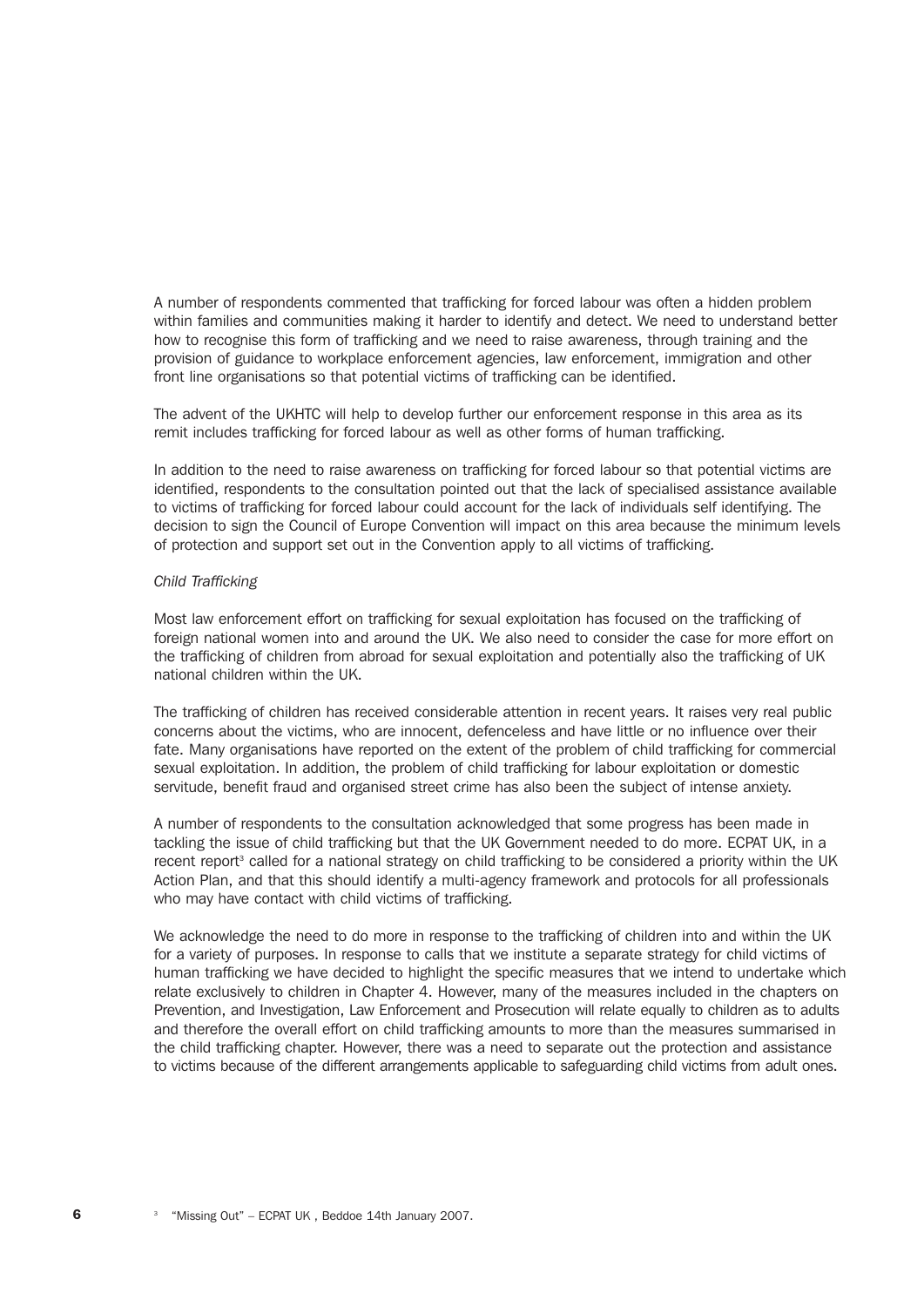#### *Immigration Strategy*

As human trafficking often involves crossing international borders, it is essential that measures to address it are mainstreamed into the UK's immigration system. Dealing effectively with human trafficking will be an integral part of the new Border and Immigration Agency's business, delivering the Agency's objectives to strengthen our borders and ensure and enforce compliance with immigration laws. A strategy for Securing the UK Border will set out what we intend to do over the next decade to respond to the main threats and challenges to our borders. The measures in that strategy will increase our knowledge and control over those who enter the UK. A number of improvements to our border control function such as the use of biometric identifiers and the development of e-borders will make it harder for traffickers to bring victims to the UK to be exploited. It is important to deter them at that stage as identifying victims and traffickers at the border can be difficult. This is because many victims enter the UK with legitimate documentation and some will be unaware that they are being trafficked. Guidance and training for immigration officers is in place, but will be improved and expanded as we implement the Council of Europe Convention. This will ensure that victims are treated first and foremost as victims of crime rather than as immigration offenders.

Several measures in the UK Borders Bill, which is currently going through Parliament, are related to human trafficking while others will help us combat immigration crime more generally. The recent Enforcement Strategy4 also contains a number of measures which will help in the UK's fight against organised immigration crime. These include further collaboration across law enforcement agencies, increased resources for immigration policing and prioritising our enforcement activity on the greatest harms which include human trafficking. This approach will enable the Border and Immigration Agency to take a comprehensive approach to human trafficking.

#### *Internal Trafficking*

It is apparent from the trafficking definition set out at the beginning of this section that movement of a victim for exploitation within the UK can amount to trafficking. Many of the respondents to the consultation highlighted the need to encompass domestic or "internal" trafficking within any end to end strategy. In particular, respondents pointed out that the trafficking of young British girls who may have been lured into prostitution, but from which they cannot escape due to the use of violence or coercion, should be addressed within the remit of the Action Plan. Recognising that the sexual exploitation of children is changing in nature we are revising our "Working Together Guidance" on children involved in prostitution to include guidance on identifying and safeguarding children who are being sexually exploited.

As part of the implementation of the UK Government's coordinated prostitution strategy, published in January 2006, all agencies are working proactively to reduce all forms of commercial sexual exploitation. This includes both on and off street prostitution. An increasingly intelligence-led approach is being taken as we develop our understanding about the links between prostitution in the UK, and organised crime. The UKHTC is undertaking a strand of work, in partnership with a wide range of stakeholders, to develop a greater understanding of the extent and nature of internal trafficking in the UK. This will bring the perpetrators to justice and assist their victims, both adults and children, to recover from the abuse. A victim-focused approach will be essential in this, as with all areas of human trafficking.

<sup>4</sup> "Enforcing the Rules: A strategy to ensure compliance with our immigration laws" Home Office 2007, published on 7 March 2007.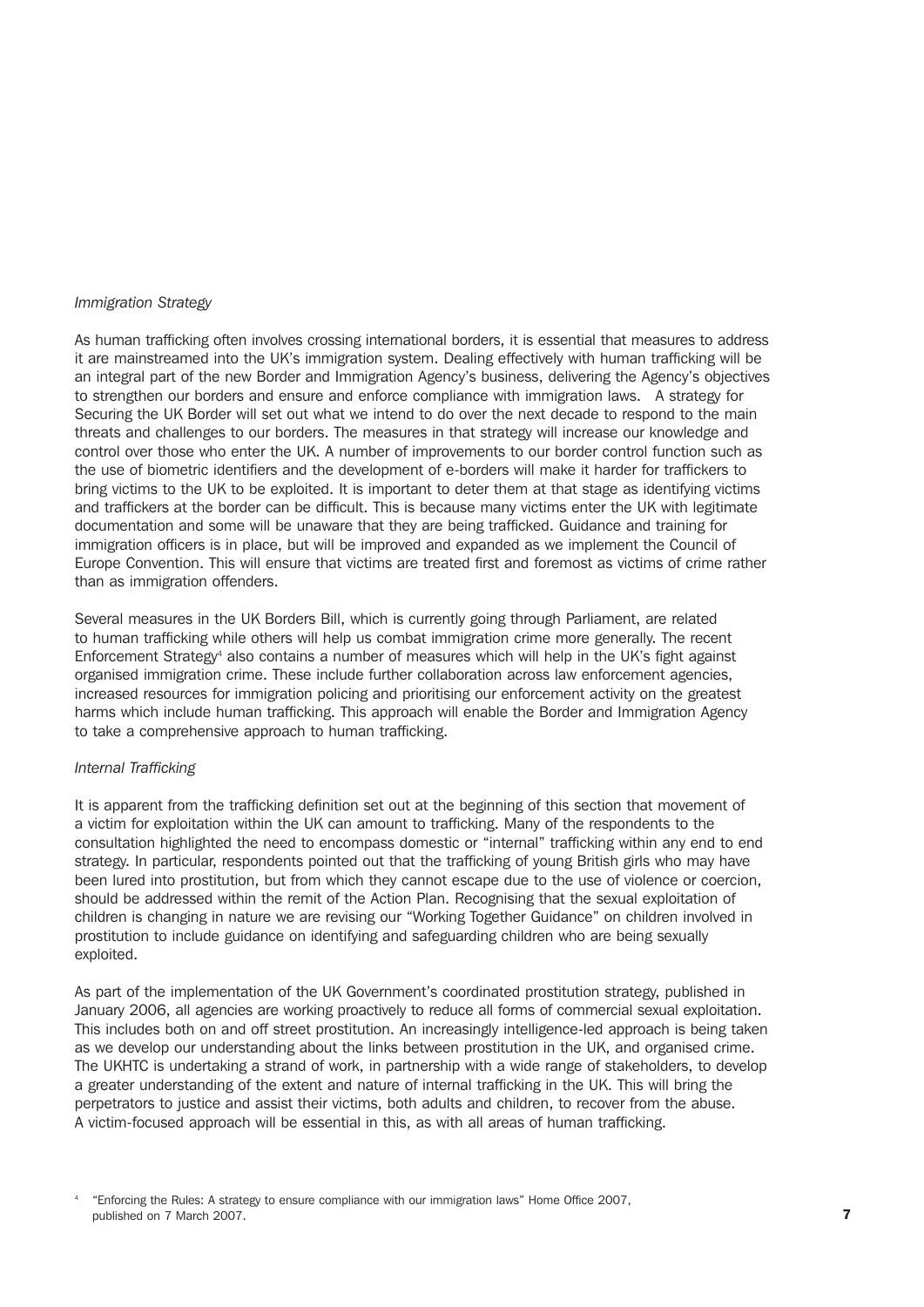## KEY AREAS FOR ACTION IN THE PLAN

The main proposals for action in the four chapters of the plan are summarised below.

#### **Prevention**

The prevention of trafficking is essential because it avoids an individual becoming a victim in the first place. Maximising our collective prevention effort is a key objective of the Action Plan. The Plan identifies three areas for focussed attention. These are an increased understanding of the problem, addressing issues which impact on the supply side of human trafficking and deterring the demand for human trafficking.

We recognise the need to address the underlying reasons why so many people are vulnerable to exploitation – poverty and social exclusion. The Department for International Development (DfID) is already playing a leading role, in the fight against poverty and social injustice through support for our long-term development programme and we will continue with this work. Another element to our strategy is to work through the Foreign & Commonwealth Office (FCO) to support projects designed to build capacity in source and transit countries to deal with organised immigration crime issues and to support awareness raising projects. We will adopt a more proactive approach to awareness raising in vulnerable groups and communities and will ensure that the appropriate evaluative mechanisms are in place to ensure that these campaigns are as effective as possible.

We will work to improve our knowledge of the nature and scale of human trafficking in the UK by identifying knowledge gaps and developing targeted research strategies. We will also seek to improve the collection of data on trafficking issues and establish the UKHTC as a central point for the collation of data and information on trafficking.

We will also further develop our approach to issues of demand. Firstly, by recognising the different pull factors that apply to different types of human trafficking and building a greater understanding of the demand factors in areas such as trafficking for forced labour. Secondly, through the UKHTC we will consider undertaking specific measures targeted at reducing demand. We are looking at ways to ensure that the realities of exploitation through prostitution are understood and also at ways in which employers understand their responsibilities when employing migrant workers as well as the penalties they face if they employ illegal migrant workers.

#### Investigation, law enforcement and prosecution

We are firmly committed to instituting a strong enforcement response against those who commit human trafficking offences domestically and internationally to ensure that the United Kingdom is a hostile environment to traffickers. To this end we have introduced comprehensive legislation to criminalise trafficking, with the introduction of the Sexual Offences Act 2003 and the Asylum and Immigration (Treatment of Claimants, etc) Act 2004 along with the equivalent Scottish provisions of the Criminal Justice (Scotland) Act 2003 and the Protection of Children and Prevention of Sexual Offences (Scotland) Act 2005. There has been a number of successful prosecutions for trafficking for sexual exploitation using the new legislation. However, we recognise the need to keep the legislation under review to ensure its continued effectiveness. Accordingly, we are currently taking steps to amend the trafficking legislation in the UK Borders Bill to extend the territorial application of trafficking offences to cover acts of facilitation carried out overseas, irrespective of the nationality of the person carrying out the acts.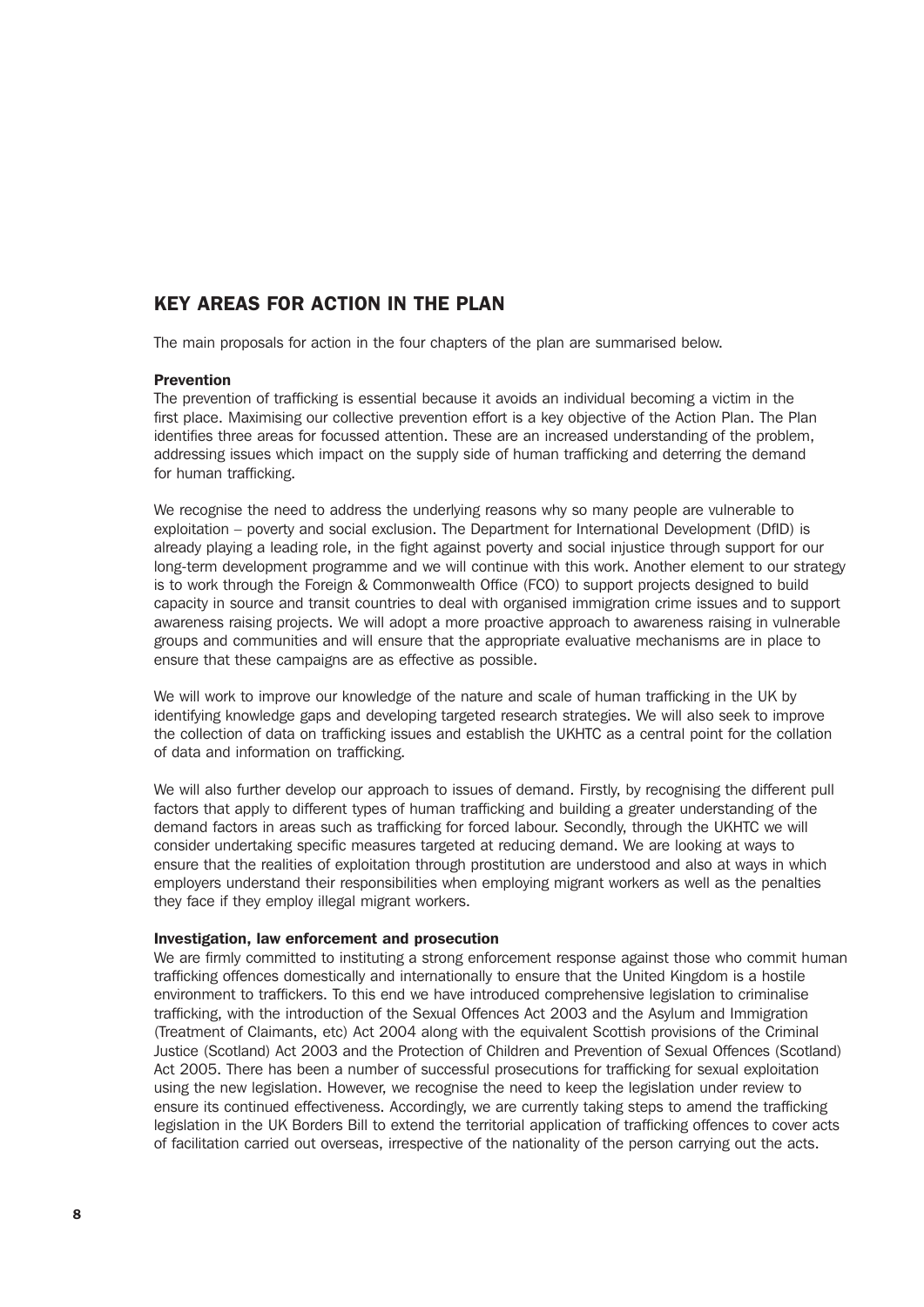We recognise the need, as expressed by many of the respondents to the consultation paper, to ensure that human trafficking becomes part of "core" police business. Forces receive over £11 billion in grant annually, and there has been increasing work between the Home Office and Association of Chief Police Officers (ACPO), and other key stakeholders, to improve the capability of the police and its partners to deliver effective "protective services" including on serious and organised crime.

The previous Home Secretary, Charles Clarke, wrote to Chief Constables in England and Wales on 9 June 2005 outlining what forces' priorities should be in the organised crime area. His letter, which was laid before Parliament, stated that:

*"Ministers continue to see class A drugs and organised immigration crime, in that order, as our top priorities. We would like to [see] the proportion of total effort dedicated to these two areas maintained, but with an increasing proportion of that total dedicated to organised immigration crime. For local forces, we would see effort against organised immigration crime focusing particularly on the trafficking in human beings for the purpose of exploitation, including exploitation in the sex industry."*

All forces should now have capacity to deal with trafficking problems in their area. In addition, we have now established the UKHTC to become the central point of development of law enforcement expertise and operational co-ordination, at local and inter force level, for all forces and partner agencies. The UKHTC will take forward the development of a victim-centred approach to trafficking and has begun to develop training packages and courses for police officers and other agencies. ACPO, under which the UKHTC sits will be responsible for a budget of over £5million, used to fund UKHTC and its planned growth, and pump priming to support anti-trafficking activity amongst local forces. Alongside this work, the Home Office, in conjunction with the UKHTC and interested parties, will be developing and trialling a number of Key Diagnostic Indicators during 2007 to ensure that progress in dealing with human trafficking issues is adequately measured.

We recognise that our knowledge of trafficking issues is primarily in relation to sexual exploitation and that there is a need to improve the strategic and tactical intelligence picture in relation to other areas, notably child trafficking and trafficking for forced labour. SOCA has included better understanding of trafficking in core features in its National Intelligence Requirement for 2006-07.

In addition, we have established the Child Exploitation Online Protection Centre (CEOP) and the Gangmasters Licensing Authority (GLA). CEOP will work in partnership with the UKHTC in order to ensure that the overall response to human trafficking includes the necessary specialised focus on child protection. The GLA and UKHTC will continue working closely with the introduction of a memorandum of understanding to support the mutual sharing of information to enable an intelligence led enforcement approach. In conjunction with this, the Home Office, with other government departments will produce and disseminate guidance on key indicators of workplace abuse to workplace enforcement agencies, including indicators enabling the identification of victims of trafficking for forced labour.

As a trans-national crime, human trafficking also requires an international response. The previous Home Secretary, in launching the Serious Organised Crime Agency (SOCA) on 1 April 2006, noted that the new agency would be devoting an increasing proportion of its effort to tackling organised immigration crime. SOCA has set itself the aim of devoting 25% of its total effort to this crime area, representing broadly a tripling of activity.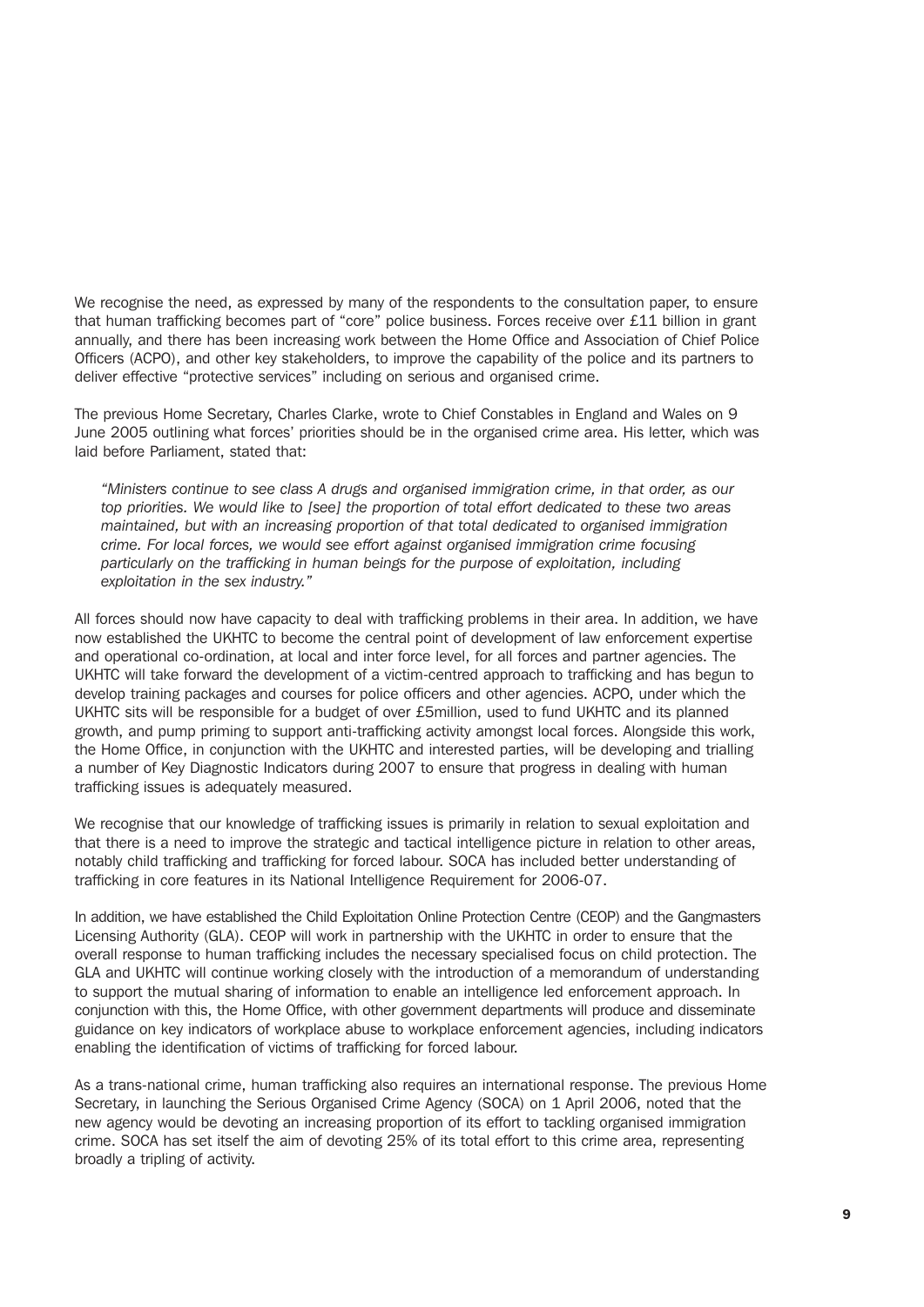SOCA's effort on organised immigration crime is covered by four separate programmes of activity supporting the UK Serious Organised Crime Control Strategy. The organised immigration crime programmes cover source countries, nexus points en route to the UK, exploitation of illegal migrants in the UK and trafficking of people, in particular women and children for the vice trade. SOCA works closely with the UKHTC to ensure that work at all levels of human trafficking is complementary.

#### Providing Protection and Assistance to Adult Victims

Providing victims with the protection and appropriate support is central to an effective strategy to combat trafficking. The trafficking of human beings amounts to a violation of human rights, and the protection and support for victims should be considered within this context. Since we first became aware that trafficking could be an issue for the UK, we have worked with stakeholders to develop our intelligence and support the victims of this vile crime. Most of the effort to date has focused on trafficking for the purposes of sexual exploitation and the UK Government has funded the Poppy project since 2003 to provide safe accommodation and a range of support services for adult women trafficked into the UK for sexual exploitation. In 2006 we entered into a two year £2.4 million funding agreement to expand the project. This model of support is now a recognised example of best practice both domestically and internationally. We are committed to using the lessons learnt from the evaluation of the project to develop guidance on service standards and create a network of appropriate services across the UK. In Scotland, the TARA Project was established in 2004 to provide advice and support to women who have been trafficked into Scotland for the purposes of sexual exploitation and to help existing service providers to meet the needs of vulnerable women.

We recognise that more needs to be done to support victims of other forms of trafficking, particularly for forced labour and will develop our knowledge and ability to provide appropriate services for these individuals.

The UK's decision to sign the Council of Europe Convention particularly impacts on this area of the Action Plan. Once the Convention is implemented, any person whom the authorities believe to be a victim of trafficking will be entitled to a period of recovery and reflection. During this period, victims will be entitled to assistance including secure accommodation, appropriate psychological assistance, and access to counselling and emergency medical assistance. The Convention also provides an avenue for victims to apply for a renewable residence permit if, for example, their stay is necessary for the purpose of their cooperation with the competent authorities in an investigation or criminal proceedings. It enables us to build on existing measures and move from our current 'supportive' approach to a more humanrights based strategy. Developing a robust and effective system that incorporates the full range of provisions will take a considerable amount of time and there is a need to continue developing the protection and assistance for victims in the interim.

The Action Plan addresses the protection and assistance of victims in three primary areas:

- Improving identification and referral procedures and practices to help liberate victims from exploitation and enable them to access appropriate support services;
- Enhancing the support available and extending the rights for adult victims; and
- Assisting in the re-integration and resettlement of victims and helping prevent re-trafficking.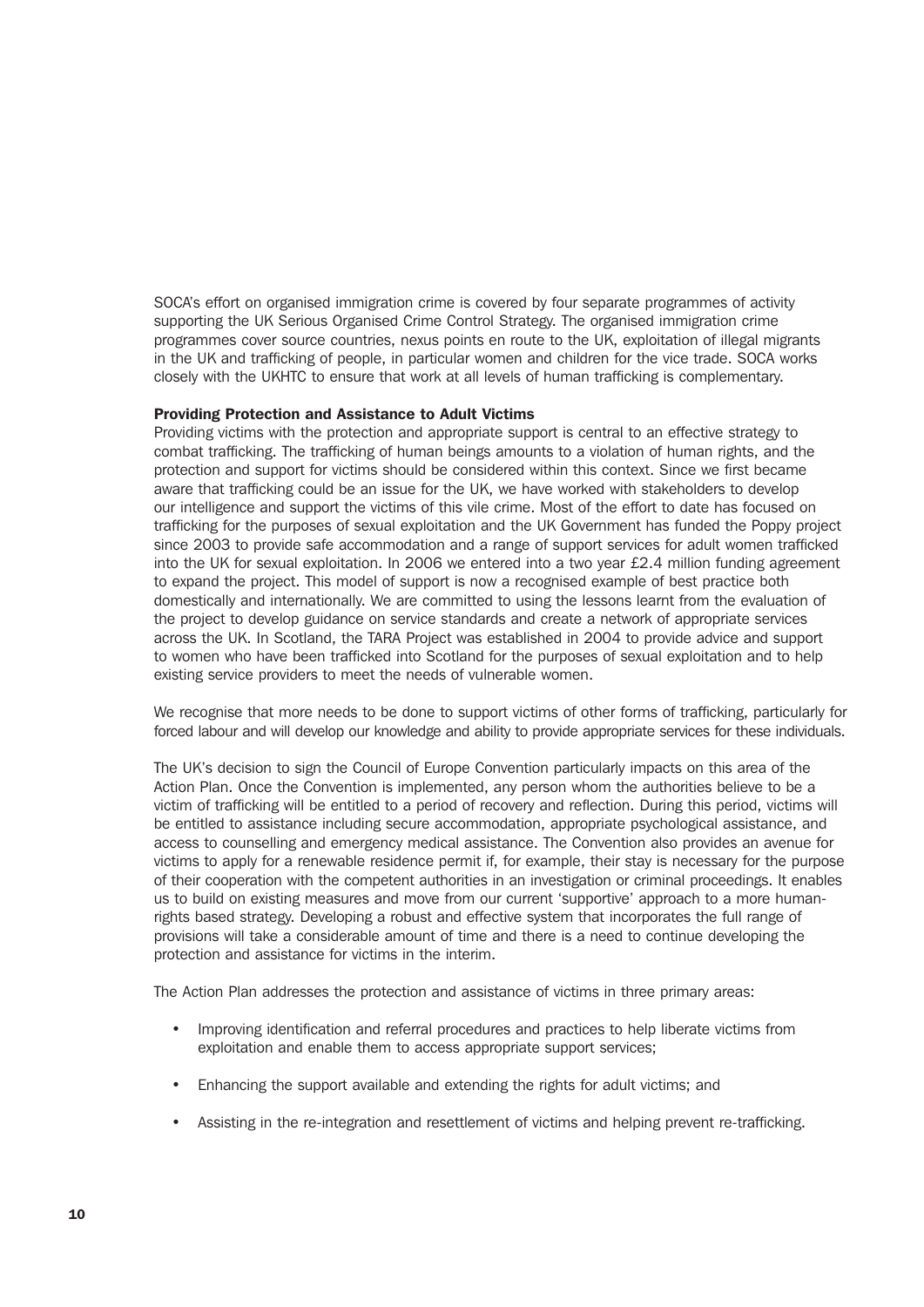Although we have already undertaken a vast amount of work to improve the identification and referral of victims we recognise that more needs to done to create a clear standardised approach across the board. In the immediate future we propose to update and supplement existing guidance and training for a wide-range of agencies that may encounter victims. This will go wider than the enforcement agencies and cover other sectors such as health professionals and asylum caseworkers. In the longer term we will develop a national referral mechanism, as recommended by the Organisation for Security and Cooperation in Europe (OSCE), which will include adopting formal identification procedures and referral protocols. In relation to support services for victims we will consider the various options for expanding and enhancing support arrangements for all identified victims, in consultation with stakeholders. This could include piloting the support services required for victims of trafficking for forced labour. We recognise the importance of assisting victims with re-integration and resettlement if they return to their home country. There are already a number of appropriate re-integration programmes, particularly the AVRIM programme (Assisted Voluntary Return for Irregular Migrants) run in partnership with the International Organisation for Migration, that can help victims. We will do all we can to raise awareness about the help available and promote the use of the AVRIM programme widely amongst victims and the agencies that may encounter them.

#### "It comes every time that I close my eyes…when I testified against my traffickers…and when I am at home…always in my dreams. I see myself still being taken to clients."5

#### Child Trafficking – Specific measures

Respondents to the consultation, and experts more generally, have made it clear that measures to care for child victims of trafficking need to be attuned to the very different vulnerabilities of children as opposed to adult victims. They have special needs, including a reduced capacity to assess risk and an increased dependence on others. In response to the consultation, a number of NGOs suggested that the UK Action Plan should include a particular focus on children and young people trafficked for exploitation and that the plan should ensure that all professionals working with children are trained to recognise trafficked victims. This Plan contains measures to address this requirement by all the relevant agencies.

Despite calls for further action, there can be little doubt that the UK is already doing a great deal to tackle child trafficking. Chapter 4 highlights the various strands of work that are already underway but also outlines the detailed plans drawn up for the short to medium term. Many of the interventions already in existence for adult trafficking apply equally and in similar terms to the trafficking of children. This is particularly so in relation to prevention, investigation and law enforcement. Measures to ensure that child victims are safeguarded and protected, however are markedly different and Chapter 4 of the Plan recognises the very different needs of child victims.

Chapter 4 includes a detailed account of Government-led measures for child victims. These range from working in source countries to raise awareness of the problem, to working with carriers abroad in over 30 countries, and to the introduction of new Global Visa Regulations on 12 February 2006. These new measures ensure that children subject to an entry clearance will enter the UK in a recorded way. We have trained our immigration officers at UK ports of entry in child protection. Specially trained multi agency teams of immigration staff, police and social workers, also trained in child protection, are being

<sup>5</sup> "Stolen Smiles: a summary report on the physical and psychological health consequences of women and adolescents trafficked in Europe" by Zimmerman C, Hossain M, Yun K, Roche B, Morison L, Watts C ( 2006).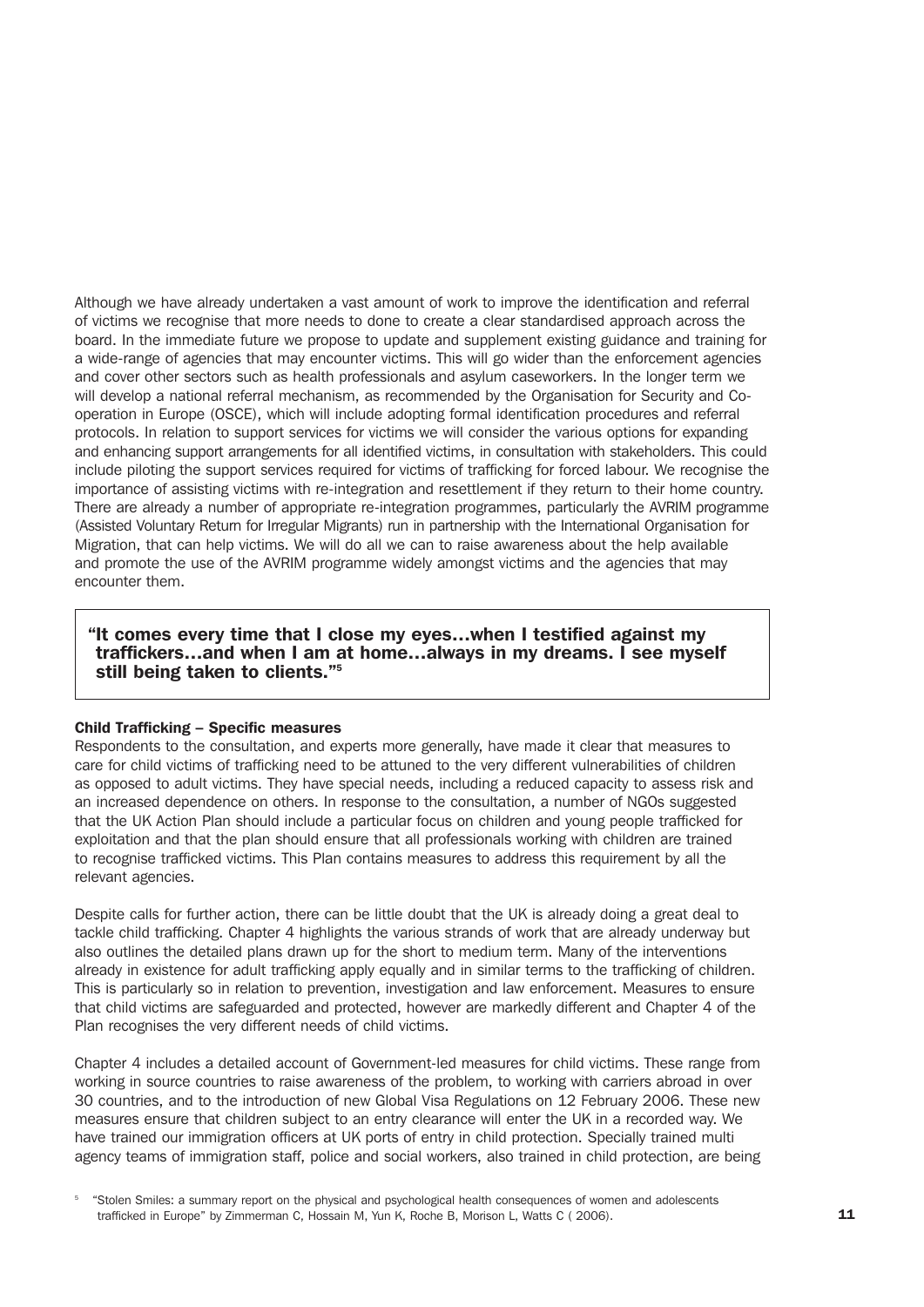established at three major ports and both asylum screening units. Other measures include the proposed new arrangements for unaccompanied asylum-seeking children (UASC) as outlined in the Government's proposals (currently out to public consultation)<sup>6</sup>.

Multi-agency efforts continue through joint working with Children's Services, law enforcement, the Child Exploitation and Online Protection Centre (CEOP) and with the UKHTC. Work continues with the Department of Health to recognise and address the particular health needs of trafficked children who may have been traumatised and physically harmed by their experience.

Best practice guidance and advice is being developed for professionals. In partnership with the NSPCC, CEOP and ECPAT the Home Office is match funding with Comic Relief a child trafficking telephone helpline advice service for professionals and front line agencies. In conjunction with this, the Home Office and DfES are working with key stakeholders to provide national best practice guidance to professional and volunteers from all agencies on safeguarding children who are victims of trafficking. Central to the victim care and protection elements will be the role played by Local Safeguarding Children Boards in protecting all children in their localities, including those that are victims of trafficking.

#### WORKING WITH INTERNATIONAL PARTNERS

Trafficking is often an international crime, operating across borders. We recognise that in order to have maximum impact we must work with international partners to deliver our national strategy. International collaboration can bring real benefits in all areas, whether it is in the institution of joint awareness raising campaigns, sharing intelligence and law enforcement expertise, collaborating on the prosecution of traffickers or the exchange of best practice on the protection and assistance of victims of trafficking. It is only through source, transit and destination states for human trafficking working in concert that advances can be made in tackling this evil practice.

During the UK presidency of the EU we worked closely with the European Commission and EU partners to develop an EU Plan on best practices, standards and mechanisms to prevent and combat trafficking in persons which was adopted in December 2005. The EU Plan includes specific measures designed to prevent trafficking into and within the EU. Many of the actions at a national level will mirror and complement efforts taken at the European level and by our European partners, as well as international agencies such as Europol.

A current priority within the EU is the development of dynamic and concrete operational co-operation among member states on human trafficking. The UK is committed to this objective and is currently in the lead through the UKHTC, on a proposal for G6 countries to co-operate on a period of joint operational activity to tackle human trafficking. Our domestic contribution to this operation would be the development of a national police-led operation, similar to Operation Pentameter (set out in more detail in chapter 2) which took place during 2006.

#### DEVOLVED ADMINISTRATIONS

The Action Plan involves a range of actions, some of which will apply throughout the UK. However, some of the actions contained in the Plan relate to policy areas for which responsibility rests with the devolved administrations. Where actions are proposed which relate only to one area this will be indicated.

12 <sup>6</sup> "Planning Better Outcomes and Support for Unaccompanied Asylum Seeking Children" publisheded on the 1st March 2007.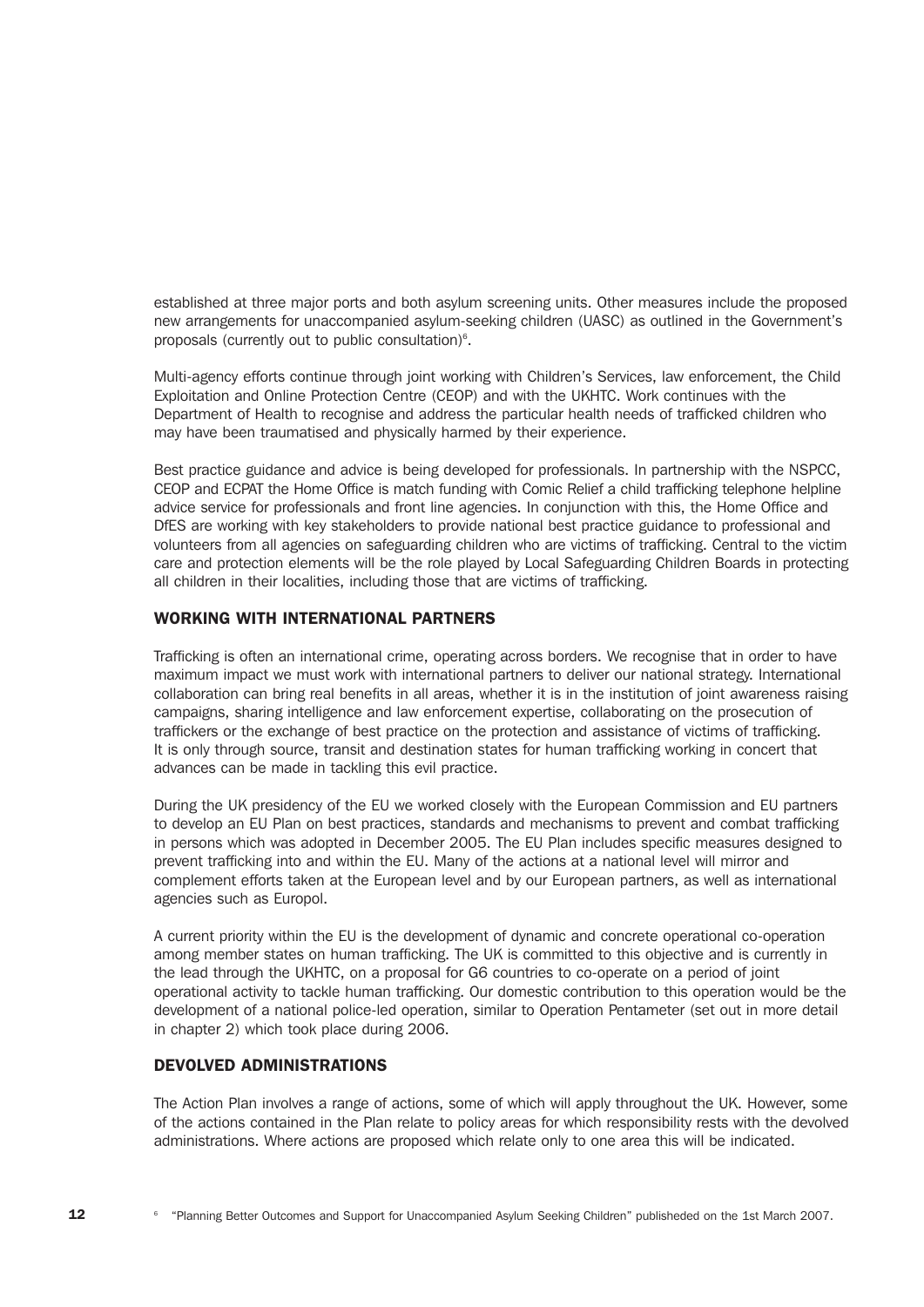#### MONITORING

One of the purposes of the Action Plan is to increase transparency and enable us to be held to account for delivery of the elements of the Plan. The Plan includes a number of assessment tools/ indicators for specific actions which we will use to assess progress on implementation. As the Plan brings together work from across government, there are also a number of performance management frameworks that will provide the levers for driving performance of the various delivery agencies.

A number of respondents to the consultation suggested the creation of an independent National Rapporteur on trafficking in persons similar to the approach adopted in Holland.

We have considered a number of monitoring mechanisms and have decided that the Inter-Departmental Ministerial Group (IDMG) on Human Trafficking, currently chaired by Home Office Parliamentary Under-Secretary of State Vernon Coaker would be the most suitable monitor. The IDMG is thought to be the most suitable mechanism to monitor progress against the Plan because it will also monitor the implementation of the Council of Europe Convention. Whilst the implementation of the Convention will overlap in a number of ways with the actions in the Plan there are a number of areas where what we are currently doing goes beyond the minimum standards set down by the Convention.

Progress reports on the implementation of the Action Plan and the Convention will also be provided to the Ministerial Non-Governmental Organisation (NGO) Advisory Group on Human Trafficking, which is jointly chaired by the Solicitor-General, Mike O'Brien, and Vernon Coaker.

The Scottish Executive will be a member of the IDMG and where action falls within the responsibility of the Scottish Executive, the Scottish Executive will itself be responsible for monitoring progress. After restoration, the Northern Ireland Executive will be consulted on the Action Plan to consider whether there are specific actions they may wish to take in support of the Plan, and whether the Northern Ireland Executive should be a member of the IDMG. The Welsh Assembly Government will consider the most effective way of engaging in the process of drawing up and implementing the Action Plan.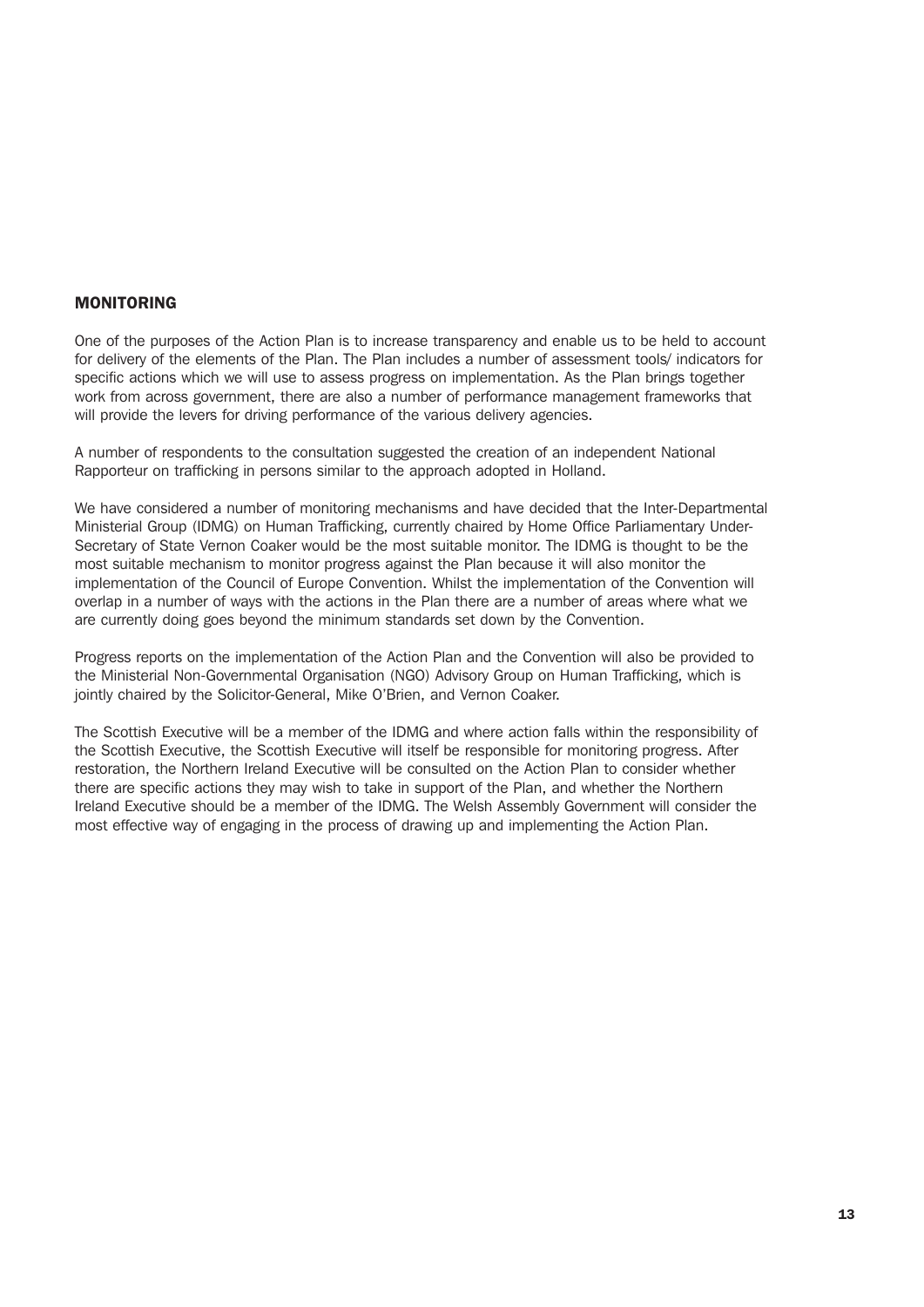## BACKGROUND

## DEFINITION: WHAT IS TRAFFICKING?

The UK uses the definition of trafficking set out in the Protocol to the 2000 UN Convention against Transnational Organised Crime (UNTOC) called the Protocol to Prevent, Suppress and Punish Trafficking in Persons, especially Women and Children, which states that:

*"Trafficking in persons" shall mean the recruitment, transportation, transfer, harbouring or receipt of persons, by means of the threat or use of force or other forms of coercion, of abduction, of fraud, of deception, of the abuse of power of a position of vulnerability or of the giving or receiving of payments or benefits to achieve the consent of a person having control over another person, for the purpose of exploitation. Exploitation shall include, at a minimum, the exploitation of the prostitution of others or other forms of sexual exploitation, forced labour or services, slavery or practices similar to slavery, servitude or the removal of organs."* 

An identical definition of human trafficking is given in Article 4 of the Council of Europe Convention.

Trafficking of human beings should not be confused with "smuggling" of human beings. The majority of people who enter the UK illegally have either done so by themselves or have arranged to be smuggled into the country. The 2000 UN Protocol Against the Smuggling of Migrants by Land, Sea and Air defines the smuggling of migrants as:

*"the procurement, in order to obtain, directly or indirectly, a financial or other material benefit, of the illegal entry of a person into a State Party of which the person is not a national or a permanent resident".*

A number of factors can be identified which help distinguish between smuggling and trafficking. Firstly, entry into a state can be legal or illegal in the case of trafficking, whereas smuggling is characterised by illegal entry. Secondly, trafficking can take place both within and across national frontiers, whereas international movement is required for smuggling. Thirdly, trafficking is carried out with the use of coercion and/or deception, whereas smuggling is not, indicating that the latter is a voluntary act on the part of those smuggled. Finally, trafficking entails subsequent exploitation of people, while the services of smugglers end when people reach their destination.

They told me they would cut me into pieces and send me back like that. Every single day I heard the threat "I'll kill you bitch"7

#### What is the current extent of trafficking in the UK?

The UK is primarily a destination country for human trafficking. The majority of our knowledge regarding the situation in the UK centres on trafficking for the purposes of sexual exploitation and although the extent of the problem is unclear the evidence suggests that it is not reducing in either scale or reach. Home Office research, shortly to be published, estimates that the size of the UK market for human trafficking for sexual exploitation was up to £275 million in 2003. The research also estimates that i n 2003 there were up to 4,000 women in the UK that had been trafficked for sexual exploitation.

<sup>7</sup> "Stolen Smiles: a summary report on the physical and psychological health consequences of women and adolescents trafficked in Europe" by Zimmerman C, Hossain M, Yun K, Roche B, Morison L, Watts C ( 2006).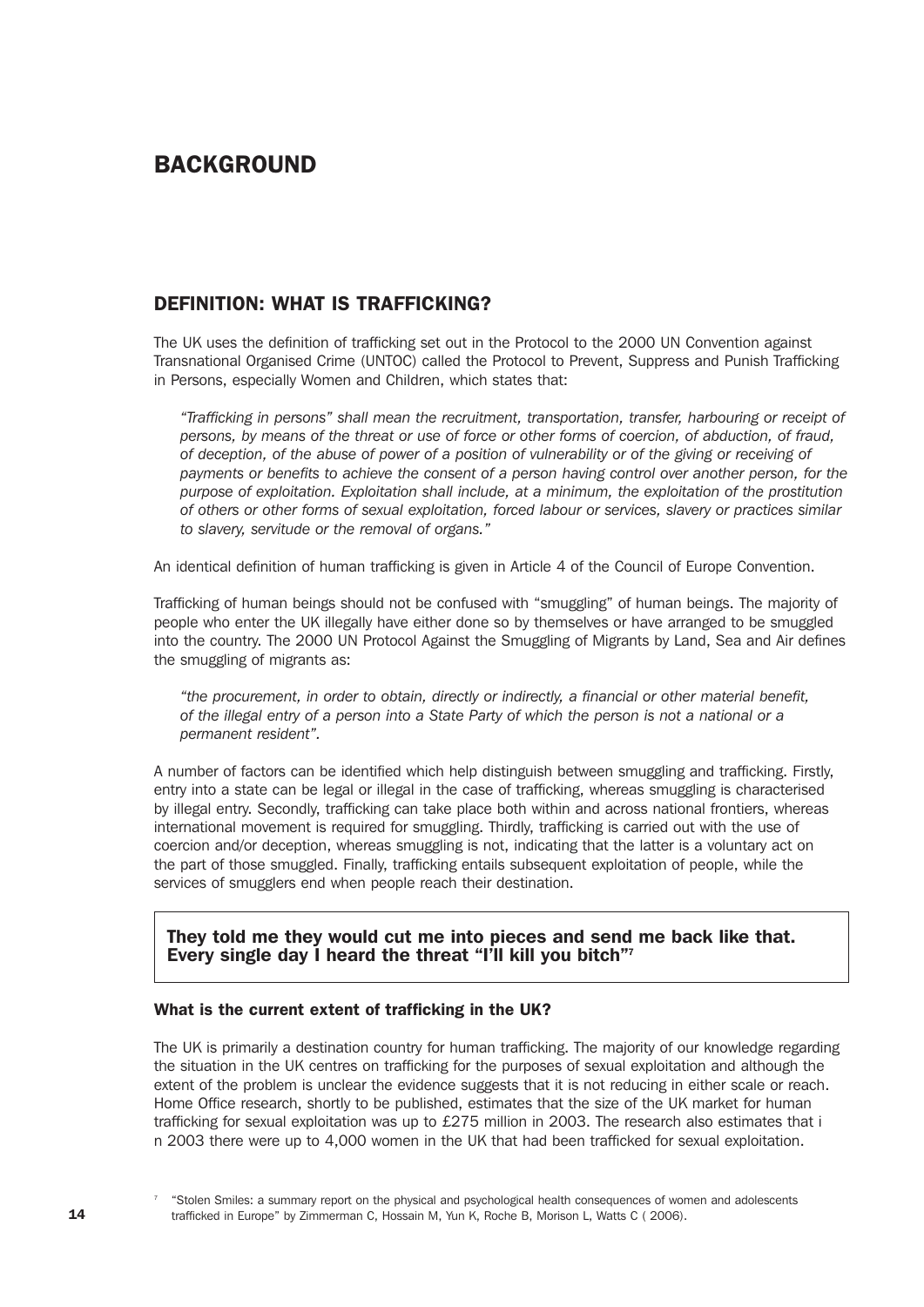Information gathered during 2006 established that victims of trafficking can end up working in the vice trade (mainly off-street) anywhere in the UK, not just in metropolitan areas, and are often moved several times. During four months of concentrated operational activity in 2006, 84 potential victims from 22 different countries were recovered, predominantly from Eastern Europe, China / South-East Asia, Africa or Brazil. This largely reflects what are considered to be the most common nationalities of victims trafficked for sexual exploitation and also reflects the nationalities of traffickers involved. Eastern European traffickers, both in the UK and source countries, tend to be relatively small-scale and involve loose networks, whereas networks involved in the trafficking of victims from China and South-East Asia appear to demonstrate a greater level of organisation. Where victims are bought and sold in the UK, prices range from £500 to £8000, with the available information suggesting an average of between £2000 and £3000. A trafficker controlling a victim working in an off-street brothel is likely to make in the region of £1000 per week.

Knowledge of the scale and nature of trafficking of minors for the UK vice trade is limited and the extent of serious organised criminal involvement is also unclear. Although no national figures are available, at least twelve potentially trafficked minors (aged under-18) were recovered during 2006. It is probable that most of these victims were not advertised as being under-age and there appears to be little tolerance for the exploitation of minors within the mainstream off-street sex industry in the UK. However, it cannot be discounted that some were provided for a separate clientele seeking sex with under-age girls.

Although violence and force are often encountered in trafficking cases, evidence suggests that in the initial stages the vast majority of victims are recruited by deception. Victims are targeted using a variety of techniques, from advertisements in various media for legitimate employment such au-pairs, models or bar staff to traffickers posing as friends and offering either holidays abroad or presenting them with bogus job opportunities. There have been examples of women's involvement in such practices which has added to the plausibility of the traffickers. Additionally, some victims of organised crime gangs end up in prostitution as a result of "debt-bondage" arising from money paid to the gangs to facilitate their illegal entry in to the UK.

Victims normally enter the UK openly using either genuine or forged/counterfeit travel documents. Many of the victims arrive by air with low cost airlines, particularly those serving Eastern and Southern Europe. Once in the UK their personal freedom is severely curtailed and they are often controlled through the removal of their documentation, unrealistic debt-bonds, threats of violence against them or their families and physical, sexual and/or emotional abuse.

We do not have sufficient evidence regarding trafficking for purposes other than sexual exploitation to make a full assessment as yet of whether this poses a significant problem for the UK. Recent independent studies do suggest the existence of trafficking for forced labour /domestic servitude and also the existence of child trafficking.

#### Legislation

The UK has introduced comprehensive legislation to criminalise trafficking. The Sexual Offences Act 2003, which came into force on 1st May 2004, introduced wide-ranging offences in England, Wales and Northern Ireland covering trafficking into, out of, or within the UK for any form of sexual offence. These offences carry a 14 year maximum penalty and repeal the stop-gap offence of trafficking for prostitution contained within the Nationality, Immigration and Asylum Act 2002. The equivalent Scottish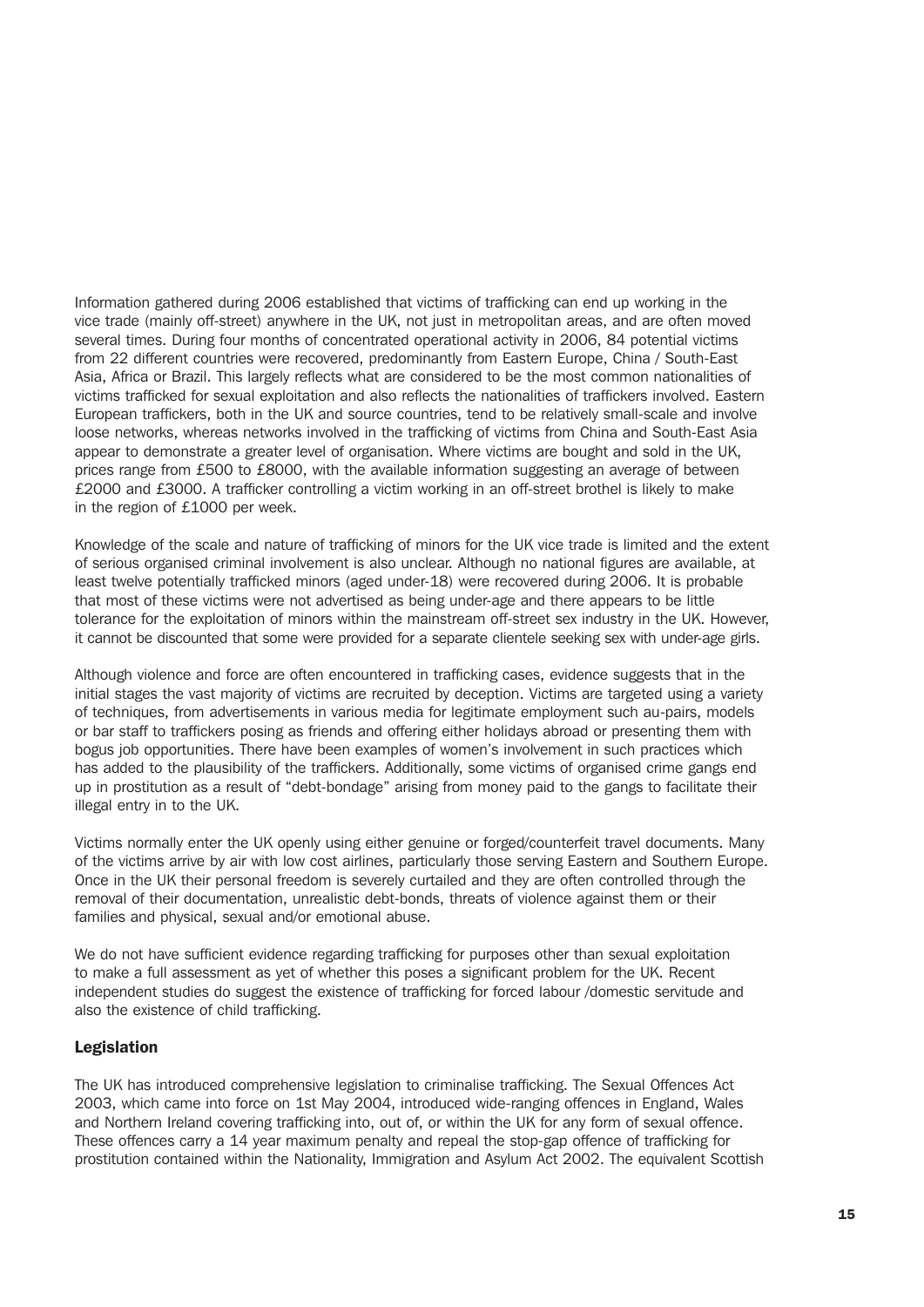provisions are contained in section 22 of the Criminal Justice (Scotland) Act 2003. There have been over 30 convictions for trafficking for sexual exploitation using the new legislation featuring the imposition of high overall sentences for those convicted for these offences.

#### "If I knew there was fourteen years for this, I would never do this. They should advertise this more…Then, I think they would think twice."

*Convicted trafficker*

An offence of 'trafficking for exploitation', which covers non-sexual exploitation, including trafficking for forced labour and the removal of organs, was included in the Asylum and Immigration (Treatment of Claimants, etc.) Act 2004. This offence also carries a heavy 14 year maximum penalty and came into force on the 1 December 2004.

The trafficking of children is included under the trafficking offences contained in the 2003 Acts (Sexual Offences Act 2003 and Criminal Justice (Scotland) Act 2003) and the Asylum and Immigration (Treatment of Claimants, etc.) Act 2004. In addition, the Sexual Offences Act introduced new offences of "abuse of children through prostitution and pornography" which aim to protect children under the age of 18. These cover a range of offences, including paying for the sexual services of a child, for which the penalty ranges from 7 years to life depending on the age of the child; and causing, facilitating or controlling the commercial sexual exploitation of a child in prostitution or pornography, for which the maximum penalty will be 14 years imprisonment. Similar offences in Scotland are contained in sections 9 to 12 of the Protection of Children and Prevention of Sexual Offences (Scotland) Act 2005.

Human trafficking is included as a lifestyle offence under the Proceeds of Crime Act 2002. This means that the courts are entitled to make an assumption that all traffickers' assets are the proceeds of crime unless the defendant can prove otherwise.

In relation to trafficking for forced labour, we have taken measures to reduce the potential for exploitation of migrant workers through the introduction of new gangmaster licensing arrangements. The Gangmasters (Licensing) Act 2004 established the Gangmasters Licensing Authority (GLA) which is responsible for setting up and operating the licensing scheme for labour providers operating in the agriculture, shellfish gathering and associated processing and packaging sectors. The first licences were issued in April 2006 and it is now an offence to act as a gangmaster in the specified areas without a licence. It is also an offence for a person to enter into an arrangement with an unlicensed gangmaster. The Gangmasters (Licensing) Act 2004 and the associated Gangmasters (Licensing Authority) Regulations 2005 will apply to work done anywhere in the UK, and in the UK coastal waters.

In addition, we have strengthened the legislation on the employment of illegal migrant workers by introducing a two-pronged approach to tackle illegal migrant working in the Immigration, Asylum and Nationality Act 2006. The Act introduces a civil penalty regime for employers, together with the introduction of a tough new offence of knowingly employing an illegal migrant worker. The system of civil penalties for employers of illegal migrant workers will carry a maximum penalty per illegal migrant worker, to be decided following public consultation and parliamentary debate. The offence of knowingly employing an illegal migrant worker will carry a maximum two year custodial sentence and an unlimited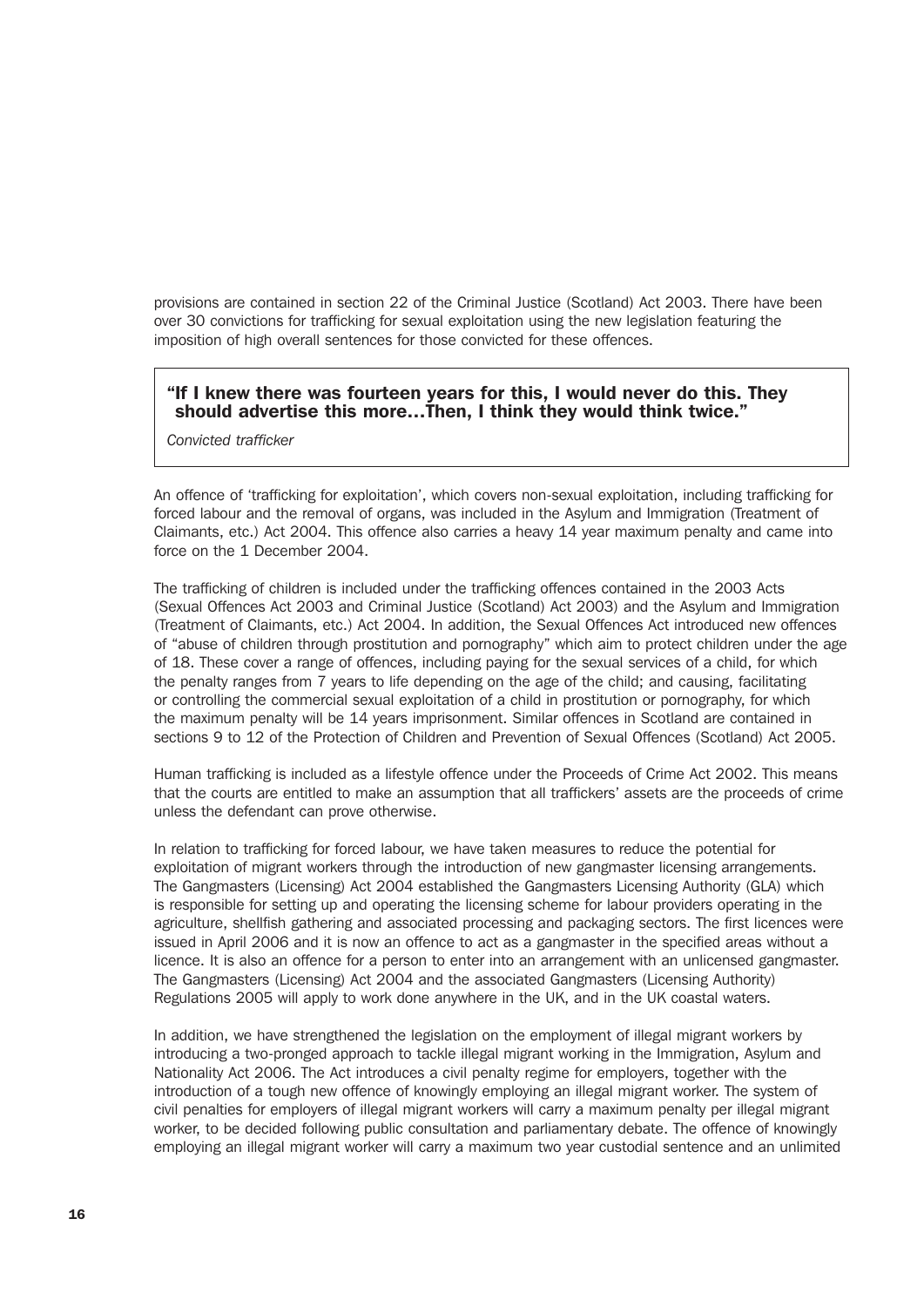fine. We are also considering and consulting on the proposal to recommend the use of legislation, for the first time in the field of illegal migrant working, which allows the disbarring of company directors.

Respondents to the consultation raised concerns about employers withholding documents from their employees, thereby placing them in a vulnerable and exploitable situation. Section 25 (5) of the Identity Cards Act 2006 makes it an offence for a person to have in his possession, without reasonable excuse, a false identity document or a genuine document that has been improperly obtained which relates to someone else, or equipment used for making false identity documents. Unless there is a reasonable excuse, these offences apply irrespective of any intent to use the documents or equipment. Subsection (7) prescribes a maximum penalty of 2 years imprisonment, a fine or both. This offence came into force from June 2006 so it will take some time for the legislation to bed down, but we will monitor the progress in relation to trafficking issues.

#### International Framework

Trafficking is often an international crime, operating across borders. Many countries in the world are affected, either as source, transit or destination countries. The issue of trafficking is now firmly on the international agenda. The most important international instrument on trafficking is the UN Convention against Transnational Crime 2000 (UNTOC) and its optional Protocol to Prevent, Suppress and Punish Trafficking in Persons, Especially Women and Children. This Protocol (known as the Palermo Protocol) was the first international instrument to define and address the trafficking problem. The UK ratified the Palermo Protocol on the 9th February 2006. The UK has also ratified a number of other international instruments which are of relevance to human trafficking. These include;

- the International Covenant on Civil and Political Rights;
- the European Convention on Human Rights;
- the UN Slavery Convention;
- the International Labour Organisation Conventions 29 and 105 on Forced Labour; and
- the International Labour Organisation Convention 182 on Worst Forms of Child Labour.

There are also a number of other international instruments focussed on the treatment of children which can have a bearing on child trafficking. One is the United Nations Optional Protocol on the Sale of Children, Child Prostitution and Child Pornography. The aim of the Optional Protocol is to oblige State Parties to take the necessary steps to combat the sale of children, child prostitution and pornography and, where appropriate, to co-operate with other State Parties in doing so. It provides for a comprehensive approach and the measures included in the Protocol cover a wide range of areas.

Its main features are obligations to create criminal offences relating to child pornography and child prostitution, measures to enhance international co-operation, particularly in relation to extradition, obligations to ensure that child victims are given appropriate support during and after criminal proceedings.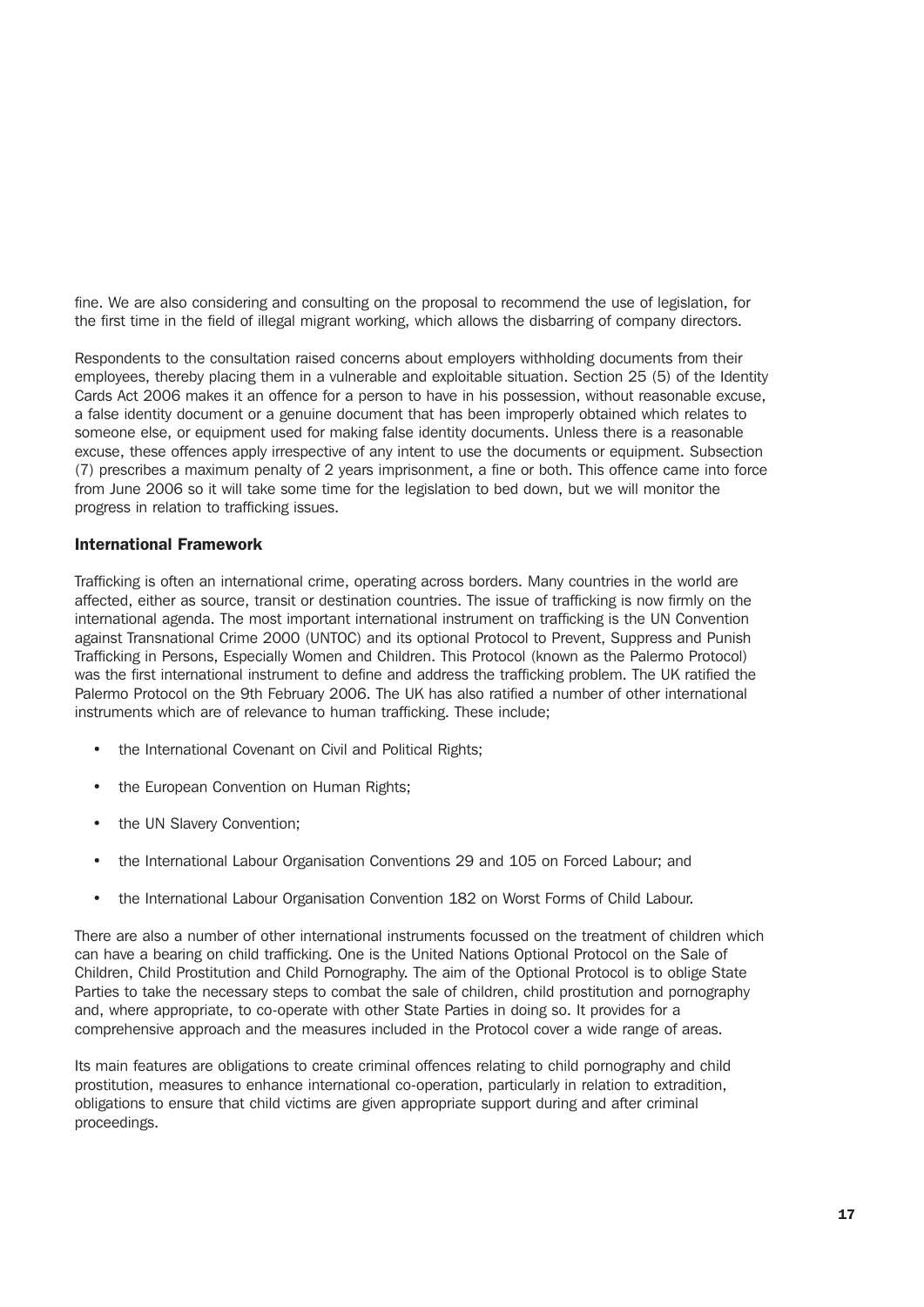The review of the UK's position in relation to the Optional Protocol's obligations has recently been completed. The review consulted the relevant policy leads within the government departments who have an interest<sup>s</sup>. Following their responses we have assessed that we are in a position to ratify and are taking steps internally to begin the necessary process. This will include formal Ministerial consideration and Parliamentary scrutiny. It is therefore difficult to give too precise a timetable but we would aim to have ratified the Optional Protocol by Summer 2007.

The United Nations Convention on the Rights of the Child (UNCRC) is an international human rights treaty that grants all children and young people (aged 17 and under) a comprehensive set of rights. The UK signed the Convention on 19 April 1990, ratified it on 16 December 1991 and it came into force in the UK on 15 January 1992. The Convention is presently the most widely ratified international human rights instrument. It is the only international human rights treaty to include civil, political, economic, social and cultural rights, and sets out in detail what every child needs to have a safe, happy and fulfilled childhood.

However, the UK has entered two reservations in respect of the UNCRC, one of which relates to immigration and nationality matters. We are committed to the welfare of children as evidenced by our domestic legislation. We do not believe that the reservation leads to neglect of children's care and welfare. Children who have been identified as having been trafficked are accommodated by local authorities' Children's (Social) Services under the requirements of Section 20 of the Children Act 1989 in England and Wales and Section 22 of the Children (Scotland) Act 1995 (section 25 is also relevant in that it requires local authorities to safeguard and promote the welfare of children in their area who are in need). We consider that there are sufficient checks and balances in place to ensure that children can receive an adequate level of protection and care whilst they are in the United Kingdom.

The most recent international instrument to be drawn up on trafficking is the Council of Europe Convention on Action Against Trafficking in Human Beings.

#### Council of Europe Convention on Action Against Trafficking in Human Beings

The Prime Minister announced on the 22nd January 2007 the Government's decision to sign the Council of Europe Convention. It has taken us some time to reach a decision on signature but we wanted to ensure that we considered the impact of the provisions fully before agreeing to sign. We have always supported the multiple aims of the Convention and participated actively in its drafting and negotiation.

We are aware that whilst a number of Council of Europe member states have now signed the Convention, there have yet to be a sufficient number of ratifications to bring the Convention into force (10 ratifications, 8 by member states of the Council of Europe are required). Therefore, we are in a similar position to a number of our European colleagues in that we are now faced with the challenge of implementing the requirements imposed by the Convention.

The broad nature of the Convention means that it will affect all aspects of our strategy. The biggest area of the Action Plan that will be affected by the decision to sign the Convention is that addressing the protection and assistance provided to victims. The Convention requires us to enhance the existing arrangements for victims of trafficking for sexual exploitation but also to create provision for victims

<sup>8</sup> The Home Office, Department for Education and Skills, Department for Constitutional Affairs, Northern Ireland Office and Scottish Executive.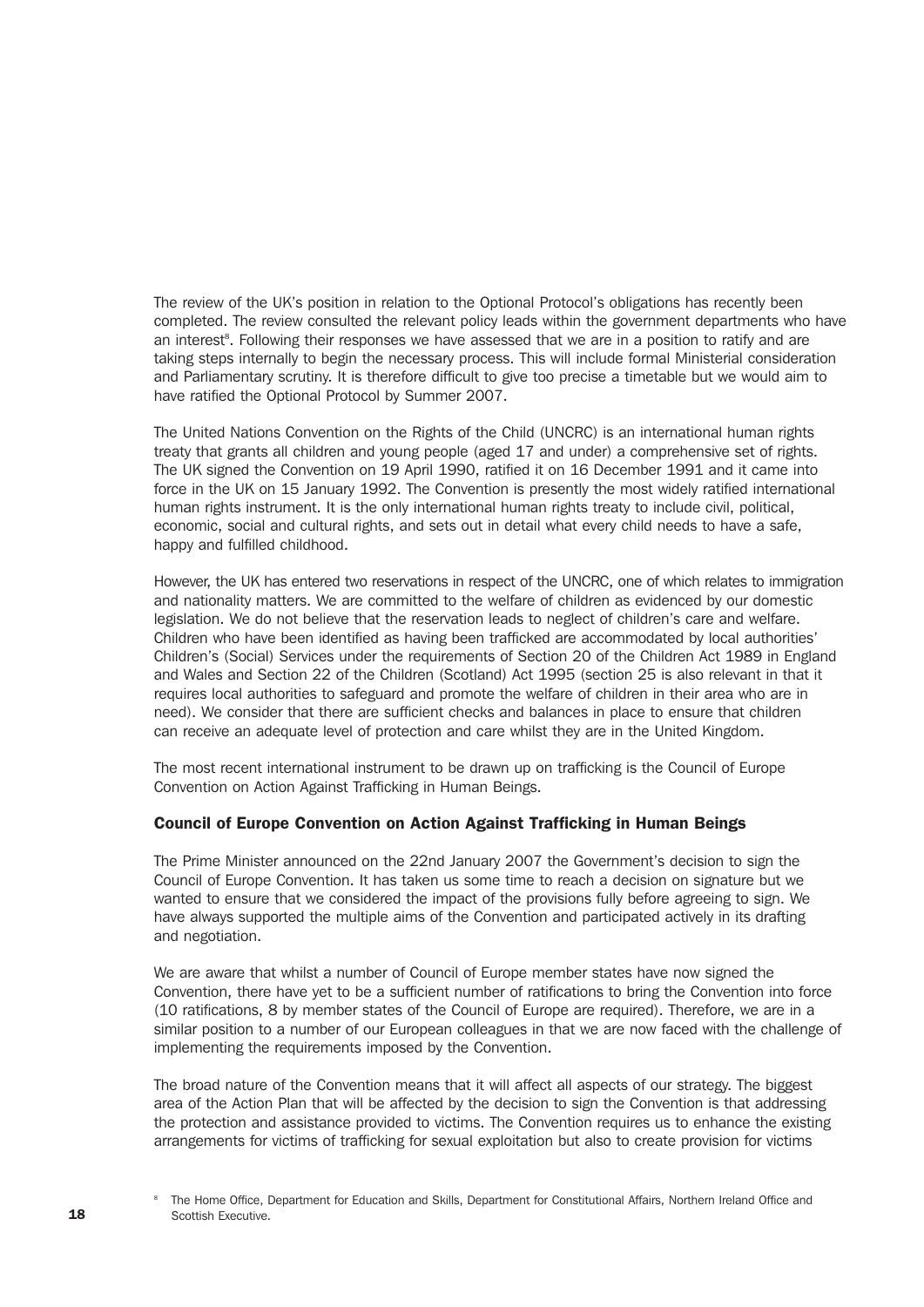of other forms of trafficking, such as trafficking for forced labour. The Convention will also provide the framework to develop a national referral mechanism as recommended by the OSCE.

We are currently working through the detail of what is required to implement the Convention and therefore have not been able to include detailed implementation proposals within the Action Plan. What we have included is an action point which requires implementation plans to be submitted to the Inter-Departmental Ministerial Group (IDMG) on Human Trafficking by July 2007.

We understand that we will need to engage with a wide range of stakeholders to implement the Convention effectively. This will include drawing on the expertise of those in the voluntary sector, from law enforcement and existing service providers as well as working across government. We will look to see whether piloting any of the provisions will help us test arrangements and what we might learn from doing so.

It will inevitably take some time to move from signature to ratification. We are not able to give a date for ratification because much will depend on the extent to which we will require legislative amendments and new processes and guidance. We will not ratify the Convention until we are satisfied that all the required legislative and process changes are in place.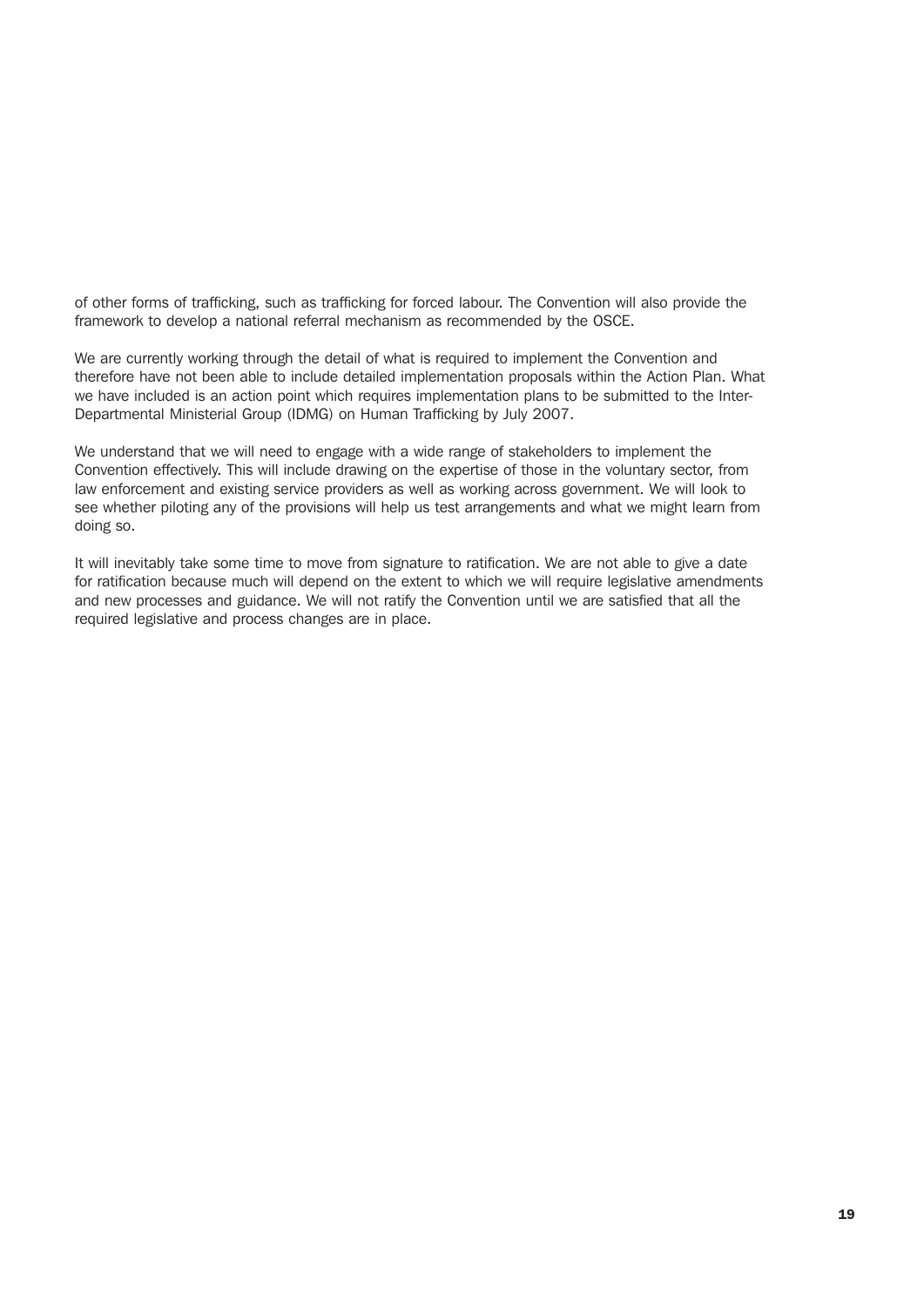# CHAPTER 1

### PREVENTION OF TRAFFICKING

The Action Plan to Combat Trafficking in Human Beings adopted by the Organisation for Security and Co-operation in Europe (OSCE) contains a number of recommended measures to be adopted at the national level in order to prevent trafficking in human beings. We have considered these whilst identifying three key areas for focussed attention. These are an increased understanding of the problem, addressing issues which impact on the supply side of human trafficking and deterring the demand for human trafficking. Maximising our collective prevention effort is a key objective of the Action Plan.

#### Understanding the scale and nature of the problem

There was wide consensus amongst respondents to the consultation that there is a current lack of knowledge and understanding about the nature and extent of human trafficking in the UK. Respondents also commented that attention had outstripped hard research on the subject, leading to increased anxiety with the resultant risk that trafficking policies may be hastily produced.

We acknowledge that in order to develop our trafficking policy we need a better understanding of the nature and scale of all forms of trafficking as they present in the UK. The Serious Organised and Crime Agency (SOCA) and UKHTC have already identified improving understanding of trafficking as a priority for intelligence collection, and this features strongly in the National Intelligence Requirement for 2006-07 and for 2007-08.

We have also put a high priority into commissioning research to deepen our understanding of this area. We are about to publish ground breaking work on analysing organised crime markets, including the market for trafficked women. This report will provide policy makers and operational colleagues with a better understanding of the costs of the social and economic harm caused by different types of organised crime. The research estimated that the size of the UK market for human trafficking for sexual exploitation was up to £275million in 2003. The research also estimates that in 2003 there were up to 4,000 women in the UK that had been trafficked for sexual exploitation. The total economic and social cost of human trafficking for sexual exploitation in the UK was estimated to be up to £1billion in 2003.

#### "Sometimes I don't see the point in doing anything. It seems useless. When someone has controlled you and made decisions for you for so long, you can't do that yourself anymore".9

Other projects include taking a wider look at what is known about trafficking for sexual exploitation and where the knowledge gaps lie – for example, by reviewing the available literature on trafficking for sexual exploitation. We are also conducting a study looking at the market for facilitated illegal entry to the UK by interviewing a number of prisoners convicted of organised immigration crime offences (including trafficking). This will give us a quite unique glimpse into the world of the traffickers themselves; what motivates them, how they operate, and how they might be combated.

We have also recently completed a literature review of the published research evidence on trafficking for labour exploitation in the UK with the aim of identifying knowledge gaps. The findings of the review will be published at the same time as the Action Plan.

<sup>9</sup> "Stolen Smiles: a summary report on the physical and psychological health consequences of women and adolescents trafficked in Europe" by Zimmerman C, Hossain M, Yun K, Roche B, Morison L, Watts C ( 2006)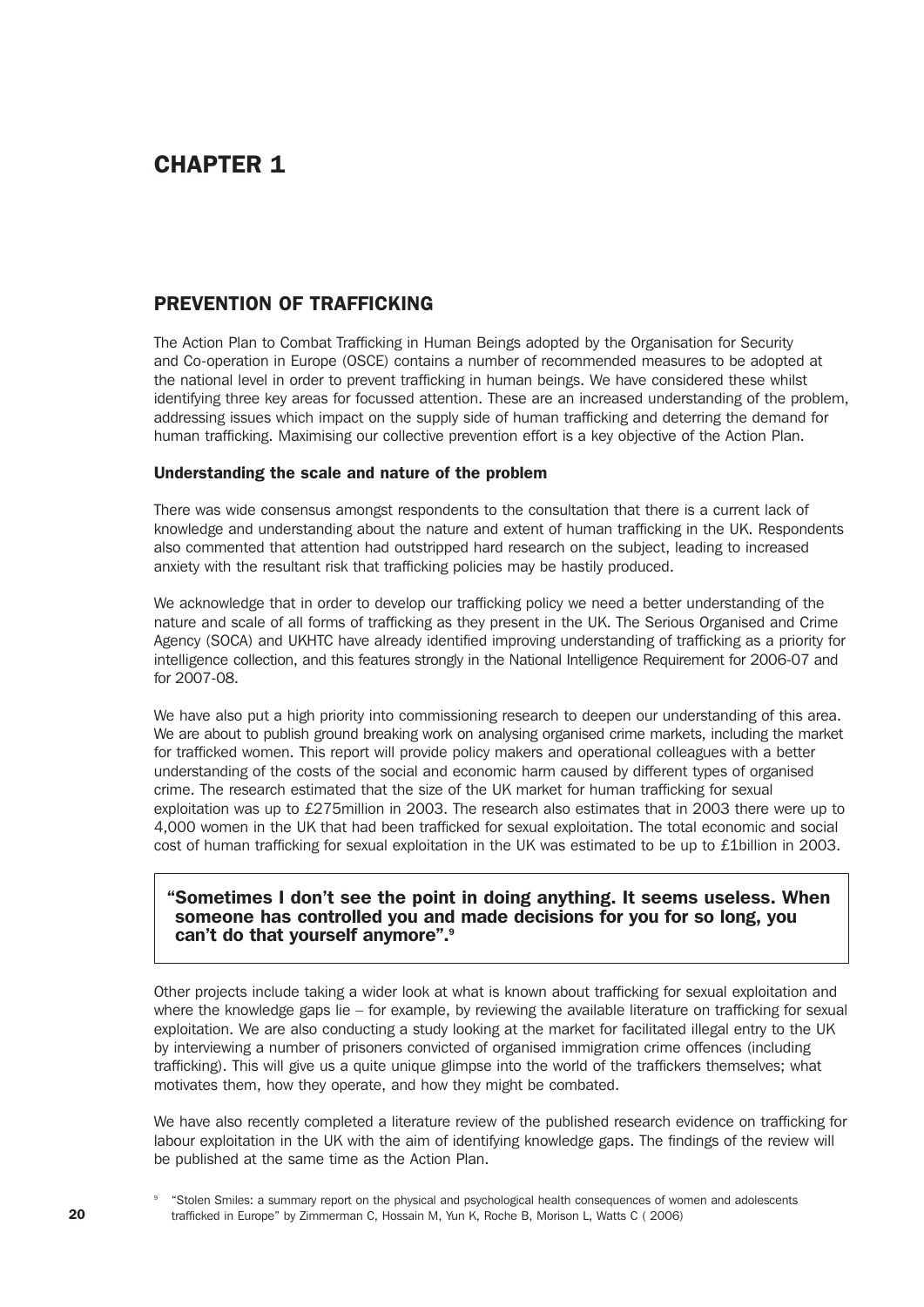The UK Human Trafficking Centre (UKHTC) will contribute to work in this area through their newly established research group which hopes to develop, co-ordinate and improve research on trafficking and the effective means of combating it. The UKHTC are already undertaking a project to examine the mode and prevalence of internal trafficking of UK nationals, and particularly children and young people.

The Justice Analytical Services of the Scottish Executive are about to carry out a scoping exercise to make some initial assessment of the existing evidence around various types of organised crime, including trafficking, in Scotland. This initial work will help determine requirements for further research in Scotland. This work will involve liaison with the Home Office and UKHTC. The Organised Crime Task Force in Northern Ireland (OCTF) publishes an annual assessment of the threat from organised crime in Northern Ireland and the OCTF has funded a police analyst to improve understanding of the criminal markets in Northern Ireland, the impact of organised crime and the harm caused. This analysis will include the extent of organised immigration crime. The Northern Ireland Office (NIO), Home Office and Scottish Executive will share the results of any research to ensure as full as picture as possible is available.

Therefore, it is apparent that we are already undertaking some work in this area but we acknowledge there is more to do. We will proactively identify knowledge gaps and consider how best they might be filled.

| <b>No</b> | <b>Objective</b>                                                                                                          | <b>Action</b>                 | <b>Timetable</b> | <b>Responsible Party</b>                                    | <b>Assessment</b><br>Tool/Indicator                                                            |
|-----------|---------------------------------------------------------------------------------------------------------------------------|-------------------------------|------------------|-------------------------------------------------------------|------------------------------------------------------------------------------------------------|
| 2         | To improve<br>knowledge of the<br>scale and nature of and undertake<br>human trafficking in targeted research.<br>the UK. | To identify<br>knowledge gaps | Ongoing.         | Home Office,<br>UKHTC, Scottish<br>Executive, CEOP,<br>NIO. | Overview of current<br>and planned<br>research mapped.<br>Complementary<br>research developed. |

The other way our understanding can be developed is through the proactive development, collation and sharing of intelligence. The UKHTC, in co-operation with SOCA, will become a central point for the collation of data and information on all forms of trafficking. They will seek to improve the national and local intelligence base on the organised crime groups involved in trafficking and related immigration crime.

There are a number of actions currently underway as part of the EU Plan in respect of developing common guidelines for the collection of data including comparable indicators. However, more effort is needed to harmonise collection of robust data on trafficking as this is key to understanding the true extent of human trafficking as it presents within EU countries, and would enable us to target our national and EU strategies more effectively.

In order to further develop the intelligence on child trafficking, the Child Exploitation and Online Protection Centre (CEOP) has established a child trafficking unit where harmonised collection of data will be regularly implemented in order to produce an annual strategic threat assessment on child trafficking. The progressive development of CEOP's multi-agency approach will ensure that improvements in the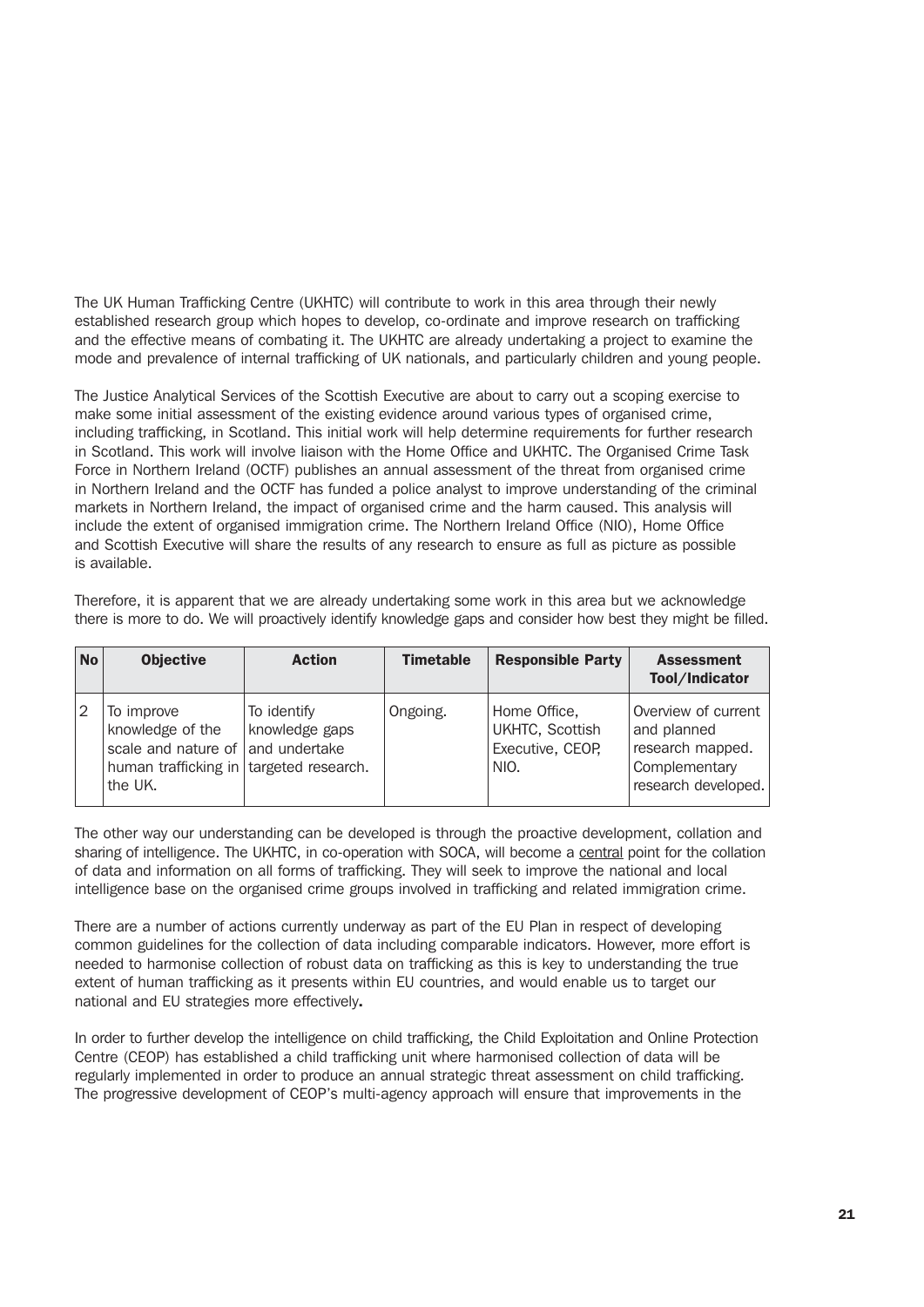mapping of existing data will continue even after the completion of the child trafficking scoping exercise currently underway. CEOP will work in partnership with the UKHTC to deliver a specialised response to child trafficking.

| <b>No</b> | <b>Objective</b>                                                                     | <b>Action</b>                                                                                                 | <b>Timetable</b>          | <b>Responsible Party</b>                                                  | <b>Assessment</b><br>Tool/Indicator                                                                  |
|-----------|--------------------------------------------------------------------------------------|---------------------------------------------------------------------------------------------------------------|---------------------------|---------------------------------------------------------------------------|------------------------------------------------------------------------------------------------------|
|           | To improve<br>knowledge of the<br>human trafficking in information on all<br>the UK. | To establish a<br>central point for the<br>scale and nature of collation of data and<br>forms of trafficking. | By mid 2007. Home Office, | UKHTC, SOCA,<br>Scottish Crime and<br>Drug Enforcement<br>Agency (SCDEA). | Agree responsibility<br>within HO, UKHTC,<br>SCDEA and SOCA.<br>Agree what data<br>will be collated. |

In relation to child trafficking, respondents to the consultation commented that knowledge in this area could be improved by a more harmonised and systematic approach to information collection through existing mechanisms, such as the Local Safeguarding Children Boards and Child Protection Committees (in Scotland) and better mapping of existing data.

We have commissioned CEOP to undertake an intelligence gathering project into the nature and extent of child trafficking into and within the UK. The project has been collating information from police forces, the immigration services, social services and NGOs nationwide. The exercise aims to map the existing data available on how agencies deal with child trafficking and exploitation as well as improve the overall intelligence picture of this area. CEOP is expected to report its findings in Spring 2007.

| <b>No</b> | <b>Objective</b>                                                                         | <b>Action</b>                                                                                                       | <b>Timetable</b> | <b>Responsible Party</b> | <b>Assessment</b><br>Tool/Indicator                                                                |
|-----------|------------------------------------------------------------------------------------------|---------------------------------------------------------------------------------------------------------------------|------------------|--------------------------|----------------------------------------------------------------------------------------------------|
| 4         | To improve<br>knowledge on the<br>scale and nature of<br>child trafficking in<br>the UK. | Complete scoping<br>study on the extent<br>of child trafficking<br>and disseminate<br>analysis to inform<br>policy. | Spring 2007.     | Home Office/CEOP.        | Scoping study<br>completed. Findings<br>inform strategy and<br>further research<br>specifications. |

It is hoped that the new advice and information line to be established for professionals who may come across child victims of trafficking (see chapter 4 for further details) will also, in time, contribute to knowledge on the nature and scale of child trafficking in the UK by gathering, recording and sharing information on child trafficking.

#### Preventing Trafficking at Source

The Home Office, Foreign and Commonwealth Office (FCO) and the Department for International Development (DfID) already support a number of projects which aim to tackle trafficking at source. There are three aspects to this work – awareness raising measures which highlight the dangers of trafficking, actions to address the factors that make poor people vulnerable to trafficking, and work designed to build capacity in source and transit countries to deal with organised immigration crime.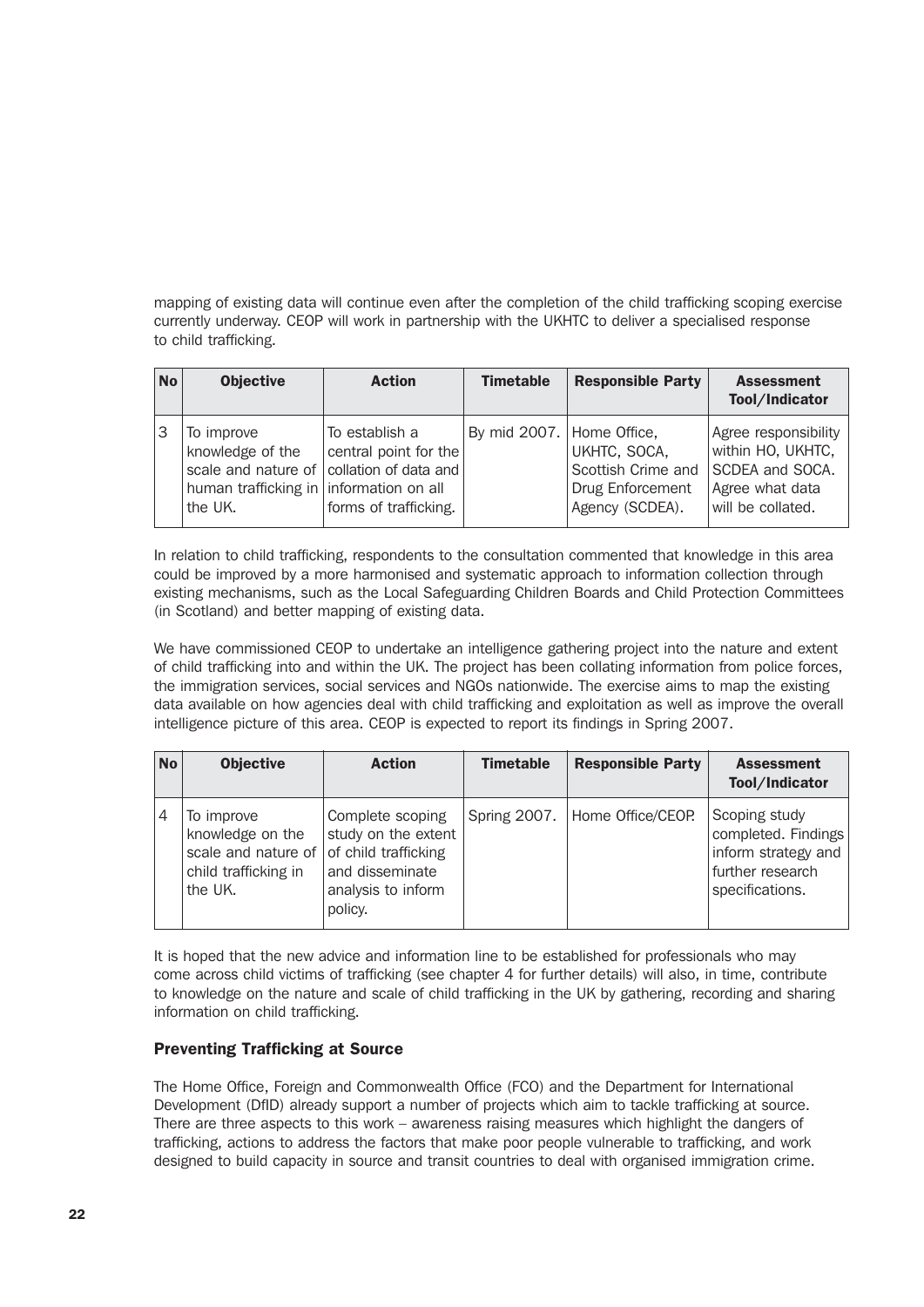Many respondents to the consultation, including the Joint Committee on Human Rights in their report into human trafficking in 2006 commented that awareness raising and other projects address the symptoms of the problem and not the cause. Where prevention of cross border trafficking is concerned, it is crucial that push and pull factors are addressed, such as the increasing inequality in prosperity between and within countries and the increasing demand for cheap labour and other exploitative services. The reasons why people become vulnerable to trafficking, such as the lack of employment and development opportunities, poverty and gender inequality problems also need to be addressed in the wider development work.

The UK is playing a leading role in the fight against poverty and social injustice through support for our long-term development programme. We will continue to increase our development programme budget to reach the UN target of 0.7% of national income by 2013 which supports country-led approaches to improve governance and security, health and education, and decent work opportunities for poor people.

We will also continue to support anti-trafficking initiatives through partner organisations, such as the International Labour Organisation (ILO). These include ways of ensuring that girls in particular are able to learn skills that lead to more employment choices and thus reduce the likelihood that they will become the victims of trafficking. Within our Partnership Framework Agreement we will provide almost £2million to support ILO's action programme on forced labour over the next three years.

In respect of trafficking issues specifically DfID contributes £6 million to the second phase of the ILO programme on reducing labour exploitation of children and women, combating trafficking in the Greater Mekong sub-region. Further details of projects specifically aimed at child trafficking are set out in Chapter 4.

| <b>No</b> | <b>Objective</b>                                                    | <b>Action</b>                                                                                               | <b>Timetable</b> | <b>Responsible Party</b> | <b>Assessment</b><br>Tool/Indicator |
|-----------|---------------------------------------------------------------------|-------------------------------------------------------------------------------------------------------------|------------------|--------------------------|-------------------------------------|
| 5         | To address the root   To support anti-<br>causes of<br>trafficking. | trafficking projects<br>which address the<br>factors that make<br>individuals vulnerable<br>to trafficking. | Ongoing.         | DfID.                    | Projects supported.                 |

Trafficking is a crime which is closely related to migration issues. Some victims of trafficking enter the UK illegally, but many are migrants who have found themselves in a situation where they are being exploited. Respondents to the consultation commented that there was a need to consider the impact of migration policy on trafficking issues.

A number of respondents have raised the specific issue of overseas domestic workers in relation to the proposals for the new points based system. In particular, respondents were concerned that the removal of the right to change employer would remove an important safeguard against exploitation.

Under the new points-based system, low skilled migration will only be provided for in Tier 3 of the new system should there be clear evidence of a specific and temporary labour shortage that cannot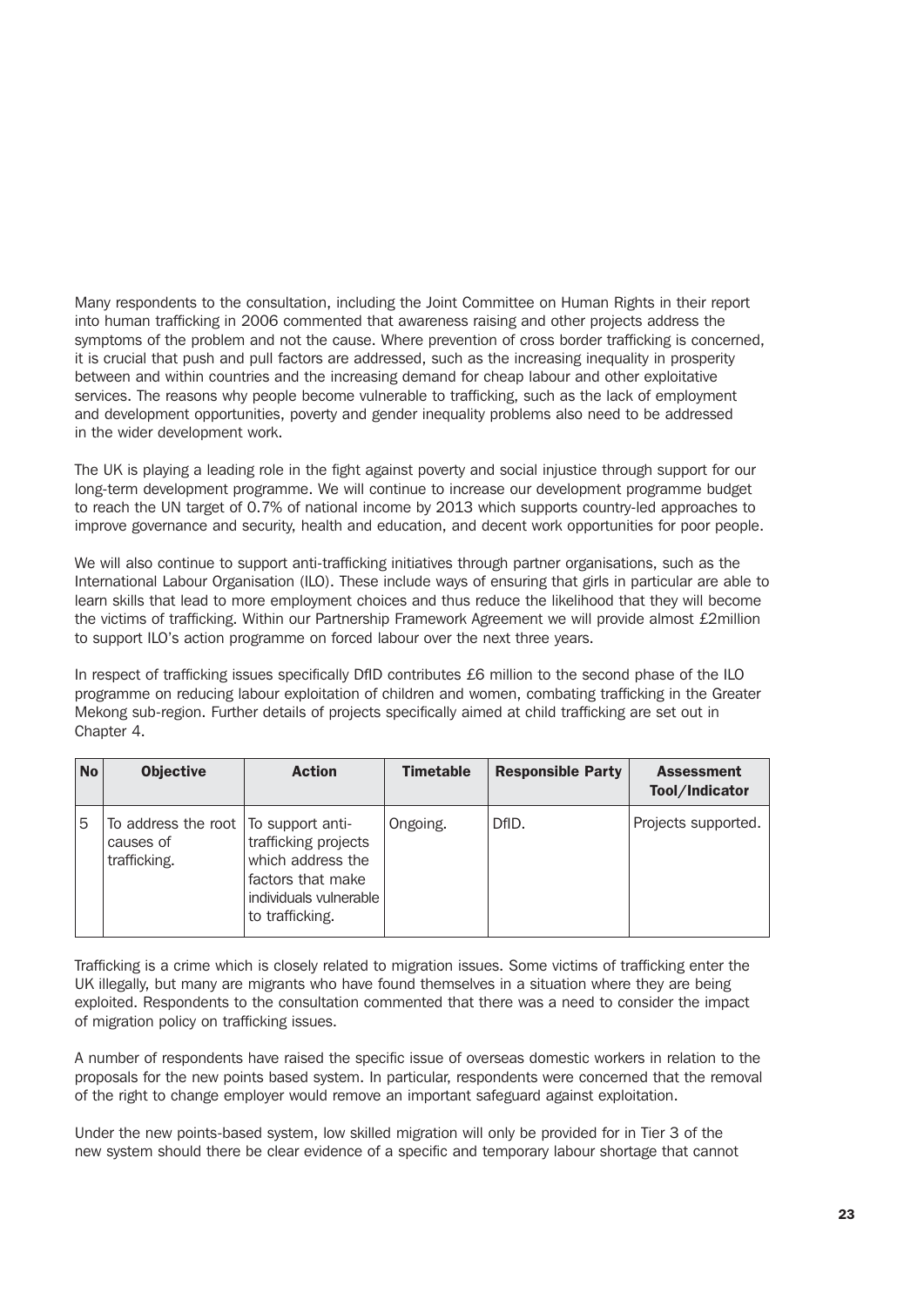be met from the domestic or EU labour force. Any low skilled-schemes established would be based on identification of temporary shortages, be quota-based, operator-led, time-limited, subject to review and only from countries with which the UK has effective returns arrangements. Because of EU law (the principle of community preference), it would however be unlikely that any Tier 3 scheme would be set up while restrictions were maintained on nationals from the states which joined the European Union on 1st January 2007 (Bulgaria and Romania). EU law requires that as long as the UK maintains restrictions on workers from the new EU Member States – Romania and Bulgaria – the UK cannot take people from outside the Union to do jobs that Romanians or Bulgarians were willing and able to do so. So as long as we maintain restrictions on A2 nationals, lower-skilled jobs will not be open to third-country nationals unless they have been offered first to Romanians and Bulgarians.

It is however our intention to allow visitors to the UK to be accompanied by their "domestic assistants" under revised business visitor arrangements over which we intend to consult later in the year. Such people would however not be migrant workers but people ordinarily employed and resident outside the UK.

As part of our continued work to combat trafficking, our emphasis will be upon developing robust preentry procedures, including appropriate safeguards, such as the identification of cases of possible abuse at the pre-entry stage to minimise the risk of subsequent exploitation. We will, however, consider further whether special provision might be needed to protect anyone entering the UK as a "domestic assistant". As such we will be undertaking further research and analysis to better understand the ways in which victims of trafficking entered the UK, especially to understand whether there are any particular risks associated with those entering as domestic workers or related categories. This will better help detect victims before or during travel to the UK and prevent future exploitation.

Once however the Council of Europe Convention is implemented, any person, irrespective of how they entered the UK, who the authorities believe is a victim of trafficking will be entitled to a period of recovery and reflection. The Convention applies to all forms of trafficking, including trafficking for forced labour and domestic servitude. During this period they will be entitled to assistance including secure accommodation, appropriate psychological assistance, and access to counselling and emergency medical assistance. The Convention also provides for an avenue for victims to apply for a renewable residence permit if, for example, their stay is necessary for the purpose of their cooperation with the competent authorities in investigation or criminal proceedings.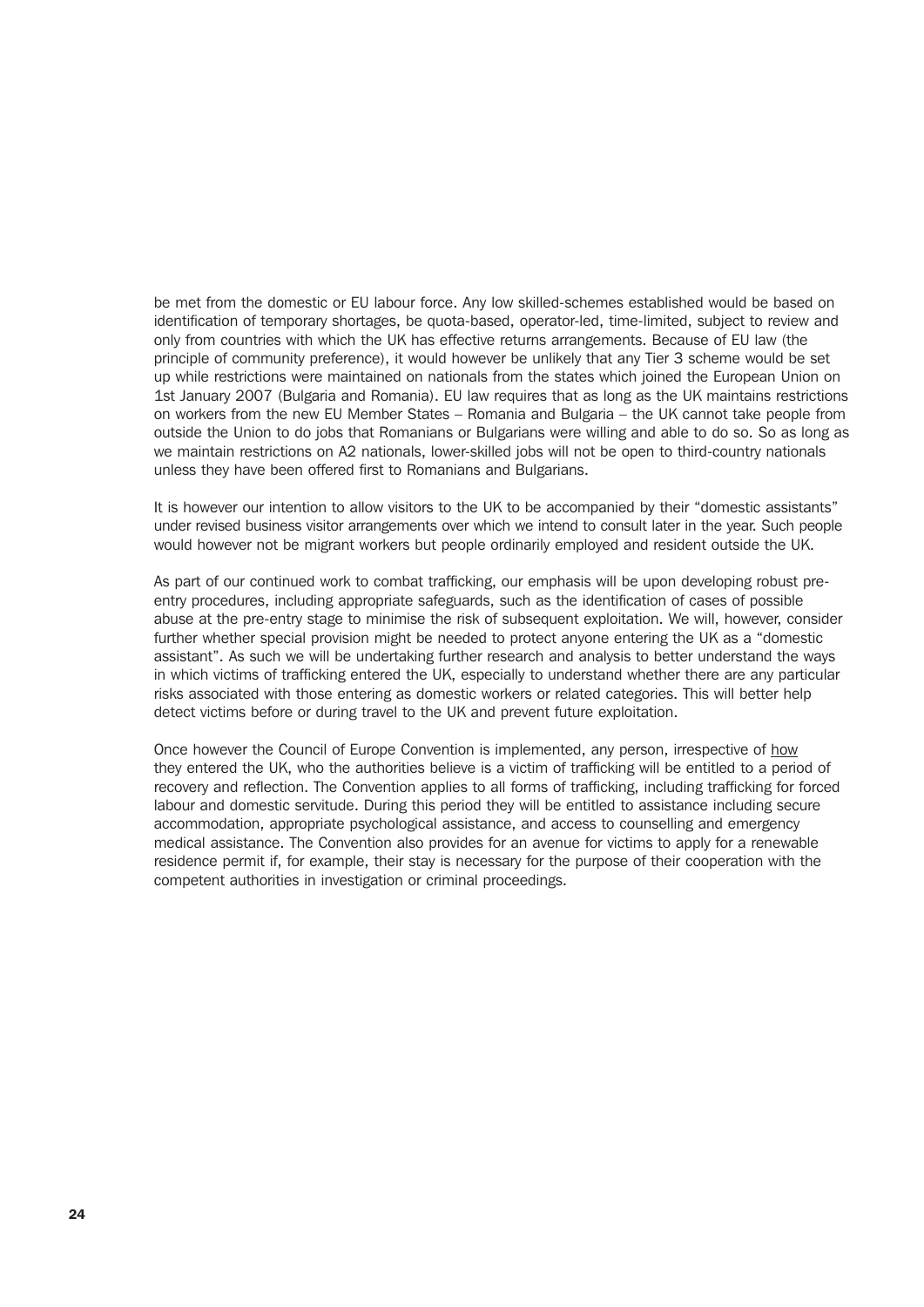| <b>No</b> | <b>Objective</b>                                                                | <b>Action</b>                                                                                                                                                                                                                                                                                                | <b>Timetable</b> | <b>Responsible Party</b> | <b>Assessment</b><br>Tool/Indicator                                               |
|-----------|---------------------------------------------------------------------------------|--------------------------------------------------------------------------------------------------------------------------------------------------------------------------------------------------------------------------------------------------------------------------------------------------------------|------------------|--------------------------|-----------------------------------------------------------------------------------|
| 6         | To enable the early<br>identification of<br>victims to prevent<br>exploitation. | Develop evidence<br>base to identify<br>routes of entry used<br>by traffickers and<br>victims of trafficking<br>at the pre-entry<br>stage. In particular<br>to understand<br>whether there are<br>any particular risks<br>associated with<br>those entering as<br>domestic workers or<br>related categories. | 2007.            | Home Office.             | Project for collection<br>of evidence base<br>initiated and results<br>evaluated. |

#### Building Capacity

We will continue to support projects designed to build capacity in source and transit countries to deal with organised immigration crime.

During 2005 the FCO and Home Office both established Migration Funds in support of their shared and separate migration objectives. From 2007-08 the FCO fund will come under the Global Opportunities Fund umbrella. The primary objectives of the Migration Fund are to reduce the entry of people causing harm to British society; support the development of effective and sustainable returns arrangements; help to manage migration in third countries where this helps UK interests; help to increase our understanding of legal and illegal migratory flows; and, finally to improve protection of genuine refugees and internally displaced persons.

The Migration Fund has undertaken a number of projects in support of these objectives, which have sought to improve detection rates among law enforcement officials by building their knowledge of the problem (likely victims, gangs' modi operandi, scale of problem best response mechanisms) encouraging a multi-agency approach and sharing best practice. An example of this is in Turkey where we have contracted the UNHCR to provide the Ministry of the Interior with training in the identification of the victims of organised immigration crime, which will include a study visit to Ukraine, a major source country, to look at the factors leading to trafficking.

The FCO has a Drugs & Crime Fund (DCF), administered under the Global Opportunities Fund, whose primary purpose is to reduce harm to the UK from drugs and crime by increasing international engagement, and agreeing a common understanding of the threat. Through this fund, the FCO supported Project Reflex Romania which targeted organised immigration crime. In 2006-07 the fund also supported a regional anti-trafficking project in the Western Balkans to enhance operational capacity to investigate and disrupt human trafficking and a project to build capacity on the Serbian-Croatian border. The Fund has also supported increased co-operation and co-ordination between the relevant UK, Romanian and Bulgarian law enforcement anti-trafficking agencies in the run up to, and since, their accession to the EU.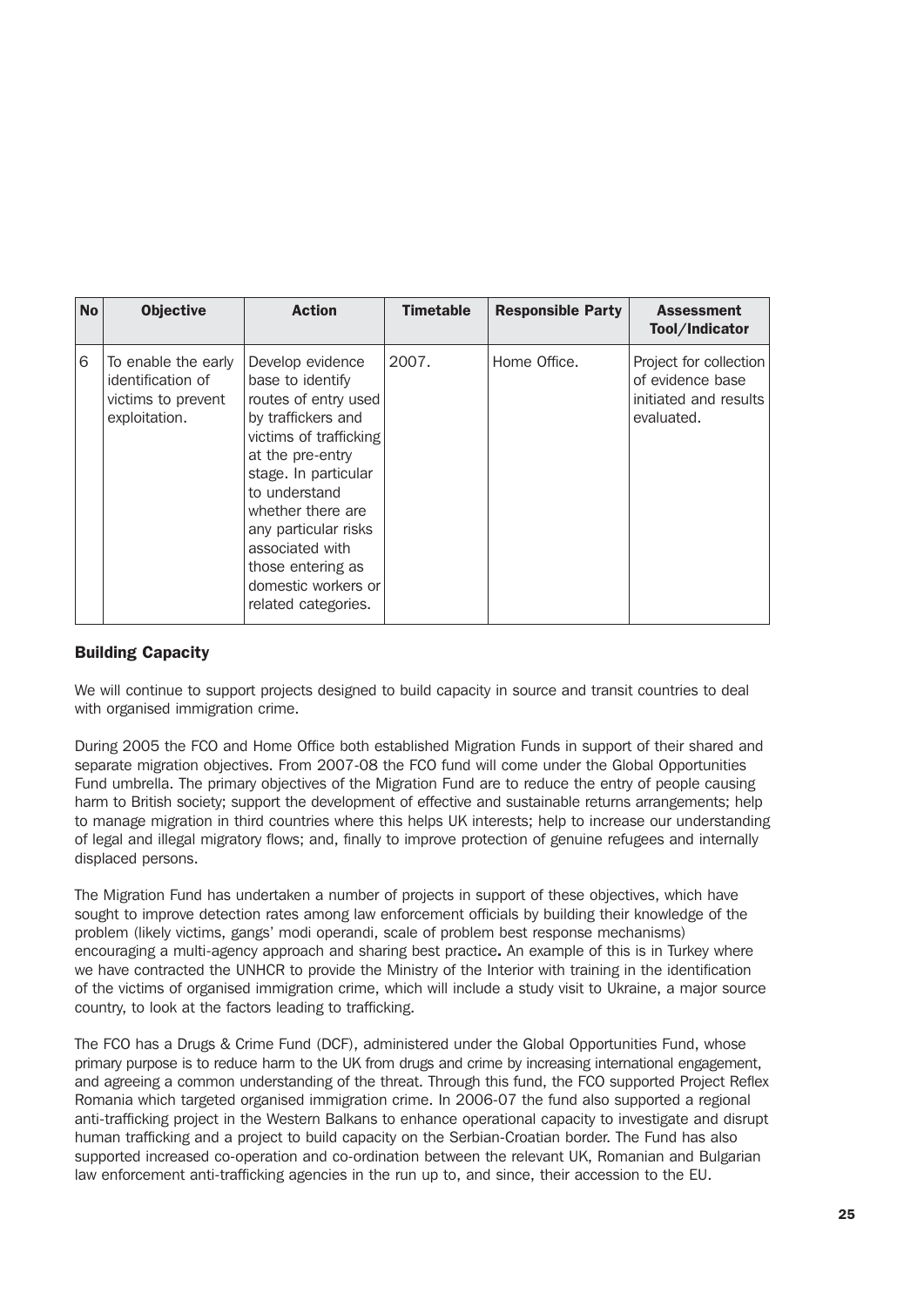| <b>No</b> | <b>Objective</b>                                                                                                                            | <b>Action</b>                                                                                                                                                                                                                    | <b>Timetable</b> | <b>Responsible Party</b> | <b>Assessment</b><br>Tool/Indicator                                                                                                                                               |
|-----------|---------------------------------------------------------------------------------------------------------------------------------------------|----------------------------------------------------------------------------------------------------------------------------------------------------------------------------------------------------------------------------------|------------------|--------------------------|-----------------------------------------------------------------------------------------------------------------------------------------------------------------------------------|
| 7         | To build capacity in<br>source and transit<br>countries to deal<br>with organised<br>immigration crime<br>(including human<br>trafficking). | To seek out<br>opportunities to<br>provide assistance<br>and develop<br>cooperation with<br>the appropriate<br>authorities and<br>law enforcement<br>making use of the<br>FCO Drugs and<br>Crime Fund and<br>the Migration Fund. | Ongoing.         | Home Office, FCO.        | Demonstrable<br>improvements in<br>tackling organised<br>immigration crime<br>(e. g. improved<br>intelligence on OC<br>networks, disruptions<br>via arrests and<br>prosecutions). |

In tackling trafficking issues abroad, UK troops on deployment continue to play an important role acting as a force for good around the world, creating the security environment in which it becomes more difficult for human traffickers to operate. The Ministry of Defence (MOD) are taking forward initiatives which will ensure that UK service personnel comply with the NATO policy to show zero tolerance for the abuse of women and children in conflict areas and roll out to other areas where UK troops are deployed.

A review of the practical aspects of implementation of NATO policy on combating trafficking in human beings is currently awaiting North Atlantic Council approval. A recent audit of training conducted by the MOD concluded that, in general, UK Service personnel have the skills and knowledge to comply with NATO policy of zero tolerance. However, the extent to which the tasks are actively or passively undertaken will depend on mission priorities and planning.

The audit conclusion was reassuring but the MOD is endeavouring to improve guidance on the role/ relevance of gender to the specific society living in the deployed area and on countering human trafficking during operational planning.

#### Awareness raising campaigns

A large number of respondents to the consultation made suggestions about the content of awareness raising campaigns. A number of respondents stressed the need to be dynamic and focused on those source countries that provide the likely victims to the UK. In addition, campaigns should seek to engage with those NGOs already involved in trafficking work and allow them to help shape the strategy. Other respondents stressed the need for such campaigns to incorporate a balanced message in which the risks of trafficking are highlighted, but are complemented by information on how to migrate legally. It was also suggested that campaigns should include practical information about how much you can realistically expect to earn as a waitress in six months or the real cost of living in the UK.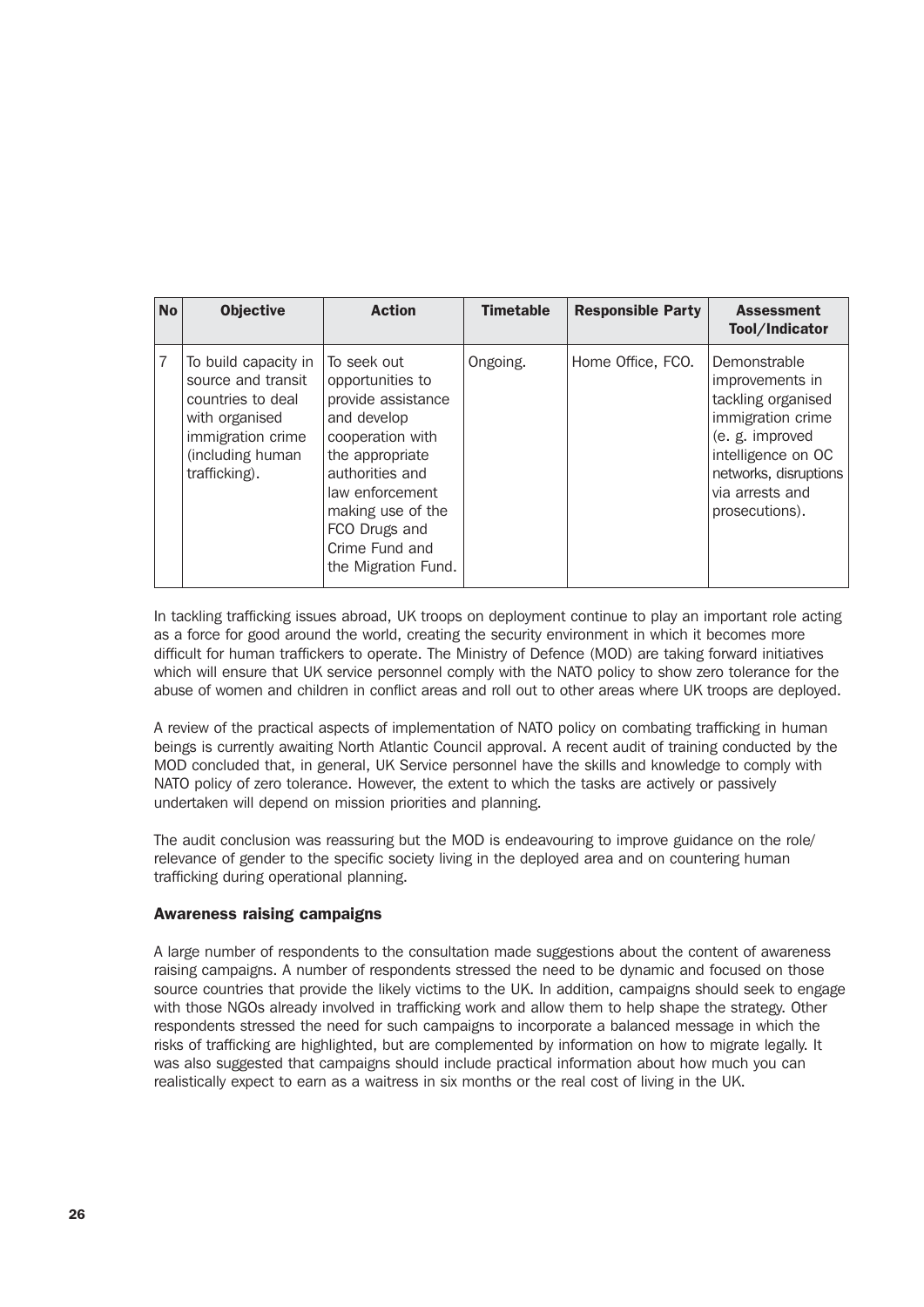"The girls I've met … some of them don't even have a clue what they're doing, why they came … some of them know why they're coming … right, some of them knew that they were going to work as prostitutes but they didn't know they were going to be controlled by Albanians to start with, or some of them they thought they were going to work for themselves as prostitutes".

*Female co-trafficker*

We agree with these suggestions and the need to be proactive in the commissioning and institution of awareness raising work. The UKHTC has begun some significant activity in this area. One of the subgroups established under the UKHTC is dedicated to preventing trafficking. Its membership is drawn from government, law enforcement, NGOs and other stakeholders. One of the aims of the Group is to provide strategic level direction in the planning and implementation of prevention and awareness raising campaigns both in the UK and identified source or transit countries. The UKHTC, on behalf of the Home Office has conducted awareness raising campaigns in Romania and Bulgaria recently, in order to highlight to target groups some of the dangers posed by organised criminals. However, the commissioning of such campaigns is not sufficient. To ensure that the campaigns are as effective as possible and that we learn lessons on what works evaluation will be an essential component to all campaigns that we commission.

The majority of awareness raising campaigns in source countries have focussed on trafficking for sexual exploitation. We acknowledge the need to include other types of trafficking as well.

| <b>No</b> | <b>Objective</b>                                                                                                                    | <b>Action</b>                                                                                                                                         | <b>Timetable</b> | <b>Responsible Party</b>     | <b>Assessment</b><br>Tool/Indicator                                            |
|-----------|-------------------------------------------------------------------------------------------------------------------------------------|-------------------------------------------------------------------------------------------------------------------------------------------------------|------------------|------------------------------|--------------------------------------------------------------------------------|
| 8         | Prevent trafficking<br>in countries of<br>origin, transit and<br>destination by<br>raising awareness<br>of the dangers<br>involved. | Support projects<br>in source countries<br>aimed at raising<br>awareness within<br>groups that are<br>vulnerable to<br>recruitment by<br>traffickers. | Ongoing.         | FCO, Home Office.            | Number of projects<br>run. Evaluated<br>for effectiveness<br>and impact.       |
| 9         |                                                                                                                                     | To ensure that<br>awareness raising<br>campaigns have<br>proper evaluation<br>mechanisms.                                                             | Ongoing.         | Home Office, DfID,<br>UKHTC. | Ensure all projects<br>supported contain<br>an evaluation plan<br>from outset. |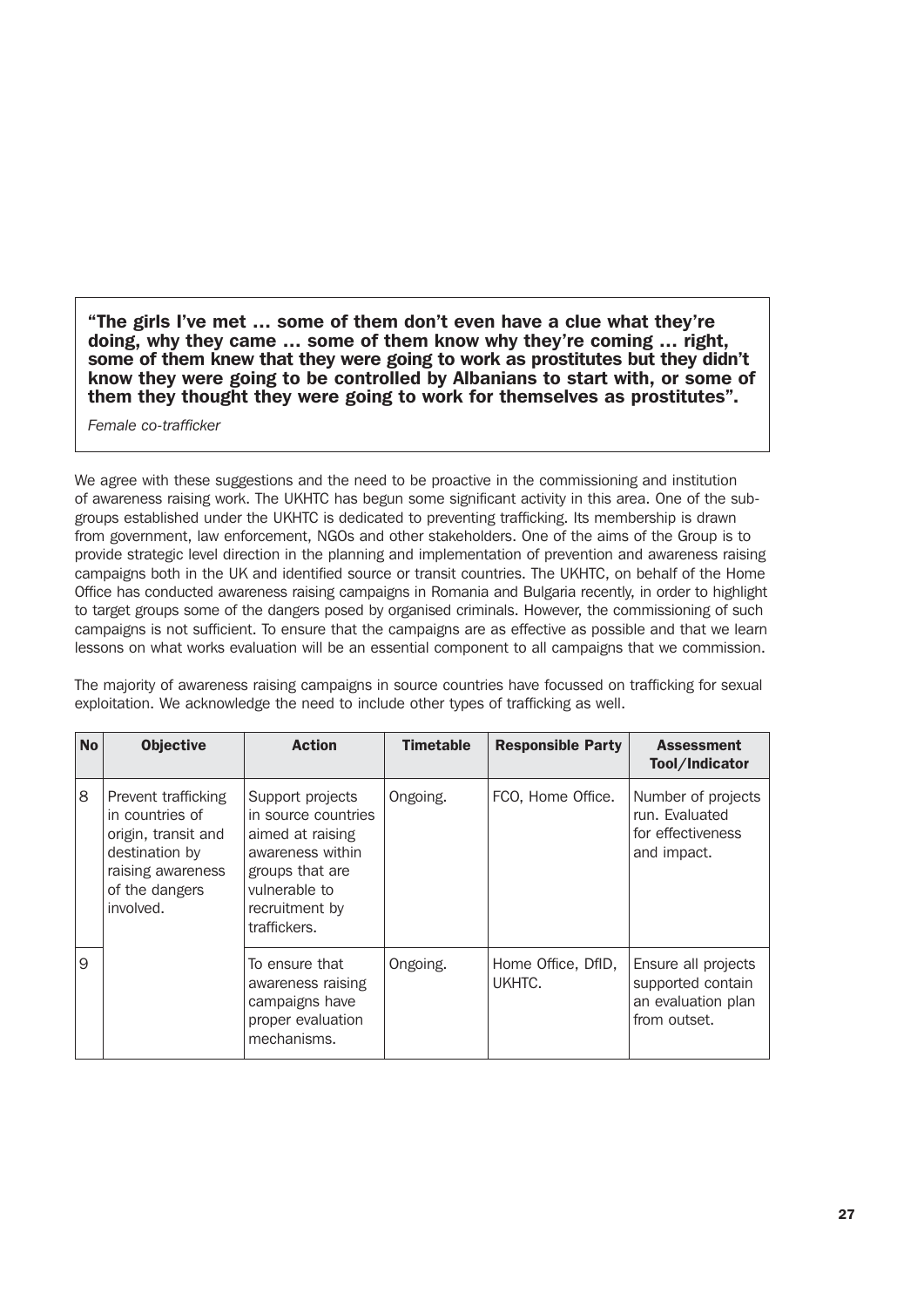There are a number of actions within the EU Plan on combating human trafficking focussed on prevention work. In particular, there is a commitment to develop EU campaign materials in co-operation with the NGO community. The European Commission is planning an EU anti-trafficking day in the latter part of 2007 and the production of EU campaign materials is planned for that date. We will continue to work with our EU and international partners on such campaigns in order to raise awareness as widely as possible.

The Government has conducted a number of awareness raising campaigns in relation to workers' rights in the UK, which can help potential victims avoid the deception of traffickers. The Department for Trade and Industry (DTI) has worked with the FCO and other European member states (Portugal, Poland, Lithuania) to produce bilingual guides to working in the UK, including details of employment rights. A summary of employment rights is sent to all those registering under the Worker Registration Scheme for the A8 Member States. We will consider the appropriateness of including information on trafficking in future versions of these guides.

The DTI is also currently consulting on a package of amendments to the regulations on employment agencies to protect vulnerable workers. Details of the consultation can be found at http://www.dti.gov.uk/consultations/page37726.html and the consultation closes on 31 May. The DTI has also announced the creation of two Vulnerable Worker Pilot projects, which will develop local partnerships with unions, business groups, local authorities, community groups, government agencies and others to help vulnerable workers secure their employment rights and put them in touch with opportunities to develop their skills.

In Scotland, the Relocation Advisory Service has produced an information guide specifically for Polish workers. At present it does not mention trafficking issues, though there may be scope to include information on the gangmaster licensing regime in future versions.

The Gangmasters Licensing Authority, as part of their overseas workers communications strategy has produced 20,000 small, easily carried worker leaflets in English, Portuguese, Polish, Lithuanian, Latvian and Slovak explaining workers' rights.

GLA staff have also attended job fairs in Eastern European countries where they have given talks and handed out leaflets. A series of adverts (in collaboration with Crimestoppers) have also been broadcast on UK local commercial radio in Polish and Portuguese as well as English to explain ways in which instances of possible exploitation can be reported. These adverts were followed up by a poster campaign targeted at organisations that work with migrant communities and articles placed in migrant and local community newspapers.

As well as raising awareness amongst potential victims of trafficking we will also endeavour to deter traffickers by developing a strategy to publicise successful UK prosecutions for trafficking offences in source and transit countries. Through its overseas network, the FCO will publicise successful convictions through features such as interviews, editorial pieces in local journals and on local TV networks. The message will be clear – we will not tolerate trafficking into and within the UK and will take strong action against those responsible. The development of the strategy will be enhanced by the work of the UKHTC which will become the central repository for all data on trafficking and who will work in partnership with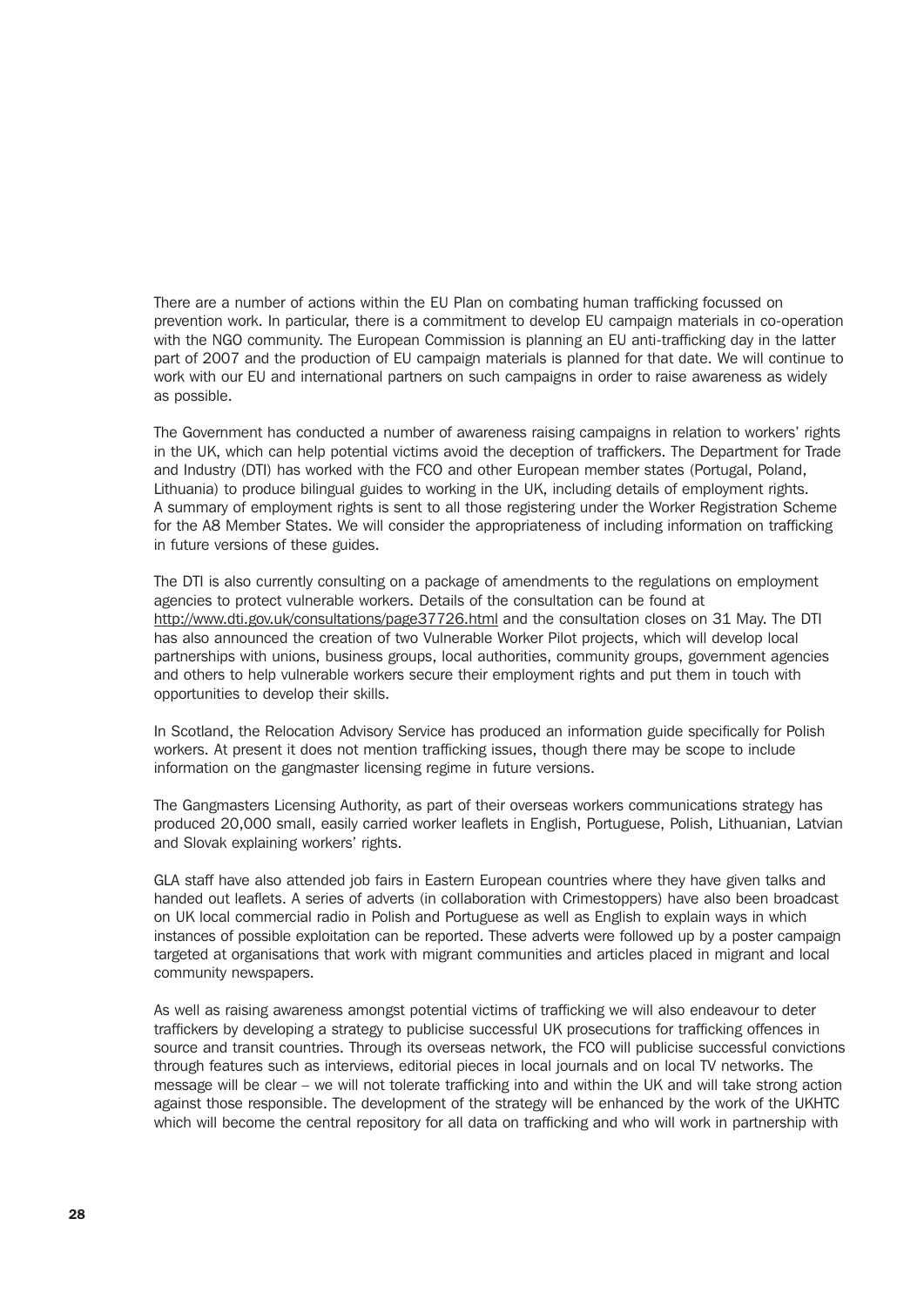the FCO. The latter will monitor UK funded campaigns in source and transit countries via its missions, and will establish a review mechanism consisting of in-country feedback through host government departments and NGOs.

| No | <b>Objective</b>                                                                                                                                                    | <b>Action</b>                                                                                             | <b>Timetable</b> | <b>Responsible Party</b> | <b>Assessment</b><br>Tool/Indicator                                                            |
|----|---------------------------------------------------------------------------------------------------------------------------------------------------------------------|-----------------------------------------------------------------------------------------------------------|------------------|--------------------------|------------------------------------------------------------------------------------------------|
|    | 10 Prevent trafficking<br>in countries of<br>origin, transit and<br>destination by raising<br>awareness of the<br>dangers involved<br>and deterring<br>traffickers. | Publicise successful Ongoing.<br>UK prosecutions<br>of traffickers in<br>source and transit<br>countries. |                  | FCO.                     | FCO network to<br>report on number<br>of cases reported<br>in source and<br>transit countries. |

#### Identification in source countries and at our borders

We have been working to raise awareness of trafficking amongst our visa issuing posts overseas so that suspected traffickers and their potential victims are not issued with visas to travel to the UK. In respect of child victims in particular we have tightened entry clearance procedures by ensuring that minors' visas clearly state the names of the person accompanying them. Further details on measures targeted at preventing child trafficking are set out in chapter 4.

UKvisas is the overseas arm of the UK's integrated border management. Since 2002 UK Visas have rolled out a network of Risk Assessment Units (RAU) to support the visa operation. RAUs are responsible for providing information to assist in determining visa applications and to combat visa abuse. There are currently 27 RAUs and we are committed to ensure that by 2008 at least 75% of visa applications will be dealt with in posts with access to high quality intelligence support from RAUs.

The work of RAUs is co-ordinated through the UK Visas Risk Assessment Operations Centre who have close links with the police and other government departments to address trafficking issues. RAUs provide training to visa officers ensuring they are aware of trafficking risks and are able to highlight these to the visa section.

We have also raised awareness of trafficking amongst Airline Liaison Officers (ALOs), who are immigration officers in source and transit countries who work closely with airlines in over 30 countries abroad who operate services into the UK. The role of the ALO includes attending departure gates to give on–the-spot advice to check in staff on the documents presented by passengers. They also provide training on UK passport and visa requirements to airline staff and offer assistance to airlines in respect of a passenger who may be inadequately documented. This work helps airlines ('carriers') to tackle trafficking, by raising airlines' awareness of the issue. All newly appointed ALOs will receive additional training which includes awareness of trafficking issues before taking up their appointment abroad.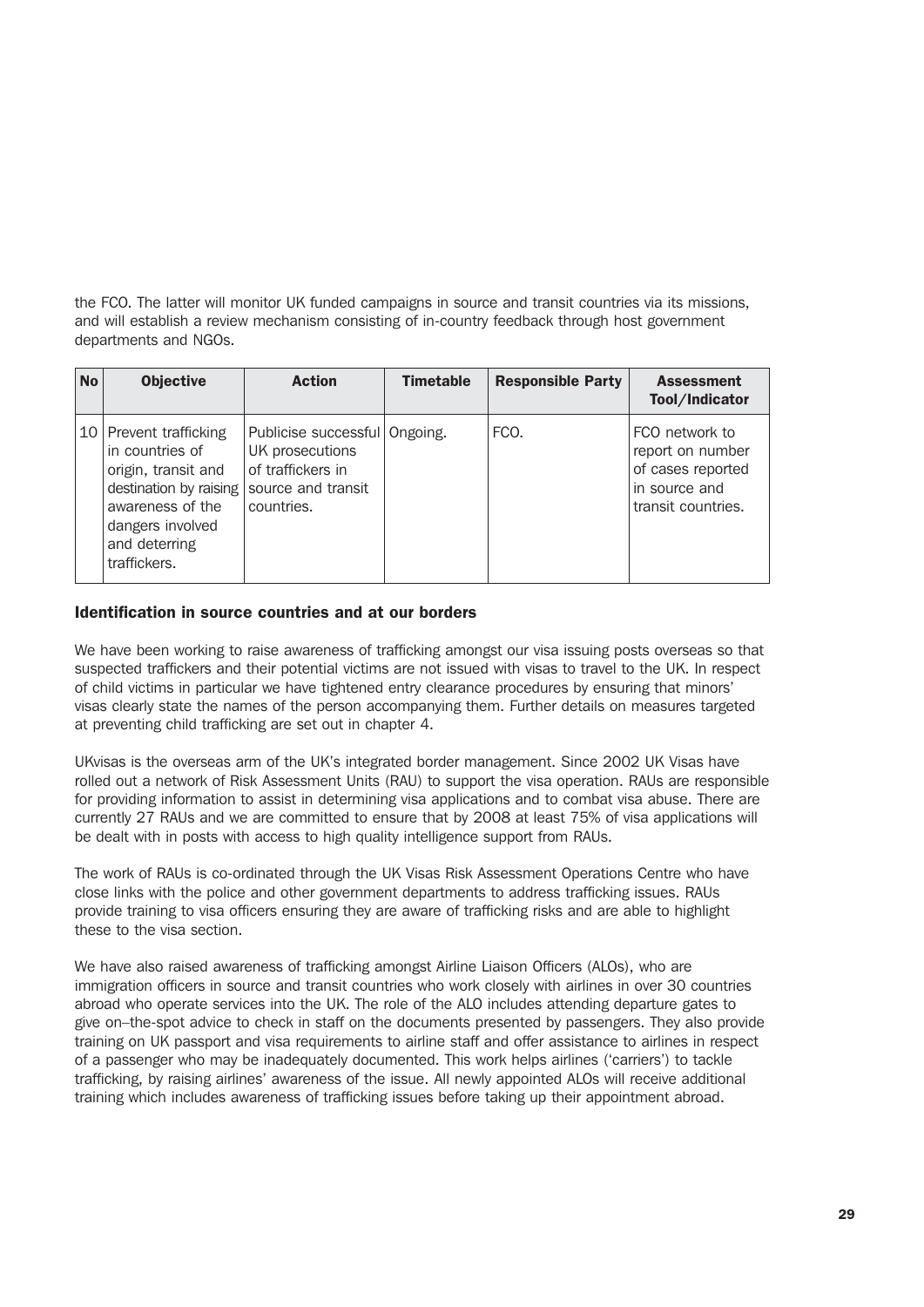| <b>No</b> | <b>Objective</b>                             | <b>Action</b>                                                                                                                                                             | <b>Timetable</b> | <b>Responsible Party</b> | <b>Assessment</b><br>Tool/Indicator                                                                |
|-----------|----------------------------------------------|---------------------------------------------------------------------------------------------------------------------------------------------------------------------------|------------------|--------------------------|----------------------------------------------------------------------------------------------------|
|           | 11   Prevent trafficking<br>in human beings. | Raise awareness of<br>trafficking amongst<br>entry clearance<br>officers in source<br>and transit countries<br>by rolling out<br>information to Risk<br>Assessment Units. | By June<br>2007. | UK VISAS.                | Develop training or<br>briefing for entry<br>clearance officers.<br>Number of officers<br>trained. |

The identification of victims at ports of entry is complicated by the fact that many victims enter the UK legally and may not be aware at that stage that they are being trafficked. Often, the exploitation only commences after they have entered the UK. Even if they are aware, they may not wish to identify themselves to officials for fear of reprisal from their traffickers.

In order to ensure the prompt and accurate identification of victims of trafficking we have developed, in consultation with NGOs, a best practice toolkit for front line immigration, police officers and other professionals who may come into contact with potential victims. This toolkit, which was first published in 2003, is now being revised and updated by UKHTC on behalf of the Home Office (for further details see Chapter 3). The toolkit aims to raise awareness of the difference between trafficking and smuggling and what action should be taken when officials come into contact with trafficking victims.

In addition, "e-Borders", when implemented, will create a very robust means of identifying and checking people coming into and leaving the UK. The e-Borders Programme is a key component of the Government's border transformation programme with the aim of delivering a modernised border control which is fundamentally more effective, efficient and secure to meet the future operating needs of the border agencies. It is central to the Government's five year strategy for immigration and asylum and complements the UK counter terrorism strategy. It also reflects the Government's emphasis on enhanced joint working between the border agencies.

The e-Borders Programme will strengthen the security of the UK's borders by identifying individuals who present a risk through the universal collection and analysis of passenger information from carriers in advance of travel. It will expedite the movement of legitimate passengers, while helping to safeguard the UK against serious organised crime, terrorism and illegal immigration.

By harnessing passenger information and new technology it will allow the border security agencies (including the Border and Immigration Agency, the Police, SOCA, Her Majesty's Revenue and Customs and UK Visas) to assess passengers in advance of arrival in or departure from the UK, creating new opportunities for working together with the intelligence agencies and other relevant government departments to take action on border security risks.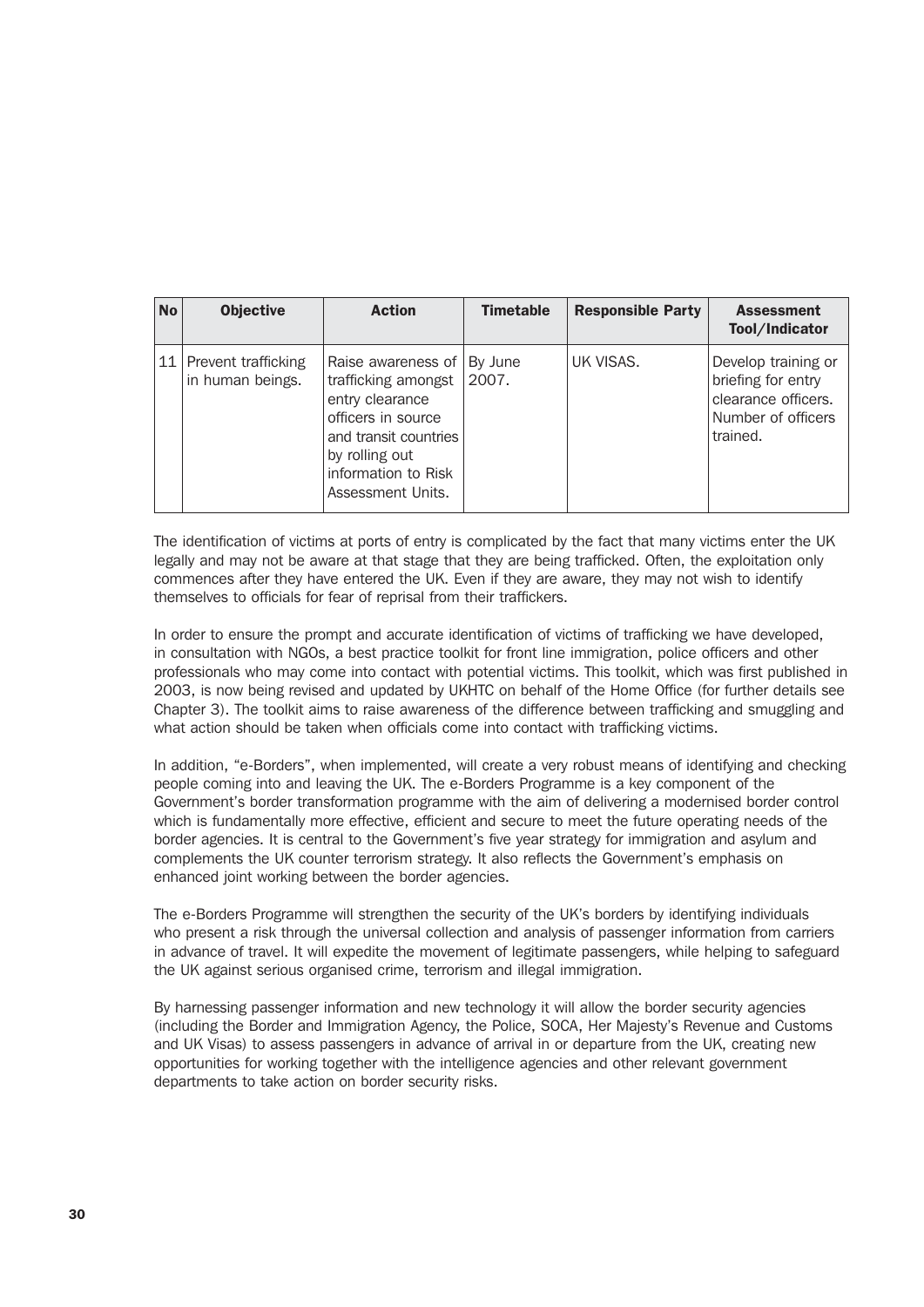#### Demand Reduction

As we commented in our consultation document, up to now, our strategy to combat trafficking has tended to focus on supply reduction as opposed to demand reduction. A more sophisticated approach and understanding of demand factors is required if we are to successfully tackle human trafficking. Respondents to the consultation considered that thought should be given to the difference between the demands for trafficked persons for forced labour, the demand for persons trafficked for sexual exploitation and child trafficking. This will be an area taken forward by the UKHTC.

As part of the commitment to identify knowledge gaps and undertake targeted research into trafficking issues we will look to develop the current understanding of demand factors.

#### *Deterring demand for sexual exploitation*

In 2006 the Government published a coordinated strategy to tackle prostitution. This has significantly changed the landscape in that it provides a framework for action to be taken to challenge the existence of prostitution. This applies to all forms of commercial sexual exploitation, including trafficking, as well as to street prostitution. Relevant agencies, including the police, have been considering how to implement the strategy, both locally and nationally. Government action is supporting this activity by ensuring that the relevant agencies have a proper understanding of the nature and extent of sexual exploitation, and the capacity to respond effectively. For example, we have been working with the police to develop a number of training modules on prostitution issues. This includes training on the new legislative framework to address trafficking and other forms of sexual exploitation, set out in the Sexual Offences Act 2003.

#### *"*When I went into prostitution, in my eyes it is not illegal. I don't do nothing wrong, I don't steal from anybody and obviously I don't hurt any body … It was more like a business … it wasn't a crime".

*Lithuanian trafficker*

A key element of this new approach to prostitution is to focus not only on those who exploit individuals through prostitution, including the traffickers, but also to address the demand side. This means building on the innovative work, undertaken as part of Operation Pentameter, to target men who might use massage parlours, saunas or other kinds of brothel, through men's magazines, websites or other targeted media using advertisements which raise awareness of trafficking for sexual exploitation and warn of the risks involved. Initial informal analysis indicated that such publicity techniques had an effect on the behaviour and attitudes of some of those men who use prostitutes.

The Prevention Sub-Group established by the UKHTC and referred to above will build on this work and assist in developing policies and campaigns designed at demand reduction. The repetition of Operation Pentameter in 2007 led by the UKHTC, will provide a further opportunity to develop this area.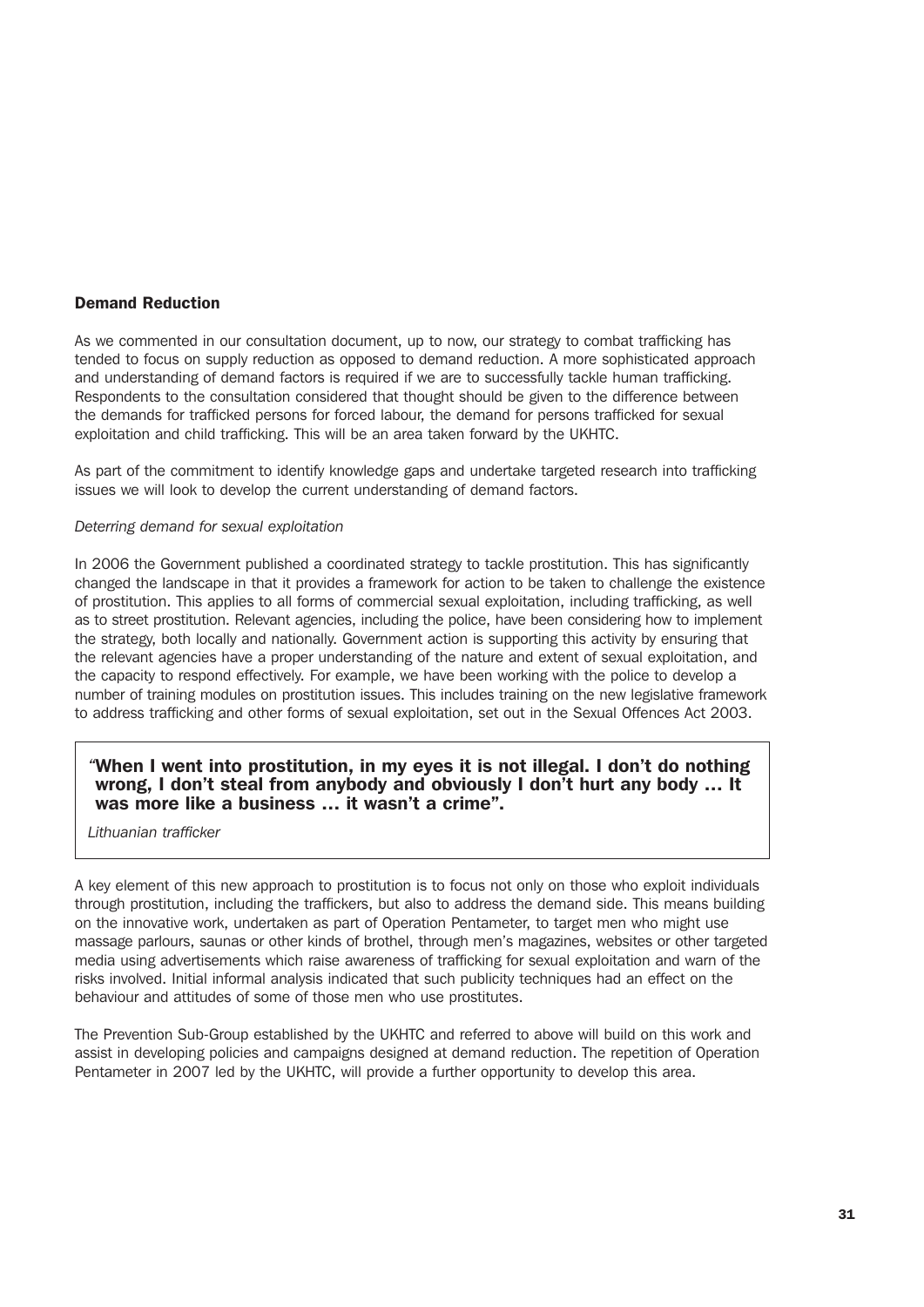| <b>No</b> | <b>Objective</b>                                                                | <b>Action</b>                                                                                     | <b>Timetable</b> | <b>Responsible Party</b> | <b>Assessment</b><br>Tool/Indicator                                                                                                        |
|-----------|---------------------------------------------------------------------------------|---------------------------------------------------------------------------------------------------|------------------|--------------------------|--------------------------------------------------------------------------------------------------------------------------------------------|
|           | 12 $\overline{10}$ reduce the<br>demand for<br>trafficked persons<br>in the UK. | To undertake<br>publicity and<br>awareness raising<br>measures targeted<br>at reducing<br>demand. | Ongoing.         | Home Office,<br>UKHTC.   | Number and<br>type of measures.<br>Diversity of type<br>of sectors reached.<br>Surveys of<br>awareness levels<br>among targeted<br>groups. |

There was some concern expressed by those who responded to the consultation that the proposal in the prostitution strategy to amend the definition of a brothel to allow women to work in pairs, or with a maid, could undermine efforts to deter demand. However, the prostitution strategy promotes a proactive approach to the policing of off street prostitution, and the maximum penalty for keeping a brothel was recently increased to 7 years. However, although the thrust of the strategy is to eliminate all forms of sexual exploitation, we recognise that, in the meantime, the current definition of a brothel, encourages women to work alone in order to avoid prosecution for keeping a brothel. This places them in significant danger and it is for this reason alone that the Government has proposed an amendment to that definition. Before we take any action we propose to consult on the precise terms of the change to ensure that it does not inadvertently impede the police in the enforcement of the law against trafficking.

The Scottish Executive has consulted with key stakeholders on a draft strategic framework on violence against women. This framework aims to provide a definition of violence against women and will underpin existing work and form the basis of future work. This framework will be developed into a violence against women strategic document over the course of 2007.

In Scotland, the Prostitution (Public Places) (Scotland) Bill was passed by Parliament on 28 February 2007. This creates, for the first time in Scotland, statutory offences applying to those who seek to purchase sex in a public place and so provide police with a means to tackle the demand for on-street prostitution.

#### *Deterring Demand for forced labour*

Our strategy to tackle demand in this area will depend on building a greater understanding of the nature and extent of the problem. In the meantime we have introduced a number of initiatives. For instance, the Gangmasters Licensing Authority operates a licensing system to discourage gangmasters and other providers of labour to the agricultural sector from exploiting migrant workers for labour exploitation. Also, the Immigration, Asylum & Nationality Act 2006 introduces a two-pronged approach for tackling illegal migrant working, with the introduction of a civil penalty regime for employers, together with the introduction of a tough new criminal offence of knowingly employing an illegal migrant worker. The legislation also introduces a continuing responsibility for employers to ensure their migrant workers have an ongoing right to work in the UK. The introduction of these new measures has been brought forward, and they are now due to come into force in late 2007.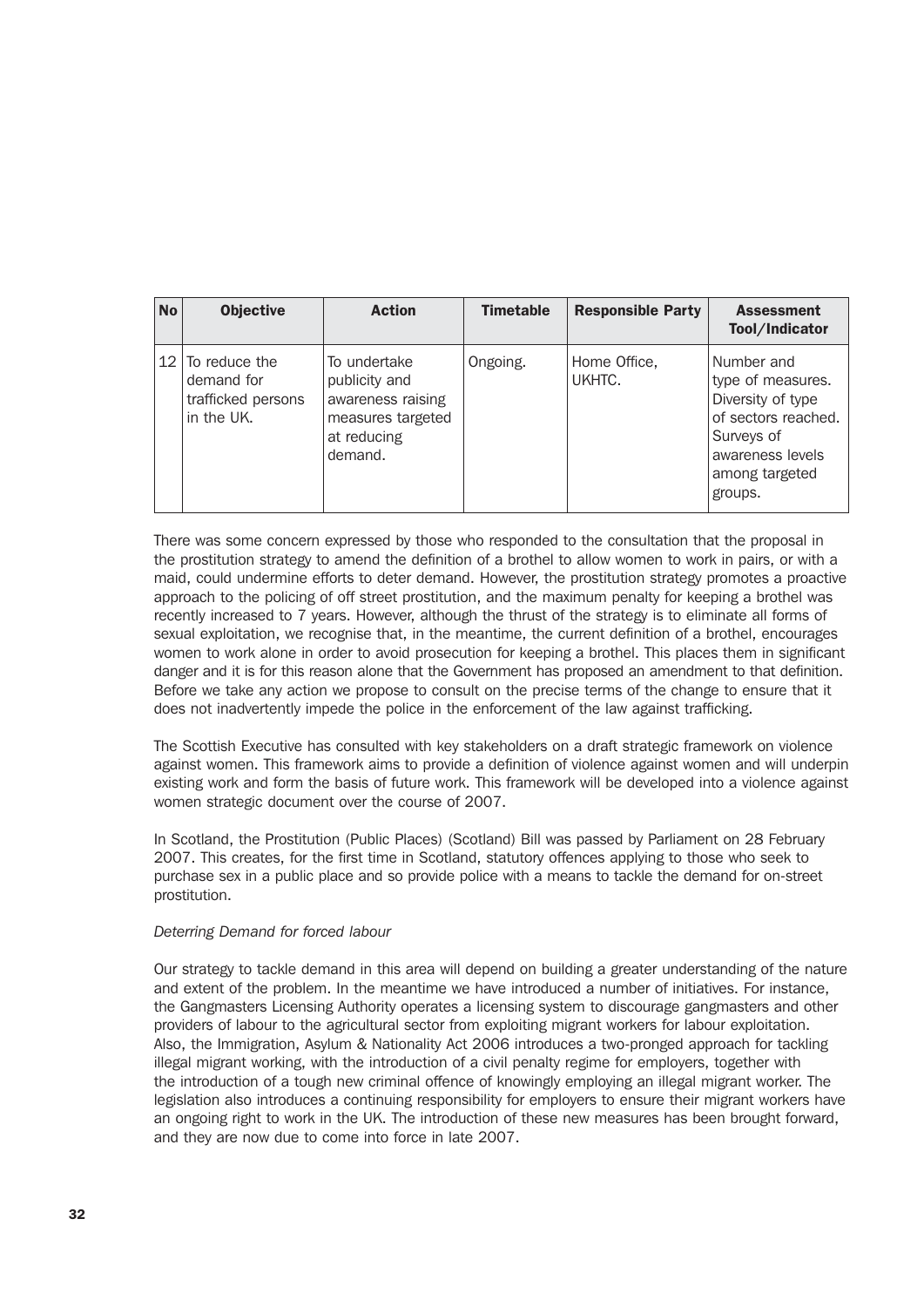The system of civil penalties will provide a swift and effective means of tackling employers who are less than diligent in carrying out document checks on their workforce. It is designed to encourage employers to comply with their legal obligations, without criminalising those who slip up in operating their recruitment and employment practices. The maximum amount of the civil penalty will be decided following public consultation and Parliamentary debate.

We have already this year undertaken an extensive campaign to remind employers of their responsibilities when employing migrant workers as well as the penalties they face if they employ illegal migrant workers. The campaign included direct marketing to small and medium-sized enterprises in risk sectors, and a nationwide press and radio advertising campaign. We have re-launched an online step-by-step guide to employing migrant workers as well as an enhanced employers' telephone helpline service, and we will undertake similar campaigns when the new measures come into force later this year.

We will continue to work closely with members of the Illegal Working Stakeholder Group (IWSG), a high-level stakeholder Group chaired by the Minister for immigration, comprising representatives from UK industry, trades unions and migrant workers themselves. The IWSG plays an important role in disseminating key messages concerning the prevention of illegal migrant working to members of their own organisations in industry, as well as providing information to migrant workers themselves on their rights and responsibilities.

| <b>No</b> | <b>Objective</b>                                                         | <b>Action</b>                                                                                                                                                                         | <b>Timetable</b> | <b>Responsible Party</b> | <b>Assessment</b><br>Tool/Indicator  |
|-----------|--------------------------------------------------------------------------|---------------------------------------------------------------------------------------------------------------------------------------------------------------------------------------|------------------|--------------------------|--------------------------------------|
|           | 13 $\sigma$ reduce the<br>demand for<br>trafficked persons<br>in the UK. | Awareness raising<br>campaign on<br>introduction of<br>civil penalties,<br>"knowing" offence<br>and continuing<br>responsibility to check<br>their employees'<br>entitlement to work. | Late 2007.       | Home Office.             | Campaign completed<br>and evaluated. |

#### *The Olympics in London 2012*

There is little doubt that there will be many who will seek to prosper from the Olympics being held in London. Hospitality, catering and construction workers will be required. Criminal elements are expected to exploit the situation by establishing themselves in London from now on. Organised immigration crime, including human trafficking has been factored into the strategic planning for the Olympics 2012. We will also consider the lessons learnt from international colleagues, in particular from the report prepared by Germany on lessons learnt in respect of combating human trafficking from hosting the World Cup in 2006.

We are also exploring ways in which government departments will work alongside the construction industry in particular to ensure that those involved in preparatory work for the 2012 Olympics operate lawfully and responsibly.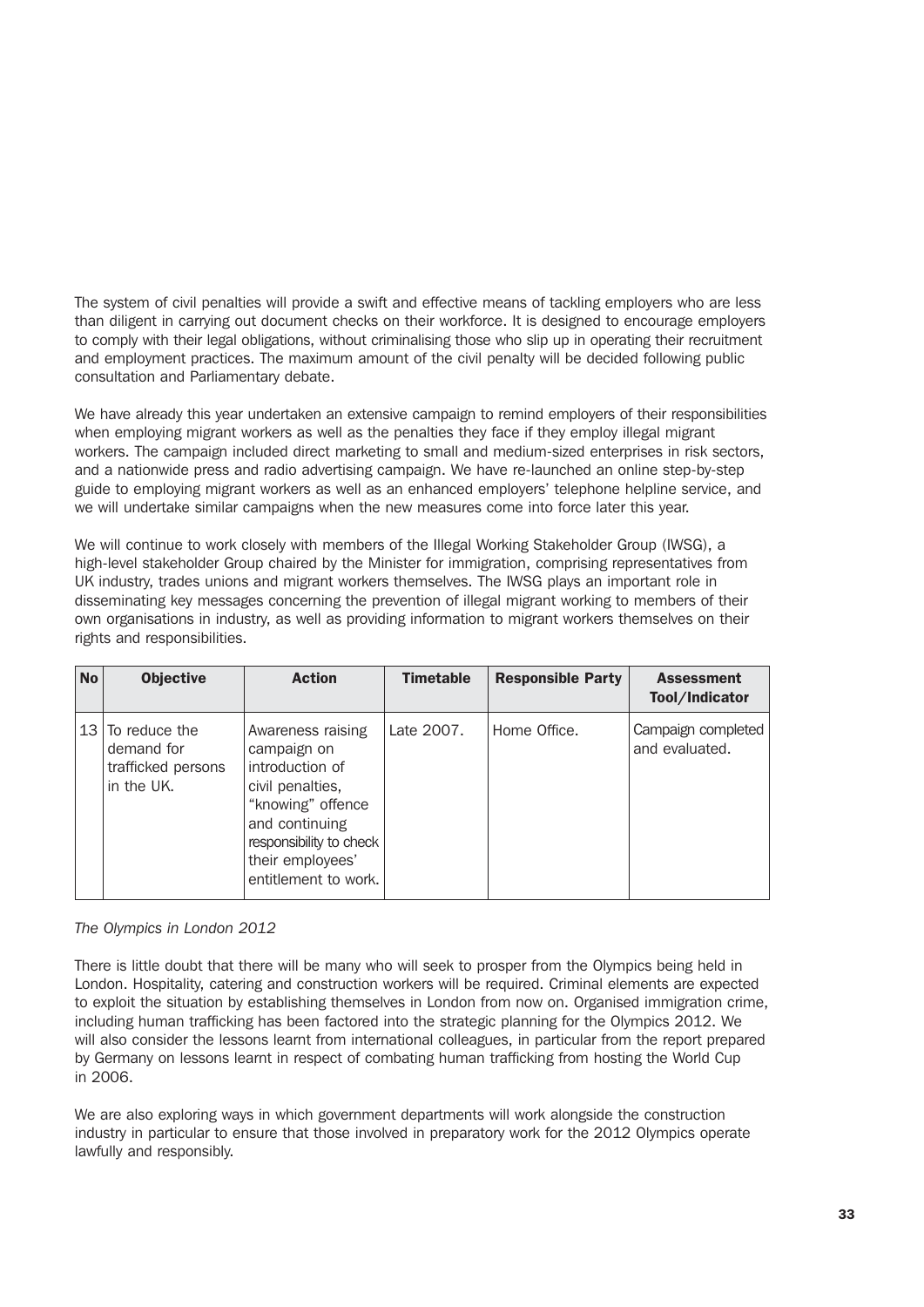# CHAPTER 2

## INVESTIGATION, LAW ENFORCEMENT AND PROSECUTION

#### Introduction

Human trafficking is a crime that demeans the value of human life and is a form of modern day slavery.

We are firmly committed to instituting a strong enforcement response against those who commit human trafficking offences domestically and internationally to ensure that the UK is a hostile environment to traffickers. However, we also recognise that any end to end strategy requires a supportive balance between its different strands and that there is a need for a strong enforcement arm to have the corollary victim provision.

We have already done good work to develop an effective enforcement response to human trafficking which was recognised by the Joint Committee on Human Rights report into Human Trafficking<sup>10</sup> which states at paragraph 133;

*"We acknowledge and applaud the ongoing effort of the Government to improve investigation and the bringing to justice of traffickers and agree that the second arm of the "twin-track" approach, the tough law enforcement approach, is now being pursued with some effectiveness."* 

We accept that hitherto the focus of enforcement activity has been on trafficking for sexual exploitation and recognise that we must develop our response to other forms of trafficking as our knowledge and understanding of them grows.

This chapter of the Action Plan focuses on work undertaken so far and that planned for the future in respect of issues relating to investigation, law enforcement and prosecutions.

#### Legislation

The Government is committed to keeping the legislation on trafficking under review, to ensure it continues to provide an effective framework for the prosecution of trafficking offences and thereby provides a deterrent. We have recently amended the Sexual Offences Act 2003 (by the Violent Crime Reduction Act 2006, the relevant sections of which came into force on 12 February 2007) to introduce powers of forfeiture and detention of vehicles, ships and aircraft used in trafficking for sexual exploitation.

In addition, we are taking steps in the current UK Borders Bill to amend the trafficking offences contained in the Sexual Offences Act 2003 and the Asylum and Immigration (Treatment of Claimants etc,) Act 2004, to ensure that acts committed after a person has arrived in the United Kingdom, but before they have entered, will be covered by the offences. We are also using this opportunity to extend the extraterritorial application of the trafficking offences to cover acts of facilitation carried out overseas, irrespective of the nationality of the person carrying out the acts. The Scottish Executive is considering whether similar changes should be made to the equivalent Scottish offences.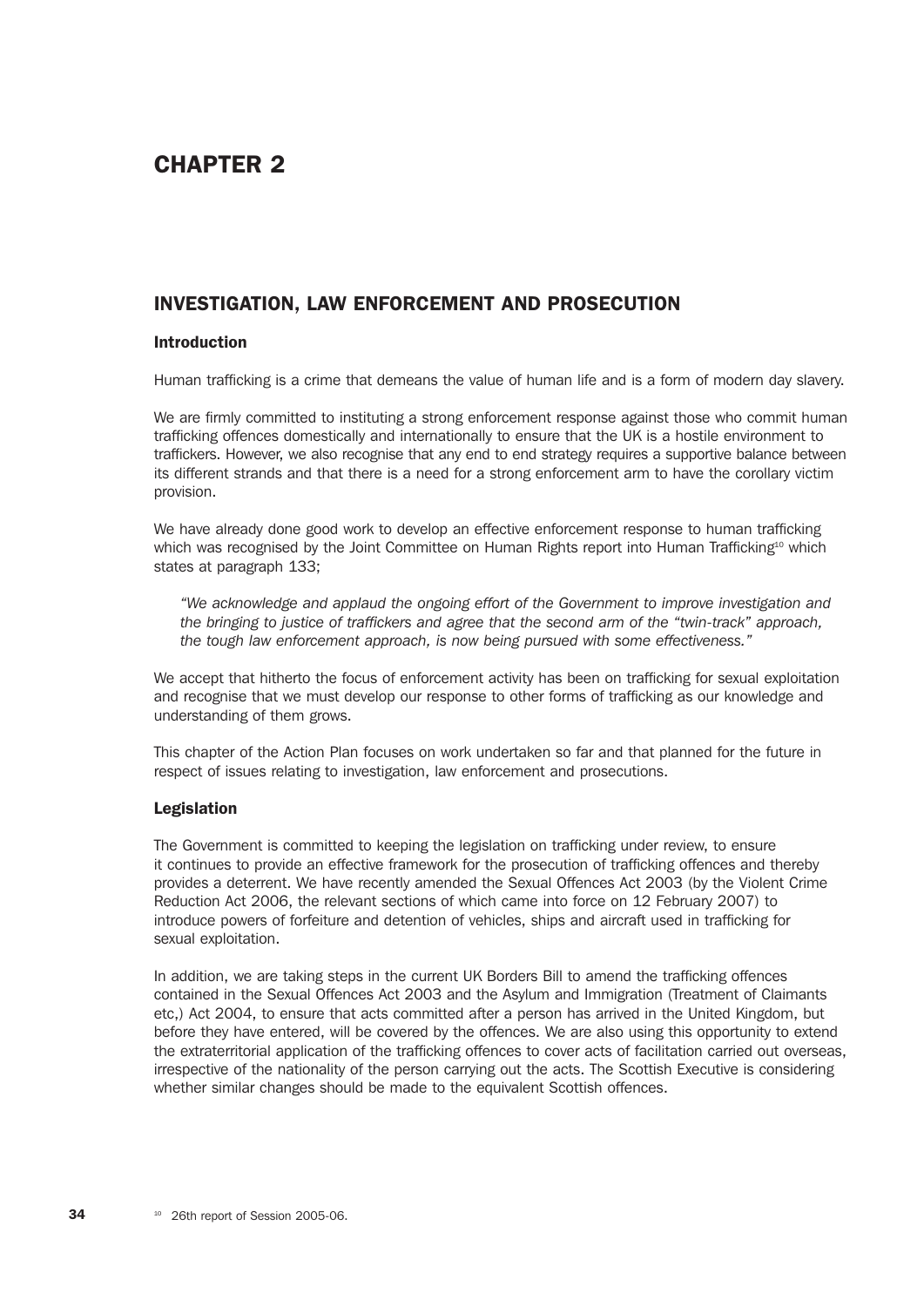| <b>No</b> | <b>Objective</b>                                  | <b>Action</b>                                                      | <b>Timetable</b> | <b>Responsible Party</b>                                                                                                                         | <b>Assessment</b><br>Tool/Indicator                  |
|-----------|---------------------------------------------------|--------------------------------------------------------------------|------------------|--------------------------------------------------------------------------------------------------------------------------------------------------|------------------------------------------------------|
| 14        | Criminalise,<br>prevent and deter<br>trafficking. | Keep UK trafficking<br>and related<br>legislation<br>under review. | Ongoing.         | CPS/Home Office/<br><b>Attorney Generals</b><br>Office/Scottish<br>Executive/Crown<br>Office and<br><b>Procurator Fiscal</b><br>Service (COPFS). | Periodic review<br>and assessment<br>of legislation. |

# The enforcement of the law on trafficking

Combating trafficking requires a complex multi-agency response. The response needs to cover work from source countries overseas to the local BCUs in which brothels or centres of forced labour operate. The law enforcement response to human trafficking has hitherto been co-ordinated by Reflex, the multi-agency taskforce on organised immigration crime established in 2000. Since we published our consultation document in January 2006 the co-ordination of enforcement work on human trafficking has moved on apace.

Firstly, the Serious Organised Crime Agency (SOCA) was established on the 1st April 2006 with a renewed focus on improving intelligence and targeting those organised crime groups which cause the most harm. The Child Exploitation and Online Protection Centre (CEOP), affiliated to SOCA was also established on the 1st April which focuses on preventing and combating the exploitation of children, including in the context of child trafficking. Finally, as a direct result of the consultation process, a new UK Human Trafficking Centre has been established to become the central point for the development of police expertise and operational co-ordination.

The Scottish Crime and Drug Enforcement Agency (SCDEA) has the responsibility for tackling serious organised crime in Scotland. In addition, Scottish police forces have formed a Trafficking Working Group at which all Scottish forces and other partner agencies are represented.

## *The Serious Organised Crime Agency (SOCA)*

The previous Home Secretary, Charles Clarke, in launching the Serious Organised Crime Agency (SOCA) on 1 April 2006, noted that, the new agency would be devoting an increasing proportion of its effort to tackling organised immigration crime. SOCA has set itself the aim of devoting 25% of its total effort to this crime area, representing broadly a tripling of activity.

SOCA's effort on organised immigration crime is covered by four separate multi agency programmes of activity supporting the UK Serious Organised Crime Control Strategy. The organised immigration crime programmes cover source countries, nexus points en route to the UK, exploitation of illegal migrants in the UK and trafficking of people, in particular women and children for the vice trade. These programmes build on strategies developed under Reflex. SOCA works closely with the UKHTC to ensure that work at the local as well as the national and international level is complementary.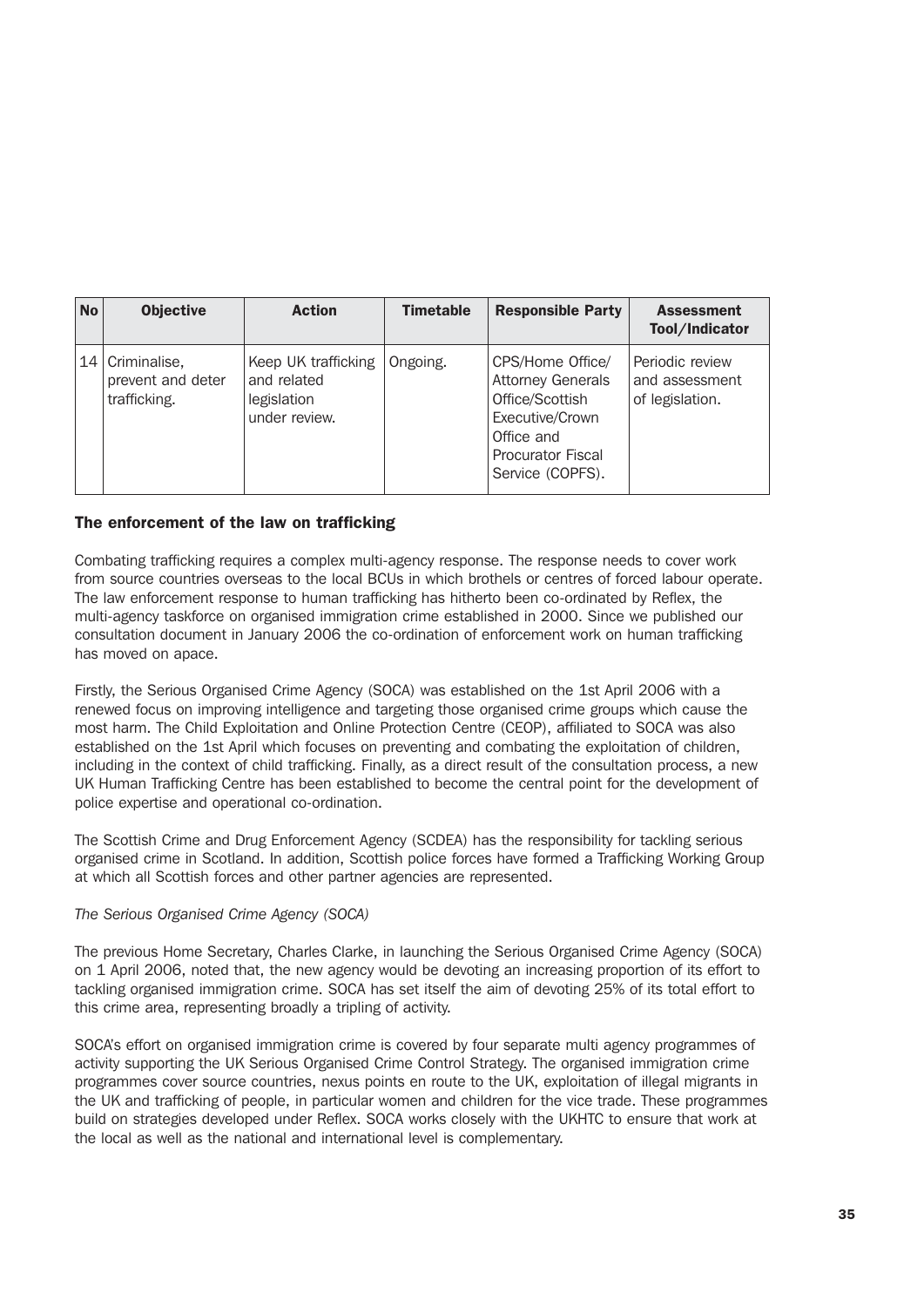# CASE STUDY

#### Operation Pentameter

On 21 February 2006 Operation Pentameter was launched as the first co-ordinated, multi – agency effort to tackle human trafficking on a national scale. Covering the whole range of activity from prevention through to victim care the operation, funded through REFLEX and led by ACPO involved 55 police forces in England, Scotland, Wales, Northern Ireland and the Channel Islands. As a result of this activity 515 operations were conducted, 232 people arrested with 134 charges laid and 84 potential victims identified.

*The results of this work are still being processed through the Criminal Justice System. However, the two most recent convictions for trafficking related offences which resulted from Operation Pentameter involved two defendants – Kanani and Javori* 

Arjan Kanani and Erjan Javori who originate from Albania, were convicted at Cardiff Crown Court of trafficking related offences in February 2007. Kanani pled guilty to two counts of controlling prostitution for gain, trafficking within the UK for sexual exploitation and trafficking into the UK for sexual exploitation and was sentenced to a period of 7 years imprisonment. Javori pled guilty to trafficking within the UK for sexual exploitation, causing or inciting prostitution for gain and two counts of controlling prostitution for gain and was sentenced to 5 ? years imprisonment. All the victims recovered were in their early 20s and were recruited in Lithuania. Immediately upon their arrival in the UK they were met by Kanani and Javori and taken to brothels in Birmingham. At least one of the women believed she was coming to work in a restaurant or hotel in the UK.

The Scottish Executive will be a member of the IDMG and where action falls within the responsibility of the Scottish Executive, the Scottish Executive will itself be responsible for monitoring progress. After restoration, the Northern Ireland executive will be consulted on the Action Plan in particular to consider whether there are specific actions they may wish to take in support of the Plan, and whether the Northern Ireland Executive should be a member of the IDMG.

#### *"Core" Police Business*

We recognise the need, as expressed by many of the respondents to the consultation paper, to ensure that human trafficking becomes part of "core" police business. Forces receive over £11 billion in grant annually, and there has been increasing work between the Home Office and ACPO and other key stakeholders to improve the capability of the police and its partners to deliver effective "protective services" including on serious and organised crime.

The previous Home Secretary wrote to Chief Constables in England and Wales on 9 June 2005 outlining what forces' priorities should be in the organised crime area. His letter, which was laid before Parliament, stated that;

*"Ministers continue to see class A drugs and organised immigration crime, in that order, as our top priorities. We would like to [see] the proportion of total effort dedicated to these two areas maintained, but with an increasing proportion of that total dedicated to organised immigration crime. For local forces, we would see effort against organised immigration crime focusing particularly on the* 36 *trafficking in human beings for the purpose of exploitation, including exploitation in the sex industry."*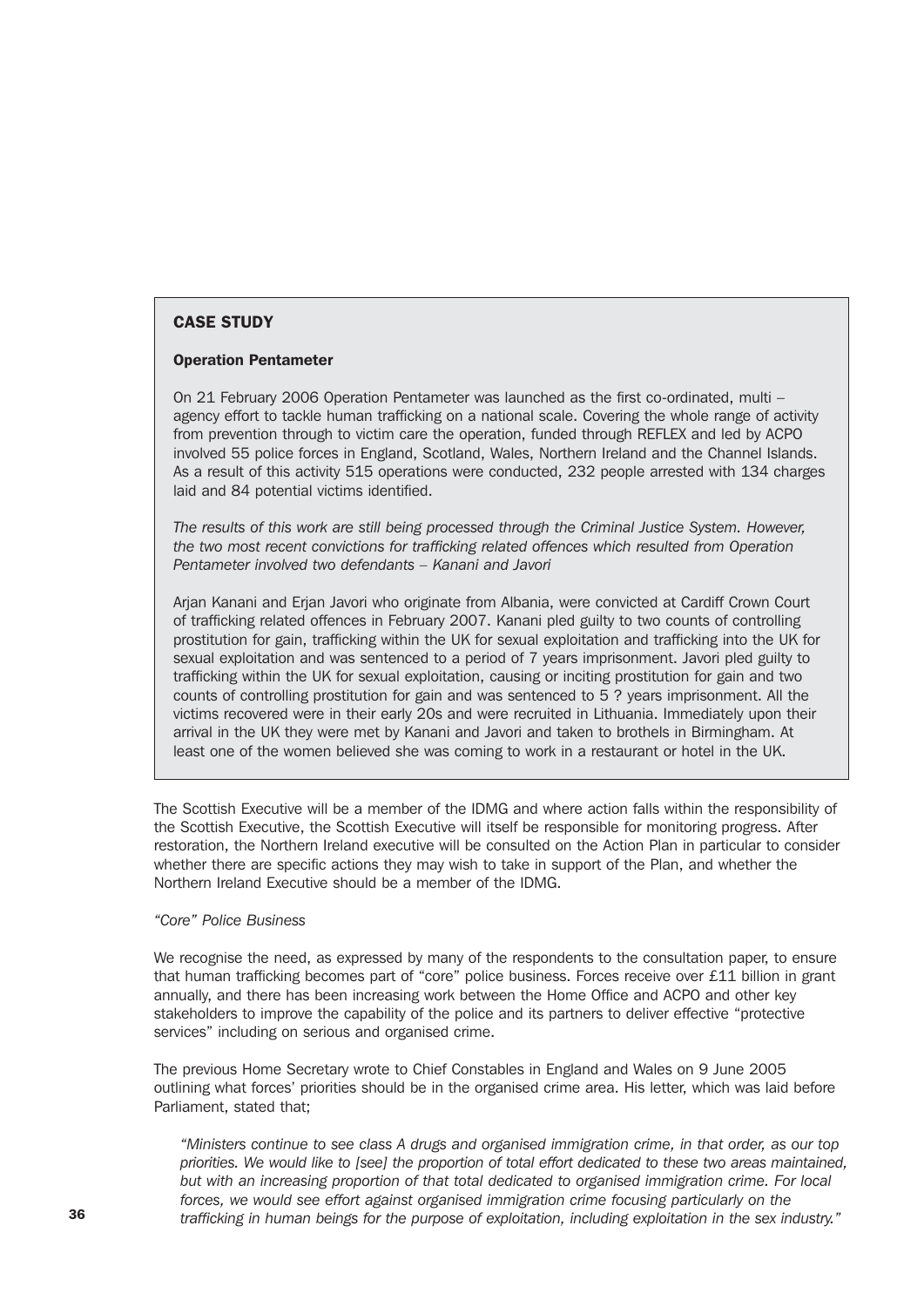All forces should now have capacity to deal with trafficking problems in their area. In addition, we have now established the UKHTC to become the central point of development of law enforcement expertise and operational co-ordination, at local and inter force level, for all forces and partner agencies. The UKHTC will take forward the development of a victim-centred approach to trafficking and has begun to develop training packages and courses for police officers and other agencies. ACPO, under which the UKHTC sits, will also be responsible for a budget of over £5 million used to fund the UKHTC and its planned growth and for pump priming to support trafficking activity amongst local forces. Alongside this work, the Home Office in conjunction with the UKHTC and interested parties will be developing and trialling a number of Key Diagnostic Indicators during 2007 to ensure that progress in dealing with human trafficking issues is adequately measured.

#### *Performance Measurement*

Police performance on trafficking needs to be taken into account in the overall performance framework.

Currently, performance on organised crime is not fully covered by the Policing Performance Assessment Framework, though it has been picked up in HMIC's Baseline Assessments on force performance. Following recent work with HMIC and ACPO, however, we are working to develop indicators of risk and capability across the range of protective services, including serious and organised crime. In addition, ACPO will be working with the Home Office to develop a set of differential Protective Service Standards that benchmark action needed to mitigate these risks. The intention is to ensure that this work informs the performance measures included in the new APACS system (Assessment of Policing and Community Safety) and our priority will be to develop human trafficking indicators suitable for this framework.

In developing a performance framework we will look to initially introduce a series of Key Diagnostic Indicators, and in consultation with forces, trial them in selected areas before considering whether to roll them out more widely. In the longer term, we will consider whether the institution of any Statutory Performance Indicators might be appropriate.

The Scottish police forces and the SCDEA operate within their own national framework for measuring, reporting and managing police performance. In Northern Ireland the responsibility framework for police performance is structured differently. The Northern Ireland Policing Board has a statutory duty to secure an efficient and effective police service. One of the Board's primary responsibilities is to set objectives and performance targets for the Police Service of Northern Ireland (PSNI) and to publish an annual Policing Plan which must also take account of the Secretary of State's long term policing objectives. The Board monitors PSNI performance and holds the Chief Constable to account through measuring performance against the targets set in the Policing Plan.

| <b>No</b> | <b>Objective</b>                                           | <b>Action</b>                                                                                                                                      | <b>Timetable</b>                                      | <b>Responsible Party</b> | <b>Assessment</b><br>Tool/Indicator                                               |
|-----------|------------------------------------------------------------|----------------------------------------------------------------------------------------------------------------------------------------------------|-------------------------------------------------------|--------------------------|-----------------------------------------------------------------------------------|
|           | 15 To make human<br>trafficking "core<br>police business". | Develop Key<br>Diagnostic Indicators<br>with a view to<br>considering<br>whether Statutory<br>Performance<br>Indicators ought<br>to be introduced. | To be trialled<br>in England<br>and Wales<br>in 2007. | Home Office.             | KDIs, developed<br>and trialled.<br>KDIs reviewed<br>and amended<br>if necessary. |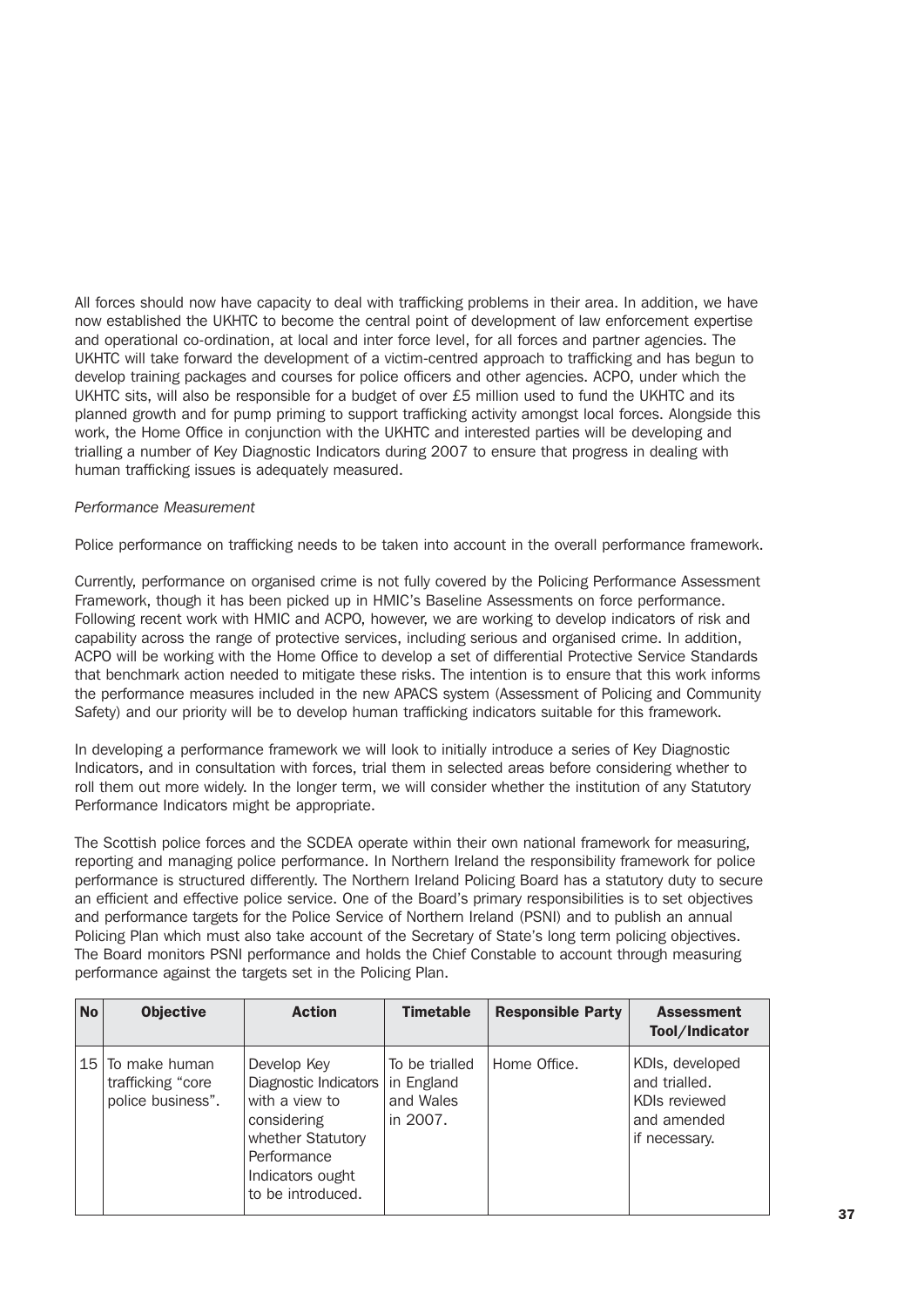#### *The Child Exploitation and Online Protection Centre (CEOP)*

CEOP was launched in April 2006, as an affiliated organisation to SOCA that would run as its own independent agency against the sexual exploitation of children online as well as in the real world. CEOP has built a multi-agency body through partnerships with industry, various Government sectors as well as NGOs in order to provide an holistic child centred focus in combating child exploitation.

Working through its three faculties; Intelligence, Operations and Harm Reduction, CEOP is able to identify, engage, empower and protect children. Further, CEOP works to enforce the law and enhance existing responses to sexual exploitation and online abuse of children.

Given CEOP's unique child protection context and inherent child focused strategy against exploitation, CEOP will work closely with the UKHTC, the national strategic and law enforcement lead on all trafficking matters. This will ensure that the overall response to human trafficking includes the necessary specialised focus on child protection in regard to trafficking of children.

#### *The UK Human Trafficking Centre (UKHTC)*

The Association of Chief Police Officers (ACPO) in their response to the consultation paper on proposals for a UK Action Plan on Human Trafficking proposed that a national centre be created. The proposal was offered in response to questions on how the profile of human trafficking could be raised amongst law enforcement to make human trafficking "core" law enforcement business.

ACPO argued that notwithstanding the progress which has been made by UK law enforcement, in particular under the umbrella of Reflex (and within that Operation Pentameter), it remained a reality that individual police forces have progressed at different rates. Set against this and the new capabilities of SOCA to focus on national and international (level 3) criminality, they argued that there was now an opportunity to structure a central point for the development of law enforcement expertise and operational co-ordination at levels 1( local) and 2 ( inter-force).

We accepted the ACPO proposal and agreed to support the establishment of a new UK Human Trafficking Centre (UKHTC) which was launched on the 3rd of October 2006 by the Solicitor- General and Vernon Coaker, Parliamentary Under Secretary of State at the Home Office. The unique multiagency set up brings together expertise from a number of disciplines as part of an ACPO – led initiative. The staff of the Centre includes senior officers from the police, immigration, CPS, and SOCA. The Centre has also developed a strong partnership with HMRC.

The Centre's remit extends to Scotland and it is a standing member on the Trafficking Working Group established by Scottish forces which held its inaugural meeting in December 2006. The UKHTC is currently in consultation with the Scottish Executive on how to improve and co-ordinate the response to human trafficking in Scotland.

The remit of the Centre includes all forms of trafficking and one of its objectives will be to improve and co-ordinate the law enforcement response to human trafficking by raising awareness of the key issues and delivering relevant training packages.It will play a key role in coordinating work across stakeholders,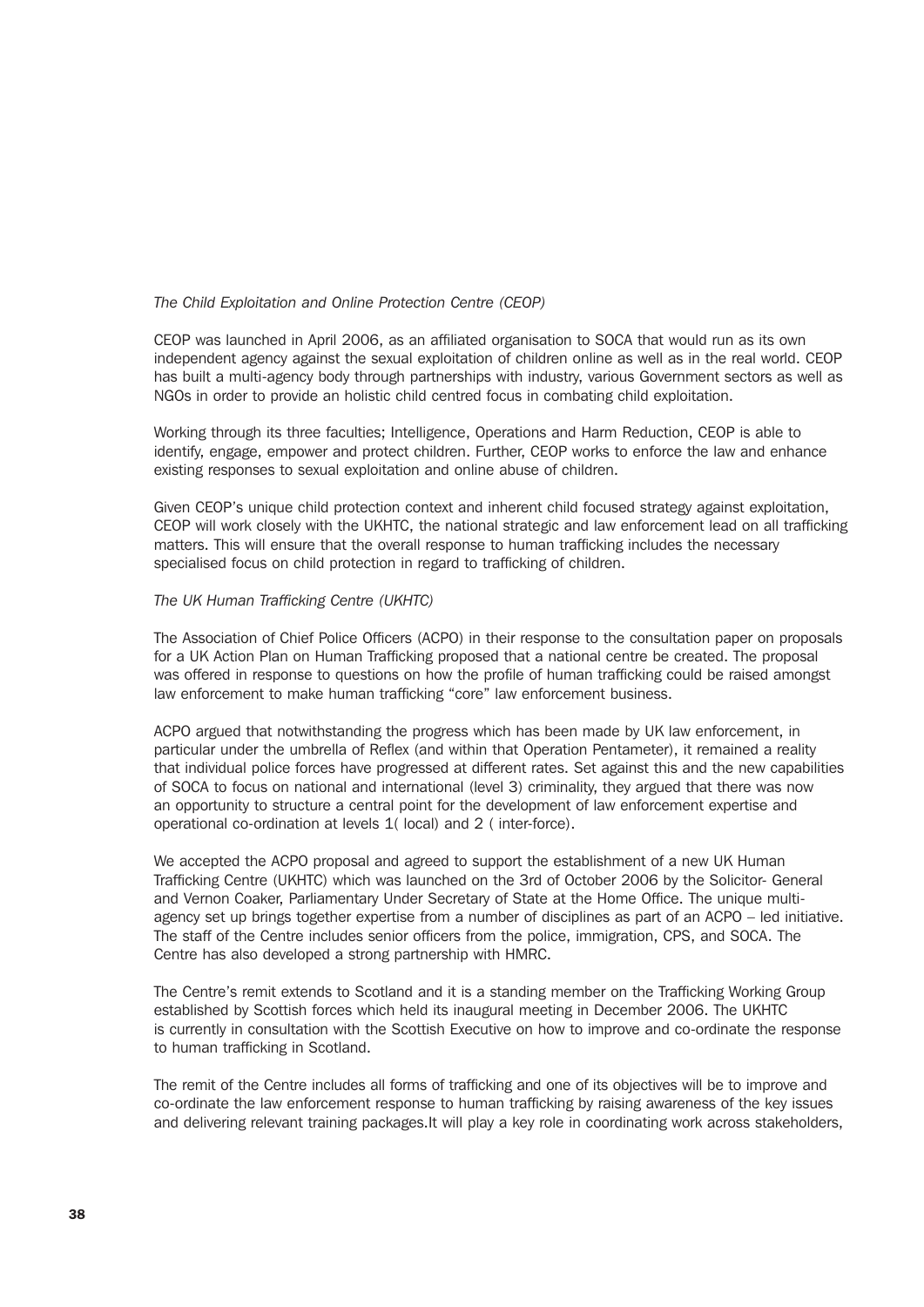and with its partners, will deliver a diverse set of programmes, including targeted campaigns to prevent and reduce trafficking in human beings.In addition, the Centre will conduct targeted research, cascade best practice, and develop an improved knowledge and understanding of the way criminal enterprises associated with human trafficking operate.

The UKHTC will continue to take forward the development of a victim centred approach to trafficking and will, working together with other agencies, stakeholder organisations and Non Government Organisations (NGOs), develop and implement training and protocols relating to the accurate identification of trafficking victims and management of trafficking investigations. It will also develop, together with partners, appropriate victim support networks, linked to similar international initiatives, including provision for victims returning to their country of origin.

# "I wanted to run but I was in a foreign country. Where would I go? Who would believe me?"

*Lithuanian victim*

The UKHTC is also exploring the extent and nature of internal trafficking. It has long been acknowledged that a feature of domestic prostitution is the trafficking of those involved between towns and cities in the UK. The newly-formed UKHTC Internal UK Trafficking Group will seek to define the extent and nature of this phenomenon, including the extent to which this form of exploitation includes vulnerable girls who are being sexually exploited and forced into prostitution. The Centre will aim to raise awareness among criminal justice agencies in order to bring offenders to justice.

This is linked to the Government's coordinated prostitution strategy which was published in early 2006. This strategy seeks to reduce all forms of commercial sexual exploitation through preventative, deterrent and enforcement means, alongside the provision of specialist services to support those who have been exploited through prostitution. A key element of the strategy is a proactive and sustained approach to the policing of all forms of prostitution to challenge its existence and to create a hostile environment for those who seek to traffic individuals, nationally or internationally, for the purposes of sexual exploitation.

Other respondents to the consultation stated that in addition to a national centre, dedicated units dealing with human trafficking issues should be based in each force. The Metropolitan Police have recently established a dedicated Human Trafficking Team which aims to improve understanding of human trafficking, develop and improve the service that the Metropolitan police provides to the victims of trafficking and conduct operations targeting the organised criminal networks involved in trafficking.

## *Training*

A large number of respondents to the consultation expressed concern about the lack of adequate knowledge and training on human trafficking issues within the law enforcement agencies. Improved training packages were seen as key to increasing the profile of trafficking within law enforcement, increased identification of victims and the mainstreaming of enforcement activity.

Since its launch, the UKHTC has established a learning and development group with representatives from law enforcement, immigration, NGOs, CPS, Centrex, SOCA and CEOP. The purpose of this group is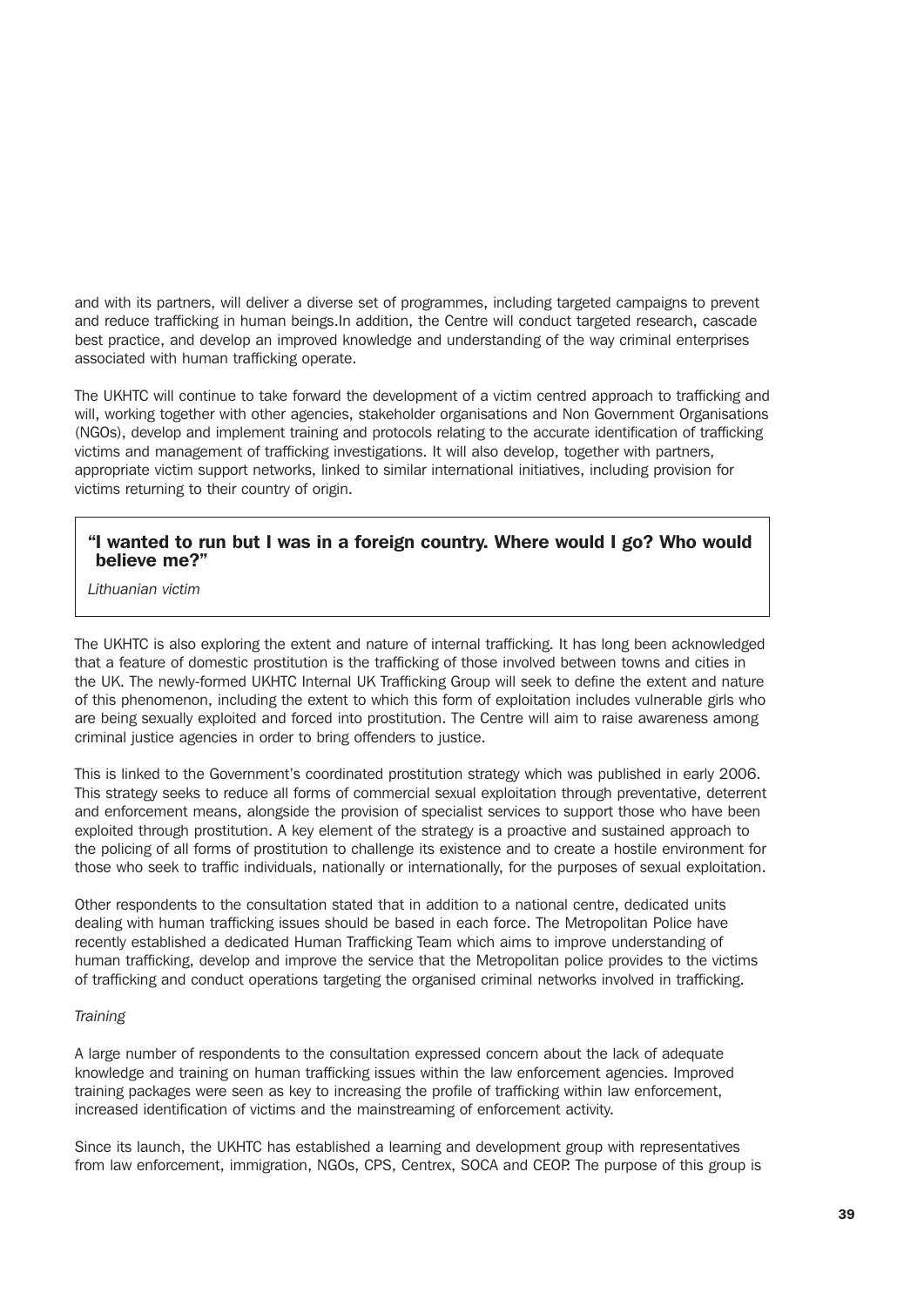to set strategic level direction and implementation of UKHTC learning and development strategies, action plans, programmes and guidance. Additionally, the group will commission performance and training needs analysis and bespoke programmes for law enforcement agencies.

The UKHTC in conjunction with Centrex have developed training packages to inform a strategic course for those officers at Chief Superintendent and Superintendent level and an operational course aimed at those dealing with the investigation i.e. Detective Inspector and Detective Sergeants level. The first pilot course was run in January 2007 and a further four are planned to run between April and October 2007. Additionally, a First Responders Training Module, to be delivered electronically and in DVD format, has been designed for all front line police staff. This training module will also be available to all other agencies both governmental and non-governmental.

ECPAT UK has been commissioned by the Home Office to produce an "e learning tool" that will help to raise knowledge, awareness and appropriate reaction to cases of child trafficking. The tool will be web based and promoted widely to reach all professionals, including police officers and support workers involved in the care and welfare of children.

As part of the Government's coordinated prostitution strategy, a network of tactical (TAC) advisers is being set up to act as a focal point for the policing of prostitution in every force in England and Wales. The role for the TAC advisers will be developed at a launch conference. A three day training course has also been developed with Centrex for the TAC advisers, and other officers engaged in the policing of prostitution.

| <b>No</b> | <b>Objective</b>                                                                                                               | <b>Action</b>                                                                                | <b>Timetable</b> | <b>Responsible Party</b>                             | <b>Assessment</b><br>Tool/Indicator                                                                                                                                       |
|-----------|--------------------------------------------------------------------------------------------------------------------------------|----------------------------------------------------------------------------------------------|------------------|------------------------------------------------------|---------------------------------------------------------------------------------------------------------------------------------------------------------------------------|
| 16        | Raise awareness<br>within the law<br>enforcement<br>community, in<br>particular the police<br>service of human<br>trafficking. | Develop training<br>packages for<br>officers along with<br>a suitable method<br>of delivery. | Ongoing.         | UKHTC, ECPAT,<br>Home Office,<br>Scottish Executive. | Training packages<br>(including<br>"e learning")<br>developed.<br>Appropriate delivery<br>methods considered.<br>Programmes<br>evaluated. Number<br>of personnel trained. |

The UKHTC is also working with the Scottish Police Service to deliver a national training programme for police officers involved in dealing with victims of human trafficking.

#### Trafficking for Forced Labour

We do not have sufficient evidence regarding trafficking for forced labour to enable us to make a full assessment of whether it poses a significant problem for the UK. We recognise that we need to improve our knowledge base in this area. One of the difficulties we will face in combating trafficking for forced labour is distinguishing between poor working conditions and situations involving forced labour. The element of coercion is an important indicator of forced labour.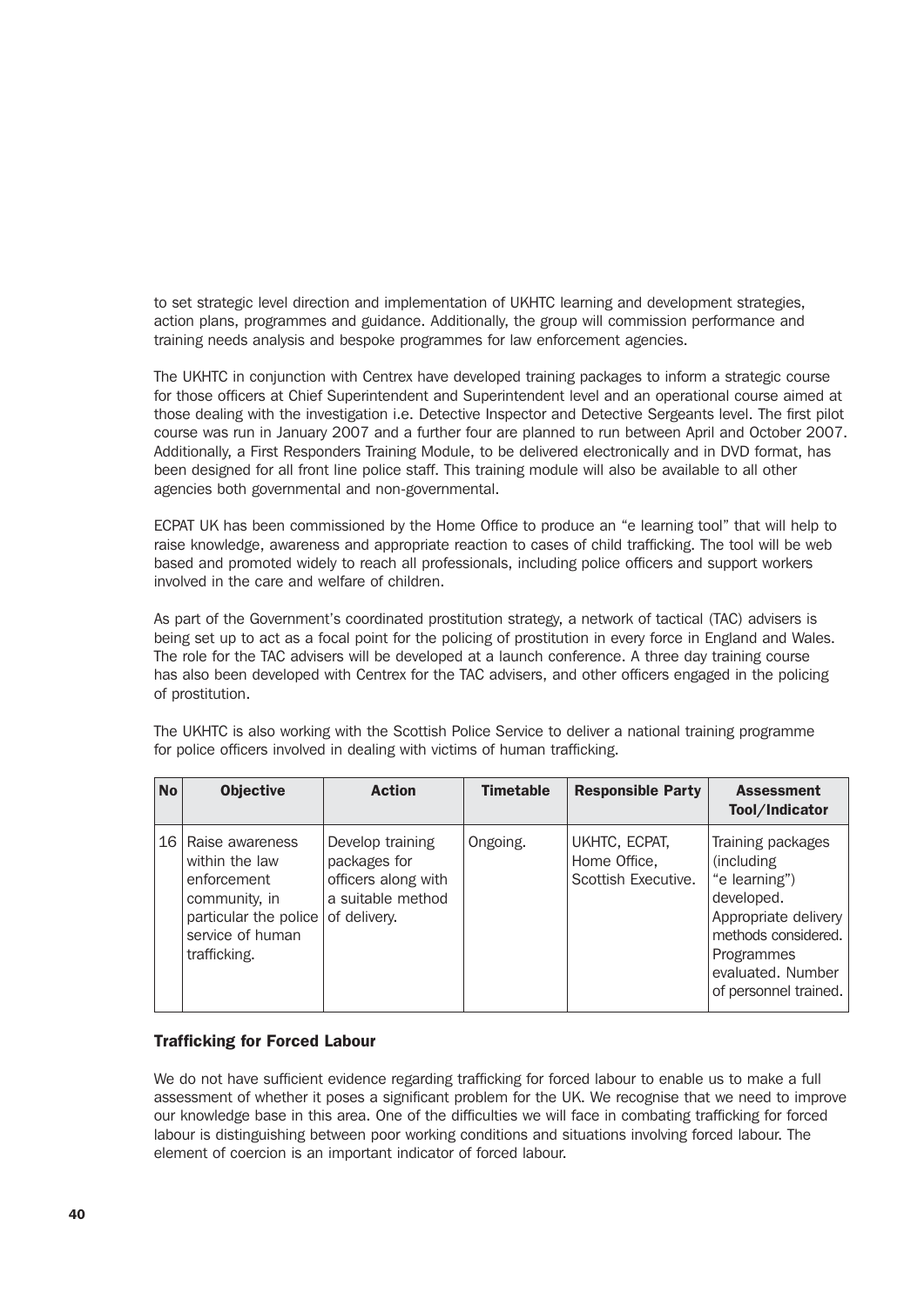A number of respondents commented that trafficking for forced labour was often a hidden problem within families and communities making it harder to identify and detect. We need to better understand how this form of trafficking presents in the UK and to do so we need to raise awareness, through training and the provision of guidance to workplace enforcement agencies, law enforcement, immigration and other front line agencies so that potential victims of trafficking can be identified.

In addition to the need to raise awareness on trafficking for forced labour so that potential victims are identified, respondents to the consultation pointed out that the lack of specialised assistance available to victims of trafficking for forced labour could account for the lack of individuals self identifying. The decision to sign the Council of Europe Convention will impact on this area – because the minimum levels of protection and support set out in the Convention apply to all victims of trafficking.

The advent of the UKHTC will help to further develop our enforcement response as its remit includes trafficking for forced labour as well as other forms of human trafficking. The UKHTC has already been working closely with the Gangmasters Licensing Authority and this will be enhanced by an ACPO-GLA Memorandum of Understanding to support the sharing of information between the UKHTC and police forces with the GLA and vice-versa.This should also support joint operations. The improvement of intelligence in this area is a key to increasing enforcement activity.

| <b>No</b> | <b>Objective</b>                                                                                                                                                                                                             | <b>Action</b>                                | <b>Timetable</b> | <b>Responsible Party</b> | <b>Assessment</b><br>Tool/Indicator                                                                          |
|-----------|------------------------------------------------------------------------------------------------------------------------------------------------------------------------------------------------------------------------------|----------------------------------------------|------------------|--------------------------|--------------------------------------------------------------------------------------------------------------|
|           | $17$ To improve the<br>strategic and<br>tactical intelligence<br>picture on trafficking activity to deal<br>in human beings to with trafficking<br>enable an intelligence for forced labour.<br>led enforcement<br>approach. | Increased<br>enforcement<br>and intelligence | Ongoing.         | UKHTC.                   | Improved intelligence<br>picture. Increased<br>enforcement activity,<br>increased number<br>of prosecutions. |

*Guidance for workplace enforcement on trafficking for forced labour*

There was a consensus amongst respondents to the consultation that enforcement activity in the area of trafficking for forced labour needed separate consideration. Training for frontline enforcement agencies that police the workplace was identified in the consultation as an issue that needed to be addressed through profiles, protocols and key indicators. Training would also assist with raising awareness of trafficking issues and assist with victim identification and referral.

# "I was locked in the basement with my friend. We were only free to work, and when the boss was drunk he would rape me."<sup>11</sup>

<sup>11</sup> "Stolen Smiles: a summary report on the physical and psychological health consequences of women and adolescents trafficked in Europe" by Zimmerman C, Hossain M, Yun K, Roche B, Morison L, Watts C ( 2006).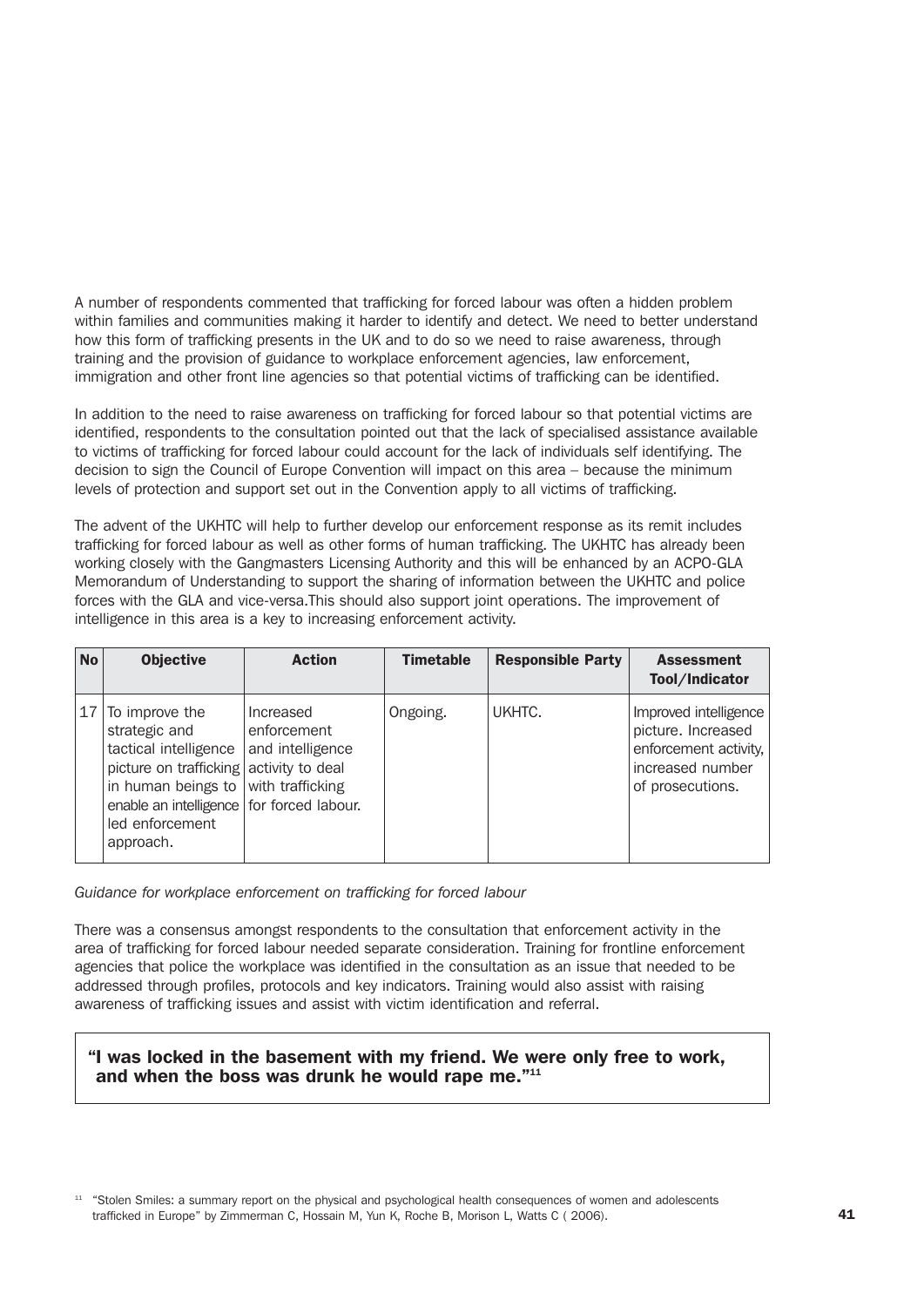The Home Office-led Joint Workplace Enforcement Pilot (JWEP) was launched in the West Midlands in September 2005. The intention for the pilot was to explore the scope for closer co-ordinated working between departments for the purpose of tackling the use and exploitation of illegal migrant workers.

Emerging findings from the JWEP show that there does appear to be evidence to strengthen the anecdotal hypothesis that businesses that use illegal migrant labour are likely to be in breach of other workplace regulation. The Home Office is working together with other government departments to produce guidance on key indicators of workplace abuse, including the use of illegal migrant labour and trafficking for forced labour.

This guidance will aim to provide workplace inspectors not only with a set of readily observable characteristics which may indicate workplace abuse, but also guidance on when and how to share intelligence with colleagues in other government departments about these abuses of workplace regulations.

| <b>No</b> | <b>Objective</b>                                                                                                                     | <b>Action</b>                                                                                                                                          | <b>Timetable</b> | <b>Responsible Party</b> | <b>Assessment</b><br>Tool/Indicator                                           |
|-----------|--------------------------------------------------------------------------------------------------------------------------------------|--------------------------------------------------------------------------------------------------------------------------------------------------------|------------------|--------------------------|-------------------------------------------------------------------------------|
|           | 18 To ensure that front Produce and<br>line staff have the<br>right tools and<br>expertise to identify<br>victims of<br>trafficking. | disseminate guidance<br>on key indicators of<br>criminality to assist<br>with the identification<br>of victims of<br>trafficking for<br>forced labour. | Mid 2007.        | Home Office.             | Guidance produced<br>and ongoing<br>cross-government<br>intelligence sharing. |

The Gangmasters (Licensing) Act 2004 established the Gangmasters Licensing Authority (GLA) which is responsible for setting up and operating a licensing scheme for labour providers operating in the agriculture, shellfish gathering and associated processing and packaging sectors. This scheme is intended to tackle worker exploitation generally and illegal labour provider activity. The GLA licensing standards preclude the supply / use of bonded labour. A few respondents to the consultation noted that gangmaster licensing might dissuade foreign based labour providers from engaging in the services of traffickers to obtain labour for employment in these sectors, but it was important to consider if there was any displacement effect.

The GLA started issuing licenses from April 2006 and can only licence labour providers in the stated industries. Research will be conducted into how effective the GLA have been in reducing the level of exploitation in the sectors governed by the scheme.This research is intended to firstly establish a baseline of the extent to which labour providers in the sectors covered by the licensing scheme (agriculture, food processing and shellfish gathering) are acting illegally at the outset of licensing (1st April 2006); and secondly, measure the extent to which the level of illegal activity by labour providers has changed between 1st April 2006 and 31st March 2007 in response to the operation of the licensing scheme by the GLA.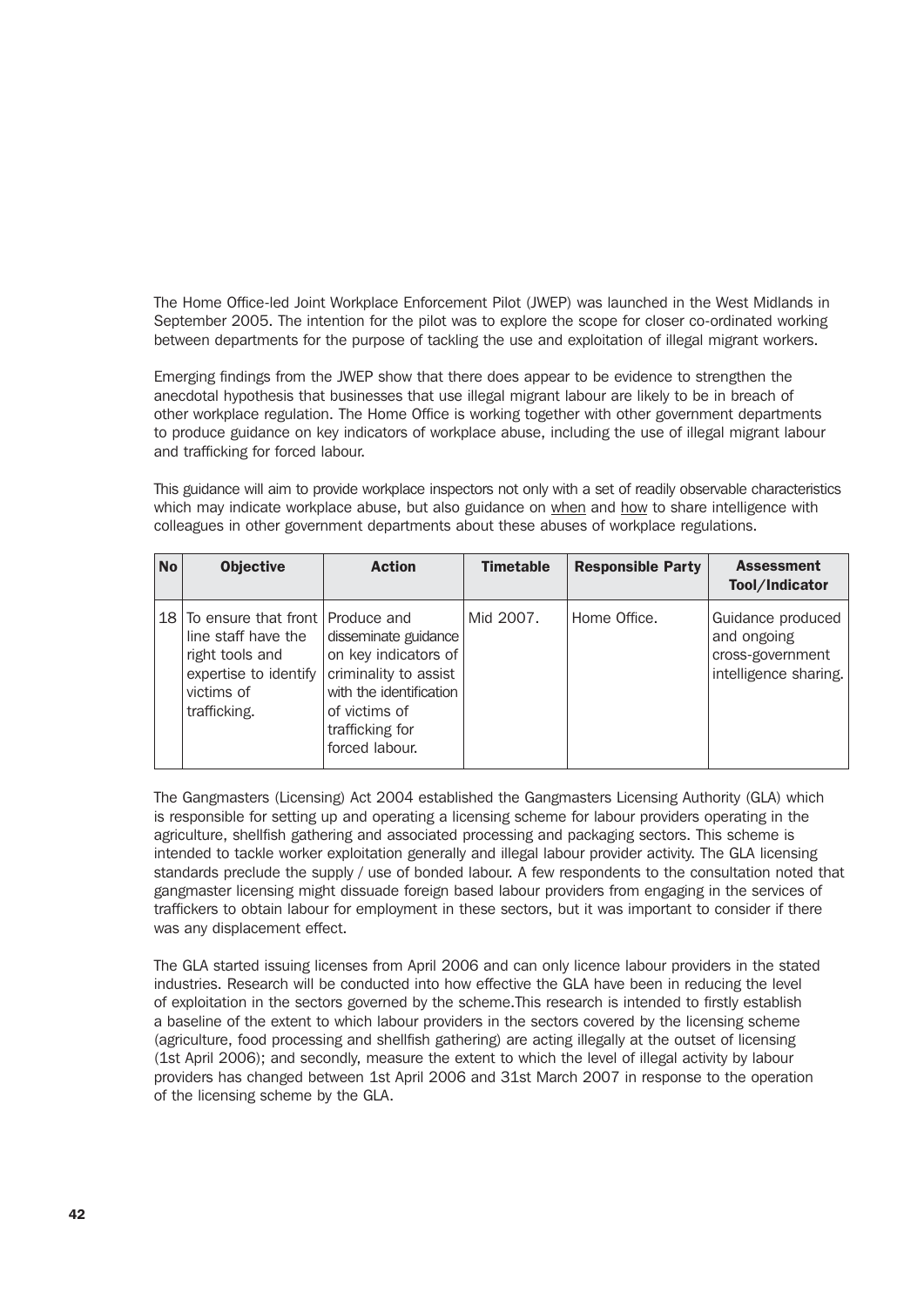| <b>No</b> | <b>Objective</b>                                                                                                                                           | <b>Action</b>                                                     | <b>Timetable</b>                                                                                                             | <b>Responsible Party</b> | <b>Assessment</b><br>Tool/Indicator |
|-----------|------------------------------------------------------------------------------------------------------------------------------------------------------------|-------------------------------------------------------------------|------------------------------------------------------------------------------------------------------------------------------|--------------------------|-------------------------------------|
| 19        | To develop<br>understanding of<br>the effectiveness of GLA's activity on<br>the GLA's activity in<br>the sectors governed by the scheme.<br>by the Scheme. | Research into the<br>effectiveness of the<br>the sectors governed | Initial<br>baselining<br>work by May<br>2007. First<br>year review of<br>the impact of<br>licensing by<br>September<br>2007. | DEFRA.                   | Research<br>completed.              |

Respondents to the consultation also commented on the need to enforce the Employment Agencies Act 1973 which prohibits agencies from charging for finding work and obliges them to give written terms and conditions to temporary workers and pay them even if the agency has not been paid by the employer. The Employment Agency Standards (EAS) Inspectorate follows up every relevant complaint it receives within its remit which indicates a possible breach of the legislation, and undertakes spot checks on the basis of risk (i.e. in sectors where they consider breaches are more likely to occur). The Inspectorate has powers to prosecute and seek prohibition of persons unsuitable to operate an agency.

The Department of Trade and Industry (DTI) published a consultation paper on 20 February setting out some additional measures to protect the most vulnerable agency workers (some of whom are migrant workers), as promised in the Success at Work labour market strategy paper (published in March 2006). The consultation closes on 31 May 2007, with a view to regulations being laid before Parliament in the autumn. The consultation can be found at http://www.dti.gov.uk/consultations/page37726.html

# **Prosecutions**

The Crown Prosecution Service (CPS) and the Crown Office and Procurator Fiscal Service (COPFS) in Scotland regard trafficking cases as a priority and seek to make full use of the anti-trafficking legislation at their disposal, where appropriate.

The CPS have already provided guidance and training to prosecutors on bringing charges under this legislation. The CPS is represented on the new UKHTC Learning and Development Group. As part of the remit of that group, a training needs analysis has been issued to the CPS with the objective of identifying any training gap within the CPS and devising a one day training course, if needed, for delivery this year.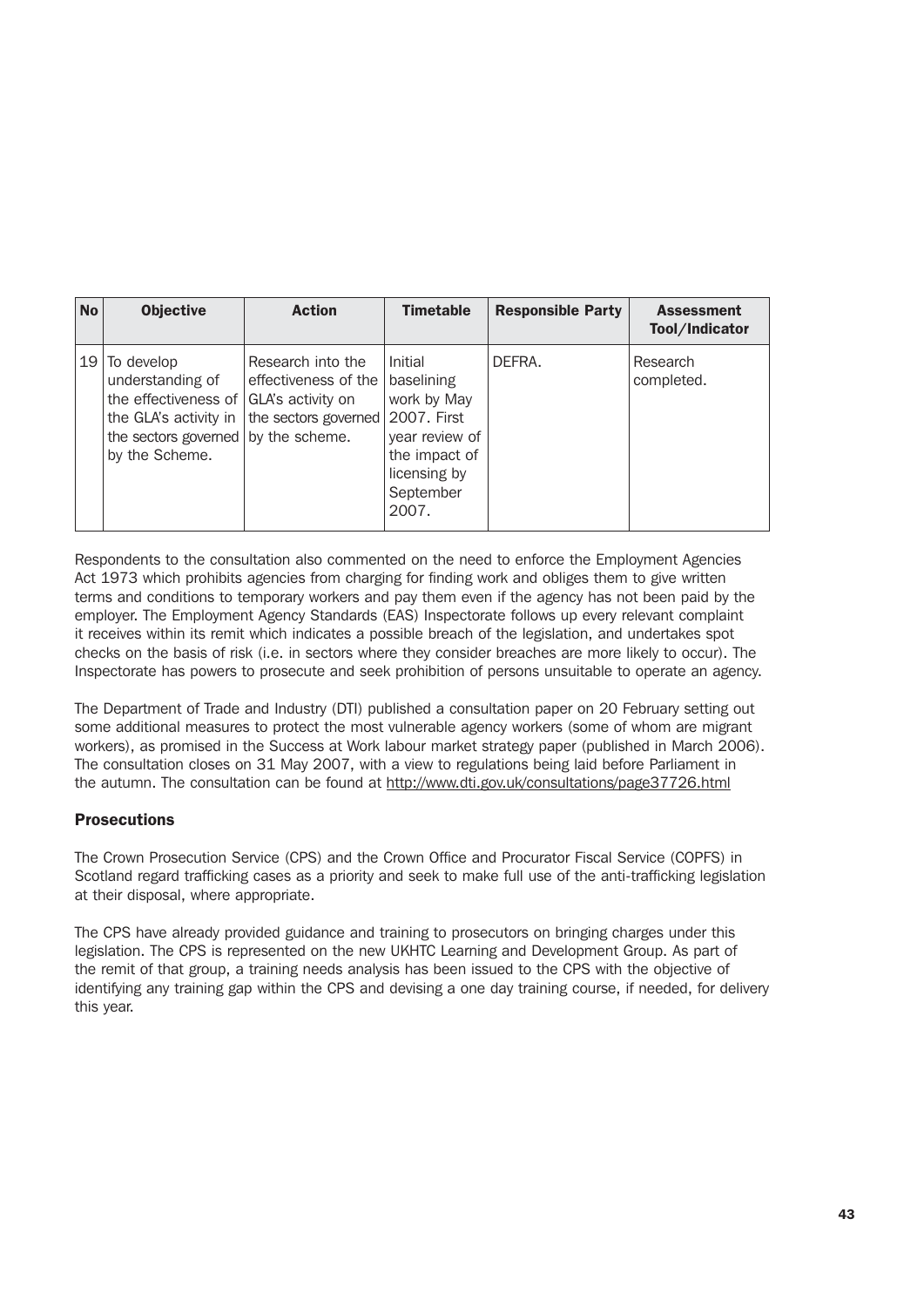| <b>No</b> | <b>Objective</b>                                                                      | <b>Action</b>                                                                       | <b>Timetable</b> | <b>Responsible Party</b> | <b>Assessment</b><br>Tool/Indicator                                        |
|-----------|---------------------------------------------------------------------------------------|-------------------------------------------------------------------------------------|------------------|--------------------------|----------------------------------------------------------------------------|
|           | 20 To enable more<br>successful<br>prosecutions<br>against victims<br>of trafficking. | Conduct a training<br>needs analysis and<br>develop operational<br>training course. | 2007.            | CPS/UKHTC.               | Needs analysis<br>conducted. Training<br>course designed<br>and delivered. |

Following the creation of the Serious Organised Crime Agency the CPS have established a dedicated Organised Crime Directorate within its headquarters that will deal with prosecuting the most serious and complex trafficking cases and which will also provide advice on best practice and support to Area prosecutions. In Scotland, the Crown Office and Procurator Fiscal Service (COPFS) has established an Organised Crime Unit within its National Casework Division. It will take responsibility for the prosecution of cases involving human trafficking controlled by organised crime groups. The Organised Crime Unit is staffed by experienced lawyers and other specialists seconded to the Unit to work closely and effectively with law enforcement agencies to deal with the complexities of organised crime. In addition, the International Co-operation Unit ensures that all aspects of mutual legal assistance are provided by and to Scotland in cases involving serious and organised international crime.

The UKHTC is also able to offer expert advice and assistance to prosecutors as well as law enforcement to assist with all stages of the prosecution process.

In addition to prosecuting those who commit trafficking and related offences we will also seek to confiscate any proceeds of crime in order to reduce and deter some from crime.The Proceeds of Crime Act 2002 provides for the confiscation of criminal assets including assets from trafficking and related offences.A UK Government Action Plan on Asset Recovery to build on the major successes of recent years and increase dramatically the quantity of criminal assets seized in the UK will shortly be published.The plan will seek to embed the use of asset recovery tools across the system and also to outline more radical proposals for consultation.

## Supporting victims through the Criminal Justice System

Respondents to the consultation commented on the need to ensure that victims are appropriately supported through the Criminal Justice System. Victims of trafficking considered 'vulnerable' or 'intimidated' may be eligible for special measures to protect and assist them in giving evidence, under the Youth Justice and Criminal Evidence Act 1999. In Scotland, victims and witnesses of trafficking considered vulnerable may be eligible for similar special measures under the terms of the Vulnerable Witnesses (Scotland) Act 2004. This may include the use of screens to shield the defendant from the witness, live links to enable evidence to be given outside the courts, the use of pre-trial recording and clearing the public gallery so evidence can be given in private. Some respondents recommended that victims of trafficking (particularly for sexual exploitation) should be supported through the criminal justice process by an independent support worker, similar to the Independent Domestic Violence Advisors (IDVAs) and the currently piloted Independent Sexual Violence Advisors. The Poppy project support workers do currently undertake a similar role for victims, however we accept that formalising and extending this type of service is an attractive proposal for the future. This is something that we will actively consider as we develop the support services for victims.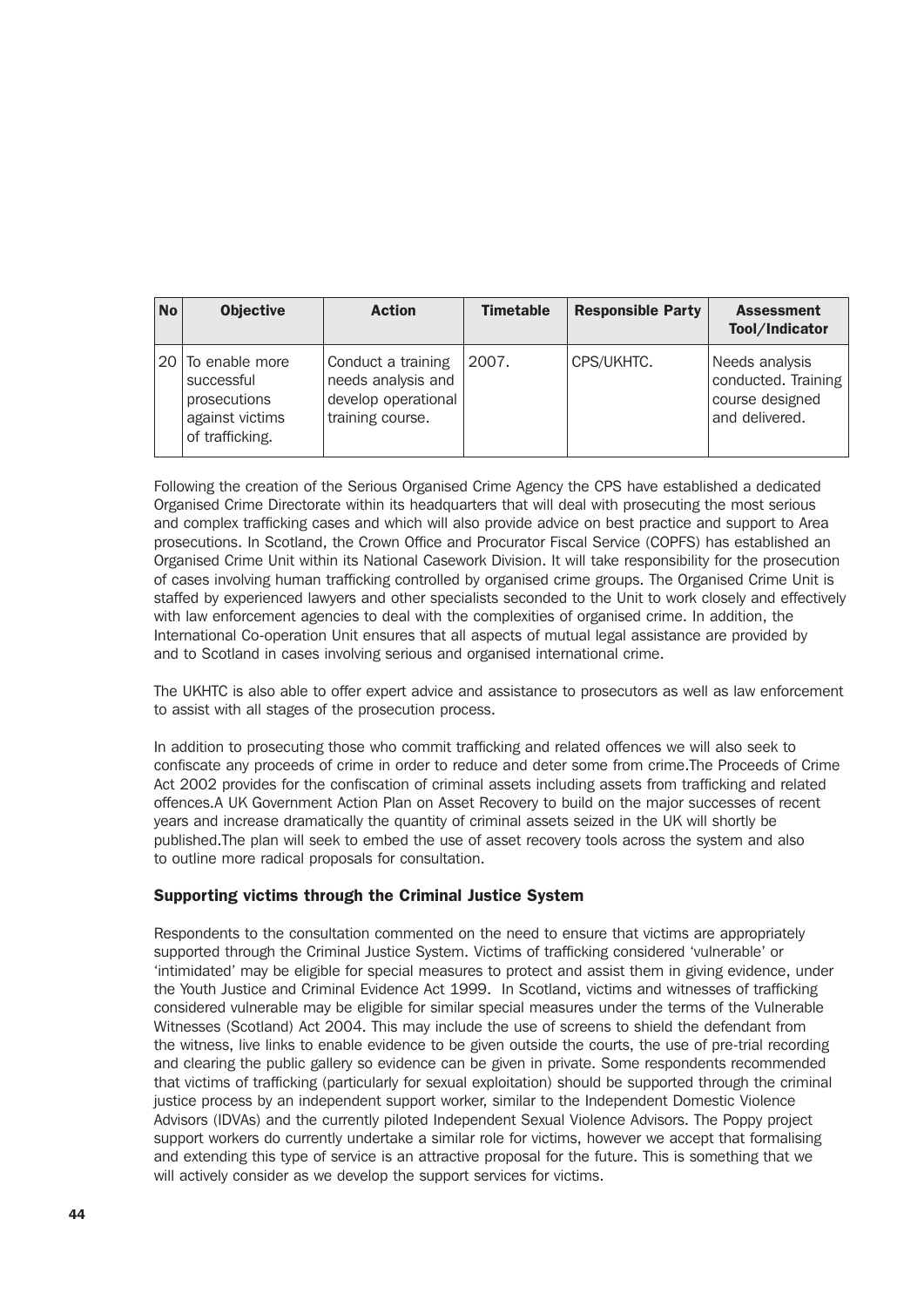The Home Office has published a statutory Code of Practice for Victims of Crime which sets out what victims can expect to receive from each criminal justice agency in England and Wales. The National Standards for Victims of Crime set out the equivalent position in Scotland. This includes being provided with timely information about the progress of a case that they are involved in. Victims that are considered vulnerable or intimidated are eligible for an enhanced service under the Code. To support the requirements under the Code of Practice we have established a specific Memorandum of Understanding between ACPO, CPS, UKHTC and Eaves Housing for Women/The Poppy project. This sets out each agencies responsibilities and boundaries in relation to the treatment of victims of trafficking and intelligence sharing.

Respondents to the consultation emphasised the need to offer victims adequate protection if they give evidence in court, if required. The Serious Organised Crime and Police Act 2005 put witness protection on a statutory footing. Following a review of witness protection, a Central Witness Protection Bureau was established to assist law enforcement agencies in the protection of witnesses. This includes providing assistance with housing, international liaison and other essential services. Additionally in 2003 we launched the Multi-Agency Witness Mobility Scheme (since re-named the National Witness Mobility Service) to assist police and social landlords with the re-location of witnesses.

#### International work

Trafficking in human beings is a transnational business and we can only have maximum impact against this crime by working with international partners.

We are committed to improving information exchange with international partners to ensure we have a full strategic picture of the problem.At the G8 Roma Lyon sub-group the UK launched an initiative aimed at exchanging intelligence and information on current policy and practice in both combating human trafficking and tackling facilitated illegal immigration. The EU Plan also includes a range of measures designed to enable more effective co-operation in investigations and prosecutions against trafficking which includes the effective use of Europol and Eurojust.

The UKHTC, in addition to conducting awareness raising campaigns in Bulgaria and Romania has also taken forward a project with those countries to further build upon bilateral relations, assess capability and develop the known expertise of the law enforcement agencies in respect of human trafficking. This will establish a co-ordinated and improved approach to the flow of intelligence between the three countries and further develop relationships that can be built upon to ensure joint working practices can be achieved.

Further opportunities will arise for joint working from the proposed G6 operation on human trafficking agreed by G6 Interior Ministers in Stratford upon Avon in October 2006.

The UKHTC has already engaged with a number of international operational partners including Europol, Interpol, the USA, Canada, Ireland and Nigeria, including specialist law enforcement teams on trafficking from Poland, Holland and France. The establishment of good working relationships with foreign law enforcement agencies is seen as a key objective for the UKHTC.

SOCA has a Liaison Officer (SLO) network of more than 110 posts in almost 40 countries. The SLO network combines the previous roles of UKIS Immigration Liaison Officers, HMRC Drug Liaison Officers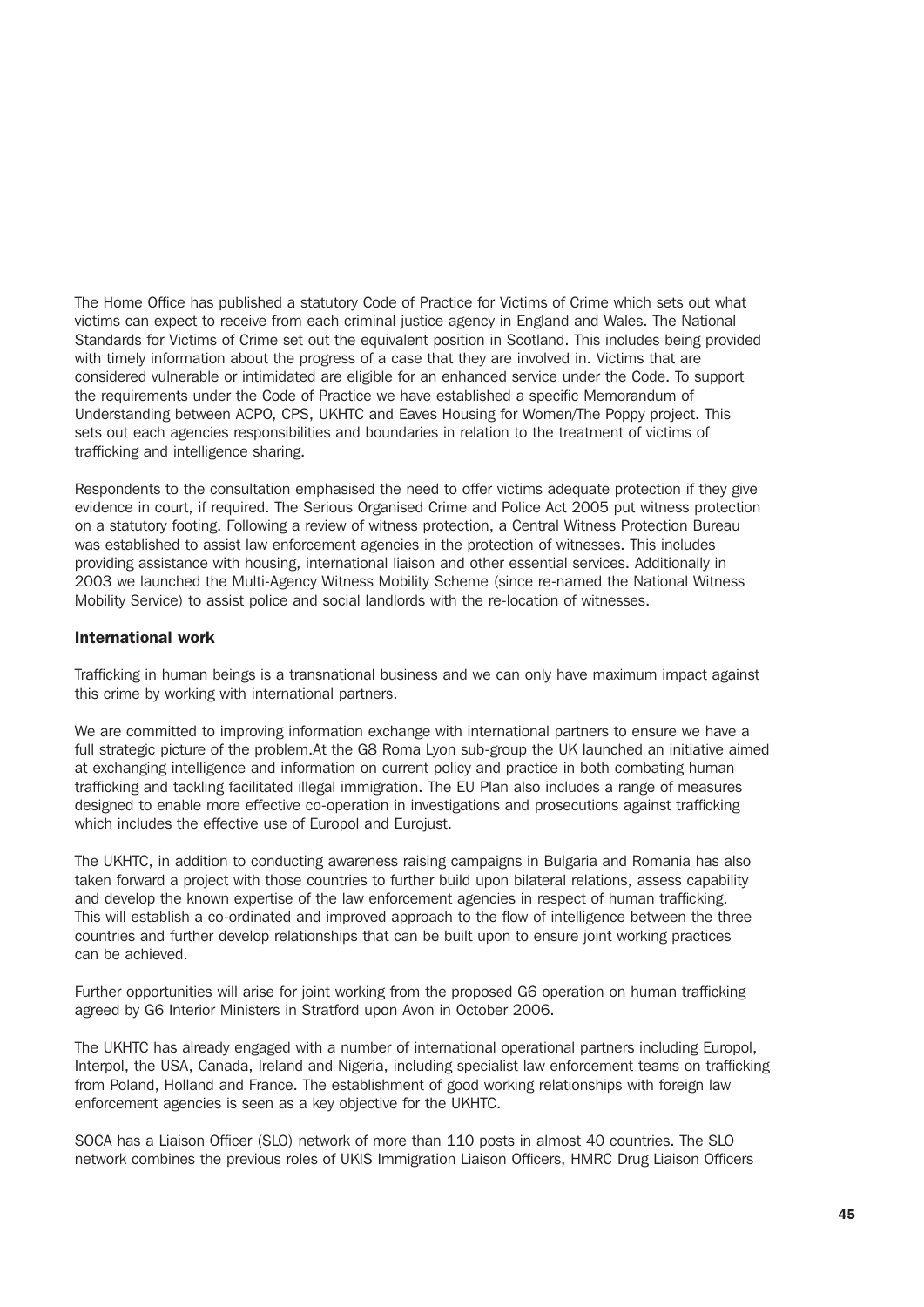and NCIS Overseas Liaison Officers. In line with SOCA's priorities, SLOs collect and report intelligence from overseas sources; plan and execute intervention activity overseas in support of SOCA's tasked operations; and develop and sustain effective operational capability overseas by building partnerships with UK and international agencies.

| <b>No</b> | <b>Objective</b>                                                                                       | <b>Action</b>                                                                                                                                     | <b>Timetable</b> | <b>Responsible Party</b>        | <b>Assessment</b><br>Tool/Indicator               |
|-----------|--------------------------------------------------------------------------------------------------------|---------------------------------------------------------------------------------------------------------------------------------------------------|------------------|---------------------------------|---------------------------------------------------|
| 21        | Continue to<br>establish good<br>working relationships<br>with foreign law<br>enforcement<br>agencies. | Provide assistance<br>to law enforcement<br>in other countries<br>wherever possible<br>and through<br>intelligence led joint<br>operational work. | Ongoing.         | UKHTC/SOCA/<br>Home Office/FCO. | Level and frequency<br>of assistance<br>provided. |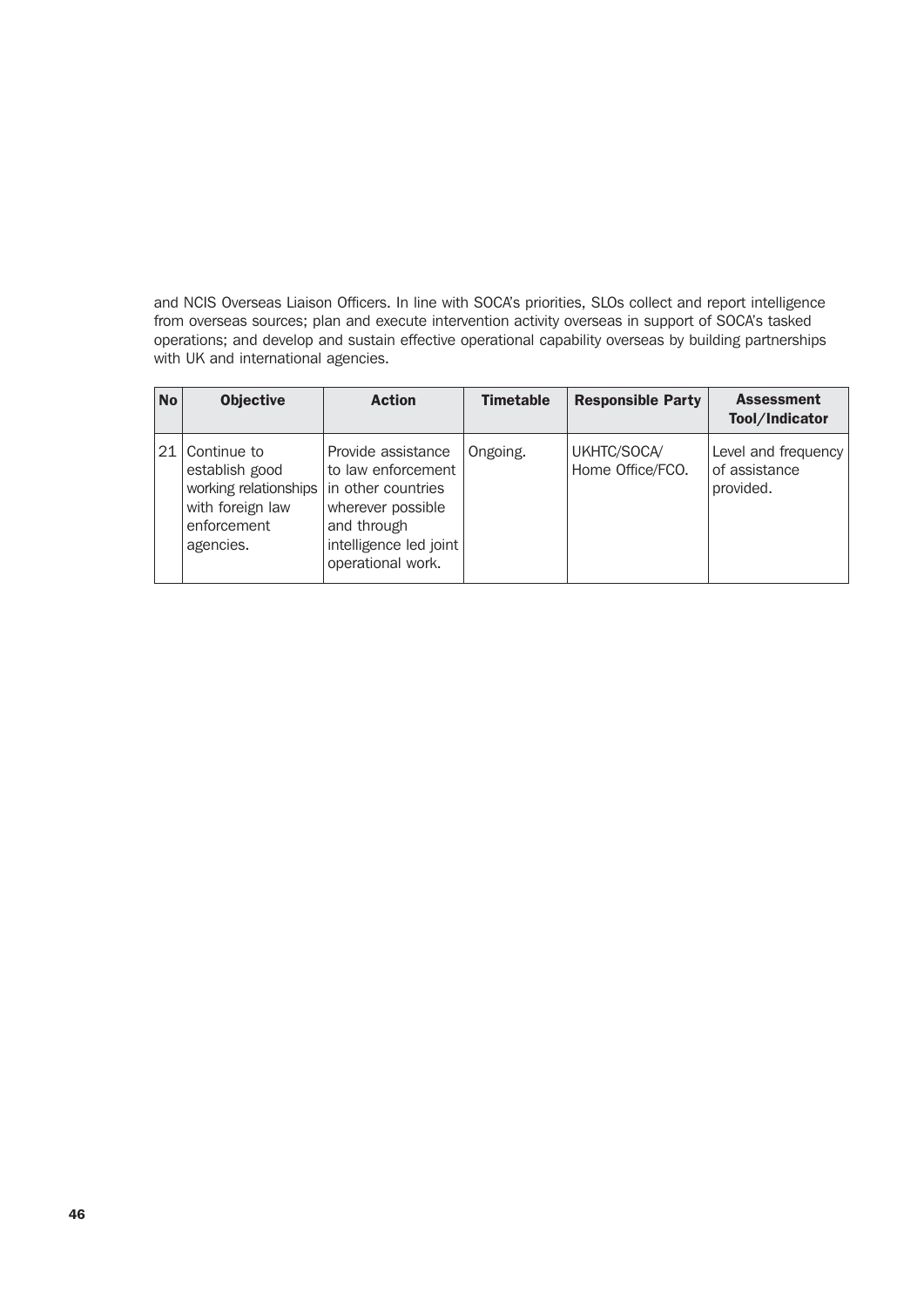# CHAPTER 3

# PROVIDING PROTECTION AND ASSISTANCE TO ADULT VICTIMS OF TRAFFICKING

The trafficking of human beings is a violation of human rights, and protection and support for victims should be considered within this context. Traffickers exploit the social inequalities of our society and prey on people's desire for a better life. Most of our current intelligence is on the trafficking of women into sexual exploitation and we know that traffickers use a number of methods to recruit and trap, usually, young women into the vice trade. There are trends in these methods, for example some women become exploited after responding to adverts for employment, others are deceived by known 'friends' or acquaintances. But, each situation is uniquely personal to the victim. Traffickers treat these women as commodities to be bought, sold and used, in what is in effect organised, sustained sexual violence and abuse.

Whilst the experiences of victims will differ, the impact can be devastating and may result in a number of physical, psychological and emotional problems. The impact of the crime itself is often exasperated by other factors that can affect non-UK national victims such as: isolation; language barriers; cultural differences; unfamiliar surroundings; and possible irregular immigration status. Recent statistical information shows that the largest number of referrals to the Poppy project are for women from Lithuania, Albania, Nigeria and Thailand. The diverse needs of these victims need to be taken into consideration when developing measures to protect and assist them. Support should go beyond providing safe and secure accommodation to include help in their recovery, and prevent re-trafficking or re-victimisation.

Providing victims with the right support is also central to an effective criminal justice system. The Government is dedicated to a victim-centred approach to combating trafficking. Most of the effort to date has focused on trafficking for the purpose of sexual exploitation. We have worked with NGOs and the statutory agencies since 2002 to build effective partnerships and increase our knowledge of this area. The Poppy project has been funded by the Home Office since March 2003 to provide safe accommodation, and a range of support and re-settlement services for adult women trafficked into the UK for sexual exploitation. The UK Human Trafficking Centre is also fully committed to this approach and has recruited a Victims' Co-ordinator and established a sub-group specifically to address victims' issues.

| <b>No</b> | <b>Objective</b>                                                                                                                                                                          | <b>Action</b>                                                                           | <b>Timetable</b> | <b>Responsible Party</b> | <b>Assessment</b><br>Tool/Indicator                                               |
|-----------|-------------------------------------------------------------------------------------------------------------------------------------------------------------------------------------------|-----------------------------------------------------------------------------------------|------------------|--------------------------|-----------------------------------------------------------------------------------|
|           | 22 To ensure frontline<br>staff have the right<br>tools and expertise<br>to identify victims of victim-centred<br>trafficking and offer<br>them appropriate<br>protection and<br>support. | Establish a multi-<br>agency group to<br>review and develop<br>trafficking<br>measures. | Ongoing.         | UKHTC,<br>Home Office.   | The Group's work-<br>plan will include<br>regular reviews of<br>current measures. |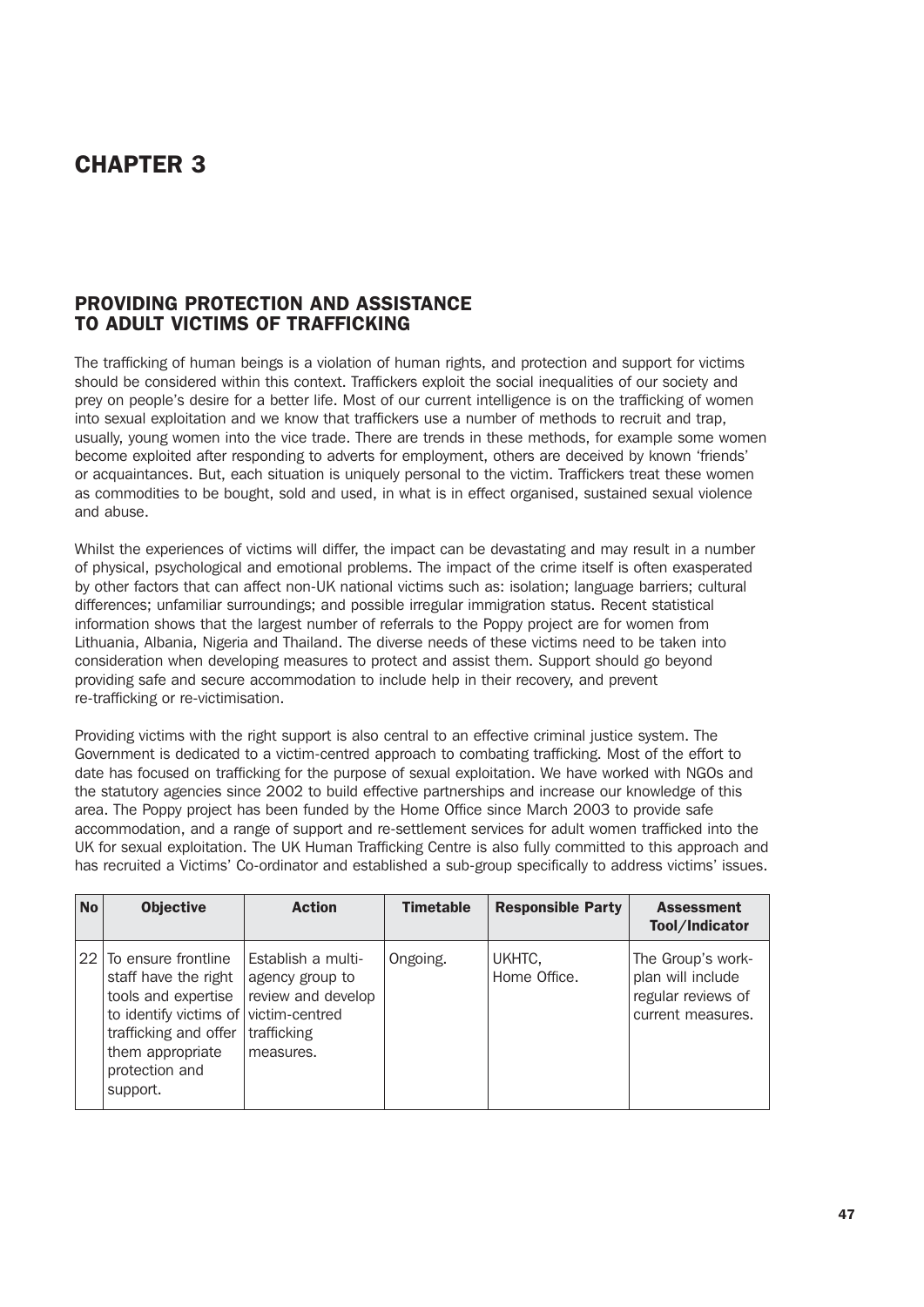The JCHR report on Human Trafficking and respondents to the consultation on our proposal for a UK Action Plan felt strongly on our proposals for a UK Action Plan that the Government should strengthen its anti-trafficking work, particularly in relation to the rights of victims, by signing and ratifying the Council of Europe Convention. The United Kingdom participated actively in negotiations during the development of the Convention and the decision to become signatory to it this year, will enable us to build on existing measures and set the future framework for the rights and support of victims of all forms of trafficking. This also helps us move forward from our current supportive approach to victims in the direction of a more human-rights based strategy.

Developing a robust and effective system that incorporates the full range of provisions will take a considerable amount of time and there is a need to build on existing measures in the interim. The UKHTC victims' sub-group, and the Human Trafficking NGO Advisory Group chaired by Ministers, will play pivotal roles in reviewing current measures and setting the direction for future support for victims under the Convention. The Scottish Executive is engaged with the UKHTC in taking forward this work in Scotland.

This part of the Action Plan will address the protection and assistance of victims in three primary areas;

- Improving identification and referral procedures and practices to help liberate victims from exploitation and enable them to access appropriate support services;
- Enhancing the support available and extending the rights for adult victims; and
- Assisting in the re-integration and resettlement of victims and help prevent re-trafficking.

## The identification of Victims of Trafficking

The early and accurate identification of victims is crucial to preventing continued abuse and retrafficking. For many reasons the reporting of these crimes by victims is extremely rare. Some victims do not self-identify because they may not recognise that the situation in which they are in actually constitutes a recognised crime against their person, or they may have been in an exploitative situation for such a long period of time that they have built up a psychological dependency on their exploiters. Some victims may be unwilling to identify themselves to the authorities due to a fear of reprisal from their traffickers, whilst others may fear that they will be penalised for their immigration status. There are also a number of victims who have a distrust of the authorities due to past negative experiences or possible levels of corruption in their home countries. We can overcome these obstacles to some extent, through awareness raising and training for agencies that may encounter possible victims so they are able to pick up certain 'indicators' that suggest an individual may be a victim of trafficking.

## "The men controlling them, they would say to the girls whoever, moves to another place or goes to the police station, then they or a member of their family would be dead".

*Albanian trafficker*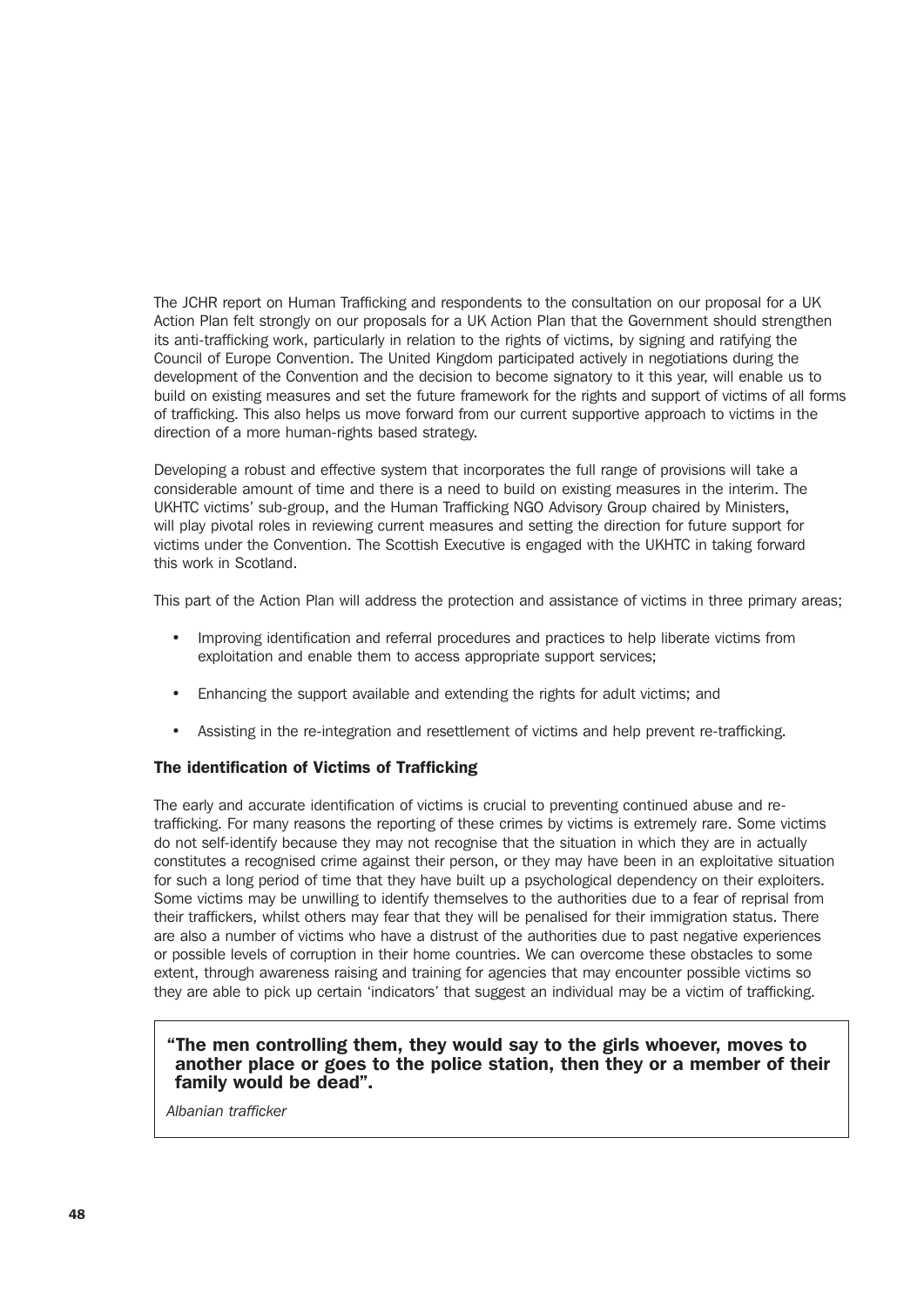A considerable amount of work has been undertaken to improve the capability of the United Kingdom to accurately identify victims of trafficking. The UKHTC plays a central role in promoting a more standardised, corporate, inter-agency approach within the enforcement agencies and now provides twenty-four hour contact for front-line staff to help in the early identification and referral of victims. In 2003 a best practice toolkit was produced to assist front–line police and immigration staff in the identification and treatment of victims of trafficking for sexual exploitation. This has been supported by further guidance and training to keep apace with our increased intelligence and understanding of this area. The UKHTC have also produced an aide-memoire to assist front line police with identification issues. Additionally, front-line immigration officers regularly receive intelligence and inter-agency briefings that highlight issues and emerging trends in relation to trafficking.

The JCHR report acknowledged that improvements had been made to help identify victims of trafficking but recommended that more needs to be done. We accept that there is a need to further develop the UK's current identification and referral procedures to create a more consistent approach across the board. One of the key actions in this area is to update the toolkit to reflect our increased knowledge and understanding of trafficking issues so it becomes an effective and robust tool. We will work with key stakeholders and utilise existing best practice and research to improve the toolkit to ensure that it includes: victim profiles; clear identification indicators; advice on engaging with victims; and referral protocols for a wide range of agencies. This work will need to go beyond the enforcement and immigration agencies to raise awareness in other sectors (for example health and sexual health professionals) and reflect other areas, particularly trafficking for forced labour. We will also continue to ensure that trafficking is reflected in other relevant non-trafficking specific guidance and policy initiatives to raise awareness across the board. We recognise that further training may be required to support the guidance and this will administered either as specific trafficking programmes or integrated into other initiatives.

| <b>No</b> | <b>Objective</b>                                                                                                                                                                           | <b>Action</b>                                                     | <b>Timetable</b> | <b>Responsible Party</b>                                                              | <b>Assessment</b><br>Tool/Indicator                      |
|-----------|--------------------------------------------------------------------------------------------------------------------------------------------------------------------------------------------|-------------------------------------------------------------------|------------------|---------------------------------------------------------------------------------------|----------------------------------------------------------|
|           | 23 To ensure frontline<br>staff have the right<br>tools and expertise<br>to identify victims of where required.<br>trafficking and offer<br>them appropriate<br>protection and<br>support. | Update trafficking<br>toolkit, and produce<br>additional guidance | Mid 2007.        | Home Office/<br>UKHTC/Scottish<br>Executive (in<br>partnership with<br>OGD and NGOs). | Comprehensive<br>toolkit produced<br>and made available. |

Non Government Organisations (NGOs) will continue to play a key role in not only helping develop the indicators and toolkit but also by directly assisting statutory agencies. The Poppy project has recently been extended to include an outreach team whose role includes working with front-line statutory agencies and the voluntary sector to help with the identification and treatment of victims. The outreach service currently only operates in the London area and consideration will be given to extending this type of service to provide national coverage in the future.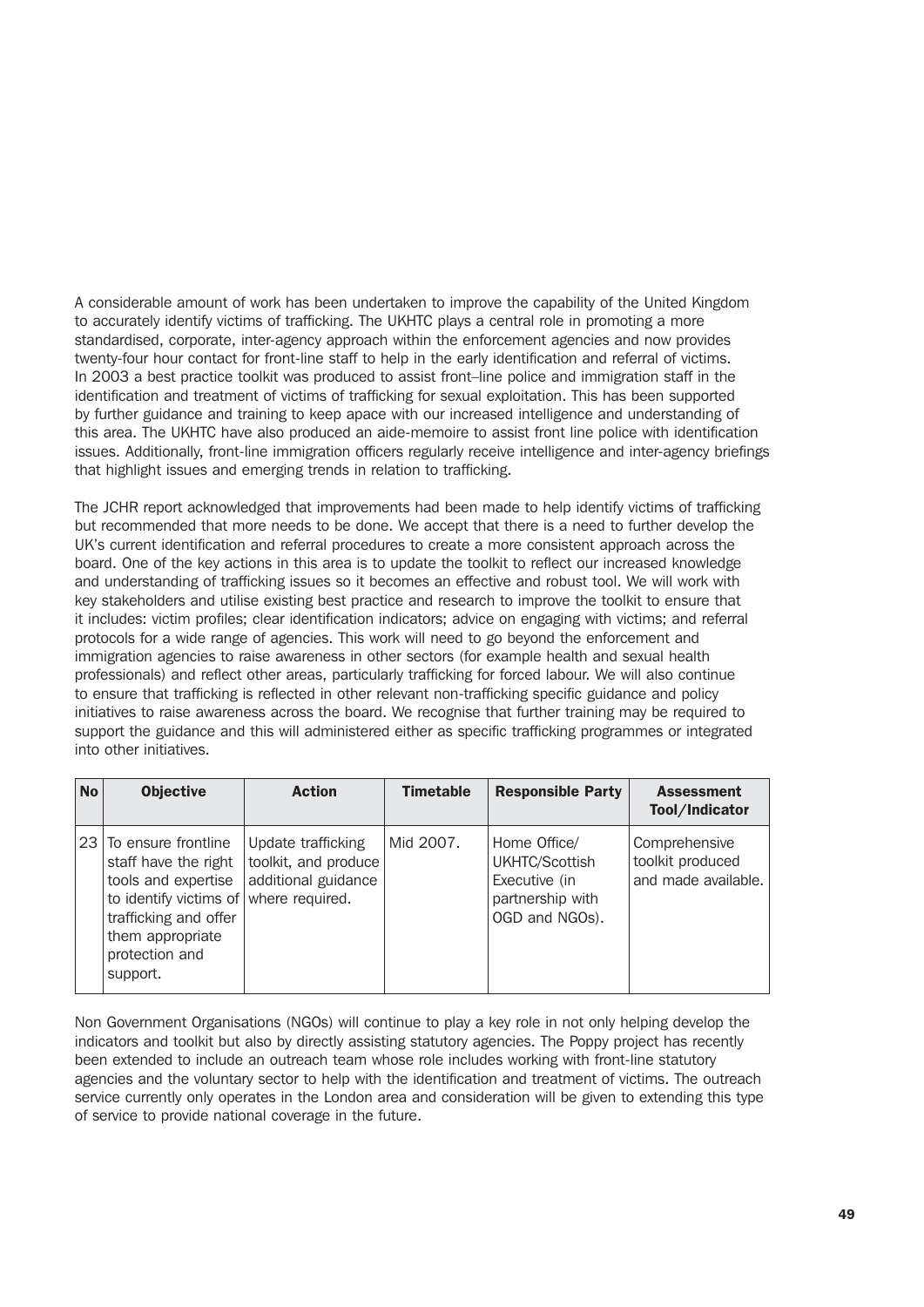| <b>No</b> | <b>Objective</b>                                                                                                                                          | <b>Action</b>                                                                                                                                                                                              | <b>Timetable</b>                                | <b>Responsible Party</b> | <b>Assessment</b><br>Tool/Indicator                              |
|-----------|-----------------------------------------------------------------------------------------------------------------------------------------------------------|------------------------------------------------------------------------------------------------------------------------------------------------------------------------------------------------------------|-------------------------------------------------|--------------------------|------------------------------------------------------------------|
| 24        | To ensure frontline<br>staff have the right<br>tools and expertise<br>to identify victims of $ $ help in the<br>trafficking and offer<br>them appropriate | Poppy project to<br>include an outreach<br>service to provide<br>identification and<br>support of victims.                                                                                                 | Ongoing<br>(currently<br>funded until<br>2008). | Home Office/NGOs.        | Monitor extent to<br>which service is used<br>and effectiveness. |
| 25        | protection and<br>support.                                                                                                                                | TARA project to<br>develop training<br>and written material<br>to raise awareness<br>of issues around<br>identification and<br>protection of<br>trafficking victims<br>and so extend<br>service provision. | 2007/08.                                        | NGO <sub>s</sub> .       |                                                                  |
| 26        |                                                                                                                                                           | Consider extending<br>NGO outreach<br>support on a<br>national level.                                                                                                                                      | 2008/9.                                         | Home Office/NGOs.        |                                                                  |

Currently victims are identified and referred onto support services through various avenues. The most common procedure is that a potential victim is identified (often by police through an enforcement operation or by a voluntary organisation) and then referred either directly to the Poppy project or through the UKHTC to other service providers, for identification and an initial needs assessment. Some respondents commented that there was a need to provide greater clarity as to each agencies responsibility in this area. A large number of respondents to the consultation called for the development of a more formalised identification and referral procedure, similar to the 'national referral mechanism' recommended by the OSCE.

We acknowledge that the current system requires improvement and formal standardised identification procedures and a national referral mechanism will be developed as part of the implementation of the Council of Europe Convention. Further consideration will need to be given as to the most suitable structure and agency for operating this process. However it will be important to utilise the experience and best practice that currently exists. Whilst the model that we adopt will be tailored to suit national circumstances it will include the three primary components: early identification guidance and protocols for front-line staff; one-point of contact for referrals; and formal identification procedures for referral onto support services. In the interim, we will develop a uniform approach amongst the UKHTC and support service providers in the identification and 'needs assessment' of victims.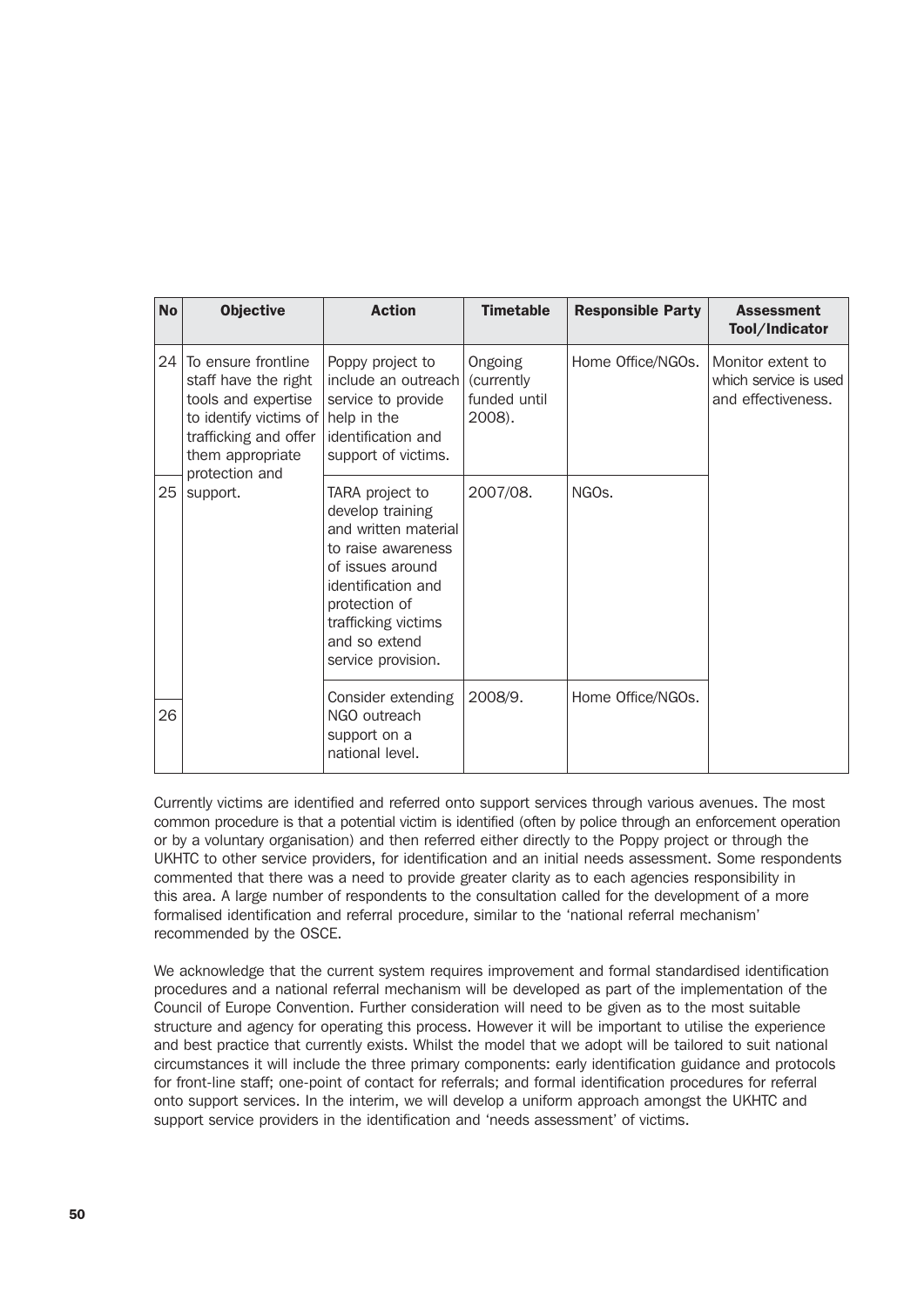| <b>No</b> | <b>Objective</b>                                                                                                                                                        | <b>Action</b>                                                                                                                                               | <b>Timetable</b>                                                                                        | <b>Responsible Party</b> | <b>Assessment</b><br>Tool/Indicator                                            |
|-----------|-------------------------------------------------------------------------------------------------------------------------------------------------------------------------|-------------------------------------------------------------------------------------------------------------------------------------------------------------|---------------------------------------------------------------------------------------------------------|--------------------------|--------------------------------------------------------------------------------|
| 27        | To ensure frontline<br>staff have the right<br>tools and expertise<br>to identify victims of<br>trafficking and offer<br>them appropriate<br>protection and<br>support. | Develop a national<br>referral mechanism<br>with a clear point<br>of contact for initial<br>identification and<br>onward referral into<br>support services. | More detailed<br>proposals to<br>be included<br>in the<br>implementation<br>plans for the<br>Council of | Home Office.             | Initial proposal<br>for structure of<br>national referral<br>mechanism agreed. |
| 28        |                                                                                                                                                                         | Develop a robust<br>system for the<br>formal identification<br>of victims.                                                                                  | Europe<br>Convention to<br>be submitted<br>to the IDMG.                                                 | Home Office.             | Victim profile<br>developed and<br>updated on receipt<br>of new intelligence.  |

# Support services for victims of trafficking

Existing work has primarily focused on developing appropriate support services for victims of trafficking for sexual exploitation. The Government in partnership with Eaves Housing for Women, initially piloted the Poppy project to test the support provisions for adult women trafficked into the UK for the purposes of sexual exploitation. Following a positive evaluation, in 2006 Eaves Housing for Women secured two-year £2.4million funding to continue providing twenty-five crisis spaces and extend the project to include a resettlement service and an outreach team. Women who are accepted onto the project are provided with a range of services including: safe and secure accommodation; counselling; emergency medical treatment; access to independent immigration legal advice; advocacy; living expenses; access to English language classes; and if required assistance with returning to country of origin. Additionally, women who apply for asylum can be accommodated via the New Asylum Model whilst remaining supported through the project. Support is provided unconditionally for up to four weeks to assist recovery and enable women to make decisions about their future. For women who are subject to immigration controls, removal action is held in abeyance during this period. Longer term support is offered in return for co-operation with the authorities. The evaluation of the Poppy project found that women considered the support provided met their needs and helped with their recovery. The project also creates a link between the victims and the statutory agencies which can help with reporting and participation in the criminal justice process. Between March 2003 and January 2007 the Poppy Project has supported one hundred and sixty two women in their recovery.

Respondents to the consultation commented that the criteria for the Poppy project was too restrictive and needed reviewing. The appropriateness of the criteria was considered as part of the evaluation of the pilot project and we agree that amendments need to be made. We will amend the requirement that women must have been involved in prostitution within the last thirty days and consider the feasibility of extending the project in the future to other trafficked women who have experienced sexual violence as part of their exploitation in the future (e.g. women trafficked into domestic servitude).

There was wide consensus among respondents to the consultation that support to victims should be provided on a national level and whilst the Poppy project does take national referrals, it was generally felt that this model of support should be replicated to provide a network of services across the UK.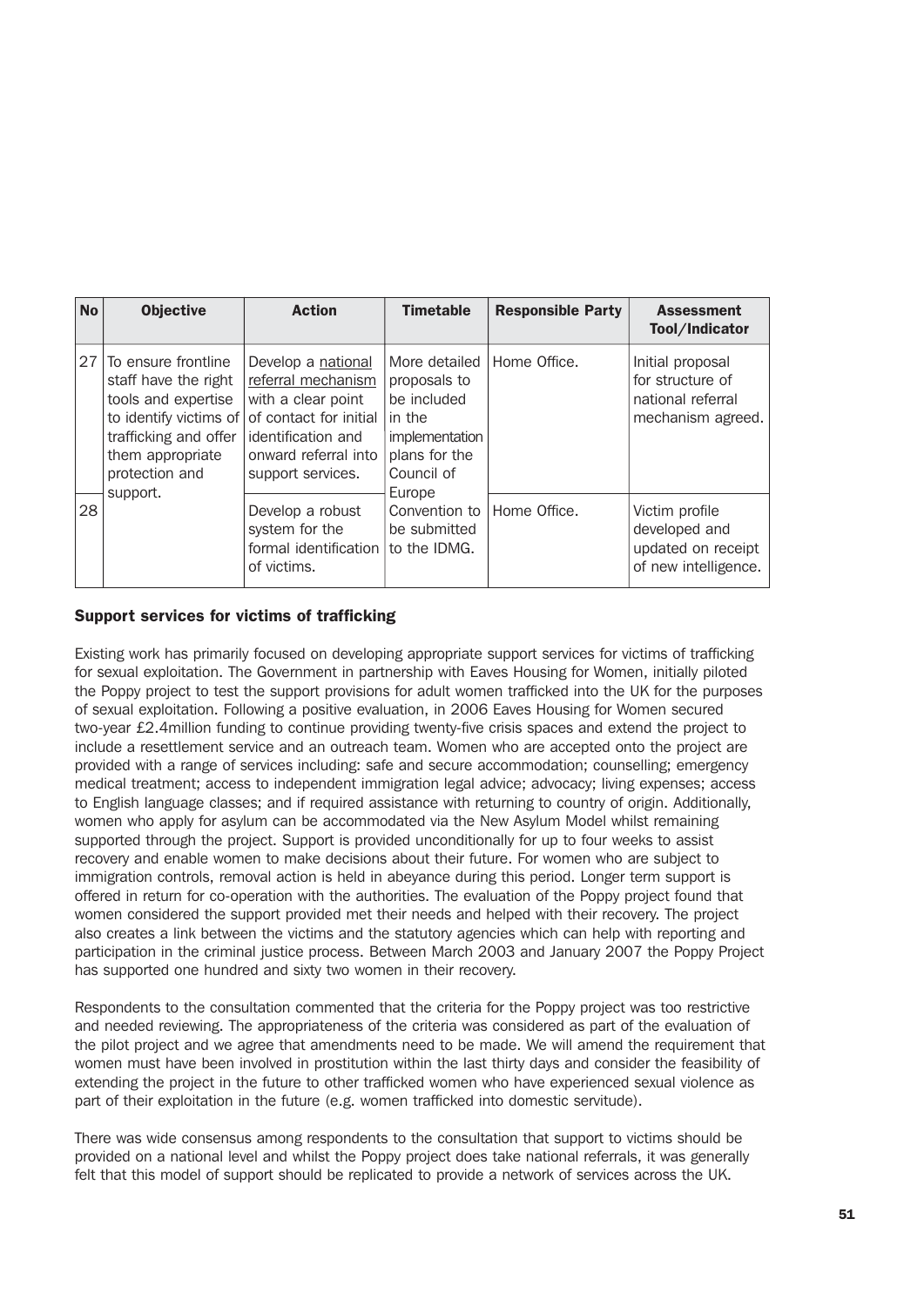During Operation Pentameter, police forces were asked to scope other possible voluntary sector service providers who were in a position to accommodate victims identified during enforcement activity. As a result there are now a number of independently-funded voluntary organisations that have set up projects to support victims. Some respondents suggested that we need to consider providing similar support services for adult men. There is currently no intelligence to suggest that adult men are being trafficked into the UK for sexual exploitation but we will work with the UKHTC and voluntary organisations supporting male sex-workers to keep the situation under review.

In Scotland, Glasgow City Council set up the Glasgow Inter Agency Working Group on Trafficking to actively explore the issue of trafficking in women for sexual exploitation. In 2004 the TARA Project was established to carry out the operational aims of this group. Funding to support this project was granted by the Scottish Executive's Violence Against Women Fund in 2004 and the EQUAL Community Initiative in 2005. The TARA Project employs two Development Officers to provide a range of direct support and assistance to women over 18 years who have/may have been trafficked, and help existing support services to meet the needs of these vulnerable women. The TARA project is also currently developing training and written material to help raise awareness and increase service capacity. The project continues to gather intelligence of the scale of trafficking in Glasgow and challenge the demand for sexually exploited women in the area.

# CASE STUDY

#### Poppy

Natasha (not her real name) was living with a boyfriend in Moldova. He was regularly violent towards her. Natasha made her living working in a market but earned very little money. Whilst working she was approached by a woman who offered her what she thought was legitimate work in Europe. Natasha accepted the woman's offer thinking that it would provide an opportunity to greatly improve her life. However the reality was completely different. Natasha was trafficked through Europe and into the United Kingdom. Once in the United Kingdom she was forced to work as a prostitute. Natasha was rescued during a police raid on a massage parlour and referred directly to the Poppy project. Natasha was assigned a dedicated key worker, provided with secure accommodation, given a weekly living allowance and provided with access to independent immigration legal advice. She was also referred to an experienced counsellor who helped her work through her experiences to help with her recovery. The support offered by the Poppy project enabled Natasha to feel confident enough to seek justice and she bravely gave evidence in court against her traffickers. This greatly helped the prosecution to secure a much needed conviction. Natasha has come a long way in her recovery and has begun to regain her independence. She has been granted Humanitarian Protection and now receives resettlement support rather than the intensive crisis support. Through the help of the Poppy project Natasha has studied English, undertaken voluntary work and is currently working as a secretary.

Respondents to the consultation felt that it was important to recognise this form of trafficking as a form of 'gender-based violence' and utilise the shelters that are experienced in supporting vulnerable women, when considering expanding current service provision. We agree with this approach, and will continue to work with the UKHTC Victims Co-ordinator to build partnerships and explore various options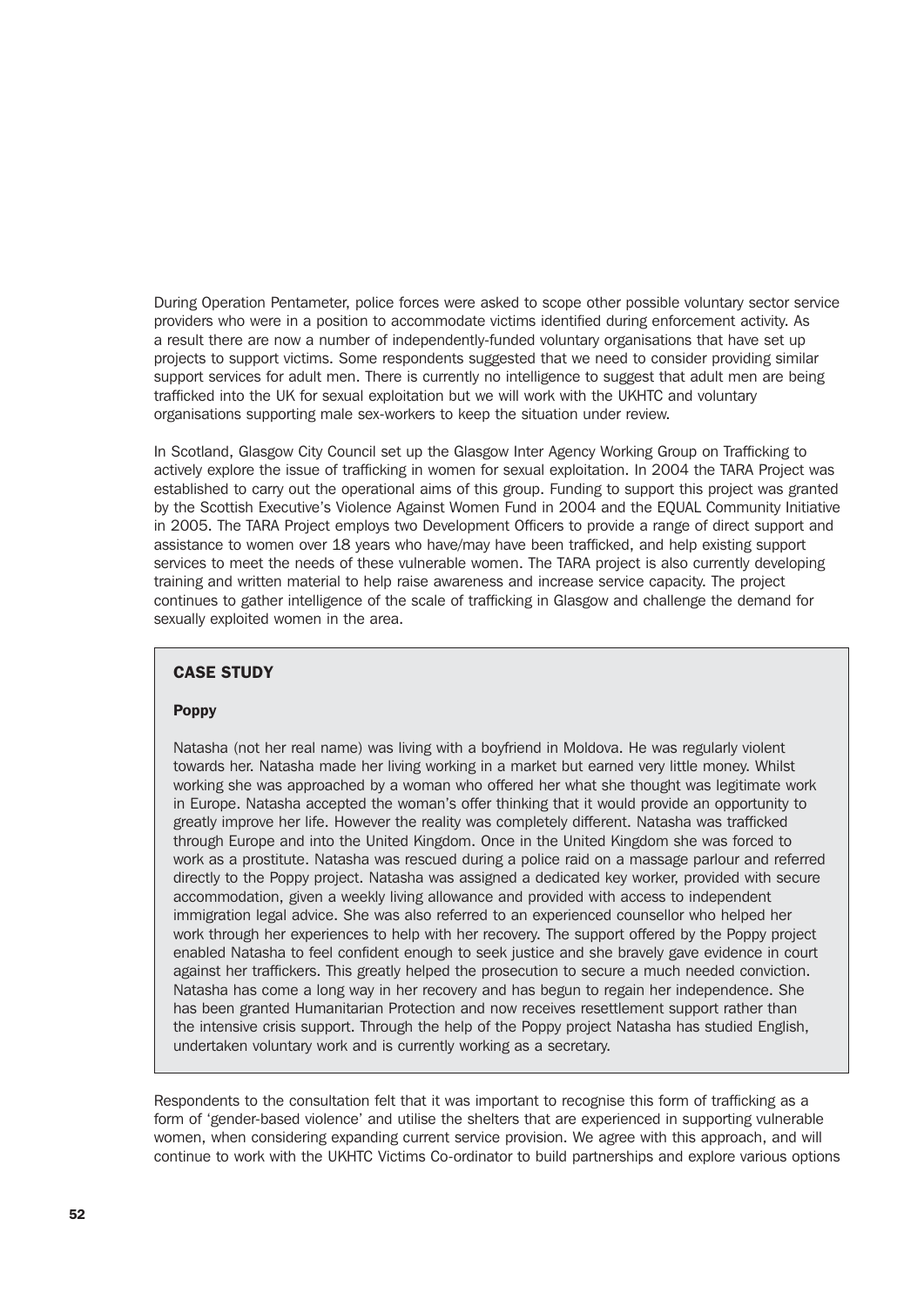for providing national coverage for victims trafficked into sexual exploitation. We will also continue to make links with other relevant Government strategies on forms of violence where women are over-represented as victims, to utilise existing best-practice and ensure a joined-up approach where appropriate.

As the network of service providers increases it is important to maintain a level of consistency and minimum standards in the support provided. We will develop national guidance for minimum standards of support for adult women trafficked into sexual exploitation, and create a forum for sharing best practice. In the longer term we will consider developing formal standards of service and training programmes (possibly linked to other wider programmes of work on supporting victims of violence and abuse). We are also committed to working with our EU partners to create cross-border links, share best practice, increase intelligence and develop a directory of support service providers, which is a key objective of the EU Plan to Combat Trafficking in Human Beings.

| <b>No</b> | <b>Objective</b>                                                                                  | <b>Action</b>                                                                                                                        | <b>Timetable</b>                                                                                                                                              | <b>Responsible Party</b>                 | <b>Assessment</b><br>Tool/Indicator                                                                |
|-----------|---------------------------------------------------------------------------------------------------|--------------------------------------------------------------------------------------------------------------------------------------|---------------------------------------------------------------------------------------------------------------------------------------------------------------|------------------------------------------|----------------------------------------------------------------------------------------------------|
| 29        | To ensure that<br>victims of trafficking<br>are provided with<br>safe and appropriate<br>support. | Develop guidance<br>on minimum<br>standards for<br>support services<br>for victims of<br>trafficking for<br>sexual exploitation.     | Mid 2007.                                                                                                                                                     | Home Office,<br>UKHTC,<br>Poppy project. | Guidance developed<br>and reviewed for<br>usefulness.                                              |
| 30        |                                                                                                   | Establish a<br>'support services'<br>stakeholder group<br>to create links and<br>share best practice.                                | Ongoing.                                                                                                                                                      | Home Office/<br>UKHTC.                   | Group to produce<br>work plan and<br>deliver short reports/<br>pieces of work on<br>best-practice. |
| 31        |                                                                                                   | Amend criteria for<br>the Poppy Project.                                                                                             | May 2007.                                                                                                                                                     | Home Office.                             | Revise criteria.<br>Assess impact of<br>changes.                                                   |
| 32        |                                                                                                   | Consider options<br>for providing<br>support provisions<br>on a national level<br>as part of work to<br>implement the<br>Convention. | Detailed<br>proposals to<br>be included<br>in the<br>implementation<br>plans for<br>the Council<br>of Europe<br>Convention to<br>be submitted<br>to the IDMG. | Home Office,<br>Scottish Executive.      | Proposals<br>discussed and<br>cross government<br>agreement to<br>option selected.                 |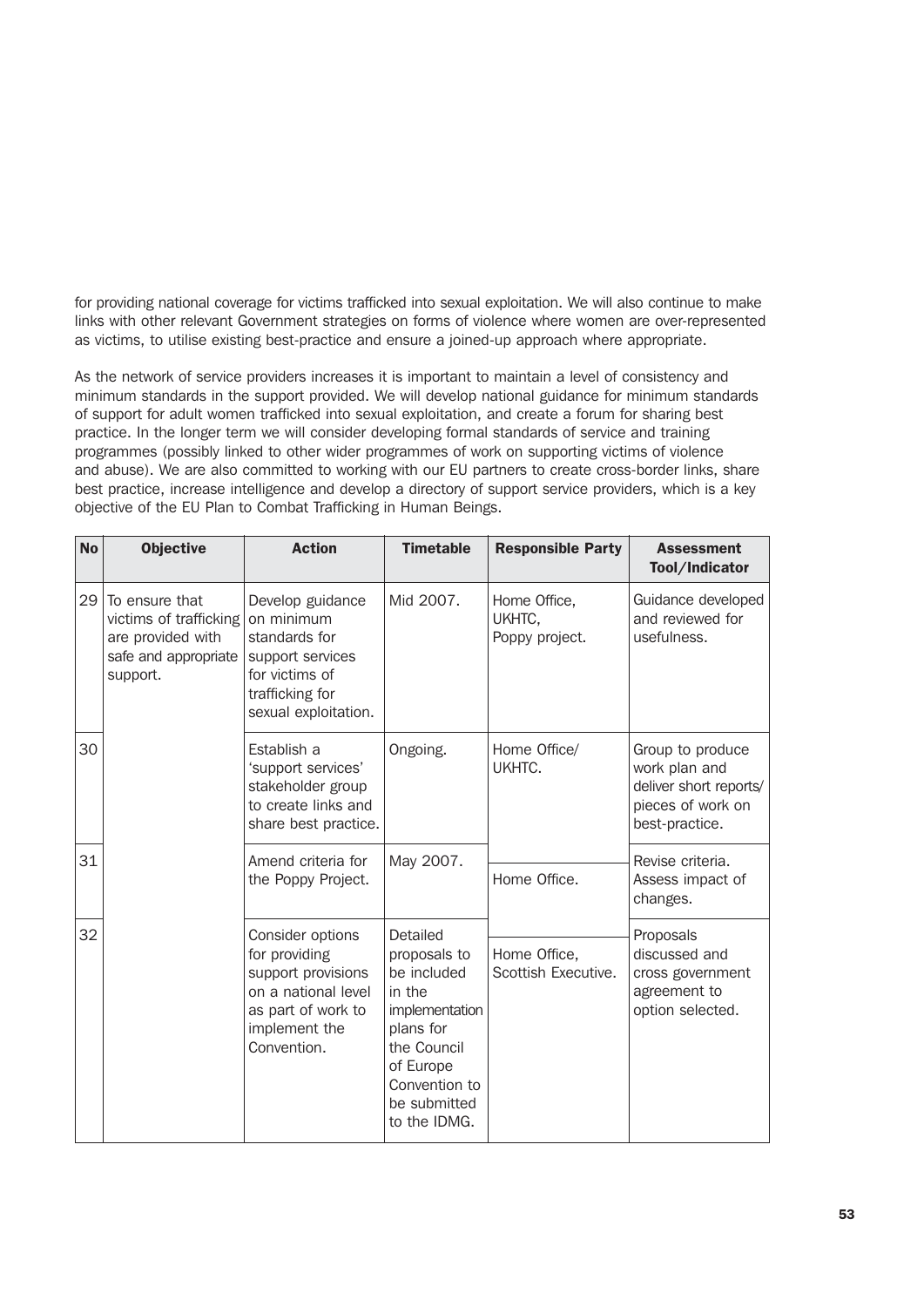In January 2006, following a wide consultation exercise, the Government published a coordinated strategy for tackling prostitution. The emphasis in the strategy is on challenging the existence of prostitution, shifting the focus of enforcement onto the users and abusers, and developing routes out for those involved. The strategy promotes the development of specialist services to provide support for those involved in prostitution, including harm minimisation measures, advocacy with the criminal justice agencies and mainstream services, and support to make significant changes to their lifestyle. It is widely understood that the patterns of exploitation within the UK often include trafficking women from one place to another. The specific support needs of the victims of domestic trafficking will need to be incorporated into the services offered by the specialist projects. The UKHTC is setting up an Internal UK Trafficking Group to define the extent and nature of domestic trafficking, and to establish a network of stakeholders to develop a greater understanding of both how the issue can be tackled and victims assisted to recover from this form of abuse.

There was wide consensus amongst respondents, including the JCHR, that more needs to be done to assist victims of trafficking for forced labour. We recognise that as we move towards implementing the Convention we need to develop our knowledge of the type of services that might be required to support these victims and we will look to our European colleagues to assess what can be learnt from their experiences. Some respondents to the consultation suggested that victims of trafficking for forced labour (who have not suffered sexual violence) may not need the same level of intensive support as victims of sexual exploitation, and suggested that it is unlikely that they will encounter the same reintegration issues. However, it is also recognised that not enough is known about the needs of these victims and some respondents recommended that it is unhelpful to make any generalised assumptions in respect of their needs. We will therefore consider piloting the services for victims of trafficking for forced labour in the first instance, so we can evaluate the type and level of support required. Intelligence and anecdotal evidence from other countries suggests that this support will certainly need to cater for both adult men and women, which will need to be taken into consideration during any commissioning process.

| <b>No</b> | <b>Objective</b>                                                                                     | <b>Action</b>                                                                                  | <b>Timetable</b>                                                                                                                  | <b>Responsible Party</b> | <b>Assessment</b><br>Tool/Indicator |
|-----------|------------------------------------------------------------------------------------------------------|------------------------------------------------------------------------------------------------|-----------------------------------------------------------------------------------------------------------------------------------|--------------------------|-------------------------------------|
|           | 33 To ensure that<br>victims of trafficking<br>are provided with<br>safe and appropriate<br>support. | Consider piloting<br>support provisions<br>for victims of<br>trafficking for<br>forced labour. | 2007/08<br>Detailed<br>proposals to be<br>considered in<br>implementation<br>plans for the<br>Council of<br>Europe<br>Convention. | Home Office.             | Evaluation of pilot.                |

Access to wider support provisions for trafficking victims (including access to health, sexual health and counselling services) will need to be developed in-line with wider Government initiatives to improve and enhance local support services for all victims. This year the Government is piloting an 'enhanced services' initiative where victims are provided with a minimum standard of service and a menu of additional services to meet individual need. Where appropriate this will include paying for counselling, referral onto specialist support and assistance with applying to the Criminal Injuries Compensation Scheme.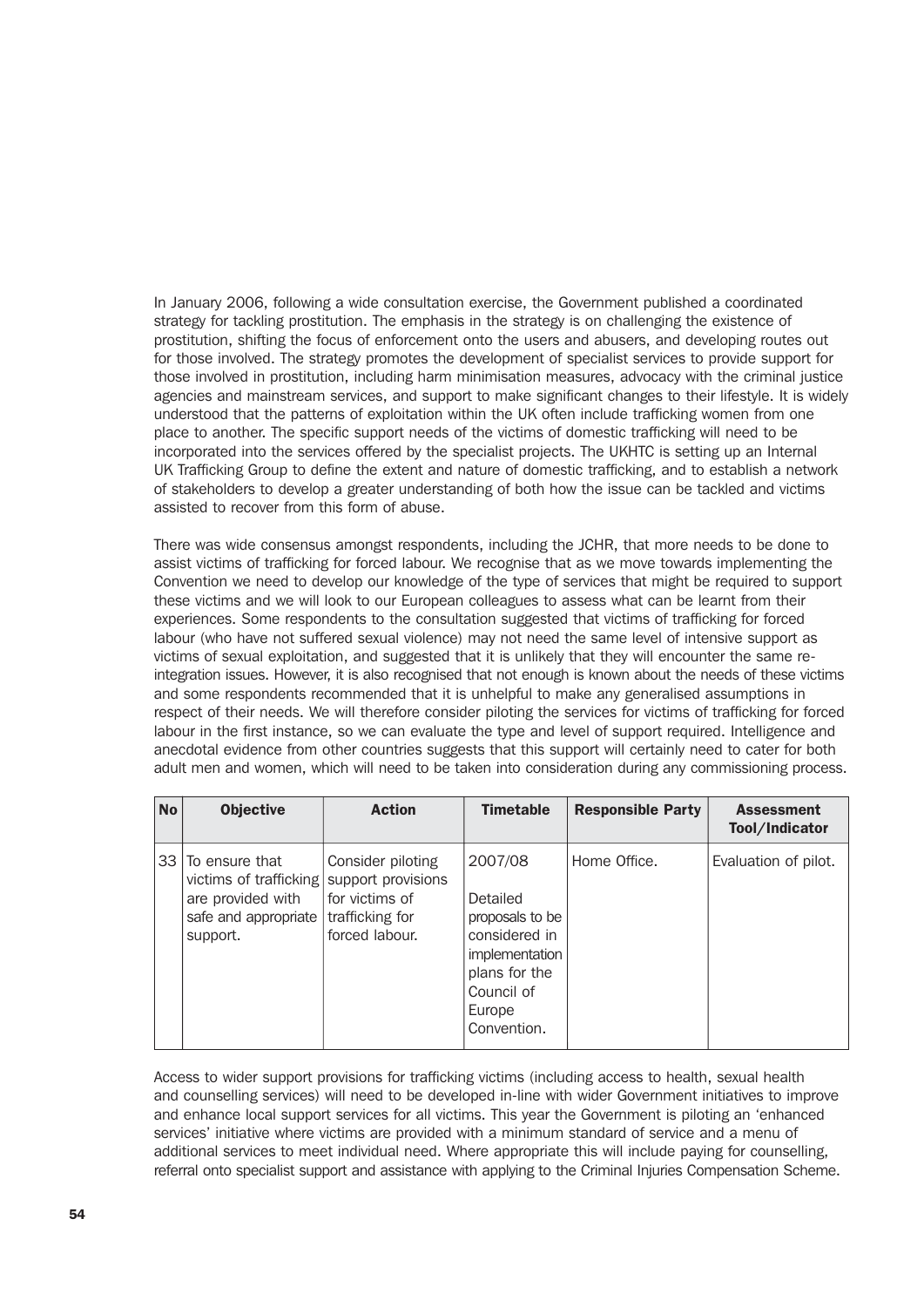Victims trafficked into sexual exploitation, or who have experienced sexual violence or abuse as part of their exploitation, may have experienced a high level of physical, emotional and psychological trauma and therefore require support from experienced specialist sexual violence and abuse service providers. The Cross-Government Sexual Violence and Abuse Action Plan published in 2007, outlines a range of measures which will positively impact upon the treatment of these victims and has a specific objective to 'increase access to health and support services'. As part of the work to help improve the stability and capacity of the sexual violence and abuse voluntary sector,we will take into consideration the need to develop diverse services that meet the needs of vulnerable migrant women.

In parallel, the Government is also running a two-year Victims of Violence and Abuse Prevention Programme which is designed to equip professionals and services to identify and respond to the mental and physical health effects of child sexual abuse, domestic violence, sexual violence, and sexual exploitation through prostitution and pornography.

| <b>No</b> | <b>Objective</b>                                                                                  | <b>Action</b>                                                                                                                                                                                                                                                        | <b>Timetable</b> | <b>Responsible Party</b>                 | <b>Assessment</b><br>Tool/Indicator                                                |
|-----------|---------------------------------------------------------------------------------------------------|----------------------------------------------------------------------------------------------------------------------------------------------------------------------------------------------------------------------------------------------------------------------|------------------|------------------------------------------|------------------------------------------------------------------------------------|
| 34        | To ensure that<br>victims of trafficking<br>are provided with<br>safe and appropriate<br>support. | Increase access to<br>health and support<br>services for victims<br>of sexual violence<br>and abuse (part<br>of the Cross<br>Government Sexual<br>Violence and Abuse<br>Action Plan).                                                                                | Ongoing.         | Department of<br>Health, Home<br>Office. | Monitor access and<br>take up of support<br>services by victims<br>of trafficking. |
| 35        |                                                                                                   | Ensure that<br>Government funded<br>Sexual Assault<br><b>Referral Centres</b><br>(SARCs) meet the<br>needs of minority<br>and vulnerable<br>groups, including<br>people from BME<br>communities and<br>those involved in<br>prostitution and<br>sexual exploitation. | $2007 - 8$ .     | Home Office,<br>Scottish Executive.      | Review services to<br>ensure they meet<br>the needs of<br>these victims.           |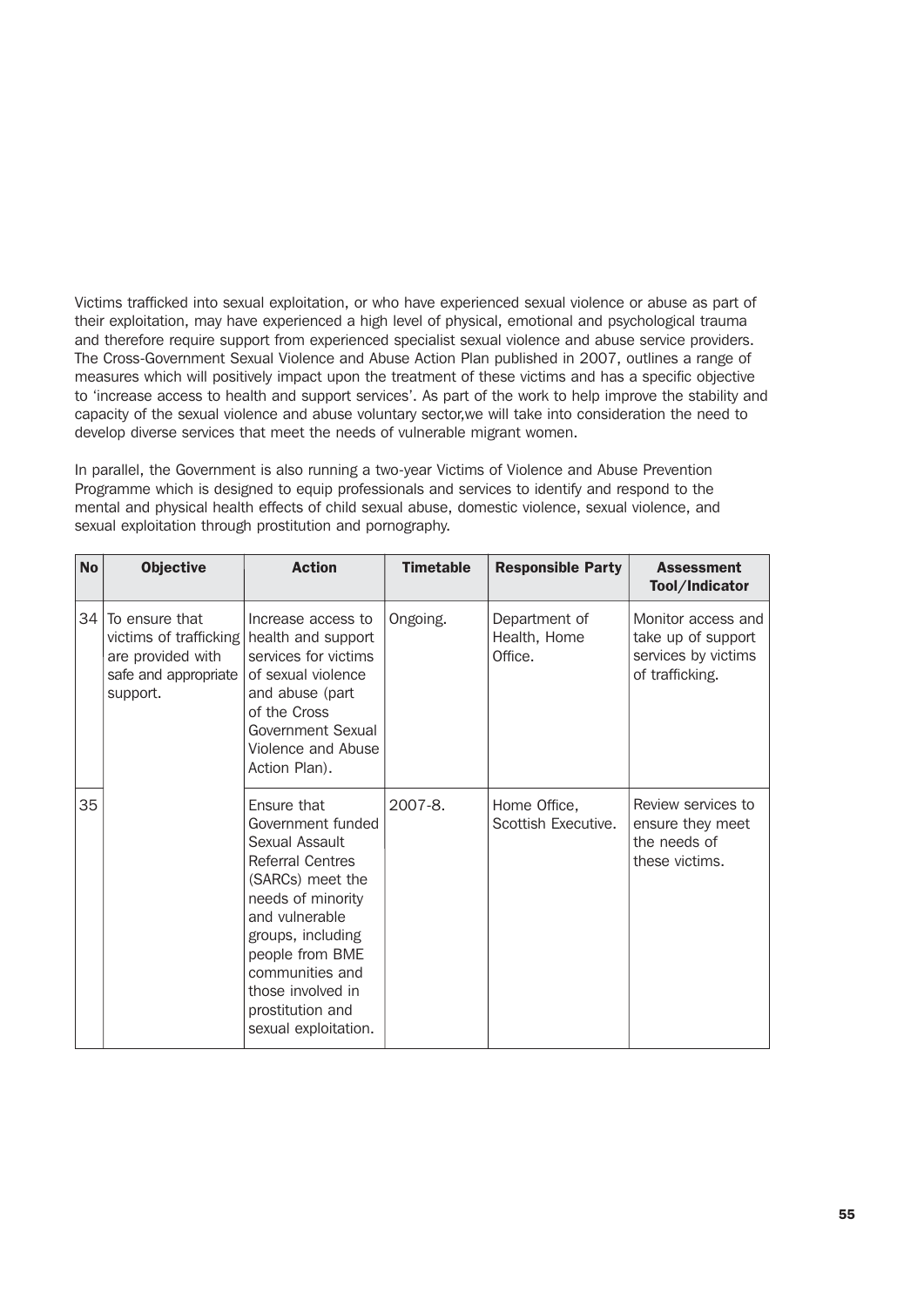| <b>No</b> | <b>Objective</b> | <b>Action</b>                                                                                                                                                                                                                                                                                                                       | <b>Timetable</b> | <b>Responsible Party</b>                                                       | <b>Assessment</b><br>Tool/Indicator                  |
|-----------|------------------|-------------------------------------------------------------------------------------------------------------------------------------------------------------------------------------------------------------------------------------------------------------------------------------------------------------------------------------|------------------|--------------------------------------------------------------------------------|------------------------------------------------------|
| 36        |                  | To assist in the<br>awareness raising of<br>health professionals<br>through the Victims<br>of Violence and<br>Abuse Prevention<br>Programme. This<br>includes conducting<br>a care-pathways<br>mapping project<br>to inform national<br>service guidelines<br>on responding to<br>the needs of<br>victims of violence<br>and abuse. | Late 2007.       | Department of<br>Health/National<br>Institute for Mental<br>Health in England. | National guidelines<br>produced and<br>disseminated. |
| 37        |                  | Fund a Handbook<br>on the Sexual<br>Health needs of<br>Asylum seekers<br>and Refugees.<br>(This handbook<br>covers trafficking,<br>domestic violence<br>and sexual violence).                                                                                                                                                       | 2007/8.          | Department<br>of Health.                                                       | Handbook produced<br>and disseminated.               |

## Immigration status

Respondents to the consultation suggested that the current arrangements for providing longer-term support for victims of trafficking are inadequate and recommended that victims should be granted residence permits to provide them with a level of security and assist with their recovery. It is correct that there is currently no specific provision within legislation that allows individuals subject to immigration control to remain in the UK purely on the basis of their status as a victim of trafficking. However, removal action is held in abeyance for an initial four weeks for women on the Poppy project or for longer if they decide to remain on the project and co-operate with the authorities. In these circumstances temporary leave to remain can be granted where appropriate and each case is considered on its own merits. The Council of Europe Convention will require us to formalise our position and provide a 'reflection period' where removal action is held in abeyance for a minimum period of thirty days and grant residence permits in certain circumstances, to identified victims of trafficking.

It is open to victims of trafficking to apply for humanitarian protection or asylum irrespective of whether they choose to assist the authorities. Some respondents to the consultation felt that improvements to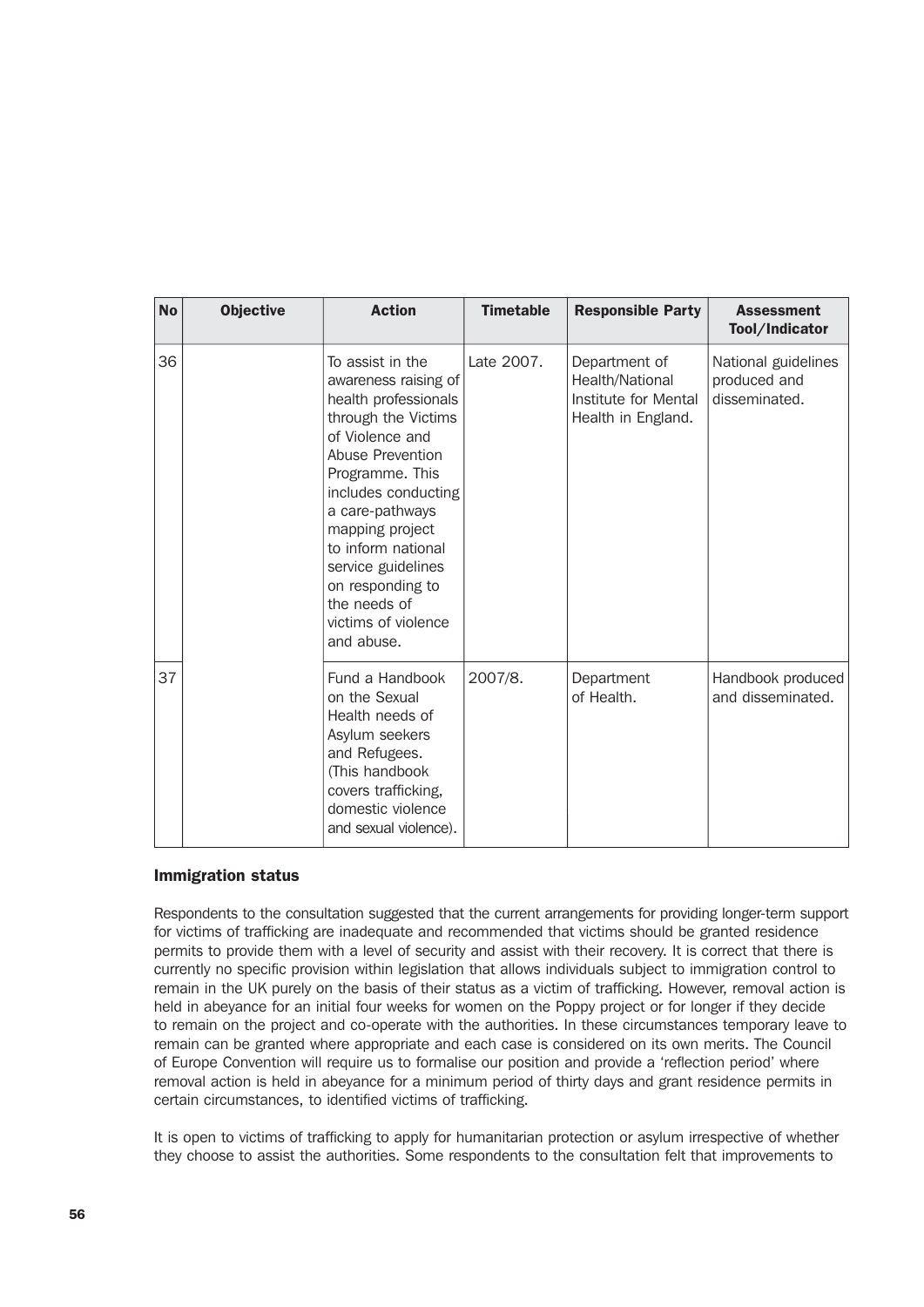the current asylum process were required to ensure that the realities of trafficking, including the particular vulnerability of women trafficked into sexual exploitation, are taken into consideration. Trafficking and social issues around the rights of women are already reflected in many of the 'country reports' that are used to help inform decision making on asylum applications. We will continue to regularly review the reports to ensure that they contain the most up-to-date information as trends in trafficking change, and new primary source countries emerge. The gender guidance for asylum caseworkers outlines the effects of gender-biased violence and specifically references trafficking*.* The New Asylum Model (NAM) introduces a new approach where cases will be managed from beginning to end by individual Case Owners, which should lead to improvements in the timeliness and quality of the decision making process. We will issue specific guidance for NAM caseworkers on trafficking and run a small scale training pilot with the Poppy project for one of the Central London Asylum Teams.

#### "I wasn't even permitted to sleep. I could eat, but only if very fast, just for a few minutes. I had no right to sleep. If I decided to go to bed, he would beat me, and throw me out onto the street."<sup>12</sup>

There was consensus amongst the JCHR and respondents to the consultation that victims should not be imprisoned for immigration offences that are a direct result of their coerced or forced situation (for example possessing forged documents or a passport). The EU Action Plan requires Member states to adopt measures to avoid the criminalisation of victims and the UK's policy is in line with this principle. Victims of trafficking should not normally be charged with an immigration offence under Section 2 of the Asylum and Immigration (Treatment of Claimants) Act 2004 as the circumstances of their case are likely to constitute a reasonable defence to entering the UK without a passport. We acknowledge that there have been cases where victims of trafficking have faced charges under immigration legislation for offences committed whilst in a coerced situation and this is largely due to a lack of awareness and identification. The increased awareness raising, guidance and training will reinforce the message that victims of trafficking should not be treated as immigration offenders, which will hopefully lead to a decrease in these incidents.

If a victim of trafficking is charged with an immigration offence that is a direct result of their coerced or forced situation, it is within the Crown Prosecution Service's (CPS) power to consider discontinuing the case on public interest grounds. Guidance has been issued to prosecutors to raise awareness of the presumption that the CPS should intervene if it is brought to their attention that a victim of trafficking, who is assisting the police with a prosecution, may have been mistakenly charged with an immigration offence. In incidents where a victim of trafficking may have been identified but the trafficking case has not yet been referred to the CPS (because suspects have not yet been located, arrested or charged) then the investigating authorities should contact the prosecutor from the CPS office dealing with the immigration case and provide information for the prosecutor to review whether it is appropriate to drop the immigration charges.

The Crown Office and Procurator Fiscal Service (COPFS) is the sole prosecuting authority in Scotland. There is no specific prosecution policy in relation to the victims of trafficking. However, Procurators Fiscal can only raise a prosecution where there is sufficient evidence and it is in the public interest to prosecute. It is difficult to envisage circumstances where it would be in the public interest to prosecute genuine victims of human trafficking for immigration offences.

<sup>12</sup> "Stolen Smiles: a summary report on the physical and psychological health consequences of women and adolescents trafficked in Europe" by Zimmerman C, Hossain M, Yun K, Roche B, Morison L, Watts C ( 2006).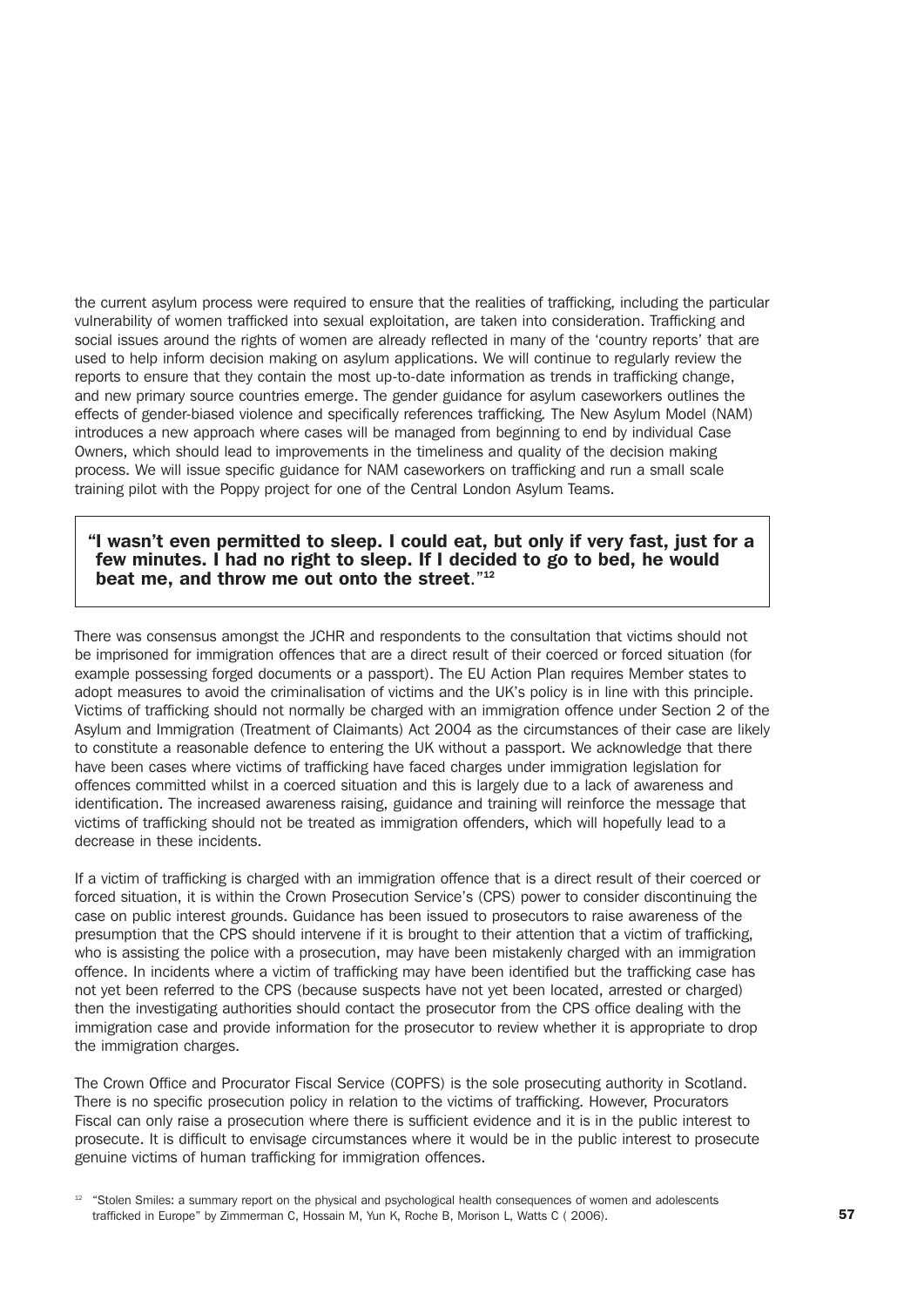| <b>No</b> | <b>Objective</b>                                                                                                                                                                        | <b>Action</b>                                                                                  | <b>Timetable</b> | <b>Responsible Party</b>       | <b>Assessment</b><br>Tool/Indicator               |
|-----------|-----------------------------------------------------------------------------------------------------------------------------------------------------------------------------------------|------------------------------------------------------------------------------------------------|------------------|--------------------------------|---------------------------------------------------|
| 38        | To ensure frontline<br>staff have the right<br>tools and expertise<br>to identify victims of trafficking and<br>trafficking and offer<br>them appropriate<br>protection and<br>support. | Review 'country<br>reports' to ensure<br>that they reflect<br>gender issues<br>where relevant. | Ongoing.         | Home Office.                   | Review and modify<br>if found to be<br>deficient. |
| 39        |                                                                                                                                                                                         | Issue guidance for<br>asylum caseworkers<br>on trafficking.                                    | 2007/8.          | Home Office.                   | Guidance produced<br>and disseminated.            |
| 40        |                                                                                                                                                                                         | Pilot training<br>package for asylum<br>caseworkers.                                           | Mid 2007.        | Home Office,<br>Poppy Project. | Evaluation of pilot.                              |

# Information for victims

Respondents to the consultation commented that it was important to ensure that identified victims are made aware of their rights and are able to access relevant information in appropriate languages. Whilst there are an existing number of various mediums for providing victims of crime with information, we accept that there may be benefits to producing tailored literature for victims of trafficking. The UKHTC are piloting an innovative project where upon identification, victims are provided with 'iPods' that relay information about trafficking, support services, and the investigation process, in a range of relevant languages The Poppy project will also produce an information package for victims as part of the two-year funding agreement. The UKHTC victims' sub-group will be tasked to review current information packages and consider the best options for producing and disseminating information for victims in the future.

| <b>No</b> | <b>Objective</b>                                                                                                   | <b>Action</b>                                                                                                       | <b>Timetable</b> | <b>Responsible Party</b> | <b>Assessment</b><br>Tool/Indicator                                         |
|-----------|--------------------------------------------------------------------------------------------------------------------|---------------------------------------------------------------------------------------------------------------------|------------------|--------------------------|-----------------------------------------------------------------------------|
|           | 41   To ensure that<br>victims are provided<br>with information<br>about their rights<br>and available<br>support. | UKHTC victims sub-<br>group to consider<br>options for producing<br>and disseminating<br>information to<br>victims. | Ongoing.         | Home Office,<br>UKHTC.   | Information for<br>victims produced in $ $<br>range of suitable<br>mediums. |

## Compensation for victims

Some respondents to the consultation commented that to try and prevent re-trafficking there should be avenues available to victims to claim compensation. There are various existing means by which compensation for victims can be sought. These include; prosecutors requesting a compensation order upon conviction; the victim suing the offender in the civil courts or, where eligible, on application through the Criminal Injuries Compensation Scheme.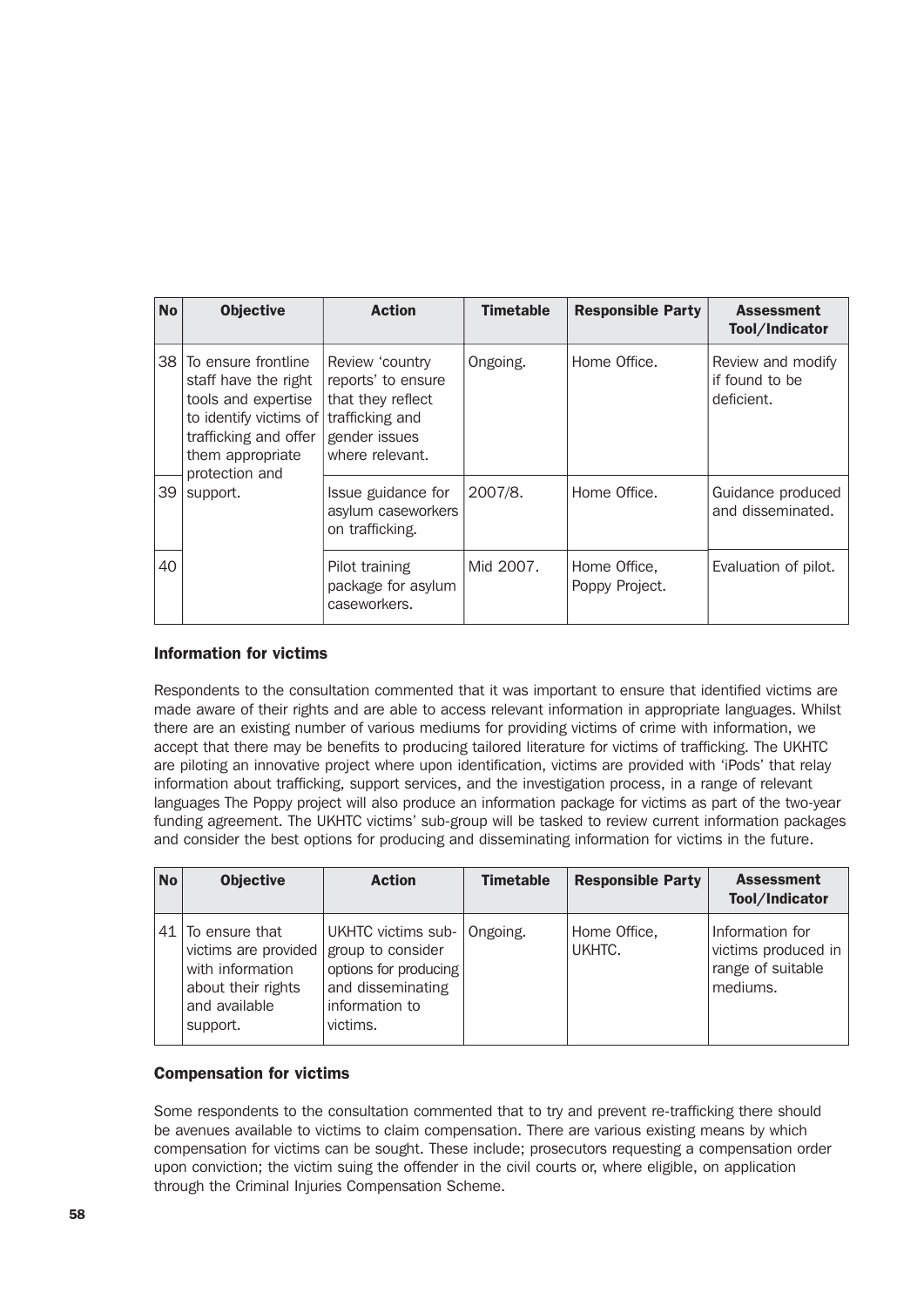## Resettlement and Repatriation of victims

It is a common misconception that all victims who have been trafficked into the United Kingdom wish to remain here. In reality many actually prefer to return to their home country. We recognise the importance of providing assistance and support to victims of trafficking who wish to return home and there are several voluntary return programmes that can support individuals through this process. The Assisted Voluntary Return for Irregular Migrants (AVRIM), run in partnership with the International Organisation for Migration (IOM), is in many ways particularly targeted at vulnerable groups such as victims of trafficking. Returnees receive advice, information, counselling, transportation to the airport, assistance landside and airside from IOM officials, a travel document, an international flight ticket, reception arrangements at the airport in the country of return and onward domestic transportation to the final destination Those considered 'vulnerable' are also entitled to £1000 worth of 'in-kind' reintegration assistance. This can be used for setting up a small business, education, employment, vocational training, medical care, counselling or accommodation. It is current policy that involuntary removal or repatriation is only ever taken as a last resort, when it is considered safe to do so after the careful evaluation of the individual circumstances of the case. Whilst it is not possible to guarantee the safety of all victims we will continue to work with IOM and others, to build partnerships with NGOs in primary source countries to help victims reintegrate safely back into their home countries. We will also raise awareness about the AVRIM programme to ensure that victims are provided with enough information to help them plan their future.

| <b>No</b> | <b>Objective</b>                                                                                     | <b>Action</b>                                                                                                                                                                                        | <b>Timetable</b> | <b>Responsible Party</b> | <b>Assessment</b><br>Tool/Indicator |
|-----------|------------------------------------------------------------------------------------------------------|------------------------------------------------------------------------------------------------------------------------------------------------------------------------------------------------------|------------------|--------------------------|-------------------------------------|
| 42        | To ensure that<br>victims are provided<br>with appropriate<br>support to help<br>with reintegration. | Promote the AVRIM   Ongoing.<br>programme widely<br>to ensure that<br>wherever possible<br>victims are provided<br>with assistance<br>to return to their<br>home countries if<br>they wish to do so. |                  | Home Office.             | Increased take-up<br>of AVRIM.      |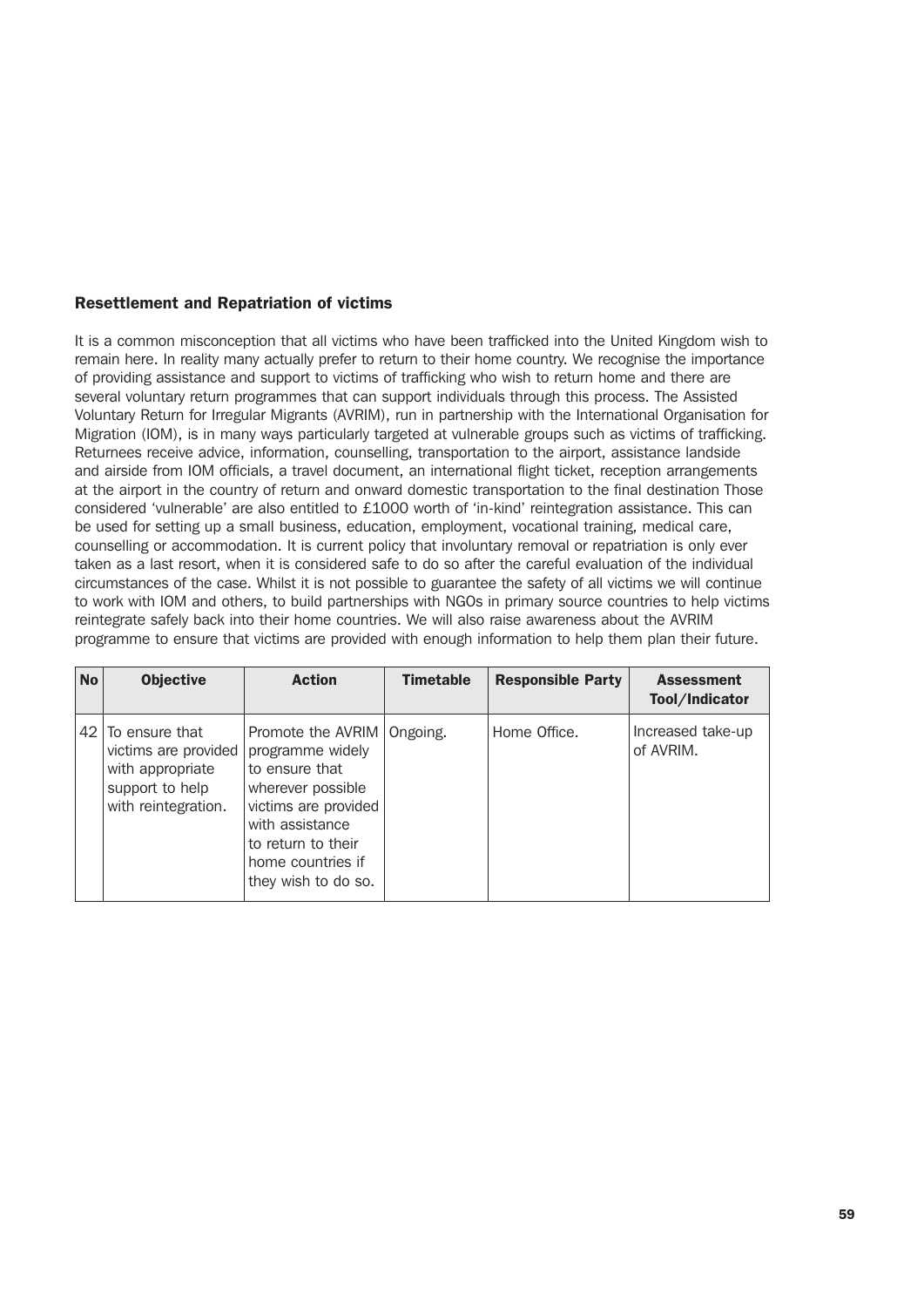# CHAPTER 4

# CHILD VICTIMS OF TRAFFICKING

There is a very clear correlation between the trafficking of adults and children. Many of the interventions underway or proposed in this Plan for adult trafficking apply equally to the trafficking of children. This is particularly so in relation to prevention, investigation and law enforcement. However, measures to ensure that child victims are safeguarded and protected are markedly different, and this section of the Plan recognises the very different needs of child victims. Measures to care for child victims of trafficking need to be attuned to the different vulnerabilities. They have very special needs, a reduced capacity to assess risk and an increased dependence on others

There have been calls for the appointment of an independent child trafficking "Rapporteur" to collate and report annually on child trafficking across the UK. ECPAT UK, in a recent report,<sup>13</sup> called for a national strategy on child trafficking to be considered a priority within any Action Plan, and that this should identify a multi-agency framework and protocols for all professionals who may have contact with child trafficking. Whilst we accept the necessity for a specific strategy on children we don't believe that the appointment of a Rapporteur is necessary at this time. The Inter-Departmental Ministerial Group on Human Trafficking (IDMG) will continue to oversee all the anti-trafficking work. It will monitor the progress of the Plan alongside implementation of the Council of Europe Convention. Progress reports will also be provided to the Ministerial NGO Advisory Group.

In response to the consultation, a number of NGOs suggested that the UK Action Plan should include a particular focus on children and young people trafficked for exploitation and that the Plan should ensure that all professionals working with children are trained to recognise trafficked victims. Despite calls for further action, there can be little doubt that the UK is already doing a great deal to tackle child trafficking. This chapter highlights the various strands of work that are already underway and also outlines the detailed plans drawn up for the short to medium term.

The child trafficking aspects of this Plan fully recognise the need for multi-agency activity and the central role that Local Safeguarding Children Boards (LSCBs) (Child Protection Committees in Scotland) have in protecting all children in their localities, including those that are victims of trafficking.

## Action already carried out and the Government's plans to tackle child trafficking

Together with DfES, local authorities and representative organisations we are working towards developing safe, responsive and high quality child care arrangements for known victims and others who are thought to have been trafficked, and who may be in need of protection. We are also working to carry out targeted preventative work with new immigrant communities. An example of such work involves awareness raising and working with the Community Partnership Project in London.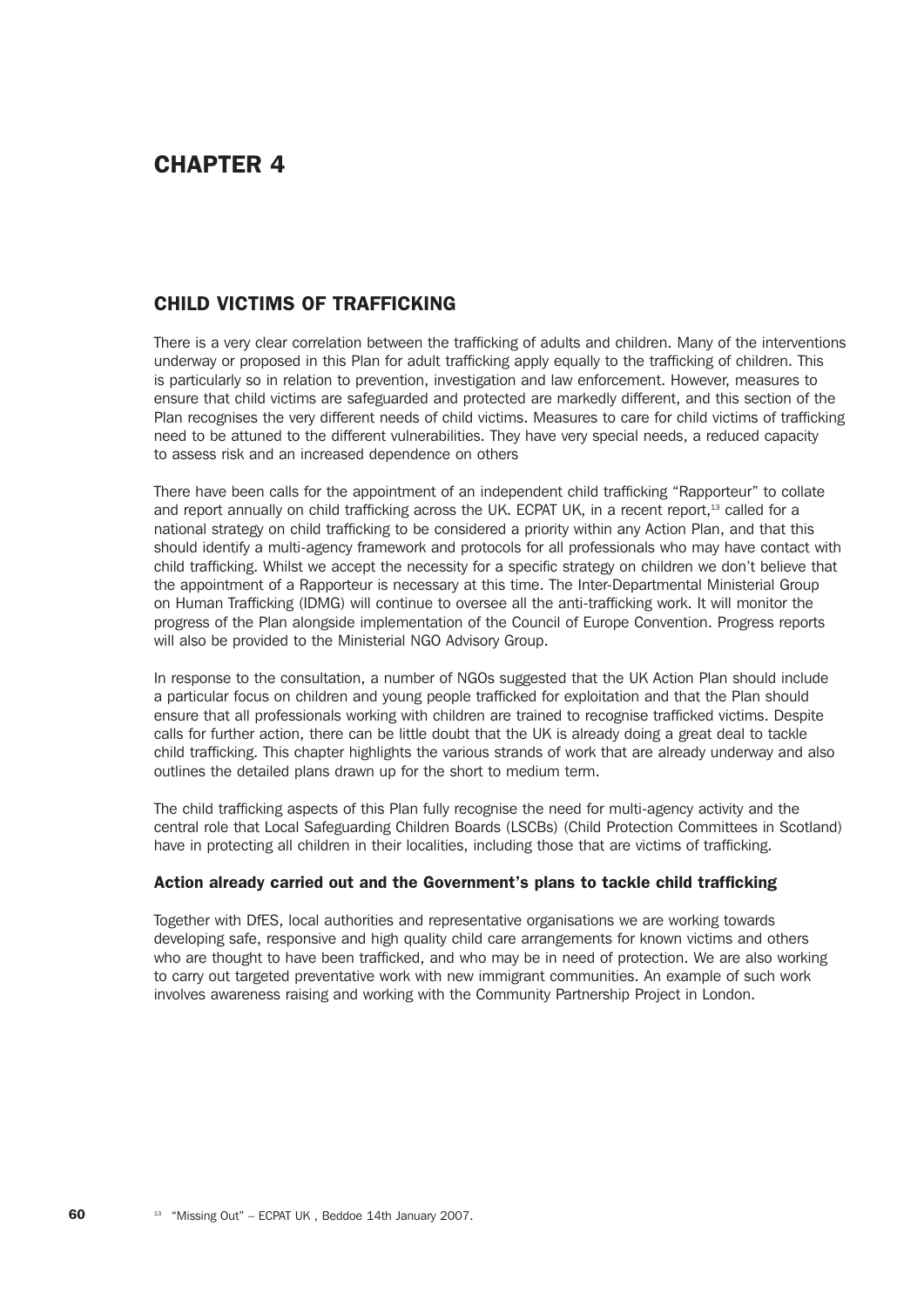The Community Partnership Project, commissioned by the London Safeguarding Children Board, began on 1 July 2006 and is scheduled to end on 30 June 2007.

The project has a number of stated objectives, but largely aims to improve the safeguarding of children through increased collaboration between statutory services and communities in eight identified London boroughs (Brent, Camden, Enfield, Hackney, Haringey, Islington, Newham and Southwark).

The project is structured so that a central co-ordination service (provided by NCH, appointed following a competitive tendering process) dovetails with local initiatives, led by Community Partnership Advisers (CPAs) appointed by the eight London boroughs. The project aims to improve community liaison to support local communities in the understanding of, and efforts in, keeping children safe – with the outcome being more children being better safeguarded. There are thus two phases to the Project:

- establishment or improvement in community liaison
- evidence of improved safeguarding outcomes for children

The CPAs have been working closely to improve the way in which professional agencies identify children who may have been trafficked, raising awareness of the issue and ensuring that professionals are 'asking the right questions'.

The project also aims to gather information about the nature and prevalence of four specific areas of child abuse: *female genital mutilation (fgm), trafficking of children, abuse associated with beliefs in spirit possession, and abuse linked to honour violence.* It is hoped that this agenda may at some point be integrated into mainstream safeguarding work, depending on the success of the project, and that in this way, London LSCBs will benefit from a centrally led focus on these areas. The benefits in terms of combating child trafficking will therefore be better realised. Future benefits could, for example, comprise a pool of expertise and advice on effective community liaison and responding appropriately to individual cases.

The Government has revised and published in April 2006, the guidance "Working Together to Safeguard Children", applicable in England and Wales, which includes advice on dealing with child victims of trafficking, emphasising the need for joint working amongst all agencies, and provides links to more specific advice and guidance. All references in this chapter to "Working Together to Safeguard Children" should be seen in the England and Wales context. Supplementary Guidance to "Working Together" on child trafficking offering more comprehensive guidance will be issued later this year for England and Wales. In Scotland, the Scottish Executive plans to draw up separate supplementary guidance which will be relevant to Child Protection Committees.

#### Research and intelligence gathering

It is widely recognised that there are no reliable estimates for the numbers of children who have been trafficked into, or within, the UK. To remedy this, the Home Office is working in partnership with the Child Exploitation and Online Protection Centre (CEOP) on an intelligence gathering project to improve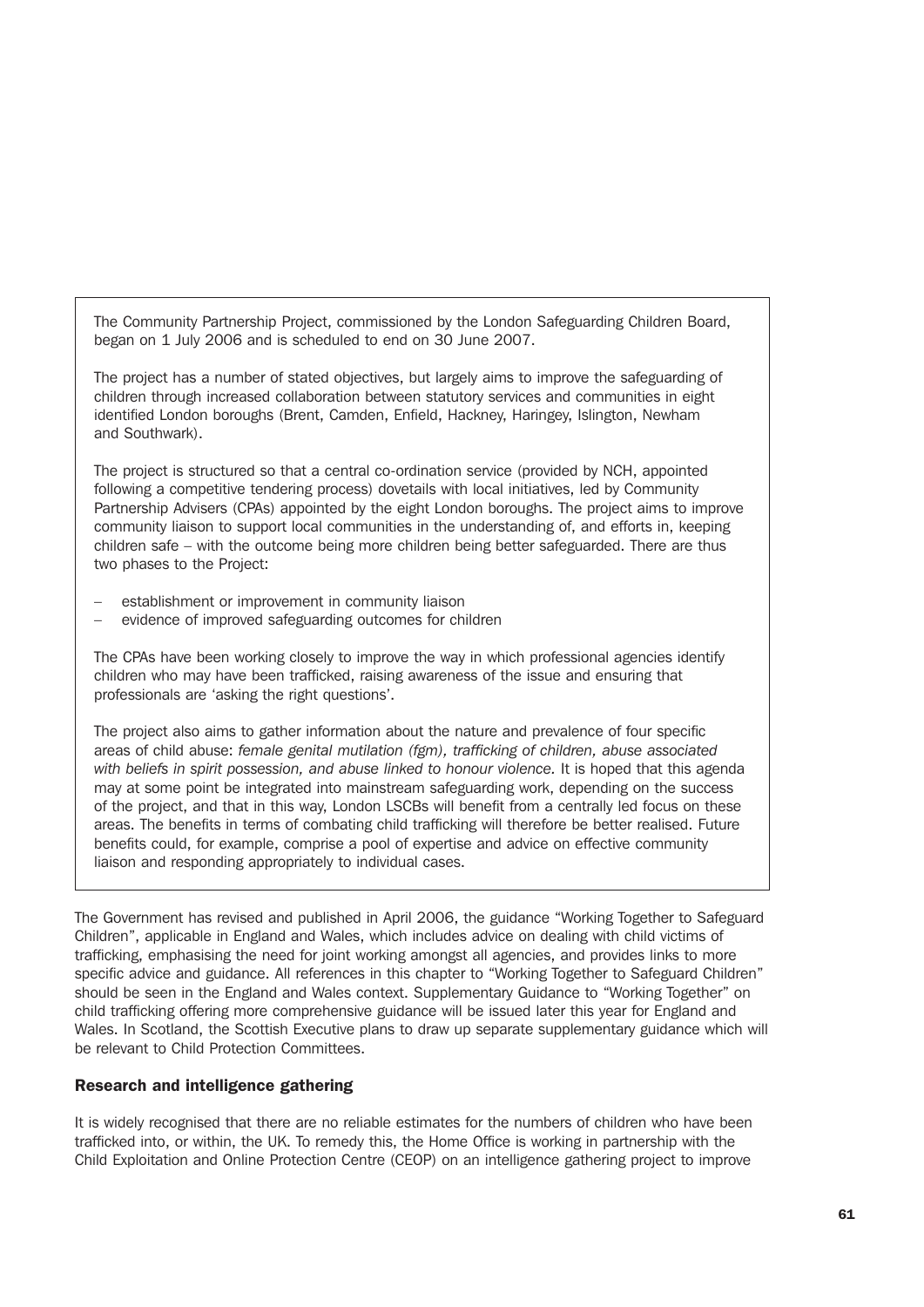our knowledge of the scope of child trafficking into and within the UK. CEOP is expected to report its findings in Spring 2007. Once published, the report will contribute towards a more comprehensive strategic threat assessment (STA) on child trafficking.

# "I'm a house-girl in the day, a housewife in the night. When I say no, I get beaten" $14$

Victim of trafficking

#### Working in source countries

Much of the work already undertaken on trafficking issues by the Department for International Development (DfID), Foreign and Commonwealth Office (FCO) and the Home Office in source countries is set out in Chapter 1 of the Plan.

In addition, DFID finances a number of programmes and projects in source countries which seek to educate children and parents about the risks and prevalence of human trafficking. These include continued support to the International Labour Organisation's anti-trafficking initiatives, and to a number of civil society organisations working on these issues including Save the Children in the Greater Mekong sub-region. DfID has contributed £2.5 million over three years to the third phase of the Save the Children project against trafficking and exploitation of migrant and vulnerable children. This will promote child protection strategies to combat the risks associated with widespread migration and rapid economic development.

The UK recognises that to end trafficking of children, governments and NGOs must work together to address the underlying reasons why children are vulnerable to exploitation – poverty and social exclusion. DfID's work focuses on the longer term fight against poverty and social injustice. DfID's development programme budget is set to increase to reach the UN target of 0.7% of national income by 2013 it supports country-led approaches to improve governance and security, health and education, and decent work opportunities for poor people.

Education is fundamental to reducing child poverty and vulnerability to trafficking. The Government is committed to ensuring all children receive primary education and will provide £8.5 billion to support the Education for All programme over the next 10 years.

The UK is a leading supporter of UNICEF providing \$159 million in 2005 to their work to promote and protect children's rights, meet their basic needs and improve their opportunities. Protecting children from violence, exploitation and abuse is an integral component of protecting their rights to survival, growth and development. UNICEF has extensive experience in working with Governments and societies to generate support for laws, systems and communities that protect children. Children who have been orphaned or affected by HIV and AIDS are particularly vulnerable to exploitation and abuse. The UK has committed £150 million over three years to support the welfare, education and health care of these children. DfID continues to provide significant funding to many non-governmental organisations who work for the elimination of child poverty, such as Save the Children.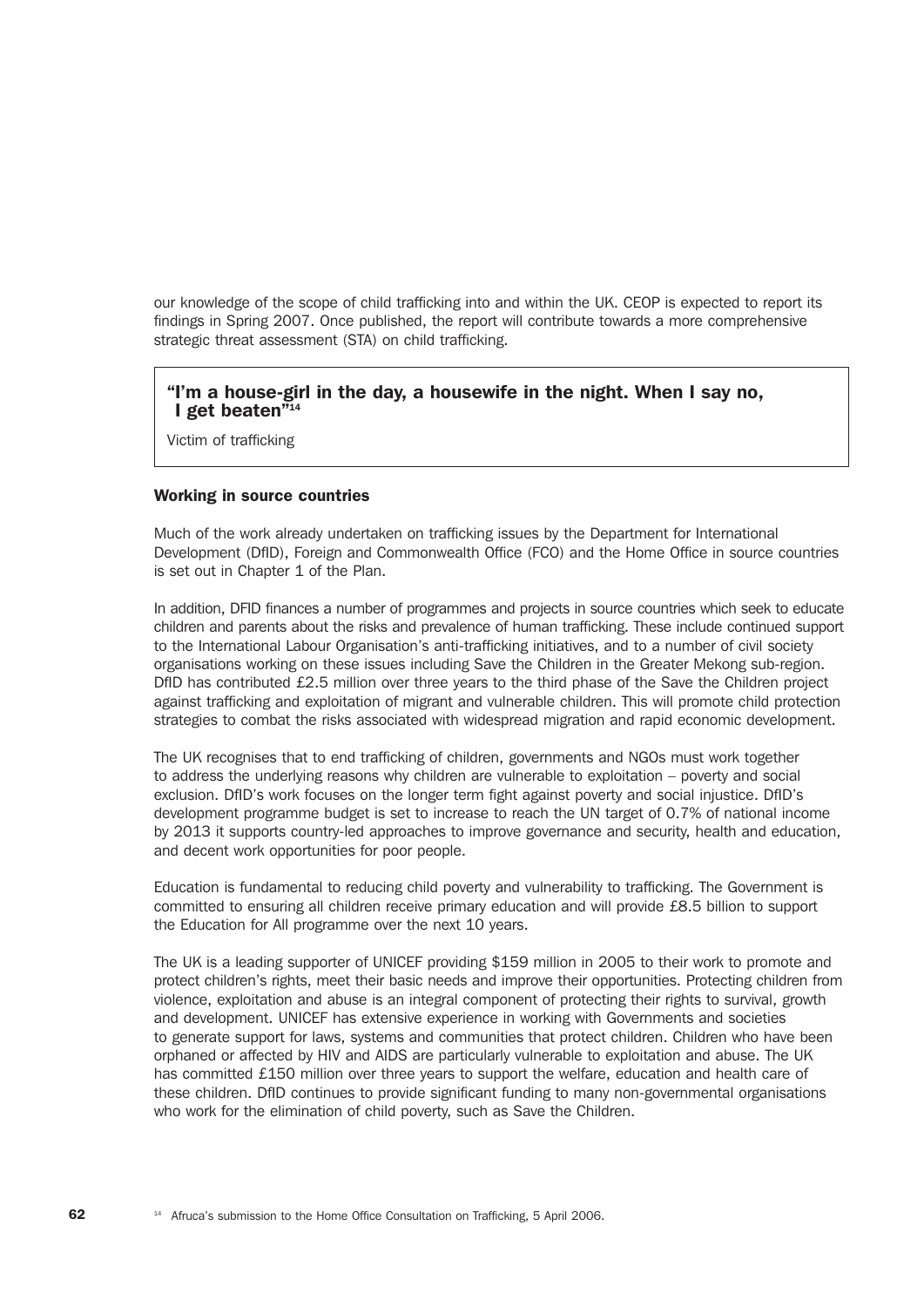## Early Identification of Child Victims

A change in the immigration rules with regard to children visiting the UK came into force through the establishment of new Global Visa Regulations on 12 February 2006. These new measures ensure that children, who are subject to an entry clearance, will enter the UK in a recorded way. Details such as whether the child will be travelling unaccompanied, or the name of the person with whom they should be travelling, will be recorded on the vignette along with the child's photograph. These measures support the work of immigration officers when trying to establish who is responsible for a child, where they would be staying and with whom, and the relationship of the child to the adult with whom they are travelling, or in the case of an unaccompanied child, with their sponsor in the UK.

In addition, "e-Borders" when implemented will create a robust means of identifying and checking people coming to and leaving the UK.

| <b>No</b> | <b>Objective</b>                                                                     | <b>Action</b>                                                       | <b>Timetable</b>                          | <b>Responsible Party</b> | <b>Assessment</b><br>Tool/Indicator                                                                                                            |
|-----------|--------------------------------------------------------------------------------------|---------------------------------------------------------------------|-------------------------------------------|--------------------------|------------------------------------------------------------------------------------------------------------------------------------------------|
| 43        | To enable<br>identification of<br>child victims early<br>to prevent<br>exploitation. | New Global Visa<br>Regulations<br>introduced from<br>February 2006. | Implementation   Home Office,<br>ongoing. | UK Visas.                | Monitor the extent<br>to which this data<br>is recorded. Profile<br>who is entering the<br>UK and with whom,<br>and any challenges<br>to this. |

To raise awareness of these changes, DfES are in the process of exploring, with the Home Office and UK Visas, a process for vetting and approving addresses and carers for unaccompanied children applying to stay in the UK in excess of 28 days, before any visa application is agreed. Private fostering is defined in the Children Act 1989 as occurring when a child under 16 years (or under 18 if disabled) is placed for more than 28 days in the care of someone who is not a close relative, guardian or someone with parental responsibility (close relatives are defined by the Act as parents, step-parents, siblings, siblings of a parent and grandparents). Provisions for private fostering in Scotland are contained in the Foster Children (Scotland) Act 1984 and the Foster Children (Private Fostering) (Scotland) Regulations 1985.

As the current system relies on the parents and the foster carers to notify the local authority of a private fostering arrangement (within 48 hours, of the child arriving to stay), we believe that only a very small proportion of placements are notified, and private fostering arrangements provide a potential opportunity for some to hide trafficked children from the authorities. The Home Office, UK Visas and DfES are exploring ways in which visas may only be issued for children entering a private fostering arrangement once police and child protection checks have been completed satisfactorily.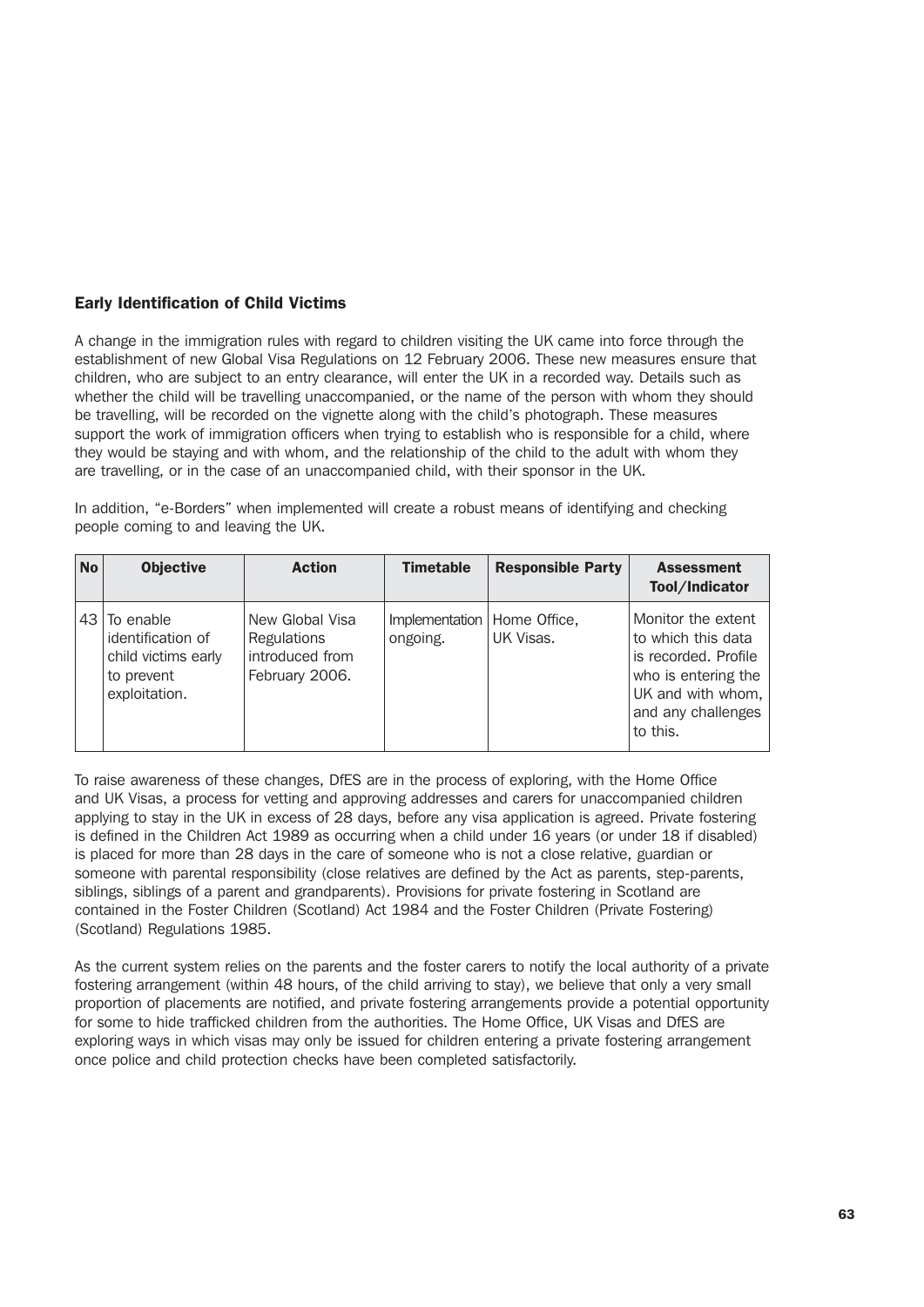| <b>No</b> | <b>Objective</b>                                                                   | <b>Action</b>                                                                                                                                                                            | <b>Timetable</b>           | <b>Responsible Party</b>                                                                                 | <b>Assessment</b><br>Tool/Indicator               |
|-----------|------------------------------------------------------------------------------------|------------------------------------------------------------------------------------------------------------------------------------------------------------------------------------------|----------------------------|----------------------------------------------------------------------------------------------------------|---------------------------------------------------|
| 44        | To reduce the<br>demand for<br>trafficked children<br>in destination<br>countries. | DfES agree with<br>HO and UK Visas a<br>process for vetting<br>and approving<br>addresses and carers<br>for unaccompanied<br>children applying to<br>stay in UK in<br>excess of 28 days. | Implementation<br>ongoing. | Home Office/<br>Department for<br><b>Fducation and</b><br>Skills/Scottish<br>Executive/FCO/<br>UK Visas. | In time, review<br>how the process<br>is working. |

#### Working with carriers

We have been working with our network of Airline Liaison Officers (ALOs) in over 30 countries abroad to raise airlines' awareness of the potential vulnerability of children travelling into the UK and the risks presented. All newly appointed ALOs will receive additional training which includes awareness of trafficking issues, before taking up their appointments abroad.Additional advice will be provided to all existing Airline Liaison Officers to help them identify vulnerable children travelling to the UK.

The UK is leading an initiative through its involvement with the International Air Transport Association and Control Authorities Working Group (IATA/CAWG) to develop a Best Practice Code on the carriage of minors. The final draft has been agreed by the subgroup and will be presented to IATA/CAWG for adoption in May 2007.

| <b>No</b> | <b>Objective</b>                                                                       | <b>Action</b>                                                                                 | <b>Timetable</b> | <b>Responsible Party</b>                        | <b>Assessment</b><br>Tool/Indicator              |
|-----------|----------------------------------------------------------------------------------------|-----------------------------------------------------------------------------------------------|------------------|-------------------------------------------------|--------------------------------------------------|
| 45        | l To enable<br>identification<br>of child victims<br>early to prevent<br>exploitation. | Code of Practice<br>on the carriage<br>of minors to be<br>developed and<br>implemented.       | May 2007.        | Home Office/<br>IATA/CAWG.                      | Best practice<br>adopted and<br>implemented.     |
| 46        |                                                                                        | Passenger lists<br>to Home Office to<br>check potential<br>offenders and<br>children at risk. | 2008.            | Home Office/<br>Airlines and other<br>carriers. | Information<br>exchanged on<br>targeted flights. |

In addition, the Child Exploitation and Online Protection Centre (CEOP) aims to work, using its links with industry and in consultation with airlines, to exhibit in-flight DVDs directed at children. The plan is that these messages will be shown on targeted flights from source countries which regularly transport children apparently travelling alone to inform them of the risks they face and encourage them to work with the authorities for their own protection.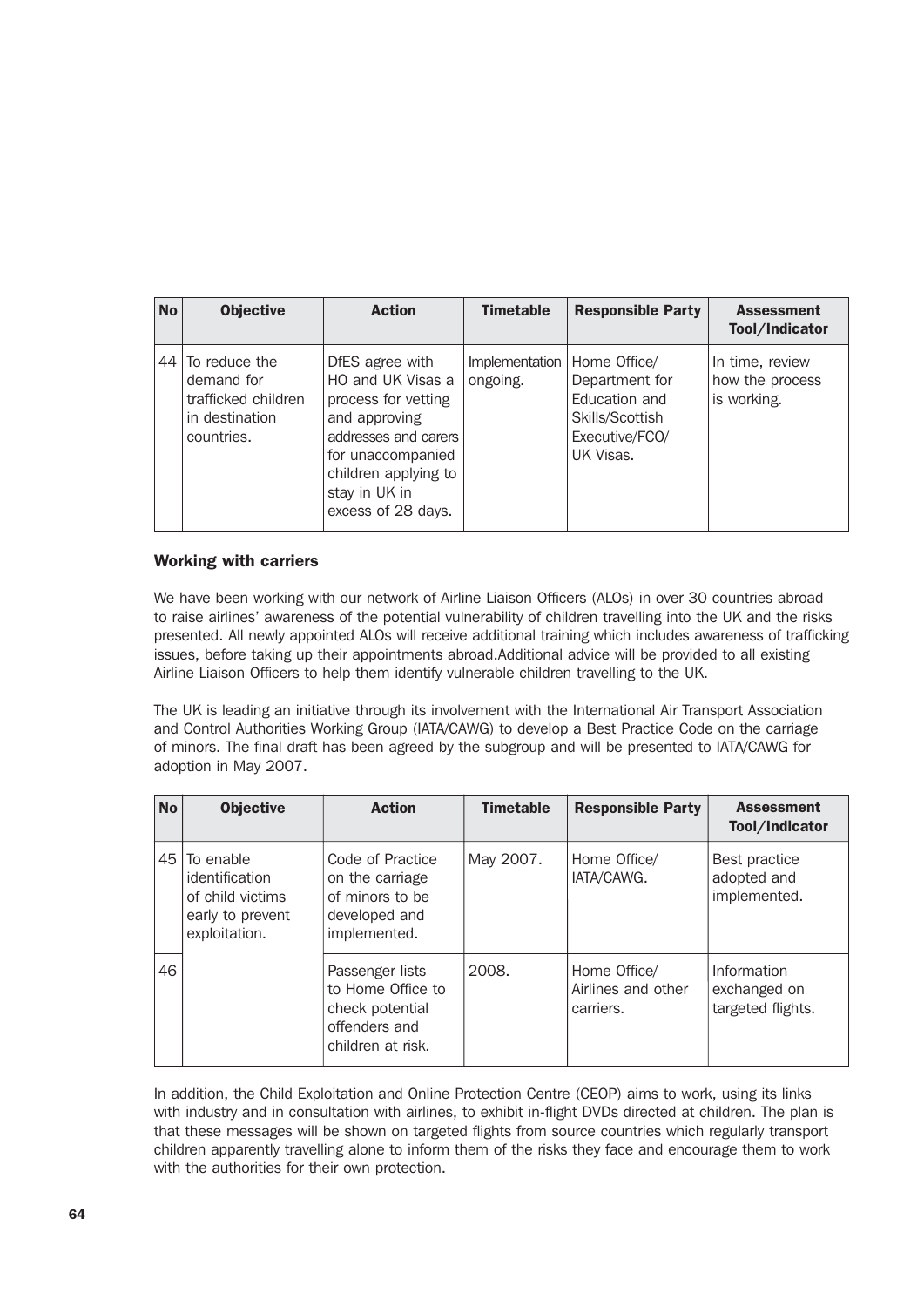| <b>No</b> | <b>Objective</b>                                                                     | <b>Action</b>                                                                                          | <b>Timetable</b>           | <b>Responsible Party</b> | <b>Assessment</b><br>Tool/Indicator |
|-----------|--------------------------------------------------------------------------------------|--------------------------------------------------------------------------------------------------------|----------------------------|--------------------------|-------------------------------------|
| 47        | To enable<br>identification<br>of child victims<br>early to prevent<br>exploitation. | Produce child alert<br>DVD to be used in<br>aircraft travelling to<br>the UK from Source<br>countries. | Timetable to<br>be agreed. | CFOP.                    | Number of airlines<br>using DVD.    |

# CASE STUDY

In 2006, a heavily pregnant teenager was found dumped on the streets of a northern city after suffering imprisonment, beatings and systematic rape over a prolonged period. Police said the 16-year-old Kenyan girl had been brought to the UK by people traffickers and abandoned after being driven from somewhere else in the country. Police believe the house where she was held is in London.

Specialist detectives spent two weeks building up a disturbing picture of what happened to the teenager. The sequence of events that emerged during interviews was both shocking and tragic and left the girl extremely distressed.

Police began their investigation after the girl sought help at council offices. The girl, whose mother had died some two years previously, had apparently been living on the streets of Nairobi until she was promised work as a house girl and brought to the UK at the end of last summer by boat. Violence and threats were then used to force her to work as a prostitute.

## Measures introduced and planned for staff at ports of entry

The Government is aware of the crucial importance of training for frontline staff at ports of entry to identify potentially trafficked minors.

The Association of Chief Police Officers (ACPO) has established a Child Trafficking Steering Group to raise police awareness of, and performance to combat, child trafficking. Joint work is underway between key agencies at the United Kingdom's principal ports of entry to identify children at risk. Initiatives such as locating child protection police officers at ports of entry have enabled greater joint working between the Immigration Service, Children's Services and the police. ACPO will work to ensure that training is rolled out and continues for police officers (including Special Branch) located at ports of entry.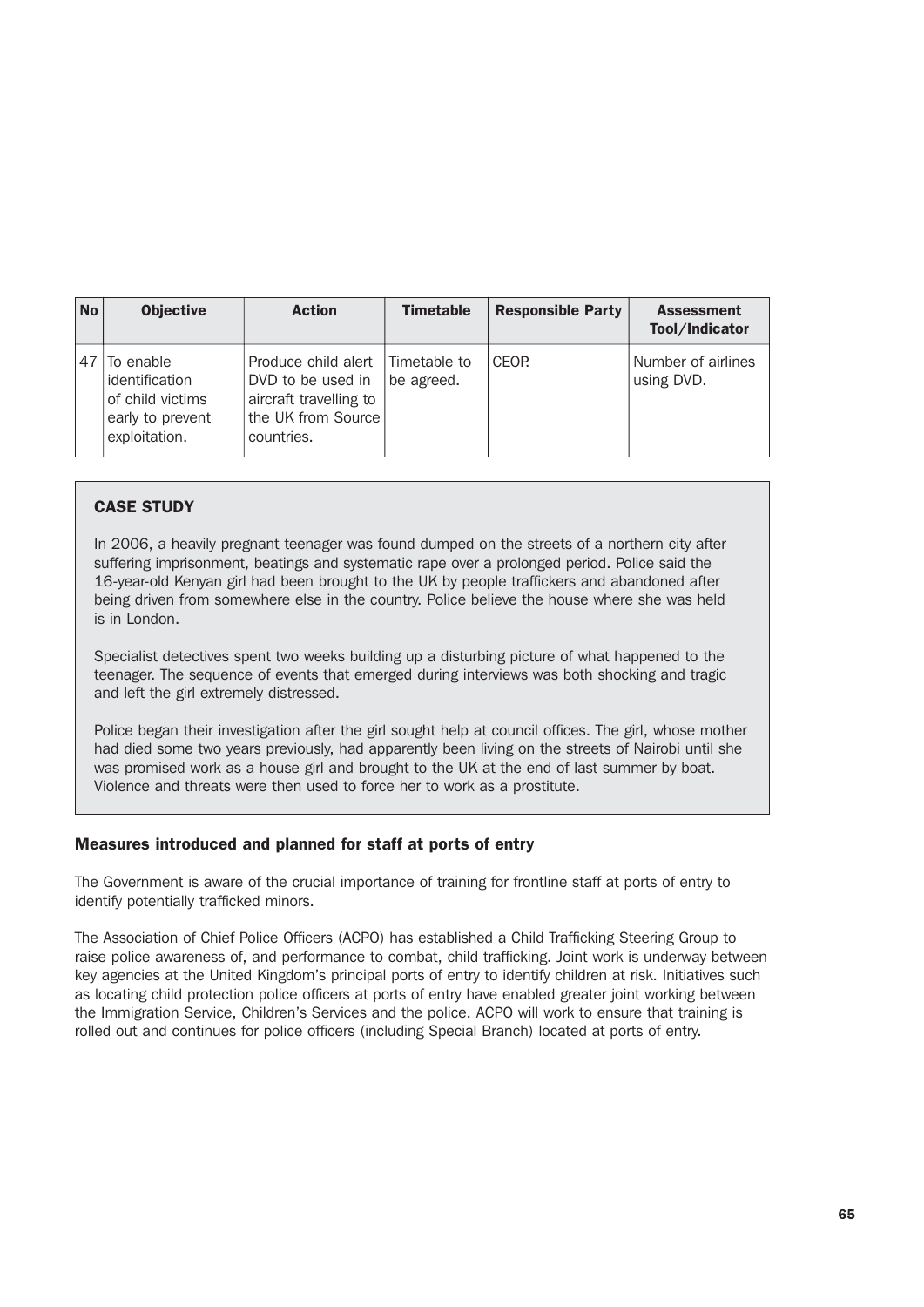| <b>No</b> | <b>Objective</b>                                                                                                | <b>Action</b>                                                                                 | <b>Timetable</b> | <b>Responsible Party</b>   | <b>Assessment</b><br>Tool/Indicator                                                                                                                     |
|-----------|-----------------------------------------------------------------------------------------------------------------|-----------------------------------------------------------------------------------------------|------------------|----------------------------|---------------------------------------------------------------------------------------------------------------------------------------------------------|
|           | 48 To ensure frontline<br>staff have the right<br>tools and expertise<br>to identify victims<br>of trafficking. | Police, including<br>Special Branch<br>training for officers<br>located at ports<br>of entry. | Sept 2007.       | ACPO/Home<br>Office/UKHTC. | Number of personnel<br>trained; evaluation of<br>training programme;<br>regular updates as<br>patterns change<br>(e.g. changes in<br>source countries). |

At present, 600 immigration officers, located at 22 ports of entry into the UK, are trained in identifying children who may be at risk. In addition an E-learning package which highlights child protection issues is cascaded to all staff who come into contact with minors during the course of their daily tasks. Furthermore, specially trained multi-agency teams of immigration staff, police, and social workers, trained in child protection are being established at three major ports and both asylum screening units. This includes the Paladin team at Heathrow Airport.

The Government is aiming to train all border staff in being alert to issues around unaccompanied minors and recognising the sensitivity of managing their needs. The aim of this training is to identify, and ensure that any child who may have been trafficked is referred onward to specialist staff who can take appropriate protective action. The new global visa regulations now operational will go some way to helping staff identify potential problem sponsors.

Guidance on identification and handling of cases involving trafficked children is included in new guidance issued to Case Owners determining asylum claims in the New Asylum Model (NAM). There will be dedicated case officers who will become specialists in children's cases. These officers will receive additional training which includes briefing on trafficking issues by UNCHR and as part of their child protection awareness training.

## Measures introduced at Asylum Screening Units (ASUs)

We believe that many trafficked children claim asylum under instruction of their trafficker or agent. The Home Office will continue to develop an effective means of recording at ports of entry and ASUs child sponsors who may pose a risk of harm to separated children. The Home Office and DfES will work to ensure that ASU staff and Children's Services colleagues are fully appraised of the relevant guidance and trained. The New Asylum Model (NAM) will continue to put in place measures to better utilise the existing National Register of Unaccompanied Children (NRUC) for tracking referrals.

The highly mobile nature of this group means that they are at risk of disappearing from the system whilst awaiting asylum decisions. This is a particular concern, as children are particularly vulnerable to abuse.

The NRUC, launched in November 2004 aims to share the information on unaccompanied children kept by disparate care agencies, on one database. By capturing and comparing the information held by the Home Office and the local authorities this register will help to remove technical, cultural and organisational barriers to information sharing and referrals. Work to better utilise NRUC for tracking referrals is ongoing.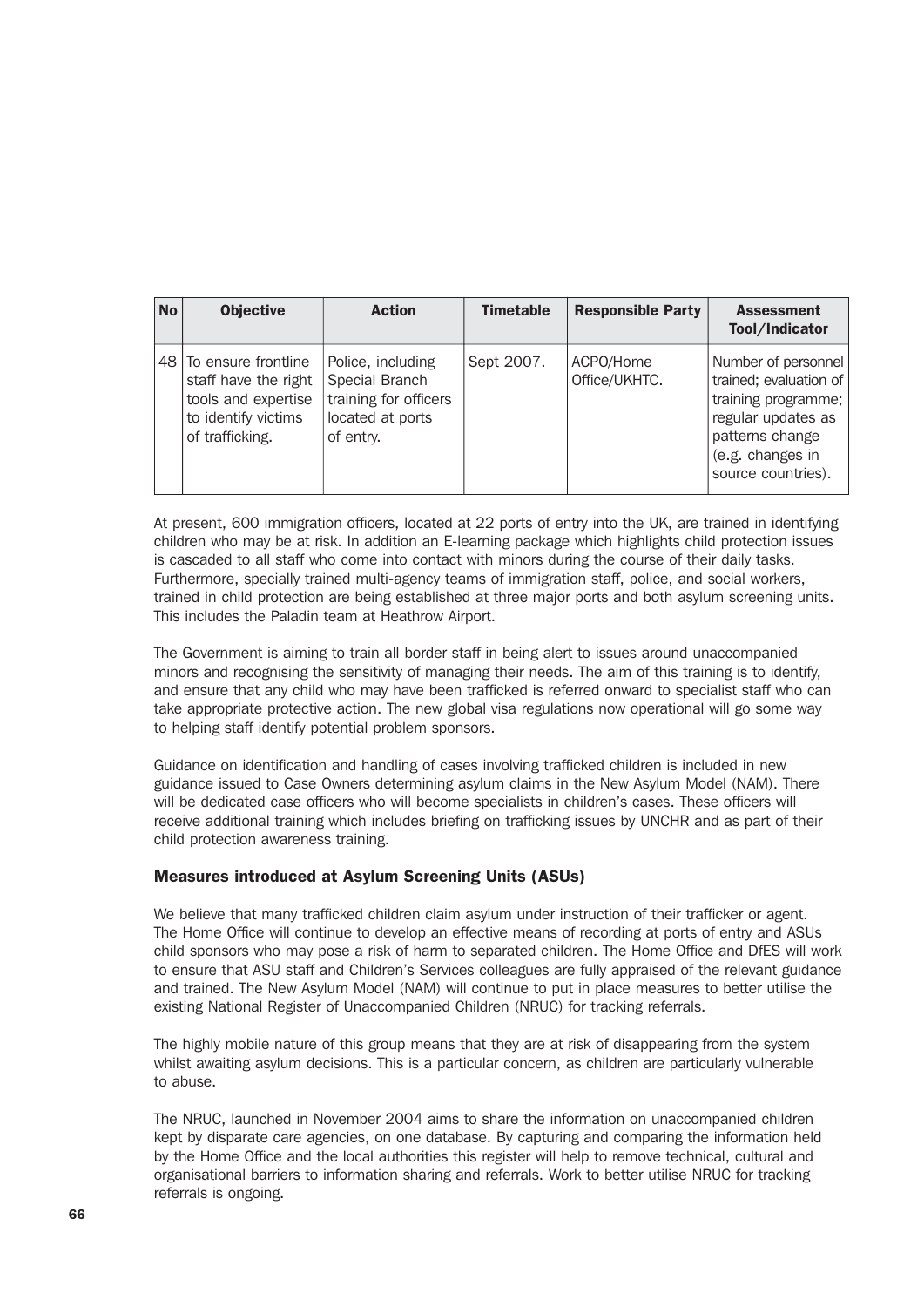In addition, voluntary photographing of sponsors at Asylum Screening Units has commenced. Finger printing remains under consideration to further improve our ability to identify and record both children who may be at risk of harm and sponsors who bring them to ASUs to claim asylum.

| <b>No</b> | <b>Objective</b>                                                                                                                         | <b>Action</b>                                                                                                                             | <b>Timetable</b>      | <b>Responsible Party</b>                   | <b>Assessment</b><br>Tool/Indicator                                          |
|-----------|------------------------------------------------------------------------------------------------------------------------------------------|-------------------------------------------------------------------------------------------------------------------------------------------|-----------------------|--------------------------------------------|------------------------------------------------------------------------------|
| 49        | To improve<br>knowledge on the<br>nature and scale<br>of child trafficking.                                                              | Develop means<br>of recording child<br>sponsors who<br>may pose a risk of<br>harm to separated<br>children at ports of<br>entry and ASUs. | Ongoing.              | Home Office.                               | Review of recording<br>mechanisms.                                           |
| 50        | To ensure frontline<br>staff have the right<br>tools and expertise<br>to identify victims of<br>trafficking (Asylum<br>Screening Units). | Ensure that ASU<br>staff and social<br>services colleagues<br>are aware of the<br>relevant guidance<br>and trained.                       | Continuous<br>update. | Home Office<br>DfES/Scottish<br>Executive. | Number of personnel<br>trained/briefed;<br>later assessment<br>of awareness. |
| 51        | To improve<br>knowledge on the<br>nature and scale<br>of child trafficking.                                                              | Ensure referrals<br>are tracked using<br>NRUC.                                                                                            | August 2007.          | Home Office.                               | Process established<br>for the use of<br>NRUC for tracking<br>purposes.      |

# CASE STUDY

A young girl, now 17, entered the UK in October 1997 when she was 9 years old. She was trafficked to the UK as a domestic worker for an affluent Nigerian family in London.

She received abuse at the hands of the family who exploited her for free domestic labour. She was forced to do hours of house work, childcare and cooking seven days a week for the family. She was kept a virtual prisoner in their house for the first two years, and after that only allowed to go to school and to have no other social or personal life. She was subjected to frequent physical abuse by the mother and to sexual abuse by a cousin of the family. Her time held captive in the UK has meant that she has lost contact with her own family. She has little idea of where they lived in Nigeria or where they might be now. She remains highly vulnerable as a result of her experiences.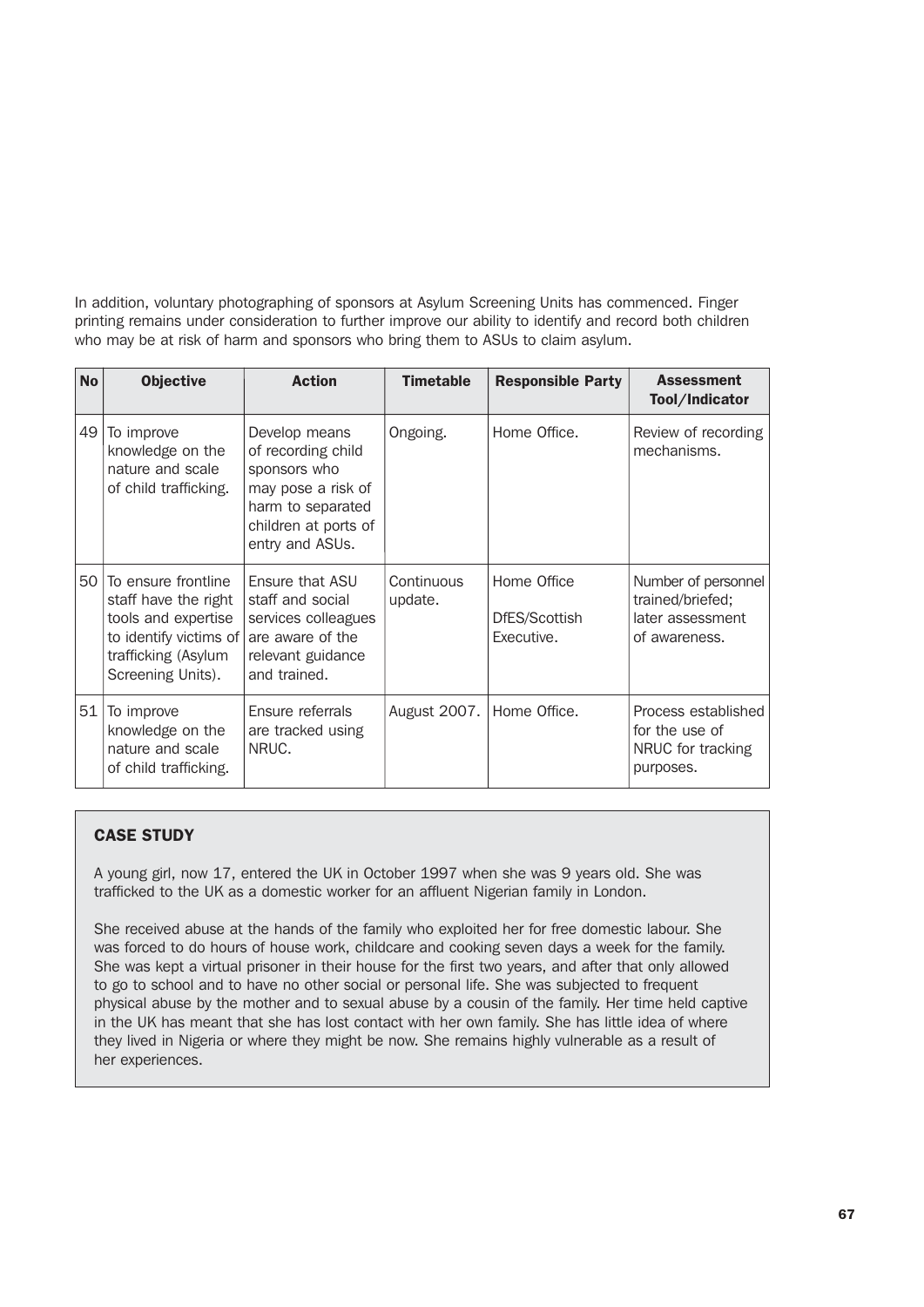#### UASC Reform programme

There is an increasing body of evidence that many trafficked children apply for asylum once in the country, having escaped their traffickers or sometimes at the behest of the traffickers themselves. The care and support of Unaccompanied Asylum Seeking Children (UASC) while they are in the United Kingdom has long been a matter for concern to central government, local authorities, voluntary organisations and many other stakeholders. The UASC Reform Programme aims to deliver key improvements to the way these young people are supported and cared for, and to the way their asylum claims are dealt with.

The Reform Programme's proposals are set out in a consultation paper issued on 1st March 200715. One of the issues the paper addresses is the need, to establish specialist services to deal with the particular needs of UASC, including the need for immigration officials and social workers to identify and safeguard those who may have been trafficked. Appropriate safeguards will include the availability of safe and secure accommodation or other security measures that ensure the young people do not fall into the hands of the traffickers again.

The consultation paper makes clear that adequate reception arrangements in the country of origin must be in place before any child is returned. Clearly, the process of determining asylum claims made by children requires particularly sensitive handling. Particularly, where there is evidence that the person has been trafficked. The interests of many separated children are best served by reunion with the family overseas (providing, that the person does not have a well founded fear of persecution and will not face treatment contrary to the Human Rights Act). Any risk of re-trafficking, however, needs to be considered carefully before a decision is made on the claim. The Home Office is committed to ensuring that decisions on asylum claims from children are made by specially trained staff, who will also be expected to work very closely with local authority social workers and the children's legal representatives.

| <b>No</b> | <b>Objective</b>                                                                                                                                                                                                      | <b>Action</b>                                                                                                   | <b>Timetable</b> | <b>Responsible Party</b>                                                                                    | <b>Assessment</b><br>Tool/Indicator                                                                        |
|-----------|-----------------------------------------------------------------------------------------------------------------------------------------------------------------------------------------------------------------------|-----------------------------------------------------------------------------------------------------------------|------------------|-------------------------------------------------------------------------------------------------------------|------------------------------------------------------------------------------------------------------------|
|           | 52 To ensure frontline<br>staff have the right<br>tools and expertise<br>to identify child<br>victims and offer<br>them appropriate<br>protection and<br>support bearing in<br>mind the special<br>needs of children. | Agree safe<br>arrangements for<br>trafficked children to<br>be accommodated<br>within UASC Reform<br>Programme. | Jan 2008.        | Home Office/DfES/<br>Scottish Executive/<br>Department of<br>Health/Local<br>Authorities, SHAs<br>and PCTs. | Review process;<br>awareness of these<br>procedures by<br>those who need<br>to know and<br>implement them. |

The Home Office, with DfES, local authorities, Strategic Health Authorities, Primary Care Trusts and local NGOs, will work together to ensure the arrangements are developed.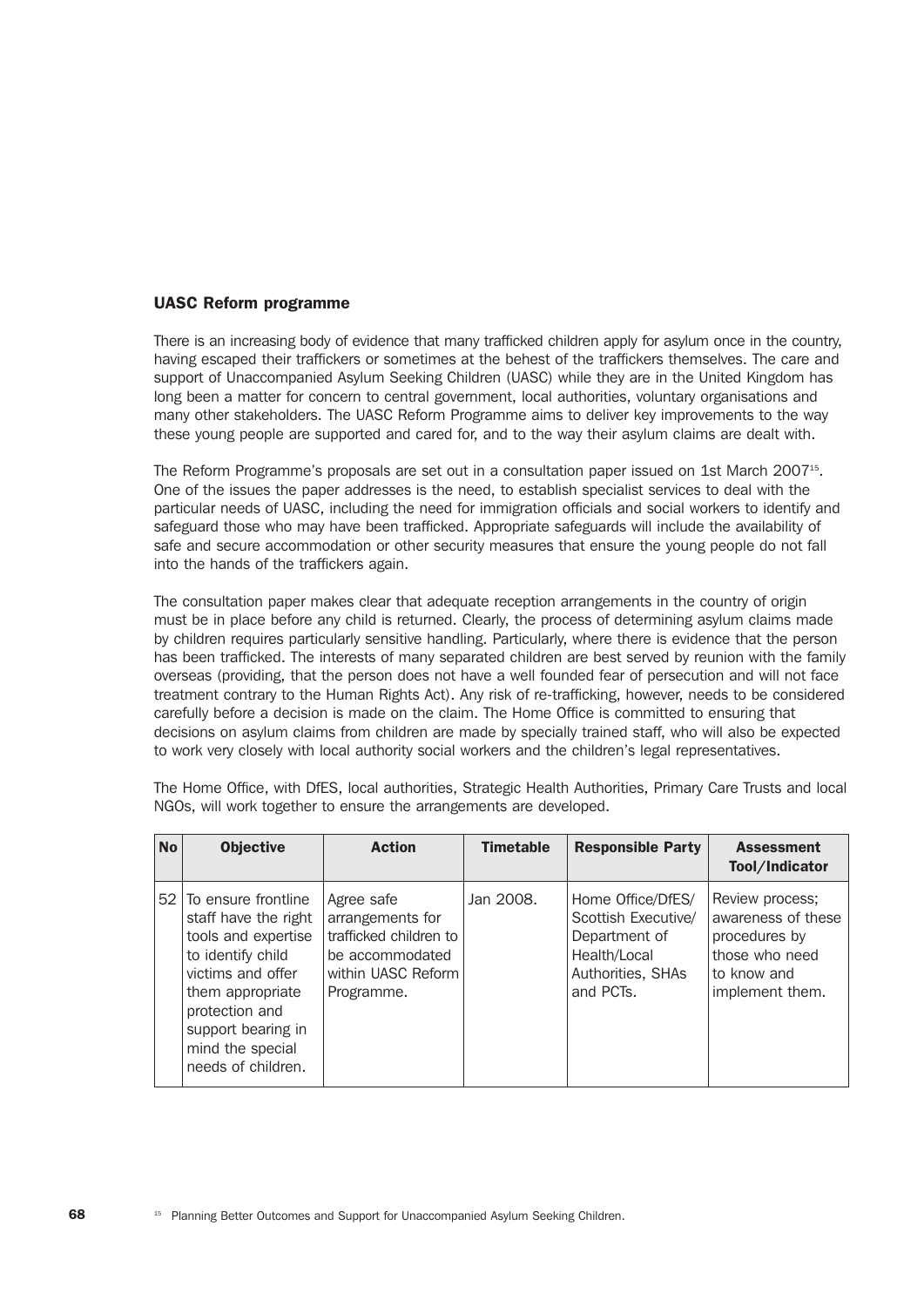#### Working with Children's Services

All child victims are entitled to the same level of care and protection regardless of their immigration status.

The Government fully recognises the difficulty in identifying victims of child trafficking. All have entered the UK in an irregular manner and once their need for protection is identified by their separated status, local authorities have duties and powers under the Children Act 1989 and equivalent legislation in Scotland, to provide suitable and appropriate care, to meet their needs, and to take protective measures where that is necessary.

The need for multi-agency joint working across all sectors to identify and protect child victims is essential. Guidance and training will help to promote and support this.

The Home Office is currently working with DfES and key stakeholders to provide national best practice guidance to professionals and volunteers from all agencies in safeguarding children who are abused and neglected by traffickers. Once issued, this guidance will become a supplement to "Working Together to Safeguard Children" published by DfES in April 2006. It will provide multi-agency guidance to practitioners around why people traffic children, the circumstances which make trafficking possible, the methods used to bring children to the UK and what happens when they arrive. It will explain how the agencies should apply the general measures set out in "Working Together to Safeguard Children" to meet the specific needs of trafficked children, including how they can best be identified, for both children at ports of entry and children already in the UK, how best to instigate referrals to provide support to trafficked and exploited children. The guidance will be released for consultation in the Spring of this year and we hope to publish the final document by August 2007.

There is also increasing concern that some vulnerable UK children are being drawn into sexual exploitation. DfES, in conjunction with interested parties, are revising the guidance on "Safeguarding Children Involved in Prostitution" (SCIP) to raise awareness and advise on the phenomenon more widely. This guidance which will also become supplementary guidance to "Working Together" will be published later this year. The Scottish Executive published its own guidance on Vulnerable Children and Young People in 2003. This is available at http://www.scotland.gov.uk/library5/social/vcyp-00.asp.

There has been recent concern and documented cases where children have been taken out of the UK by bogus pastors from minority churches to be exorcised from "evil spirits" in the belief that their behavioural or emotional difficulties are a result of spirit possession. DfES in consultation with the Home Office and other government departments has released for consultation, guidance on this form of child abuse. This draft Supplementary Guidance to "Working Together to Safeguard Children" entitled "Safeguarding Children from Abuse linked to a belief in Spirit Possession" is available on the DfES consultation web site<sup>16</sup>. A final version will be published in the Summer.

Local Safeguarding Children Boards (LSCBs) and Child Protection Committees (CPCs) in Scotland will need to build into their inter-agency strategy and protocols to early identification, and notification to the relevant agencies, of potential victims of trafficking as they are identified in their locality.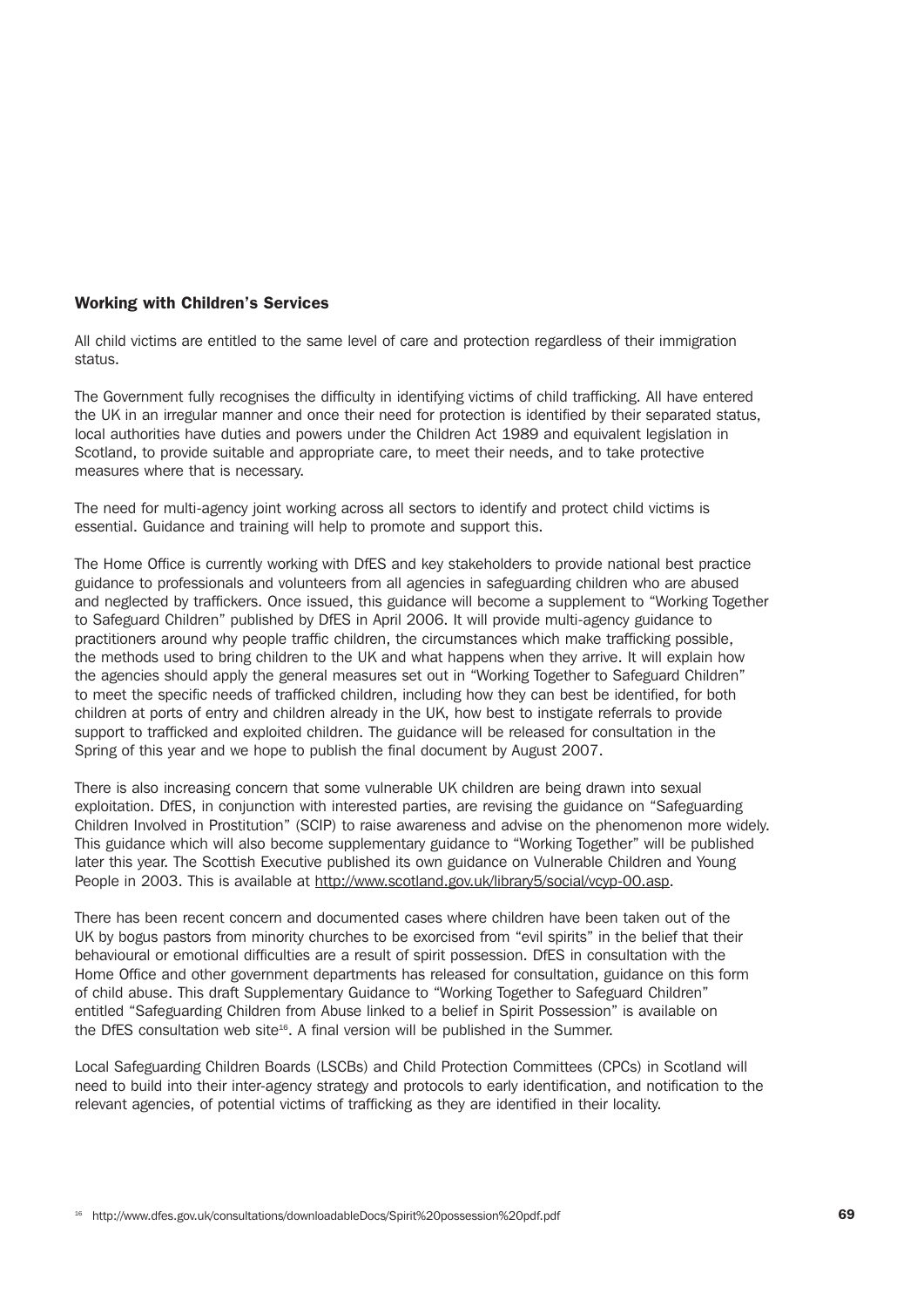LSCBs/CPCs should also develop and maintain close links with community groups and have a strategy in place for raising awareness within the local community of the possibility that children are trafficked and exploited and how to raise a concern. LSCBs with a detention/deportation centre in their area should develop a close working relationship with the centre in order to safeguard and promote the welfare of both the accompanied and unaccompanied children who reside at the centre.

LSCBs/CPCs will have an important role in ensuring that records of suspected and confirmed cases of child trafficking are kept and recorded appropriately on the National Register of Unaccompanied Children (NRUC) within agreed protocols.

| <b>No</b> | <b>Objective</b>                                                                                                                                                                                                   | <b>Action</b>                                                                                                                                                                                                                                                       | <b>Timetable</b>           | <b>Responsible Party</b>                                                    | <b>Assessment</b><br>Tool/Indicator                                                                                                                    |
|-----------|--------------------------------------------------------------------------------------------------------------------------------------------------------------------------------------------------------------------|---------------------------------------------------------------------------------------------------------------------------------------------------------------------------------------------------------------------------------------------------------------------|----------------------------|-----------------------------------------------------------------------------|--------------------------------------------------------------------------------------------------------------------------------------------------------|
| 53        | To ensure frontline<br>staff have the right<br>tools and expertise<br>to identify child<br>victims and offer<br>them appropriate<br>protection and<br>support bearing in<br>mind the special<br>needs of children. | Review "Working<br>Together to safeguard<br>children" guidance<br>on Child trafficking<br>and produce<br>supplemental<br>guidance on<br>child trafficking.<br>Collaborate with HO<br>and DH in developing<br>protocols for<br>recording child<br>trafficking cases. | August 2007.               | Home Office/DfES/<br>Department of<br>Health/Scottish<br>Executive/NIO/NAW. | Guidance reviewed<br>completed and<br>supplementary<br>volume published.<br>Guidance<br>implemented;<br>Evaluation of<br>effectiveness<br>of guidance. |
| 54        |                                                                                                                                                                                                                    | Updating the SCIP<br>and publishing<br>new supplementary<br>guidance on children<br>as victims of sexual<br>exploitation.                                                                                                                                           | Timescale to<br>be agreed. | DfES/Scottish<br>Executive/<br>Home Office/<br>Department<br>of Health      | Supplementary<br>Guidance produced<br>and disseminated.                                                                                                |
| 55        |                                                                                                                                                                                                                    | Ensure the needs<br>of victims of child<br>trafficking are<br>addressed and<br>recorded by LSCBs/<br><b>Child Protection</b><br>Committees in<br>Scotland.                                                                                                          | Timescale to<br>be agreed. | DfES/Scottish<br>Executive/<br>Home Office/<br>Department of<br>Health.     | LSCBs implement<br>recording protocols<br>and act on<br>trafficking<br>guidance.                                                                       |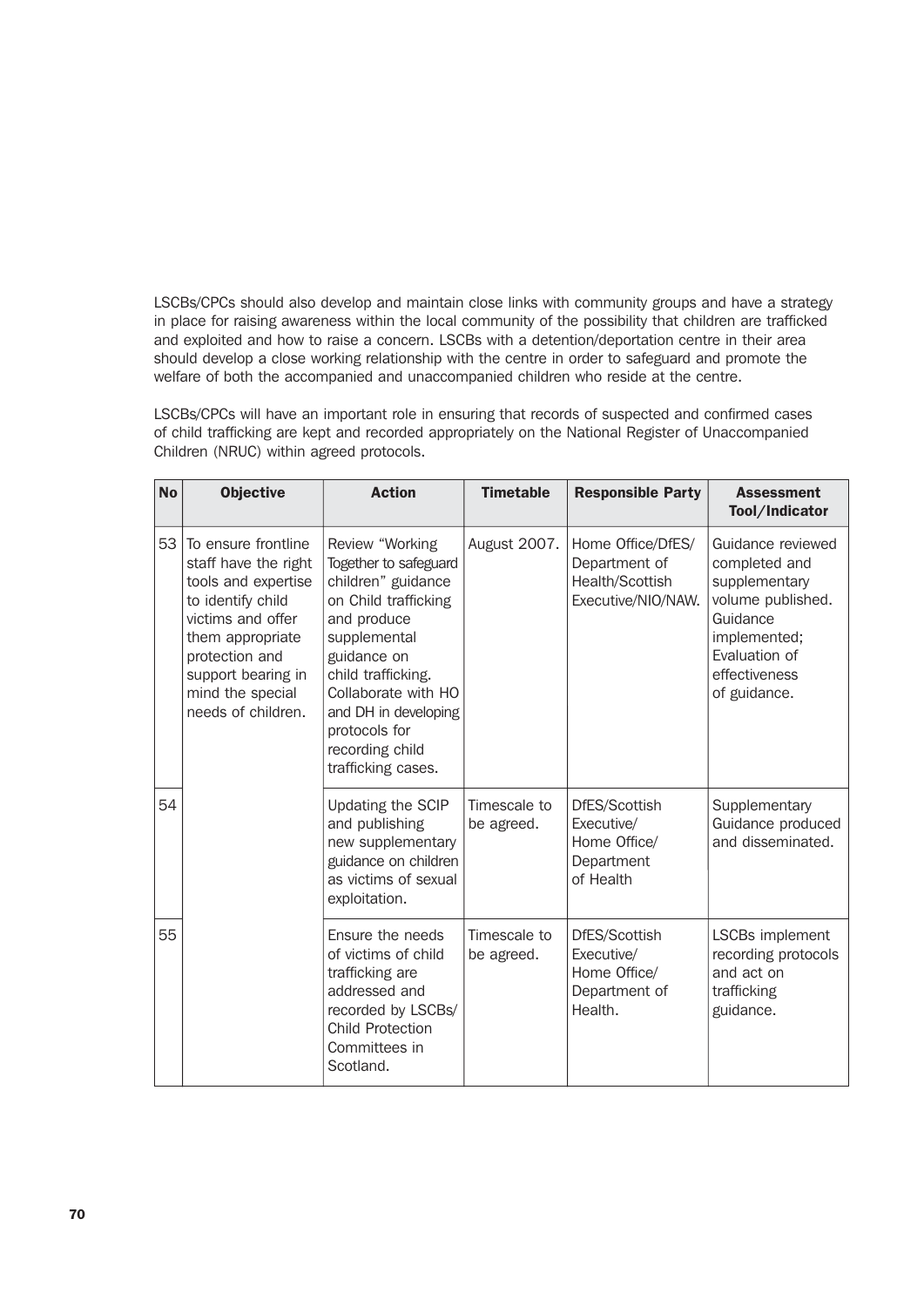### Working with Law Enforcement

The Child Exploitation and Online Protection Centre (CEOP) will work closely with the UKHTC, the national strategic and law enforcement lead on all trafficking matters to ensure that the overall response to human trafficking includes the necessary specialised focus on child protection in regard to trafficking of children. CEOP is currently preparing a business case for the development of guidance to assist investigating police officers in identifying and understanding child trafficking matters, building on the work already done by UKHTC.

UKHTC will collaborate with HO/DfES and DH in developing protocols for recording child trafficking cases. They will also be a partner as the central repository for all information on trafficking, (including child trafficking), on behalf of the ACPO Organised Immigration Crime Group.

In working on the objective to ensure that the role of Special Branch Officers at Ports of entry is included in Police Guidance, UKHTC are already engaged with Ports officers.

The Association of Chief Police Officers in Scotland (ACPOS) are currently in discussions with the UKHTC regarding a similar package of measures for Scotland. Work on this is at an early stage and there will need to be an ongoing dialogue between ACPOS and UKHTC. Representatives from ACPOS regularly attend meetings of the UKHTC and ACPO Steering Group, developing operational guidance to investigating officers. ACPOS Crime Business area has established a Scottish Human Trafficking Group to reflect a Scottish perspective and/or identify any distinct Scottish issues. Representatives of UKHTC attend the Scottish Group meetings.

### "I didn't buy her, she was given to me."

Convicted trafficker

To support the accurate, and timely recording of identified cases and to ensure consistency of recording it will be essential that multi agency protocols are agreed between all the agencies involved in the processing and management of cases. This work will need to be led collaboratively by government departments but will require consultation with local authorities, LSCBS, health and police representatives because local interpretation to suit local roles and arrangements agreed between relevant agencies will be necessary.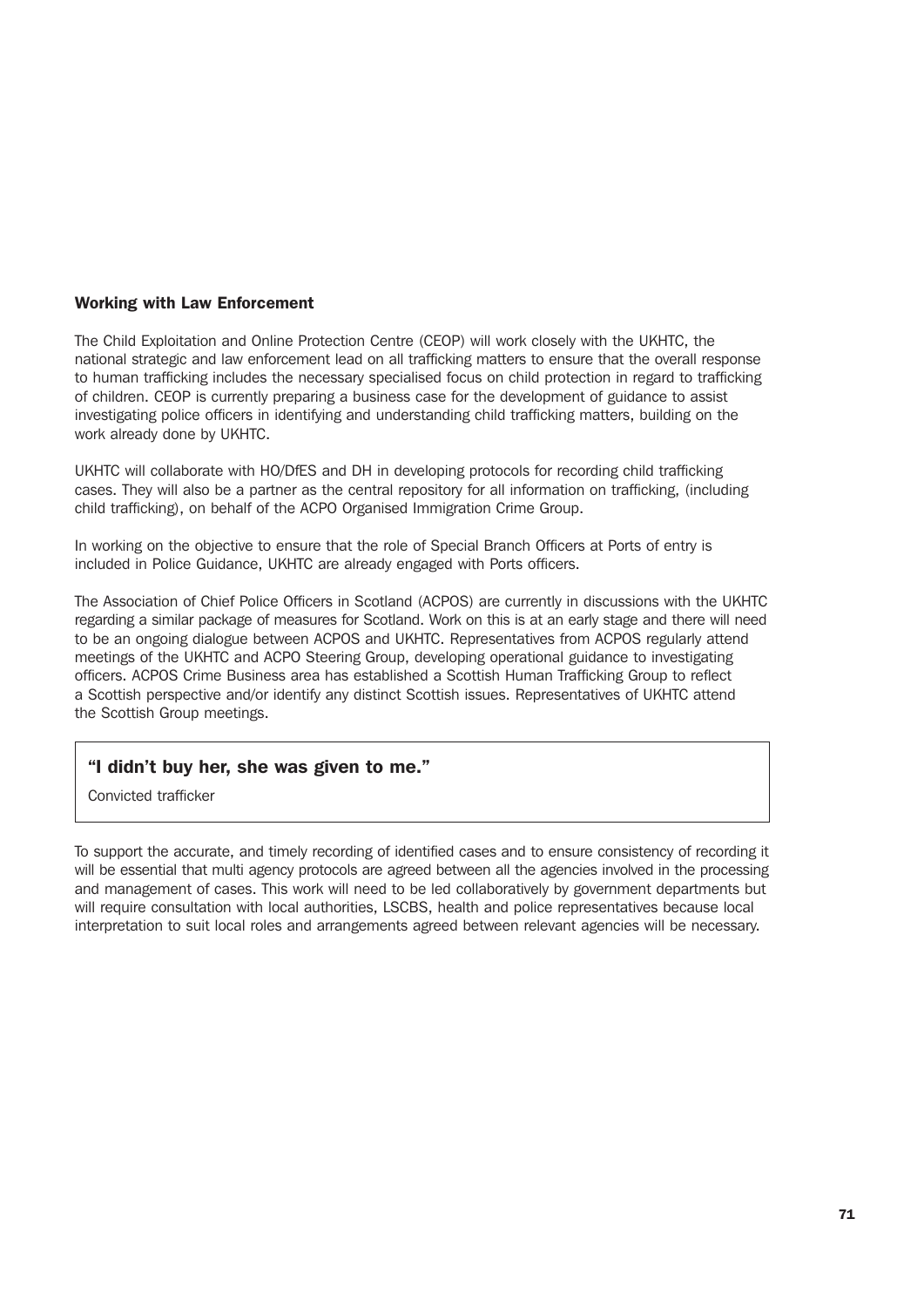| <b>No</b> | <b>Objective</b>                                                                           | <b>Action</b>                                                                                                                                                                    | <b>Timetable</b>   | <b>Responsible Party</b>                           | <b>Assessment</b><br>Tool/Indicator                                                            |
|-----------|--------------------------------------------------------------------------------------------|----------------------------------------------------------------------------------------------------------------------------------------------------------------------------------|--------------------|----------------------------------------------------|------------------------------------------------------------------------------------------------|
| 56        | To improve the<br>ability of the UK<br>to investigate<br>child trafficking<br>effectively. | ACPO group on<br>child trafficking,<br>in consultation<br>with the UKHTC,<br>to produce practice<br>guidance for<br>police officers<br>investigating child<br>trafficking cases. | August 2007.       | ACPO/UKHTC/<br>CEOP/ACPOS.                         | Guidance produced<br>and linked to<br>Working Together to<br>Safeguard Children<br>supplement. |
| 57        |                                                                                            | Collaborate with<br>HO/DfES and<br>DH in developing<br>protocols for<br>recording child<br>trafficking cases.                                                                    | September<br>2007. | ACPO/ACPOS/<br>CEOP/Home Office/<br>DfES/DH/UKHTC. | Protocols developed<br>and implemented.                                                        |

### Working with Health Services

The Department of Health (DH) has a programme to support the NHS in the implementation of safeguarding requirements of the Children Act 2004. The safeguarding programme involves supporting regional networks of professionals to share good practice and provide a forum to address issues of concern and areas for development. As part of this, supported by the Victims of Violence and Abuse Prevention Programme, The Department of Health is developing guidelines to assist professionals and services to identify and respond to the needs of sexually abused and exploited children, including children trafficked into and within the UK. The Department of Health will also support the work of the Home Office and DfES to develop protocols for recording child trafficking cases.

In Scotland, the Scottish Executive Education Department leads on child protection. However, the Health Service will work with other agencies at local and national levels to consider the number and needs of these children. Awareness of the circumstances of these children should be raised for all staff working in the health service.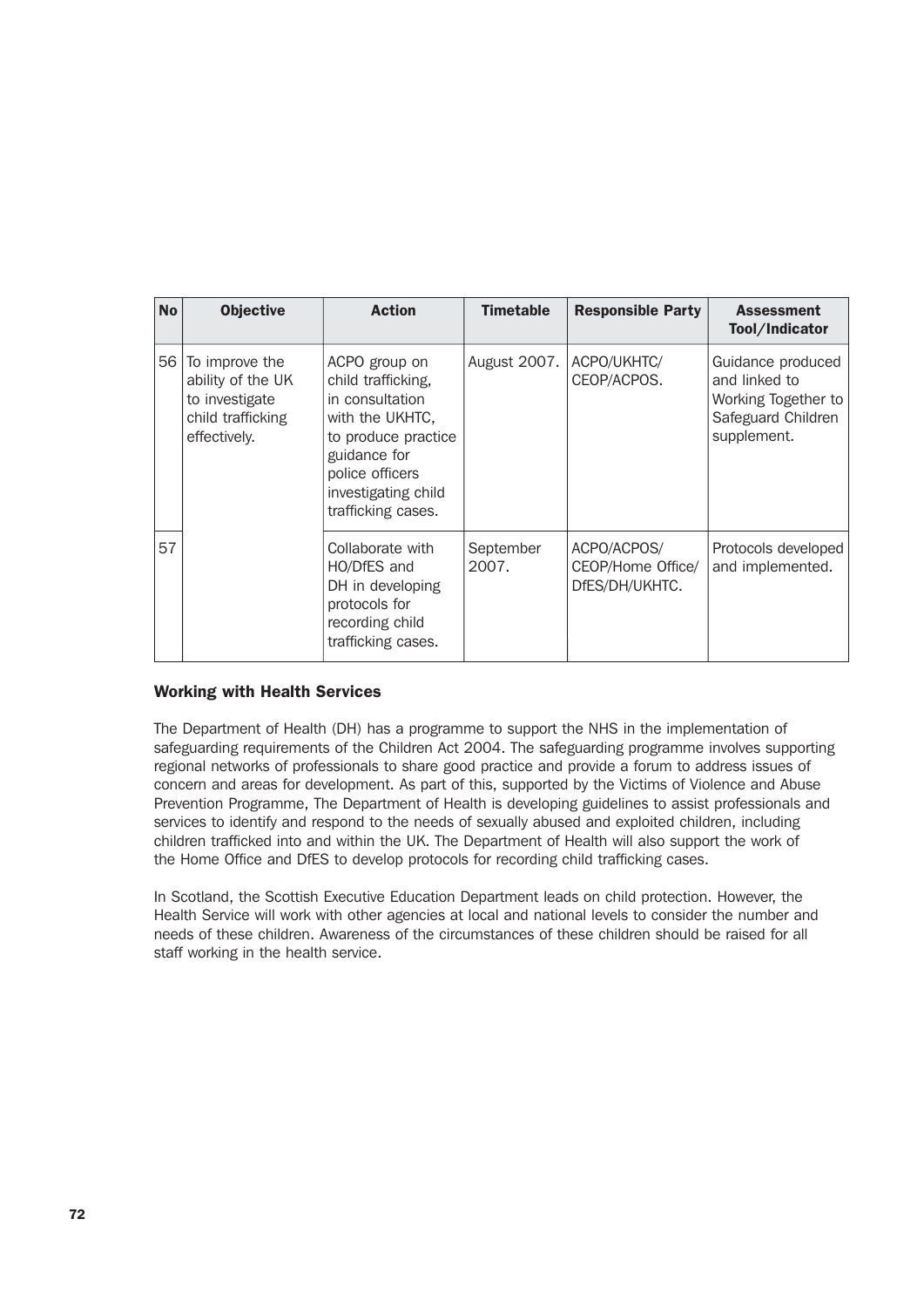| <b>No</b> | <b>Objective</b>                                                                                                                                                                                                   | <b>Action</b>                                                                                                                                                                                                                                                                                                                       | <b>Timetable</b> | <b>Responsible Party</b>             | <b>Assessment</b><br>Tool/Indicator                         |
|-----------|--------------------------------------------------------------------------------------------------------------------------------------------------------------------------------------------------------------------|-------------------------------------------------------------------------------------------------------------------------------------------------------------------------------------------------------------------------------------------------------------------------------------------------------------------------------------|------------------|--------------------------------------|-------------------------------------------------------------|
| 58        | To ensure frontline<br>staff have the right<br>tools and expertise<br>to identify child<br>victims and offer<br>them appropriate<br>protection and<br>support bearing in<br>mind the special<br>needs of children. | To assist in the<br>awareness raising of<br>health professionals<br>through the Victims<br>of Violence and<br>Abuse Prevention<br>Programme. This<br>includes conducting<br>a care-pathways<br>mapping project<br>to inform national<br>service guidelines<br>on responding to<br>the needs of<br>victims of violence<br>and abuse. | Late 2007.       | Department of<br>Health.             | <b>National Guidelines</b><br>produced and<br>disseminated. |
| 59        |                                                                                                                                                                                                                    | Assist health<br>services (eg: Child<br>and Adolescent<br><b>Mental Health</b><br>Services (CAMHS),<br>GPs and GUM<br>clinics) to identify<br>and respond<br>to the needs of<br>trafficked children.                                                                                                                                | Late 2007.       | Department of<br>Health/Home Office. | Guidance produced<br>and disseminated.                      |

### Measures introduced for schools

Some trafficked children may be registered with schools. It is therefore essential that education professionals are made aware of this issue, are able to identify suspected cases of international or domestic trafficking, and know how to refer their concerns onward so that appropriate safeguarding action can be taken.

We are concerned about any child missing education, as it is not just children's educational attainment that is put at risk, but also potentially their safety and welfare. The Education and Inspections Act 2006 in England and Wales places a new statutory duty on all local authorities to make arrangements to identify children missing education in their area. Children missing education are defined as those of compulsory school age who are not on a school roll and who are not receiving a suitable education otherwise (eg at home, privately, or in alternative provision).

Statutory guidance to support this new duty was published in February 2007. This guidance "Statutory guidance for local authorities in England to identify children not receiving education" is available at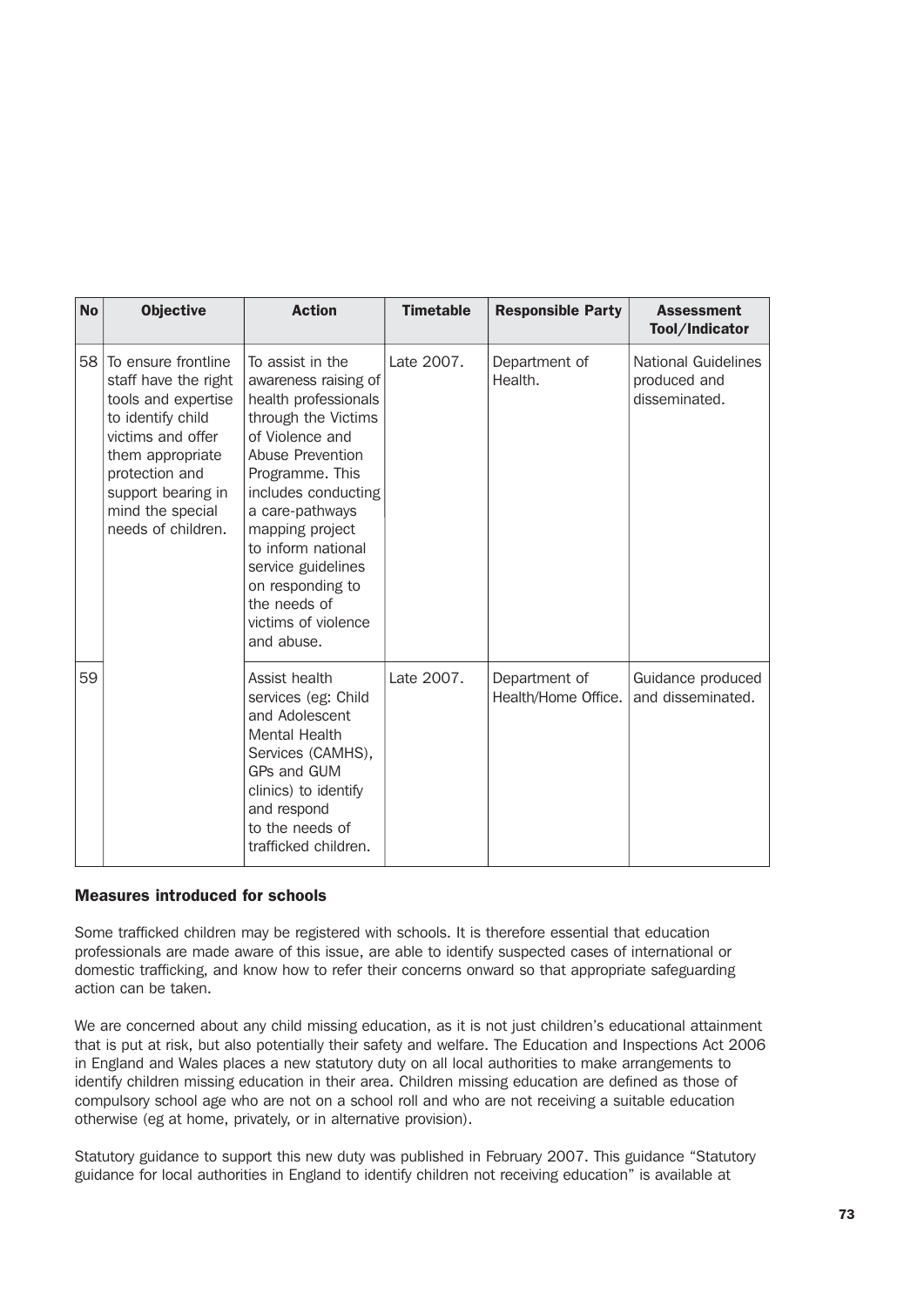www.everychildmatters.gov.uk/childrenmissingeducation. The guidance is now being revised by DfES and it is intended that the final version be published in the near future. The overall aim of work at national and local level is to ensure that fewer children drop out of education, and those who do are drawn back and engaged quickly with lasting success. This guidance applies equally to children who may have been trafficked into the UK and should always be read in conjunction with guidance on identification of suspected trafficked children so that teachers and other education professionals are clear about what to do should they have concerns about a child.

The Scottish Executive issued guidance in 2005 for Scottish local authorities on how to trace children and how to refer to the Children Missing from Education (Scotland) service. This is the Children Missing from Education (CME) section of "Safe and Well: Good Practice in Schools and Education Authorities for keeping children safe and well". There are also plans in Scotland to tighten up the identification of children who have not transferred to a new school when they leave their previous one with a mechanism to refer immediately to CME (Scotland) should there be an immediate concern about the child.

| <b>No</b> | <b>Objective</b>                                                                                                                                                                                                      | <b>Action</b>                                                                                                                                                                               | <b>Timetable</b>                  | <b>Responsible Party</b>                                  | <b>Assessment</b><br>Tool/Indicator                      |
|-----------|-----------------------------------------------------------------------------------------------------------------------------------------------------------------------------------------------------------------------|---------------------------------------------------------------------------------------------------------------------------------------------------------------------------------------------|-----------------------------------|-----------------------------------------------------------|----------------------------------------------------------|
|           | 60 To ensure frontline<br>staff have the right<br>tools and expertise<br>to identify child<br>victims and offer<br>them appropriate<br>protection and<br>support bearing in<br>mind the special<br>needs of children. | Ensure guidance<br>to teachers and<br>other education<br>professionals in<br>recognising and<br>referring children<br>who may have<br>been trafficked is<br>included in WTSC<br>supplement. | From<br>August 2007<br>(ongoing). | <b>DfES Schools</b><br>Directorate<br>Scottish Executive. | Guidance rolled<br>out; assessment of<br>awareness made. |

### Support for professionals – best practice

As indicated above in relation to Children's Services, the Home Office and DfES are working with key stakeholders to provide national best practice guidance to professionals and volunteers from all agencies in safeguarding trafficked children. It is intended that this guidance will become a supplement to "Working Together to Safeguard Children" published by DfES in April 2006. The Scottish Executive is working with key stakeholders to produce separate guidance which takes account of the differing child protection arrangements in place in Scotland.

In tandem with formal practice guidance, the need for a support service for professionals dealing with child victims of trafficking has been recognised by practitioners and others. Consequently a Child Trafficking Telephone Helpline Advice Service is being established to provide information and advice to mainly Children's Services workers, but also other professionals who come into contact with children they believe may be the victims of trafficking. This initiative follows a joint funding application to Comic Relief by the NSPCC, in conjunction with CEOP and ECPAT with match funding from the Home Office. It is intended that the service will be in place and operational by Summer 2007. The service will recognise that the knowledge, skills and awareness of dealing with victims of child trafficking is still limited at a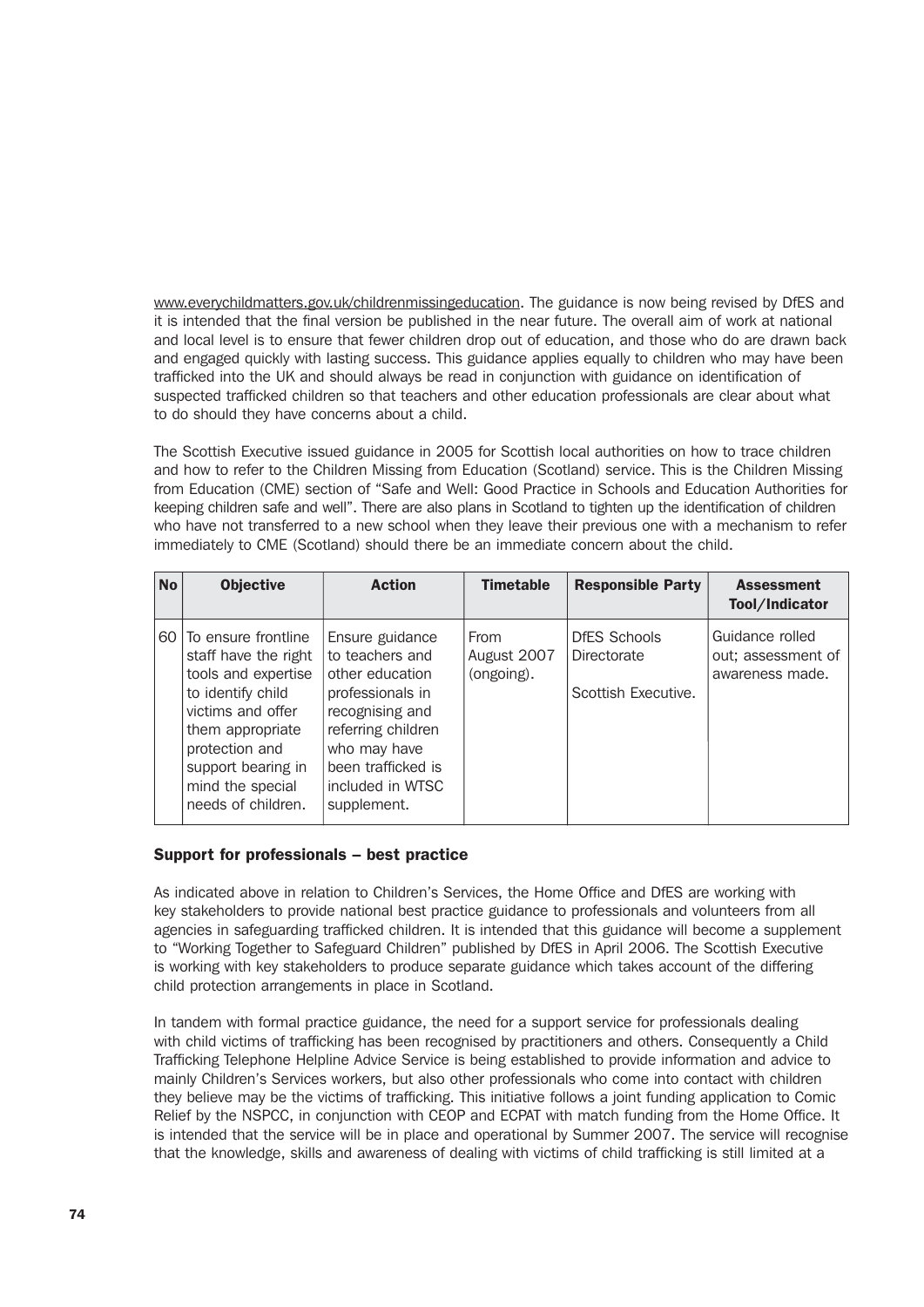local level. It will also feed into and help to strengthen existing networking and communication between front line organisations working on trafficking cases on a national and regional basis. The Child Trafficking Unit within CEOP will be linked to this collaborative multi-agency initiative. The line itself will be housed within NSPCC and the service will be staffed by the NSPCC and CEOP.

In time the service will assist by building up a knowledge bank of the scale and nature of child trafficking across the UK, by gathering, recording and sharing generic information on child trafficking.

In relation to domestic/internal trafficking of UK Nationals and particularly children and young persons the UKHTC has already undertaken a project to examine the mode and prevalence of this serious crime. This work has already resulted in a number of police operations being commissioned.

To complement the best practice guidance on child victims of trafficking, the Home Office has commissioned ECPAT UK to develop a new e-learning tool on child trafficking. This tool is intended to be used by the key organisations involved in the care of children who have been trafficked into the UK. It will enable those on the frontline to become better equipped to identify child victims and take the appropriate steps to protect and support the victims. The tool will consist of an enhanced web-based programme situated on the ECPAT UK website, with online and hard copy materials provided, along with e-bulletins, web sites, training, conferences and newsletters.

In order to increase the availability of specialist face to face training of professionals in how to meet the needs of trafficked children, the DfES will provide a capacity building grant to ECPAT over three years. This increased training provision will complement the e-learning tool.

| <b>No</b> | <b>Objective</b>                                                                                                                                                                                                   | <b>Action</b>                                                                                                                                                       | <b>Timetable</b>   | <b>Responsible Party</b>        | <b>Assessment</b><br>Tool/Indicator                                                                                                                                      |
|-----------|--------------------------------------------------------------------------------------------------------------------------------------------------------------------------------------------------------------------|---------------------------------------------------------------------------------------------------------------------------------------------------------------------|--------------------|---------------------------------|--------------------------------------------------------------------------------------------------------------------------------------------------------------------------|
| 61 I      | To ensure frontline<br>staff have the right<br>tools and expertise<br>to identify child<br>victims and offer<br>them appropriate<br>protection and<br>support bearing in<br>mind the special<br>needs of children. | Activate Professionals<br>Advice Line in<br>Partnership with<br>NSPCC CEOP and<br>ECPAT UK.                                                                         | July 2007.         | Home Office/<br>NSPCC.          | Number of calls<br>received to evaluate<br>the take up of<br>service. Extent<br>to which this<br>information/<br>intelligence is<br>disseminated to<br>UKHTC and others. |
| 62        |                                                                                                                                                                                                                    | Develop a new<br>e-learning tool and<br>training programme<br>on safeguarding<br>child victims of<br>trafficking to<br>complement<br>the best practice<br>guidance. | September<br>2007. | ECPAT UK/<br>Home Office, DfES. | E-learning tool<br>created and<br>evaluation carried<br>out/measurement<br>of usage. Number<br>of training courses<br>delivered.                                         |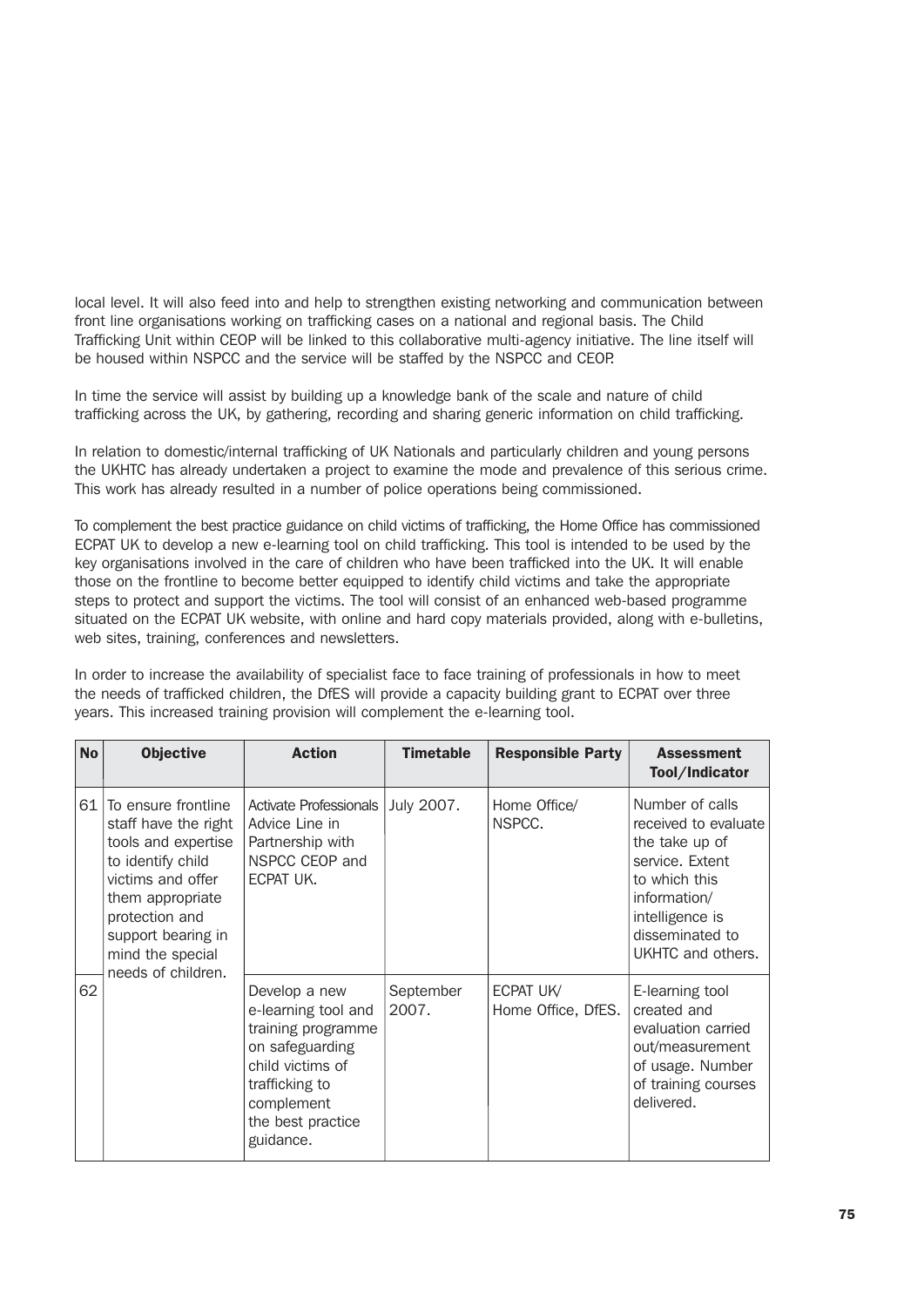# ANNEX A

# TABLE OF PROPOSED ACTIONS

| <b>No</b>   | <b>Objective</b>                                                                                          | <b>Action</b>                                                                     | <b>Timetable</b> | <b>Responsible Party</b> | <b>Assessment</b><br>Tool/Indicator |
|-------------|-----------------------------------------------------------------------------------------------------------|-----------------------------------------------------------------------------------|------------------|--------------------------|-------------------------------------|
| $\mathbf 1$ | Ratify the Council of Submit<br>Europe Convention<br>on Action Against<br>Trafficking in<br>Human Beings. | implementation<br>plans on the<br>Council of Europe<br>Convention to<br>the IDMG. | July 2007.       | Home Office.             | Implementation<br>plan developed.   |

# *PREVENTION OF TRAFFICKING*

| <b>No</b>      | <b>Objective</b>                                                                         | <b>Action</b>                                                                                                                   | <b>Timetable</b> | <b>Responsible Party</b>                                                                | <b>Assessment</b><br>Tool/Indicator                                                                  |
|----------------|------------------------------------------------------------------------------------------|---------------------------------------------------------------------------------------------------------------------------------|------------------|-----------------------------------------------------------------------------------------|------------------------------------------------------------------------------------------------------|
| $\overline{2}$ | To improve<br>knowledge of the<br>scale and nature of<br>human trafficking in<br>the UK. | To identify<br>knowledge gaps<br>and undertake<br>targeted research.                                                            | Ongoing.         | Home Office,<br>UKHTC, Scottish<br>Executive, CEOP,<br>NIO.                             | Overview of current<br>and planned<br>research mapped.<br>Complementary<br>research developed.       |
| 3              |                                                                                          | To establish a<br>central point for the<br>collation of data and<br>information on all<br>forms of trafficking.                 | By mid 2007.     | Home Office,<br>UKHTC, SOCA,<br>Scottish Crime &<br>Drug Enforcement<br>Agency (SCDEA). | Agree responsibility<br>within HO, UKHTC,<br>SCDEA and SOCA.<br>Agree what data<br>will be collated. |
| 4              | To improve<br>knowledge on the<br>scale and nature of<br>child trafficking in<br>the UK. | Complete scoping<br>study on the extent<br>of child trafficking<br>and disseminate<br>analysis to inform<br>policy.             | Spring 2007.     | Home Office/CEOP.                                                                       | Scoping study<br>completed. Findings<br>inform strategy and<br>further research<br>specifications.   |
| 5              | To address the root<br>causes of<br>trafficking.                                         | To support anti-<br>trafficking projects<br>which address the<br>factors that make<br>individuals vulnerable<br>to trafficking. | Ongoing.         | DfID.                                                                                   | Projects supported.                                                                                  |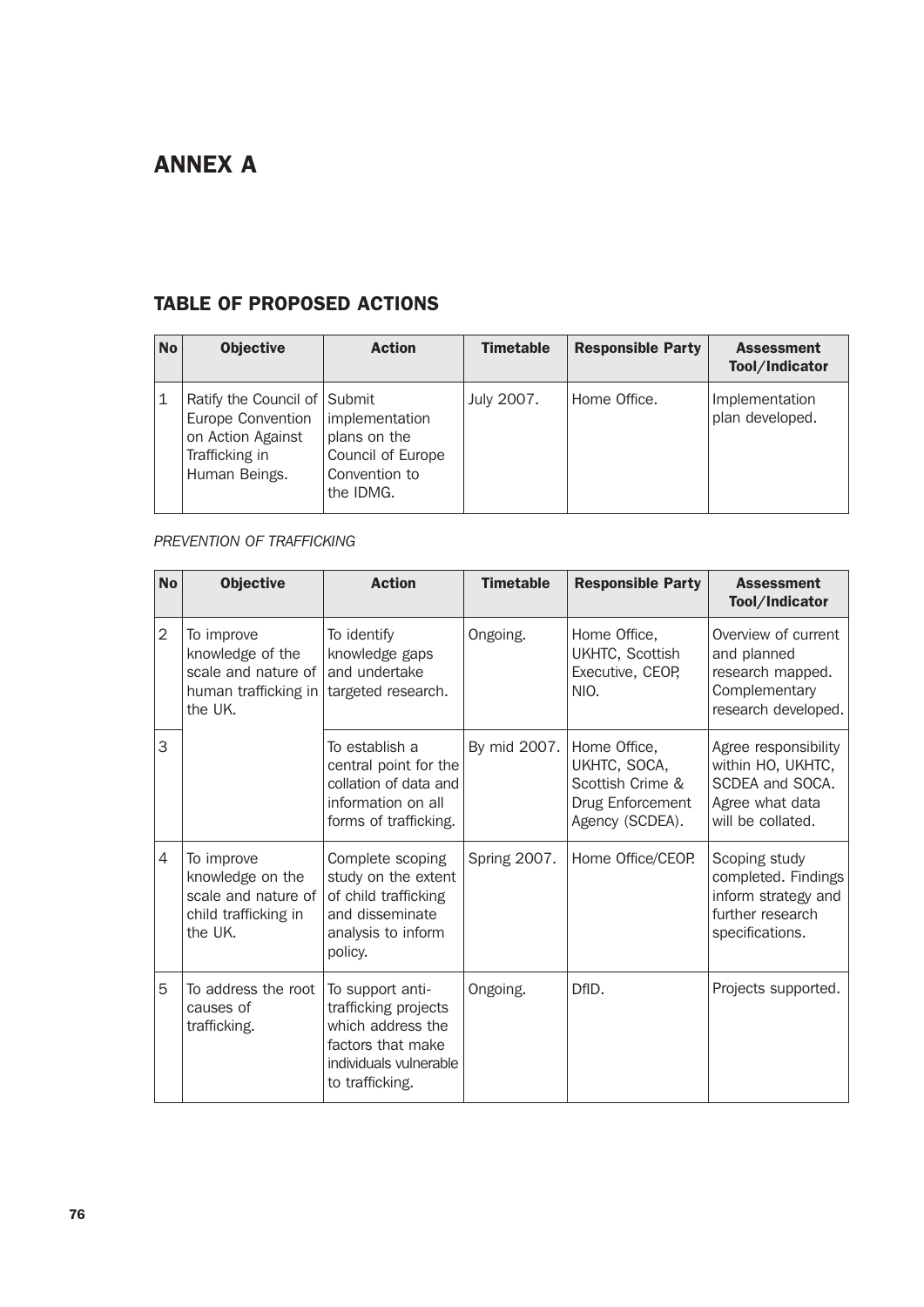| <b>No</b>      | <b>Objective</b>                                                                                                                                                 | <b>Action</b>                                                                                                                                                                                                                                                                                                | <b>Timetable</b> | <b>Responsible Party</b>          | <b>Assessment</b><br>Tool/Indicator                                                                                                                                               |
|----------------|------------------------------------------------------------------------------------------------------------------------------------------------------------------|--------------------------------------------------------------------------------------------------------------------------------------------------------------------------------------------------------------------------------------------------------------------------------------------------------------|------------------|-----------------------------------|-----------------------------------------------------------------------------------------------------------------------------------------------------------------------------------|
| 6              | To enable the early<br>identification of<br>victims to prevent<br>exploitation.                                                                                  | Develop evidence<br>base to identify<br>routes of entry used<br>by traffickers and<br>victims of trafficking<br>at the pre-entry<br>stage. In particular<br>to understand<br>whether there are<br>any particular risks<br>associated with<br>those entering as<br>domestic workers or<br>related categories. | 2007.            | Home Office.                      | Project for collection<br>of evidence base<br>initiated and results<br>evaluated.                                                                                                 |
| $\overline{7}$ | To build capacity in<br>source and transit<br>countries to deal<br>with organised<br>immigration crime<br>(including human<br>trafficking).                      | To seek out<br>opportunities to<br>provide assistance<br>and develop<br>cooperation with<br>the appropriate<br>authorities and<br>law enforcement<br>making use of the<br>FCO Drugs and<br>Crime Fund and<br>the Migration Fund.                                                                             | Ongoing.         | Home Office, FCO.                 | Demonstrable<br>improvements in<br>tackling organised<br>immigration crime<br>(e. g. improved<br>intelligence on OC<br>networks, disruptions<br>via arrests and<br>prosecutions). |
| 8              | Prevent trafficking<br>in countries of<br>origin, transit and<br>destination by<br>raising awareness<br>of the dangers<br>involved and<br>deterring traffickers. | Support projects<br>in source countries<br>aimed at raising<br>awareness within<br>groups that are<br>vulnerable to<br>recruitment by<br>traffickers.                                                                                                                                                        | Ongoing.         | FCO, Home Office.                 | Number of projects<br>run. Evaluated<br>for effectiveness<br>and impact.                                                                                                          |
| 9              |                                                                                                                                                                  | To ensure that<br>awareness raising<br>campaigns have<br>proper evaluation<br>mechanisms.                                                                                                                                                                                                                    | Ongoing.         | Home Office, FCO,<br>DfID, UKHTC. | Ensure all projects<br>supported contain<br>an evaluation plan<br>from outset.                                                                                                    |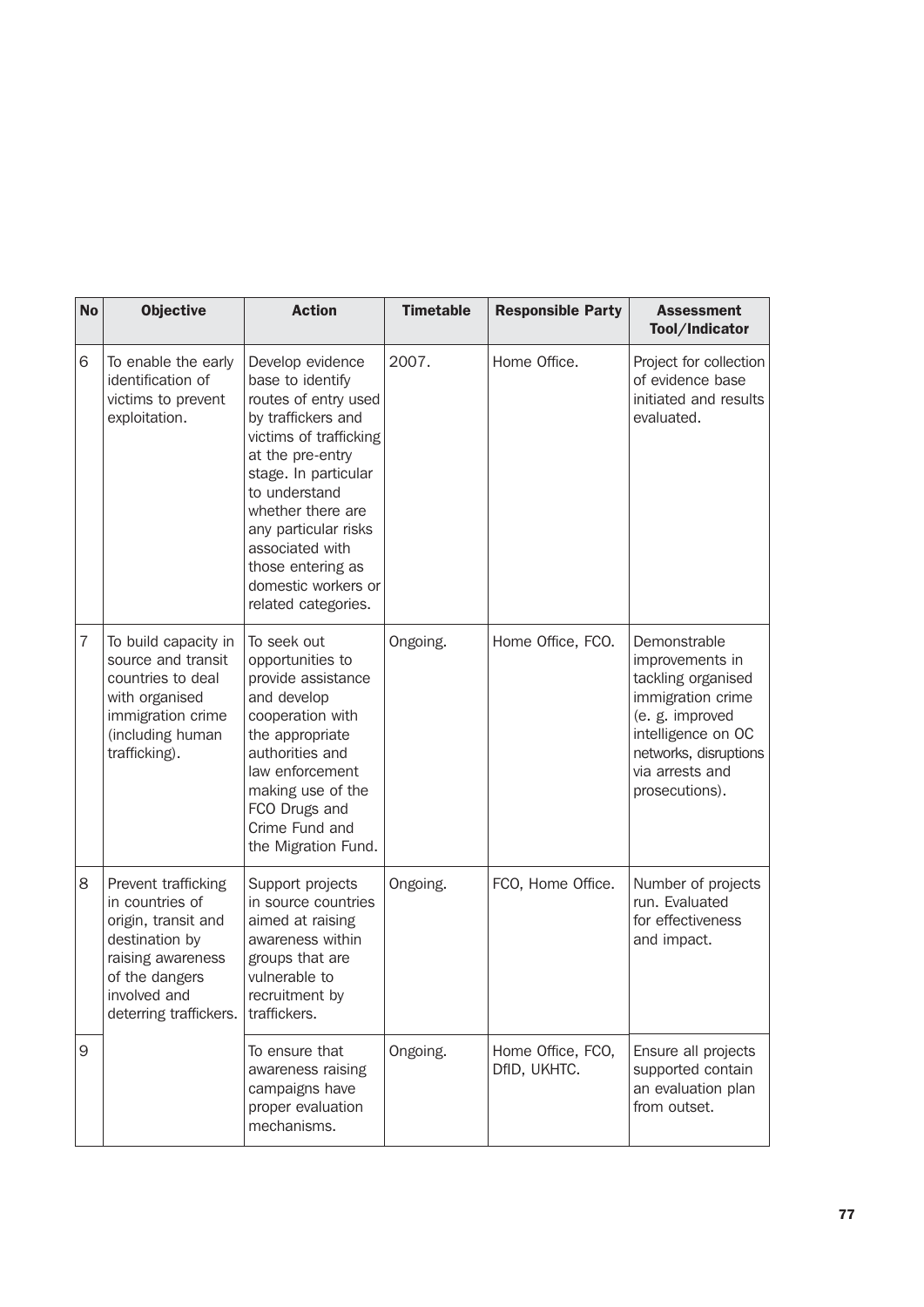| <b>No</b> | <b>Objective</b>                                                                                                                                                 | <b>Action</b>                                                                                                                                                                            | <b>Timetable</b> | <b>Responsible Party</b> | <b>Assessment</b><br>Tool/Indicator                                                                                                        |
|-----------|------------------------------------------------------------------------------------------------------------------------------------------------------------------|------------------------------------------------------------------------------------------------------------------------------------------------------------------------------------------|------------------|--------------------------|--------------------------------------------------------------------------------------------------------------------------------------------|
| 10        | Prevent trafficking<br>in countries of<br>origin, transit and<br>destination by raising<br>awareness of the<br>dangers involved<br>and deterring<br>traffickers. | Publicise successful<br>UK prosecutions of<br>traffickers in source<br>and transit<br>countries.                                                                                         | Ongoing.         | FCO.                     | FCO network to<br>report on number<br>of cases reported<br>in source and<br>transit countries.                                             |
| 11        | Prevent trafficking<br>in human beings.                                                                                                                          | Raise awareness of<br>trafficking amongst<br>entry clearance<br>officers in source<br>and transit countries<br>by rolling out<br>information to Risk<br>Assessment Units.                | By June<br>2007. | UK VISAS.                | Develop training or<br>briefing for entry<br>clearance officers.<br>Number of officers<br>trained.                                         |
| 12        | To reduce the<br>demand for<br>trafficked persons<br>in the UK.                                                                                                  | To undertake<br>publicity and<br>awareness raising<br>measures targeted<br>at reducing<br>demand.                                                                                        | Ongoing.         | Home Office,<br>UKHTC.   | Number and<br>type of measures.<br>Diversity of type<br>of sectors reached.<br>Surveys of<br>awareness levels<br>among targeted<br>groups. |
| 13        |                                                                                                                                                                  | Awareness raising<br>campaign on<br>introduction of<br>civil penalties,<br>"knowing" offence<br>and continuing<br>responsibility to<br>check their<br>employees'<br>entitlement to work. | Late 2007.       | Home Office.             | Campaign completed<br>and evaluated.                                                                                                       |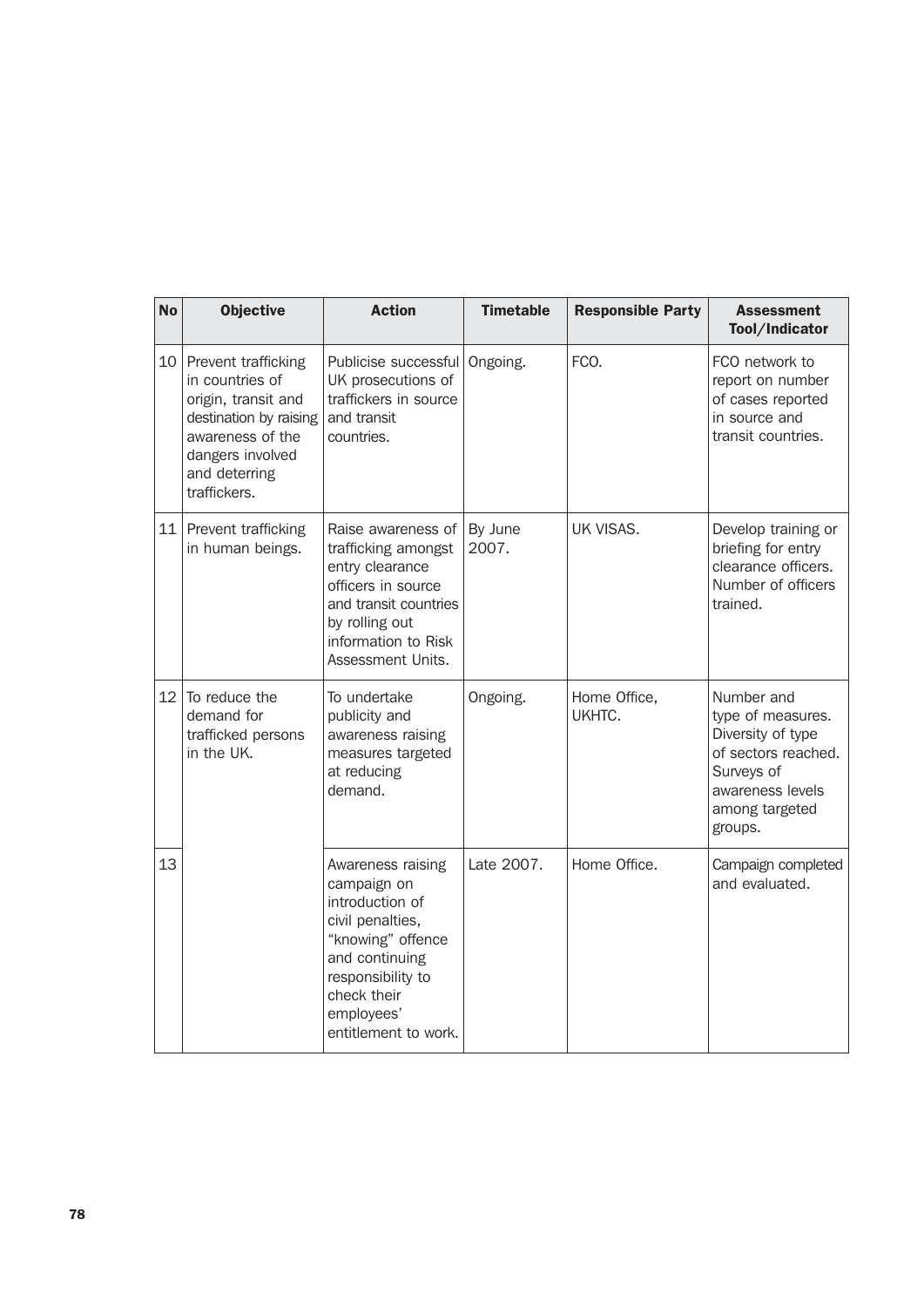# *INVESTIGATION, LAW ENFORCEMENT AND PROSECUTION*

| <b>No</b> | <b>Objective</b>                                                                                                                                                   | <b>Action</b>                                                                                                                                                         | <b>Timetable</b>                                   | <b>Responsible Party</b>                                                                                                                         | <b>Assessment</b><br>Tool/Indicator                                                                                                                                       |
|-----------|--------------------------------------------------------------------------------------------------------------------------------------------------------------------|-----------------------------------------------------------------------------------------------------------------------------------------------------------------------|----------------------------------------------------|--------------------------------------------------------------------------------------------------------------------------------------------------|---------------------------------------------------------------------------------------------------------------------------------------------------------------------------|
| 14        | Criminalise,<br>prevent and<br>deter trafficking.                                                                                                                  | Keep UK trafficking<br>and related<br>legislation<br>under review.                                                                                                    | Ongoing.                                           | CPS/Home Office/<br><b>Attorney Generals</b><br>Office/Scottish<br>Executive/Crown<br>Office and<br><b>Procurator Fiscal</b><br>Service (COPFS). | Periodic review<br>and assessment<br>of legislation.                                                                                                                      |
| 15        | To make human<br>trafficking "core<br>police business".                                                                                                            | Develop Key<br>Diagnostic Indicators<br>with a view to<br>considering<br>whether Statutory<br>Performance<br>Indicators ought<br>to be introduced.                    | To be trialled<br>in England<br>and Wales<br>2007. | Home Office.                                                                                                                                     | KDIs, developed<br>and trialled.<br>KDIs reviewed<br>and amended<br>if necessary.                                                                                         |
| 16        | Raise awareness<br>within the law<br>enforcement<br>community, in<br>particular the police<br>service of human<br>trafficking.                                     | Develop training<br>packages for<br>officers along with<br>a suitable method<br>of delivery.                                                                          | Ongoing.                                           | UKHTC, ECPAT,<br>Home Office,<br>Scottish Executive.                                                                                             | Training packages<br>(including<br>"e learning")<br>developed.<br>Appropriate delivery<br>methods considered.<br>Programmes<br>evaluated. Number<br>of personnel trained. |
| 17        | To improve the<br>strategic and<br>tactical intelligence<br>picture on trafficking<br>in human beings to<br>enable an intelligence<br>led enforcement<br>approach. | Increased<br>enforcement<br>and intelligence<br>activity to deal<br>with trafficking<br>for forced labour.                                                            | Ongoing.                                           | UKHTC.                                                                                                                                           | Improved intelligence<br>picture. Increased<br>enforcement activity,<br>increased number<br>of prosecutions.                                                              |
| 18        | To ensure that front<br>line staff have the<br>right tools and<br>expertise to identify<br>victims of<br>trafficking.                                              | Produce and<br>disseminate guidance<br>on key indicators of<br>criminality to assist<br>with the identification<br>of victims of<br>trafficking for<br>forced labour. | Mid 2007.                                          | Home Office.                                                                                                                                     | Guidance produced<br>and ongoing<br>cross-government<br>intelligence sharing.                                                                                             |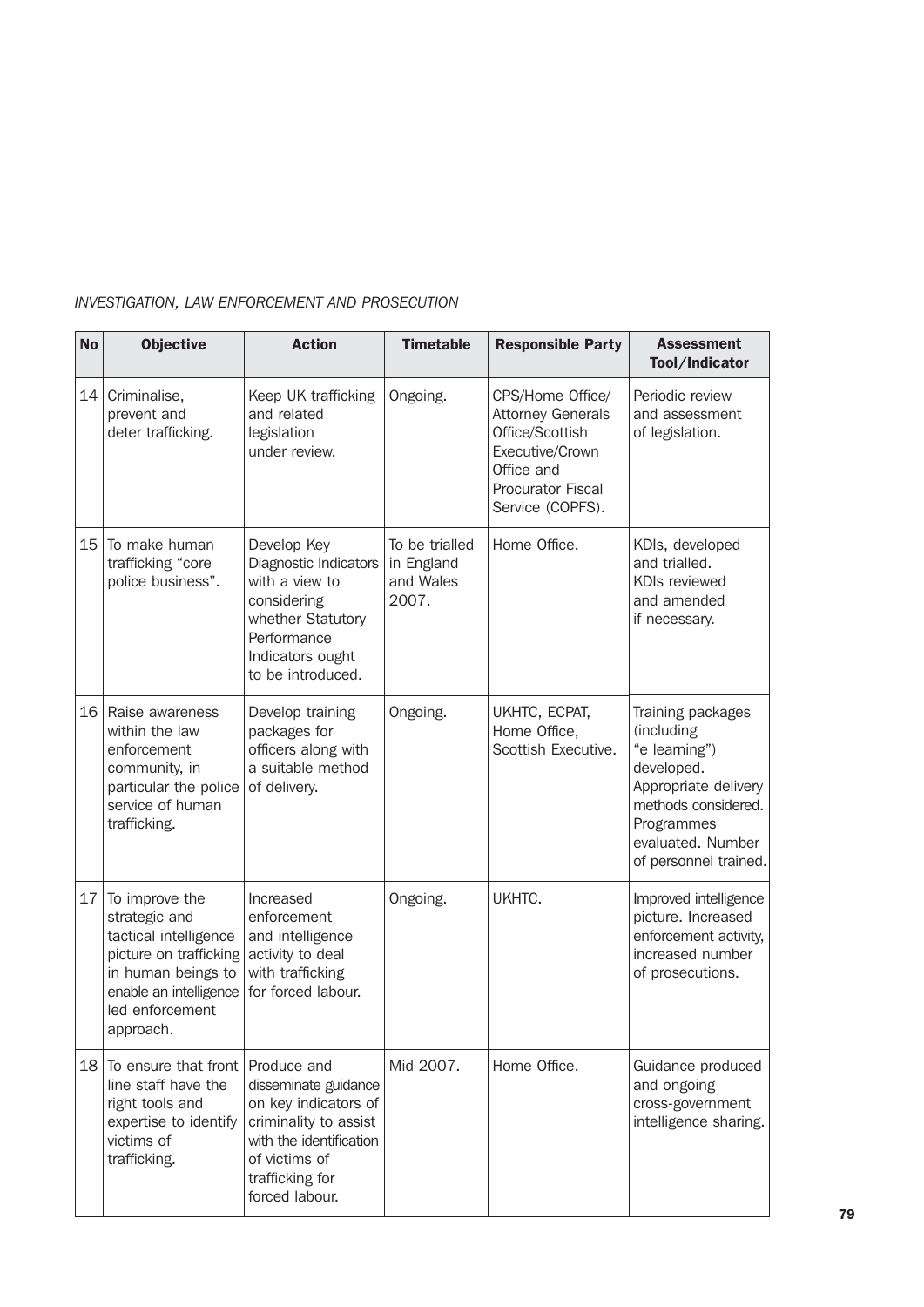| <b>No</b> | <b>Objective</b>                                                                                                          | <b>Action</b>                                                                                                                                     | <b>Timetable</b>                                                                                                             | <b>Responsible Party</b>        | <b>Assessment</b><br>Tool/Indicator                                        |
|-----------|---------------------------------------------------------------------------------------------------------------------------|---------------------------------------------------------------------------------------------------------------------------------------------------|------------------------------------------------------------------------------------------------------------------------------|---------------------------------|----------------------------------------------------------------------------|
| 19        | To develop<br>understanding of<br>the effectiveness of<br>the GLA's activity in<br>the sectors governed<br>by the Scheme. | Research into the<br>effectiveness of the<br>GLA's activity on<br>the sectors governed<br>by the scheme.                                          | Initial<br>baselining<br>work by May<br>2007. First<br>year review of<br>the impact of<br>licensing by<br>September<br>2007. | DFFRA.                          | Research<br>completed.                                                     |
| 20        | To enable more<br>successful<br>prosecutions<br>against victims<br>of trafficking.                                        | Conduct a training<br>needs analysis and<br>develop operational<br>training course.                                                               | 2007.                                                                                                                        | CPS/UKHTC                       | Needs analysis<br>conducted. Training<br>course designed<br>and delivered. |
| 21        | Continue to<br>establish good<br>working relationships<br>with foreign law<br>enforcement<br>agencies.                    | Provide assistance<br>to law enforcement<br>in other countries<br>wherever possible<br>and through<br>intelligence led joint<br>operational work. | Ongoing.                                                                                                                     | UKHTC/SOCA/<br>Home Office/FCO. | Level and frequency<br>of assistance<br>provided.                          |

# *PROVIDING PROTECTION AND ASSISTANCE TO ADULT VICTIMS OF TRAFFICKING*

| <b>No</b> | <b>Objective</b>                                                                                                                                                                          | <b>Action</b>                                                                           | <b>Timetable</b> | <b>Responsible Party</b> | <b>Assessment</b><br>Tool/Indicator                                               |
|-----------|-------------------------------------------------------------------------------------------------------------------------------------------------------------------------------------------|-----------------------------------------------------------------------------------------|------------------|--------------------------|-----------------------------------------------------------------------------------|
|           | 22 To ensure frontline<br>staff have the right<br>tools and expertise<br>to identify victims of victim-centred<br>trafficking and offer<br>them appropriate<br>protection and<br>support. | Establish a multi-<br>agency group to<br>review and develop<br>trafficking<br>measures. | Ongoing.         | UKHTC,<br>Home Office.   | The Group's work-<br>plan will include<br>regular reviews of<br>current measures. |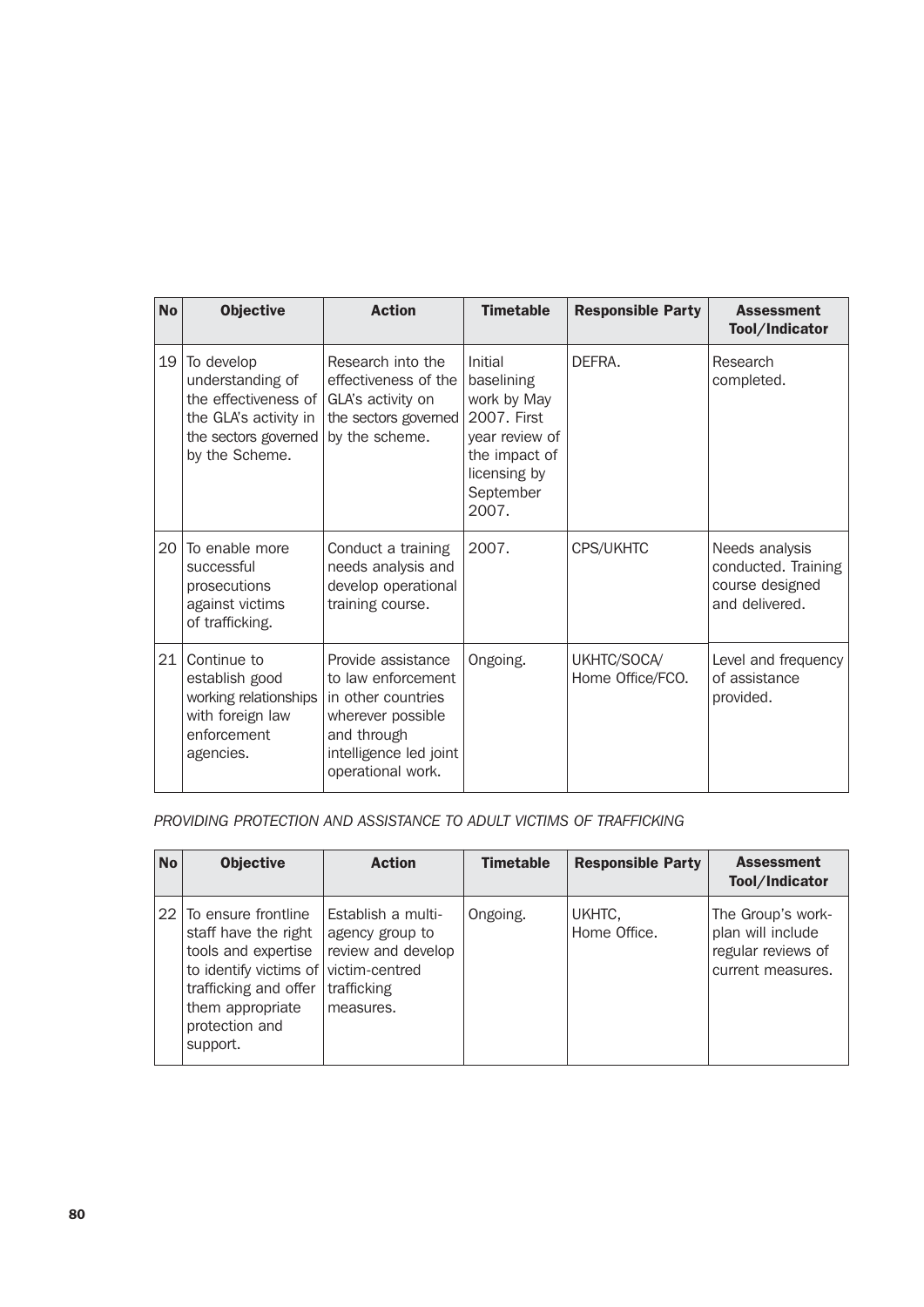| <b>No</b> | <b>Objective</b>                                                                                                                                                        | <b>Action</b>                                                                                                                                                                                              | <b>Timetable</b>                                                                                                  | <b>Responsible Party</b>                                                              | <b>Assessment</b><br>Tool/Indicator                                            |
|-----------|-------------------------------------------------------------------------------------------------------------------------------------------------------------------------|------------------------------------------------------------------------------------------------------------------------------------------------------------------------------------------------------------|-------------------------------------------------------------------------------------------------------------------|---------------------------------------------------------------------------------------|--------------------------------------------------------------------------------|
| 23        | To ensure frontline<br>staff have the right<br>tools and expertise<br>to identify victims of<br>trafficking and offer<br>them appropriate<br>protection and<br>support. | Update trafficking<br>toolkit, and produce<br>additional guidance<br>where required.                                                                                                                       | Mid 2007.                                                                                                         | Home Office/<br>UKHTC/Scottish<br>Executive (in<br>partnership with<br>OGD and NGOs). | Comprehensive<br>toolkit produced<br>and made<br>available.                    |
| 24        |                                                                                                                                                                         | Poppy project to<br>include an outreach<br>service to provide<br>help in the<br>identification and<br>support of victims.                                                                                  | Ongoing<br>(currently<br>funded until<br>2008).                                                                   | Home Office/NGOs.                                                                     | Monitor extent to<br>which service is used<br>and effectiveness.               |
| 25        |                                                                                                                                                                         | TARA project to<br>develop training<br>and written material<br>to raise awareness<br>of issues around<br>identification and<br>protection of<br>trafficking victims<br>and so extend<br>service provision. | 2007/08.                                                                                                          | NGO <sub>s</sub> .                                                                    |                                                                                |
| 26        |                                                                                                                                                                         | Consider extending<br>NGO outreach<br>support on a<br>national level.                                                                                                                                      | 2008/9.                                                                                                           | Home Office/NGOs.                                                                     |                                                                                |
| 27        |                                                                                                                                                                         | Develop a national<br>referral mechanism<br>with a clear point<br>of contact for initial<br>identification and<br>onward referral into<br>support services.                                                | More detailed<br>proposals to<br>be included<br>in the<br>implementation<br>plans for the<br>Council of<br>Europe | Home Office.                                                                          | Initial proposal<br>for structure of<br>national referral<br>mechanism agreed. |
| 28        |                                                                                                                                                                         | Develop a robust<br>system for the<br>formal identification<br>of victims.                                                                                                                                 | Convention to<br>be submitted<br>to the IDMG.                                                                     | Home Office.                                                                          | Victim profile<br>developed and<br>updated on receipt<br>of new intelligence.  |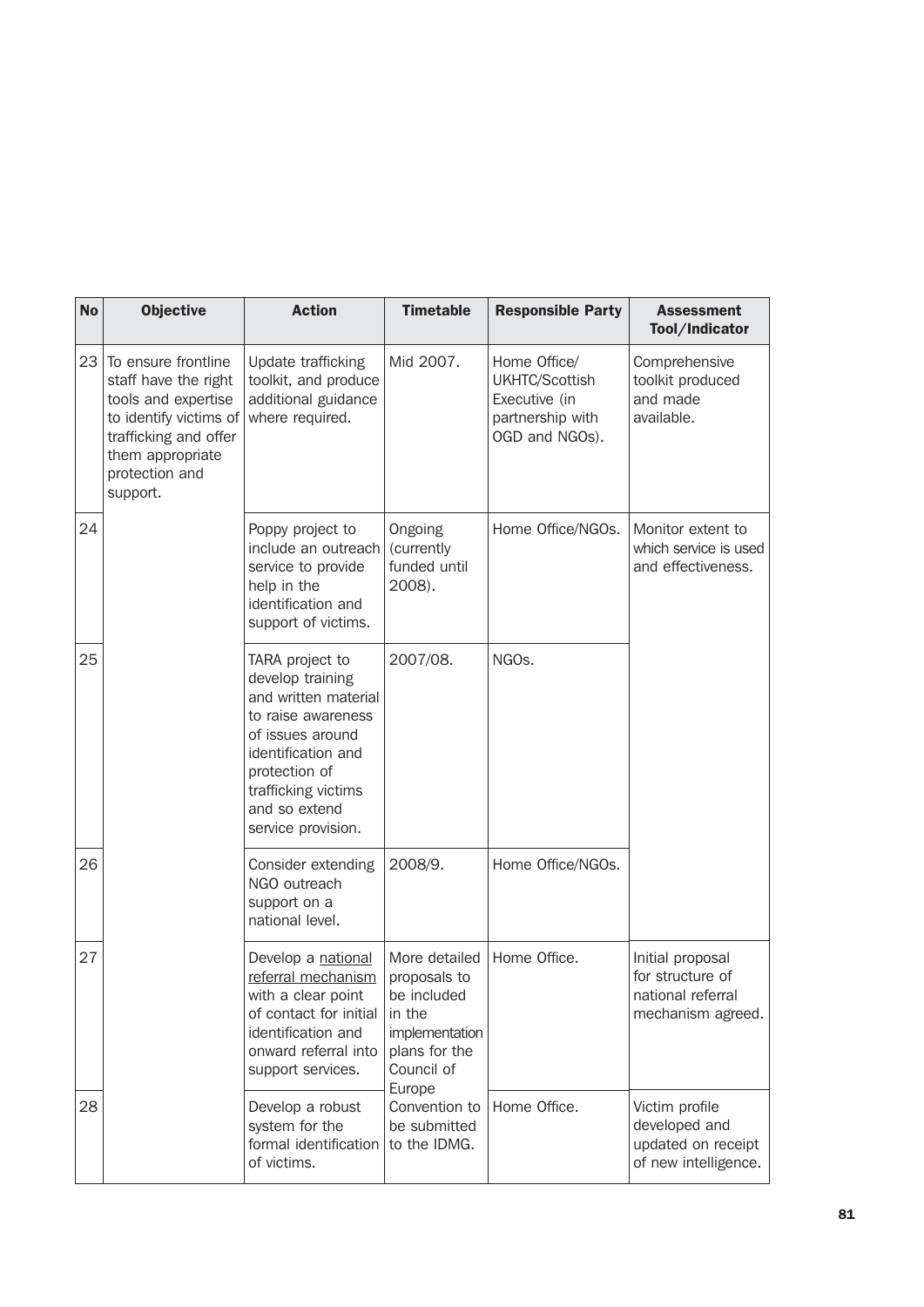| <b>No</b> | <b>Objective</b>                                                                                  | <b>Action</b>                                                                                                                        | <b>Timetable</b>                                                                                                                                              | <b>Responsible Party</b>             | <b>Assessment</b><br>Tool/Indicator                                                                |  |
|-----------|---------------------------------------------------------------------------------------------------|--------------------------------------------------------------------------------------------------------------------------------------|---------------------------------------------------------------------------------------------------------------------------------------------------------------|--------------------------------------|----------------------------------------------------------------------------------------------------|--|
| 29        | To ensure that<br>victims of trafficking<br>are provided with<br>safe and appropriate<br>support. | Develop guidance<br>on minimum<br>standards for<br>support services<br>for victims of<br>trafficking for<br>sexual exploitation.     | Mid 2007.                                                                                                                                                     | Home Office/UKHTC/<br>Poppy project. | Guidance developed<br>and reviewed for<br>usefulness.                                              |  |
| 30        |                                                                                                   | Establish a<br>'support services'<br>stakeholder group<br>to create links and<br>share best practice.                                | Ongoing.                                                                                                                                                      | Home Office/<br>UKHTC.               | Group to produce<br>work plan and<br>deliver short reports/<br>pieces of work on<br>best-practice. |  |
| 31        |                                                                                                   | Amend criteria for<br>the Poppy Project.                                                                                             | May 2007.                                                                                                                                                     | Home Office.                         | Revise criteria.<br>Assess impact of<br>changes.                                                   |  |
| 32        |                                                                                                   | Consider options<br>for providing<br>support provisions<br>on a national level<br>as part of work to<br>implement the<br>Convention. | Detailed<br>proposals to<br>be included<br>in the<br>implementation<br>plans for<br>the Council<br>of Europe<br>Convention to<br>be submitted<br>to the IDMG. | Home Office,<br>Scottish Executive.  | Proposals<br>discussed and<br>cross government<br>agreement to<br>option selected.                 |  |
| 33        |                                                                                                   | Consider piloting<br>support provisions<br>for victims of<br>trafficking for<br>forced labour.                                       | 2007/08<br>Detailed<br>proposals to be<br>considered in<br>implementation<br>plans for the<br>Council of<br>Europe<br>Convention.                             | Home Office.                         | Evaluation of pilot.                                                                               |  |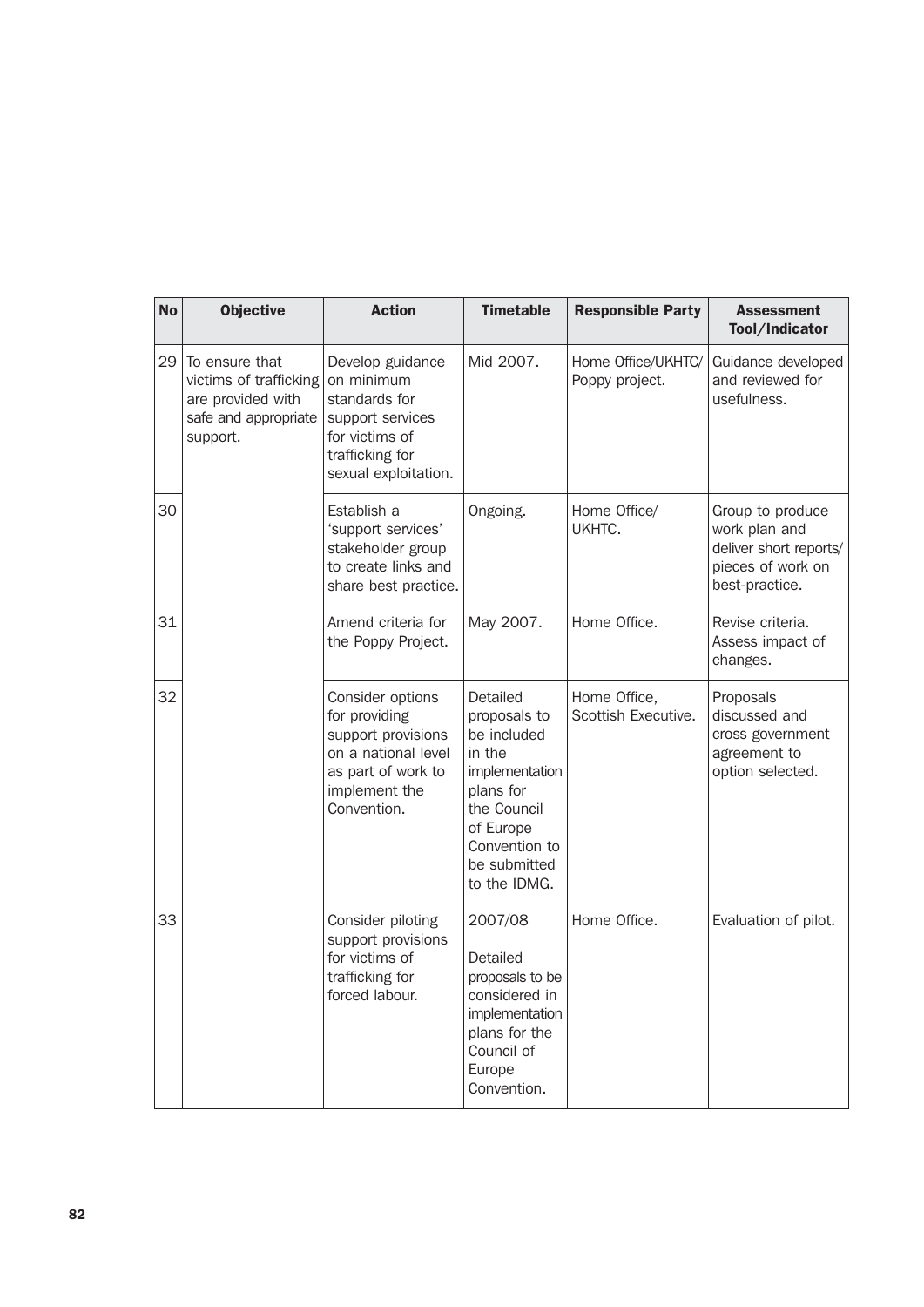| <b>No</b> | <b>Objective</b>                                                                                  | <b>Action</b>                                                                                                                                                                                                                                                                                                                       | <b>Timetable</b> | <b>Responsible Party</b>                                                       | <b>Assessment</b><br>Tool/Indicator                                                |
|-----------|---------------------------------------------------------------------------------------------------|-------------------------------------------------------------------------------------------------------------------------------------------------------------------------------------------------------------------------------------------------------------------------------------------------------------------------------------|------------------|--------------------------------------------------------------------------------|------------------------------------------------------------------------------------|
| 34        | To ensure that<br>victims of trafficking<br>are provided with<br>safe and appropriate<br>support. | Increase access to<br>health and support<br>services for victims<br>of sexual violence<br>and abuse (part<br>of the Cross<br><b>Government Sexual</b><br>Violence and Abuse<br>Action Plan).                                                                                                                                        | Ongoing.         | Department of<br>Health/ Home<br>Office.                                       | Monitor access and<br>take up of support<br>services by victims<br>of trafficking. |
| 35        |                                                                                                   | Ensure that<br>Government funded<br>Sexual Assault<br><b>Referral Centres</b><br>(SARCs) meet the<br>needs of minority<br>and vulnerable<br>groups, including<br>people from BME<br>communities and<br>those involved in<br>prostitution and<br>sexual exploitation.                                                                | 2007-8.          | Home Office/<br>Scottish Executive                                             | Review services to<br>ensure they meet<br>the needs of<br>these victims.           |
| 36        |                                                                                                   | To assist in the<br>awareness raising of<br>health professionals<br>through the Victims<br>of Violence and<br>Abuse Prevention<br>Programme. This<br>includes conducting<br>a care-pathways<br>mapping project<br>to inform national<br>service guidelines<br>on responding to<br>the needs of<br>victims of violence<br>and abuse. | Late 2007.       | Department of<br>Health/National<br>Institute for Mental<br>Health in England. | National guidelines<br>produced and<br>disseminated.                               |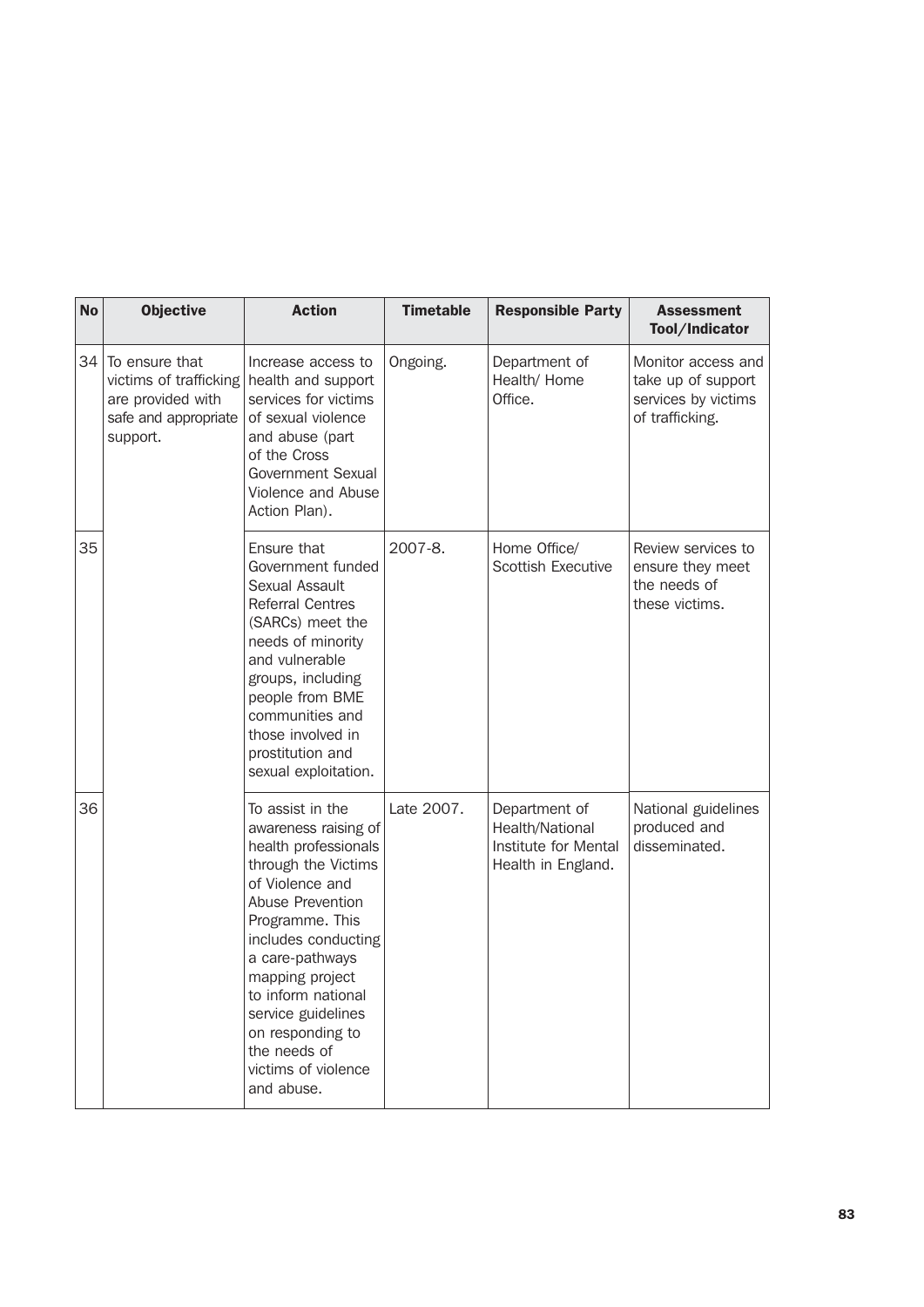| <b>No</b> | <b>Objective</b>                                                                                                                                                                                                                                                                                  | <b>Action</b>                                                                                                                                                                 | <b>Timetable</b> | <b>Responsible Party</b>       | <b>Assessment</b><br>Tool/Indicator                                     |
|-----------|---------------------------------------------------------------------------------------------------------------------------------------------------------------------------------------------------------------------------------------------------------------------------------------------------|-------------------------------------------------------------------------------------------------------------------------------------------------------------------------------|------------------|--------------------------------|-------------------------------------------------------------------------|
| 37        | To ensure that<br>victims of trafficking<br>are provided with<br>safe and appropriate<br>support.                                                                                                                                                                                                 | Fund a Handbook<br>on the Sexual<br>Health needs of<br>Asylum seekers<br>and Refugees.<br>(This handbook<br>covers trafficking,<br>domestic violence<br>and sexual violence). | 2007/8.          | Department<br>of Health.       | Handbook produced<br>and disseminated.                                  |
| 38        | To ensure frontline<br>staff have the right<br>tools and expertise<br>to identify victims of<br>trafficking and offer<br>them appropriate<br>protection and                                                                                                                                       | Review 'country<br>reports' to ensure<br>that they reflect<br>trafficking and<br>gender issues<br>where relevant.                                                             | Ongoing.         | Home Office.                   | Review and modify<br>if found to be<br>deficient.                       |
| 39        | support.                                                                                                                                                                                                                                                                                          | Issue guidance for<br>asylum caseworkers<br>on trafficking.                                                                                                                   | 2007/8.          | Home Office.                   | Guidance produced<br>and disseminated.                                  |
| 40        |                                                                                                                                                                                                                                                                                                   | Pilot training<br>package for asylum<br>caseworkers.                                                                                                                          | Mid 2007.        | Home Office/<br>Poppy Project. | Evaluation of pilot.                                                    |
| 41        | To ensure that<br>UKHTC victims sub-<br>victims are provided<br>group to consider<br>with information<br>options for producing<br>and disseminating<br>about their rights<br>information to<br>and available<br>victims.<br>support.                                                              |                                                                                                                                                                               | Ongoing.         | Home Office/<br>UKHTC.         | Information for<br>victims produced in<br>range of suitable<br>mediums. |
| 42        | To ensure that<br>Promote the AVRIM<br>victims are provided<br>programme widely<br>with appropriate<br>to ensure that<br>support to help<br>wherever possible<br>with reintegration.<br>victims are provided<br>with assistance<br>to return to their<br>home countries if<br>they wish to do so. |                                                                                                                                                                               | Ongoing.         | Home Office.                   | Increased take-up<br>of AVRIM.                                          |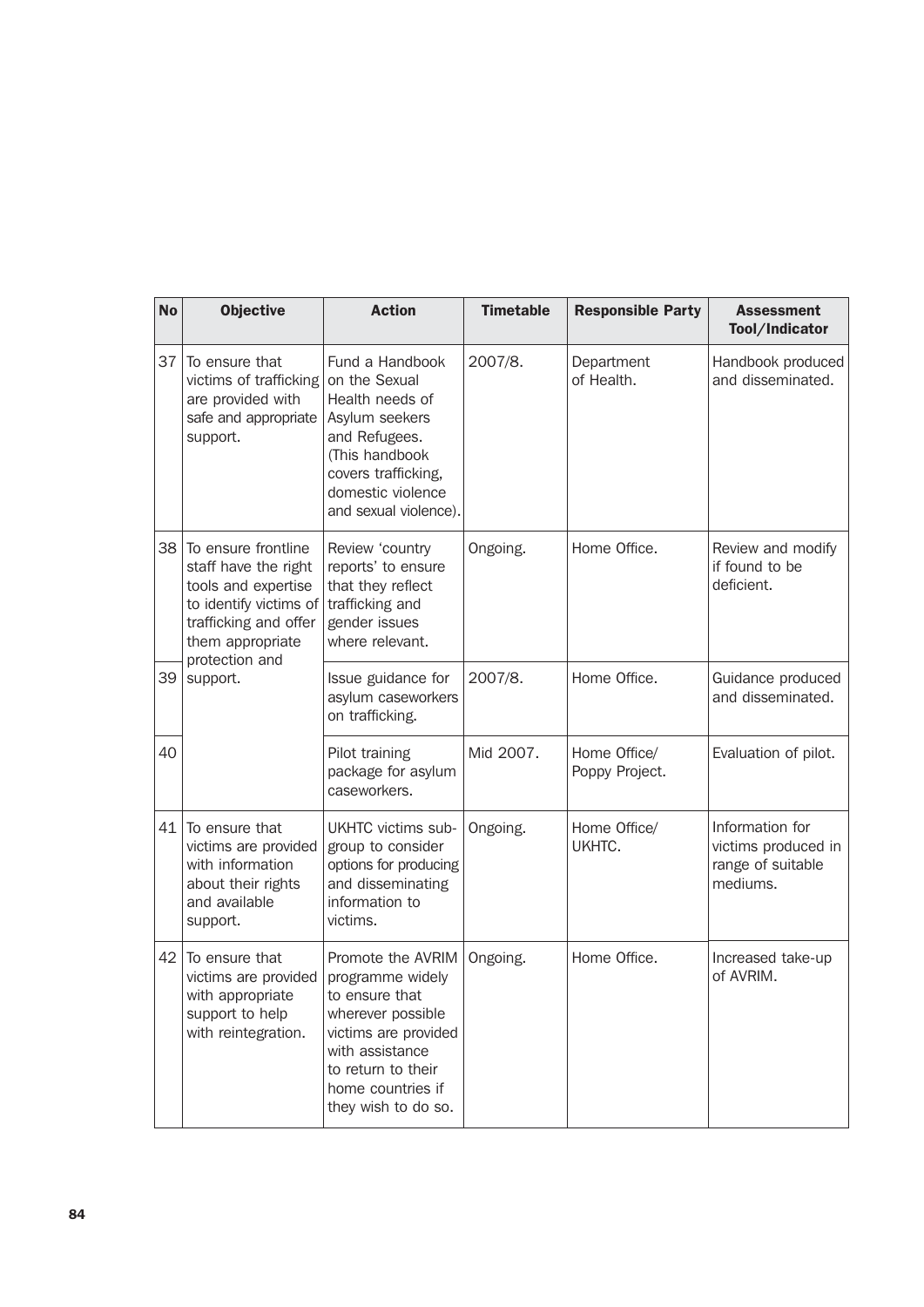| <b>No</b> | <b>Objective</b>                                                                     | <b>Action</b>                                                                                                                                                                            | <b>Timetable</b>           | <b>Responsible Party</b>                                                                          | <b>Assessment</b><br>Tool/Indicator                                                                                                            |
|-----------|--------------------------------------------------------------------------------------|------------------------------------------------------------------------------------------------------------------------------------------------------------------------------------------|----------------------------|---------------------------------------------------------------------------------------------------|------------------------------------------------------------------------------------------------------------------------------------------------|
| 43        | To enable<br>identification of<br>child victims early<br>to prevent<br>exploitation. | New Global Visa<br>Regulations<br>introduced from<br>February 2006.                                                                                                                      | Implementation<br>ongoing. | Home Office,<br>UK Visas.                                                                         | Monitor the extent<br>to which this data<br>is recorded. Profile<br>who is entering the<br>UK and with whom,<br>and any challenges<br>to this. |
| 44        | To reduce the<br>demand for<br>trafficked children<br>in destination<br>countries.   | DfES agree with<br>HO and UK Visas a<br>process for vetting<br>and approving<br>addresses and carers<br>for unaccompanied<br>children applying to<br>stay in UK in<br>excess of 28 days. | Implementation<br>ongoing. | Home Office/<br>Department for<br>Education and<br>Skills/Scottish<br>Executive/FCO/<br>UK Visas. | In time, review<br>how the process<br>is working.                                                                                              |
| 45        | To enable<br>identification<br>of child victims<br>early to prevent<br>exploitation. | Code of Practice<br>on the carriage<br>of minors to be<br>developed and<br>implemented.                                                                                                  | May 2007.                  | Home Office/<br>IATA/CAWG.                                                                        | Best practice<br>adopted and<br>implemented.                                                                                                   |
| 46        |                                                                                      | Passenger lists<br>to Home Office to<br>check potential<br>offenders and<br>children at risk.                                                                                            | 2008.                      | Home Office/<br>Airlines and other<br>carriers.                                                   | Information<br>exchanged on<br>targeted flights.                                                                                               |
| 47        |                                                                                      | Produce child alert<br>DVD to be used in<br>aircraft travelling to<br>the UK from Source<br>countries.                                                                                   | Timetable to<br>be agreed. | CEOP.                                                                                             | Number of airlines<br>using DVD.                                                                                                               |

# *CHILD VICTIMS OF TRAFFICKING*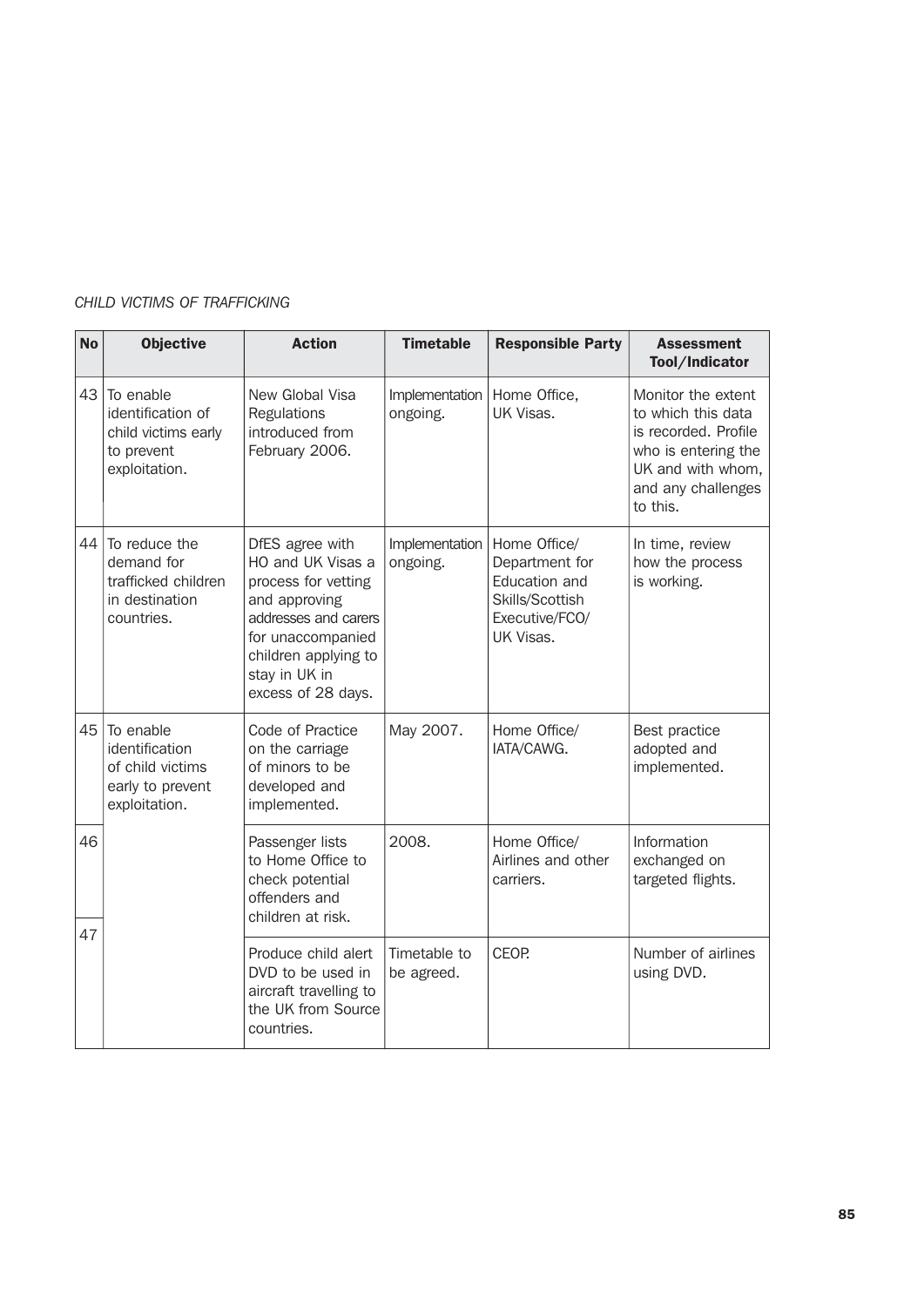| <b>No</b> | <b>Objective</b>                                                                                                                                                                                                                                         | <b>Action</b>                                                                                                                            | <b>Timetable</b>      | <b>Responsible Party</b>                                                                                    | <b>Assessment</b><br>Tool/Indicator                                                                                                                     |
|-----------|----------------------------------------------------------------------------------------------------------------------------------------------------------------------------------------------------------------------------------------------------------|------------------------------------------------------------------------------------------------------------------------------------------|-----------------------|-------------------------------------------------------------------------------------------------------------|---------------------------------------------------------------------------------------------------------------------------------------------------------|
| 48        | To ensure frontline<br>staff have the right<br>tools and expertise<br>to identify victims<br>of trafficking.                                                                                                                                             | Police, including<br>Special Branch<br>training for officers<br>located at ports<br>of entry                                             | Sept 2007.            | ACPO/Home Office/<br>UKHTC.                                                                                 | Number of personnel<br>trained; evaluation of<br>training programme;<br>regular updates as<br>patterns change<br>(e.g. changes in<br>source countries). |
| 49        | To improve<br>knowledge on the<br>nature and scale<br>of child trafficking.                                                                                                                                                                              | Develop means<br>of recording child<br>sponsors who<br>may pose a risk of<br>harm to separated<br>children at ports of<br>entry and ASUs | Ongoing.              | Home Office.                                                                                                | Review of recording<br>mechanisms.                                                                                                                      |
| 50        | To ensure frontline<br>staff have the right<br>tools and expertise<br>to identify victims of<br>trafficking (Asylum<br>Screening Units).                                                                                                                 | Ensure that ASU<br>staff and social<br>services colleagues<br>are fully aware of<br>the relevant<br>guidance and trained.                | Continuous<br>update. | Home Office<br>DfES/Scottish<br>Executive.                                                                  | Number of personnel<br>trained/briefed;<br>later assessment<br>of awareness.                                                                            |
| 51        | To improve<br>knowledge on the<br>nature and scale<br>of child trafficking.                                                                                                                                                                              | Ensure referrals<br>are tracked using<br>NRUC.                                                                                           | August 2007.          | Home Office.                                                                                                | Process established<br>for the use of<br>NRUC for tracking<br>purposes.                                                                                 |
| 52        | To ensure frontline<br>staff have the right<br>tools and expertise<br>to identify child<br>victims and offer<br>them appropriate<br>protection and<br>support bearing in<br>mind the special<br>needs of children.<br>(Children's (Social)<br>Services). | Agree safe<br>arrangements for<br>trafficked children to<br>be accommodated<br>within UASC Reform<br>Programme.                          | Jan 2008.             | Home Office/DfES/<br>Scottish Executive/<br>Department of<br>Health/Local<br>Authorities, SHAs<br>and PCTs. | Review process;<br>awareness of these<br>procedures by those<br>who need to know<br>and implement<br>them.                                              |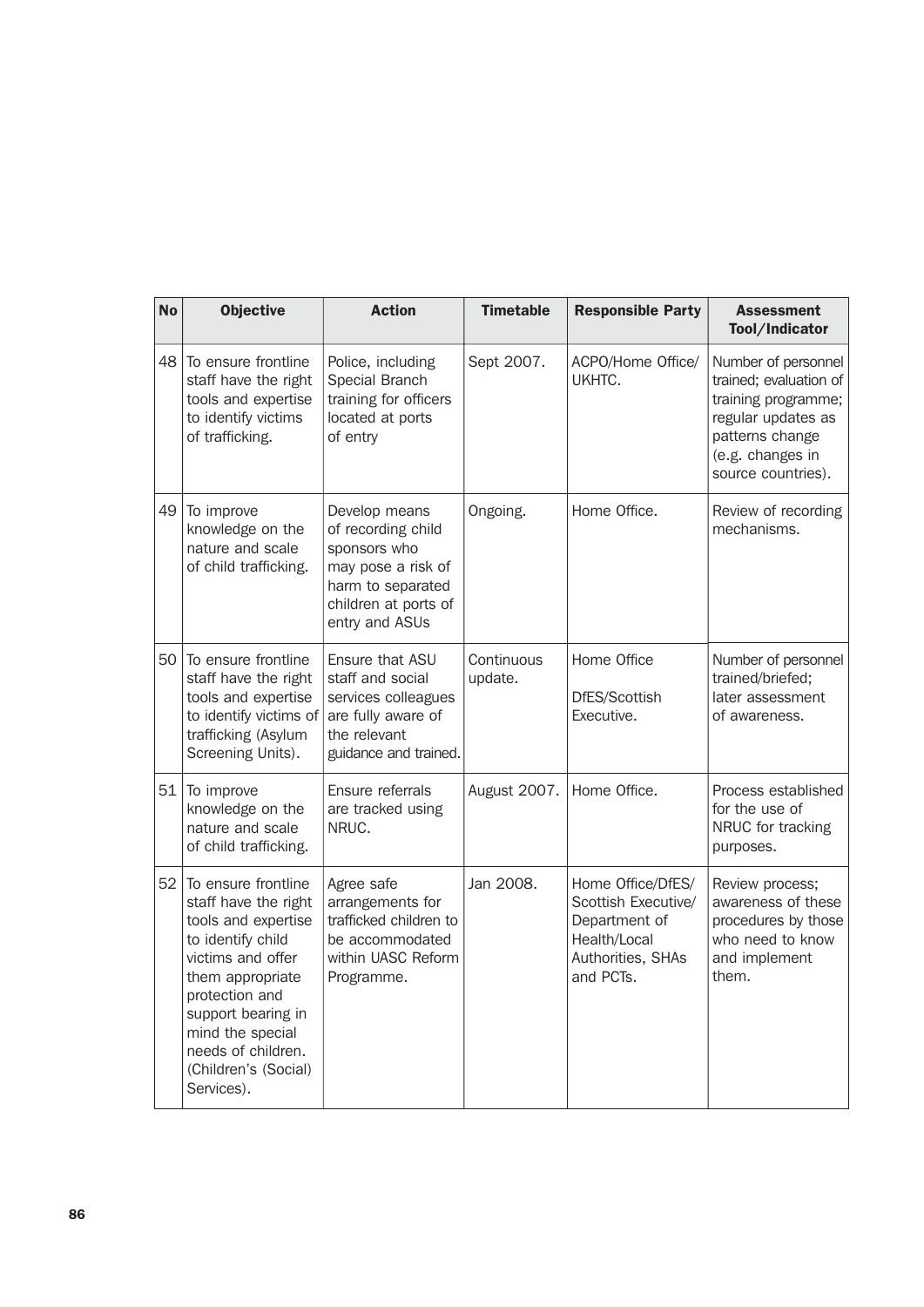| <b>No</b> | <b>Objective</b>                                                                                                                                                                                                                                                              | <b>Action</b>                                                                                                                                                                                                                                                      | <b>Timetable</b>           | <b>Responsible Party</b>                                                    | <b>Assessment</b><br>Tool/Indicator                                                                                                                    |
|-----------|-------------------------------------------------------------------------------------------------------------------------------------------------------------------------------------------------------------------------------------------------------------------------------|--------------------------------------------------------------------------------------------------------------------------------------------------------------------------------------------------------------------------------------------------------------------|----------------------------|-----------------------------------------------------------------------------|--------------------------------------------------------------------------------------------------------------------------------------------------------|
| 53        | To ensure frontline<br>staff have the right<br>tools and expertise<br>to identify child<br>victims and offer<br>them appropriate<br>protection and<br>support bearing in<br>mind the special<br>needs of children.                                                            | Review "Working<br>Together to safeguard<br>children" guidance<br>on Child trafficking<br>and produce<br>supplemental<br>guidance on<br>child trafficking.<br>Collaborate with HO<br>and DH in developing<br>protocols for<br>recording child<br>trafficking cases | August 2007                | Home Office/DfES/<br>Department of<br>Health/Scottish<br>Executive/NIO/NAW. | Guidance reviewed<br>completed and<br>supplementary<br>volume published.<br>Guidance<br>implemented;<br>Evaluation of<br>effectiveness<br>of guidance. |
| 54        |                                                                                                                                                                                                                                                                               | <b>Updating the SCIP</b><br>and publishing<br>new supplementary<br>guidance on children<br>as victims of sexual<br>exploitation                                                                                                                                    | Timescale to<br>be agreed  | DfES/Scottish<br>Executive/<br>Home Office/<br>Department of<br>Health.     | Supplementary<br>Guidance produced<br>and disseminated.                                                                                                |
| 55        |                                                                                                                                                                                                                                                                               | Ensure the needs<br>of victims of child<br>trafficking are<br>addressed and<br>recorded by LSCBs/<br><b>Child Protection</b><br>Committees in<br>Scotland                                                                                                          | Timescale to<br>be agreed. | DfES/Scottish<br>Executive/<br>Home Office/<br>Department of<br>Health.     | LSCBs implement<br>recording protocols<br>and act on<br>trafficking guidance.                                                                          |
| 56        | To improve the<br>ACPO group on<br>child trafficking,<br>ability of the UK<br>to investigate<br>in consultation<br>child trafficking<br>with the UKHTC,<br>effectively.<br>to produce practice<br>guidance for<br>police officers<br>investigating child<br>trafficking cases |                                                                                                                                                                                                                                                                    | August 2007.               | ACPO/UKHTC/<br>CEOP/ACPOS.                                                  | Guidance produced<br>and linked to<br>Working Together to<br>Safeguard Children<br>supplement.                                                         |
| 57        |                                                                                                                                                                                                                                                                               | Collaborate with<br>HO/DfES and<br>DH in developing<br>protocols for<br>recording child<br>trafficking cases                                                                                                                                                       | September<br>2007.         | ACPO/ACPOS/<br>CEOP/Home Office/<br>DfES/DH/UKHTC.                          | Protocols developed<br>and implemented.                                                                                                                |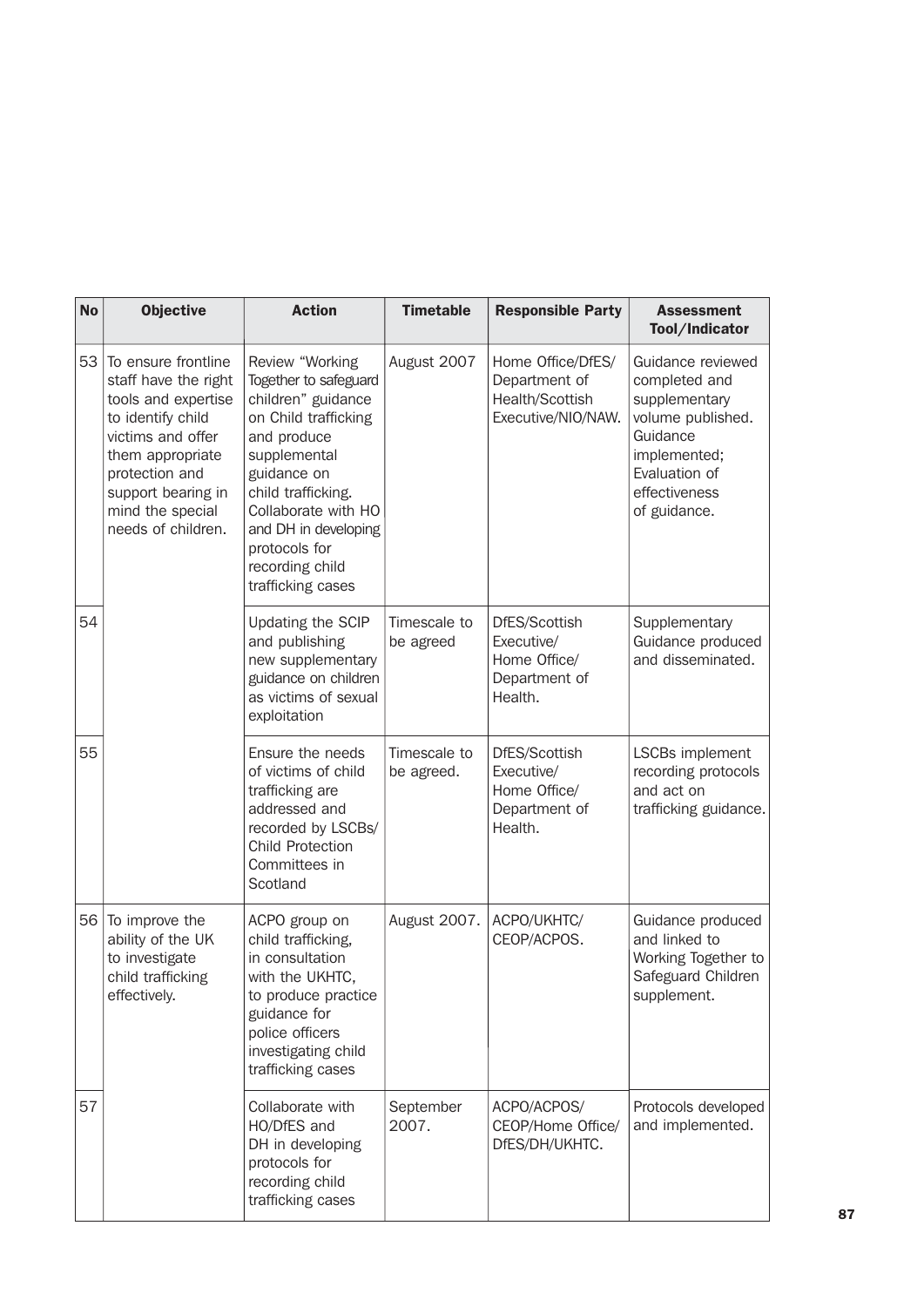| <b>No</b> | <b>Objective</b>                                                                                                                                                                                                   | <b>Action</b>                                                                                                                                                                                                                                                                                                                       | <b>Timetable</b>                  | <b>Responsible Party</b>                                  | <b>Assessment</b><br>Tool/Indicator                         |
|-----------|--------------------------------------------------------------------------------------------------------------------------------------------------------------------------------------------------------------------|-------------------------------------------------------------------------------------------------------------------------------------------------------------------------------------------------------------------------------------------------------------------------------------------------------------------------------------|-----------------------------------|-----------------------------------------------------------|-------------------------------------------------------------|
| 58        | To ensure frontline<br>staff have the right<br>tools and expertise<br>to identify child<br>victims and offer<br>them appropriate<br>protection and<br>support bearing in<br>mind the special<br>needs of children. | To assist in the<br>awareness raising of<br>health professionals<br>through the Victims<br>of Violence and<br>Abuse Prevention<br>Programme. This<br>includes conducting<br>a care-pathways<br>mapping project<br>to inform national<br>service guidelines<br>on responding to<br>the needs of<br>victims of violence<br>and abuse. | Late 2007.                        | Department of<br>Health.                                  | <b>National Guidelines</b><br>produced and<br>disseminated. |
| 59<br>60  |                                                                                                                                                                                                                    | Assist health<br>services (eg: Child<br>and Adolescent<br>Mental Health<br>Services, GPs,<br>CAMHS and GUM<br>clinics) to identify<br>and respond<br>to the needs of<br>trafficked children.                                                                                                                                        | Late 2007.                        | Department of<br>Health/<br>Home Office.                  | Guidance produced<br>and disseminated.                      |
|           |                                                                                                                                                                                                                    | Ensure guidance<br>to teachers and<br>other education<br>professionals in<br>recognising and<br>referring children<br>who may have<br>been trafficked is<br>included in WTSC<br>supplement.                                                                                                                                         | From<br>August 2007<br>(ongoing). | <b>DfES Schools</b><br>Directorate<br>Scottish Executive. | Guidance rolled<br>out; assessment of<br>awareness made.    |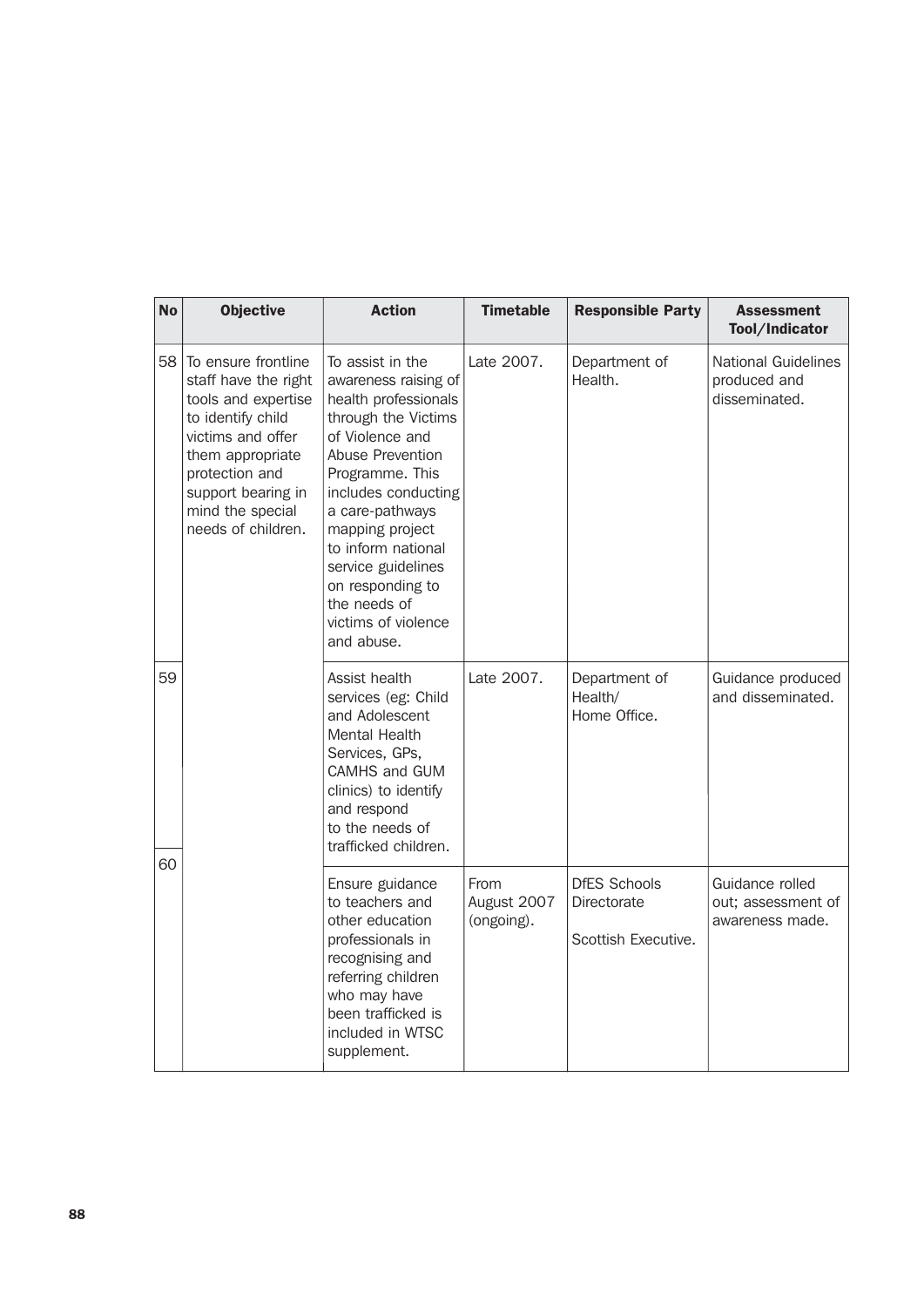| <b>No</b> | <b>Objective</b>                                                                                                                                                                                                   | <b>Action</b>                                                                                                                                                       | <b>Timetable</b>   | <b>Responsible Party</b>        | <b>Assessment</b><br>Tool/Indicator                                                                                                                                      |
|-----------|--------------------------------------------------------------------------------------------------------------------------------------------------------------------------------------------------------------------|---------------------------------------------------------------------------------------------------------------------------------------------------------------------|--------------------|---------------------------------|--------------------------------------------------------------------------------------------------------------------------------------------------------------------------|
| 61        | To ensure frontline<br>staff have the right<br>tools and expertise<br>to identify child<br>victims and offer<br>them appropriate<br>protection and<br>support bearing in<br>mind the special<br>needs of children. | Activate Professionals  <br>Advice Line in<br>Partnership with<br>NSPCC, CEOP and<br>ECPAT UK.                                                                      | July 2007.         | Home Office/<br>NSPCC.          | Number of calls<br>received to evaluate<br>the take up of<br>service. Extent<br>to which this<br>information/<br>intelligence is<br>disseminated to<br>UKHTC and others. |
| 62        |                                                                                                                                                                                                                    | Develop a new<br>e-learning tool and<br>training programme<br>on safeguarding<br>child victims of<br>trafficking to<br>complement<br>the best practice<br>guidance. | September<br>2007. | ECPAT UK/<br>Home Office, DfES. | E-learning tool<br>created and<br>evaluation carried<br>out/measurement<br>of usage. Number<br>of training courses<br>delivered.                                         |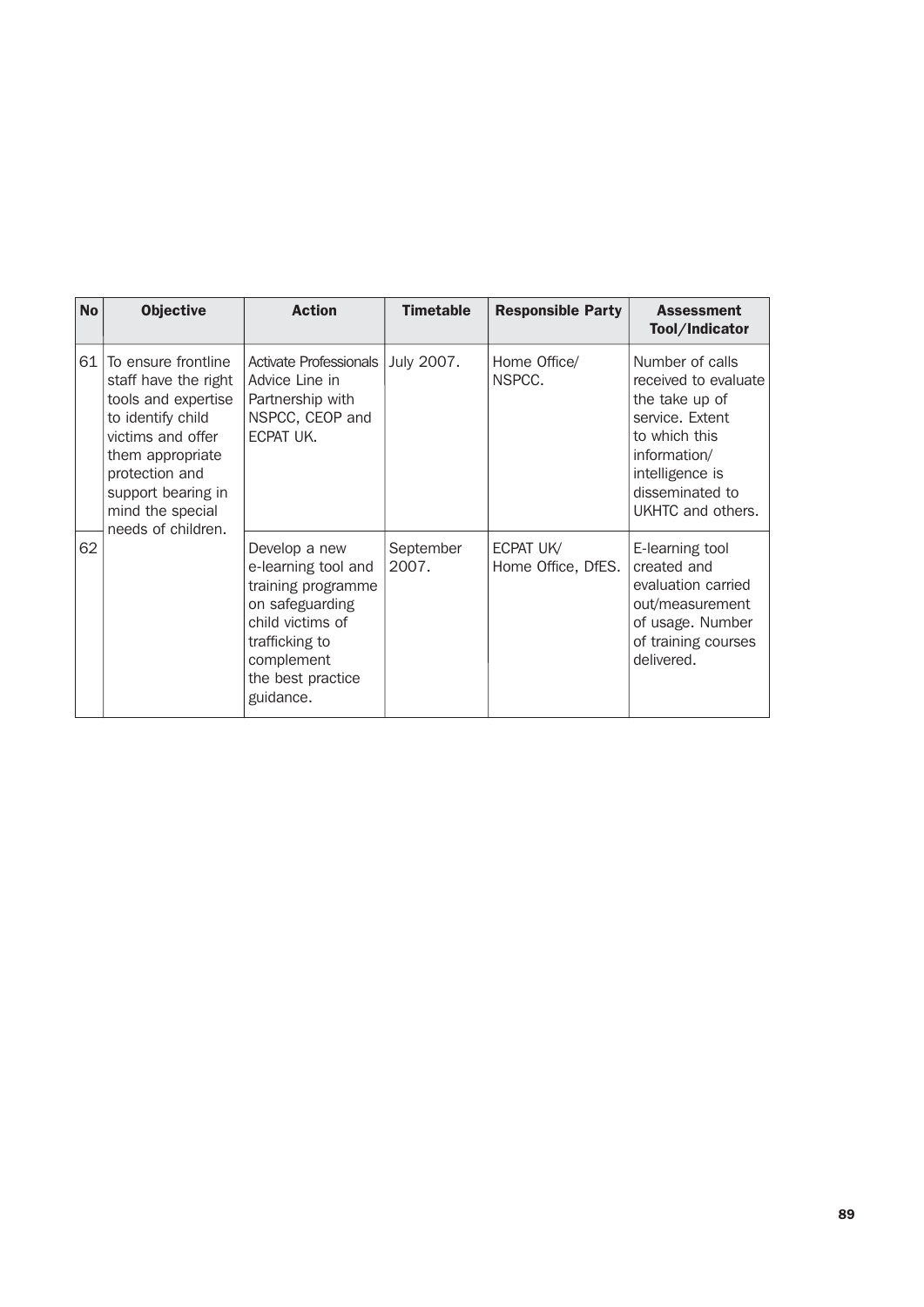# ANNEX B

# UK ACTION PLAN ON TACKLING HUMAN TRAFFICKING

### REGULATORY IMPACT ASSESSMENT

### 1. Purpose and intended effect

### *1.1 Objective*

To reduce the scale of human trafficking in the UK and the harms caused by it. Our specific aims are:

- to reduce the number of people trafficked to the UK;
- increase the effectiveness of investigations and prosecutions of trafficking cases and the number of successful disruptions of crime groups involved in trafficking; and
- to enhance the protection and support provided to victims who are identified.
- 2 We will do this through a series of targeted measures aimed at prevention; prosecution and investigation; and protection and support.
- *1.2 Background*
- 3 Human trafficking involves the movement of people, either within one country or from one country to another, using coercion, deception or abuse of power for the purpose of their exploitation. Given the covert nature of the crime, it is extremely difficult to establish the full scope of the problem but there is little doubt that it is a growing problem in the UK and in Europe as a whole. Law enforcement agencies report a rise in the prevalence of trafficking in recent years.
- 4 Most of our knowledge centres on trafficking for sexual exploitation. Generally, the victims are duped into coming to the UK with promises of work, but once here they are sold on to organised crime gangs and forced into prostitution. The majority of trafficked victims originate from Eastern Europe and the Balkans, or from the Far East, especially China and Thailand.
- 5 Trafficking victims are subject to sexual, physical, emotional and psychological violence and abuse. Restrictions on freedom may amount to slavery like conditions – the harms to individuals are therefore high. Human trafficking is linked to a broader spectrum of criminality and is often carried out by organised crime groups. It is a high profit crime. There are therefore significant social and economic harms caused by this form of criminality also.
- 6 The international community places a high priority on tackling trafficking. The UK has made a political commitment to the Organisation for Security and Cooperation in Europe (OSCE) to draw up a national action plan for combating and preventing trafficking. This, alongside growing public and political concern, has been the driver for this Action Plan.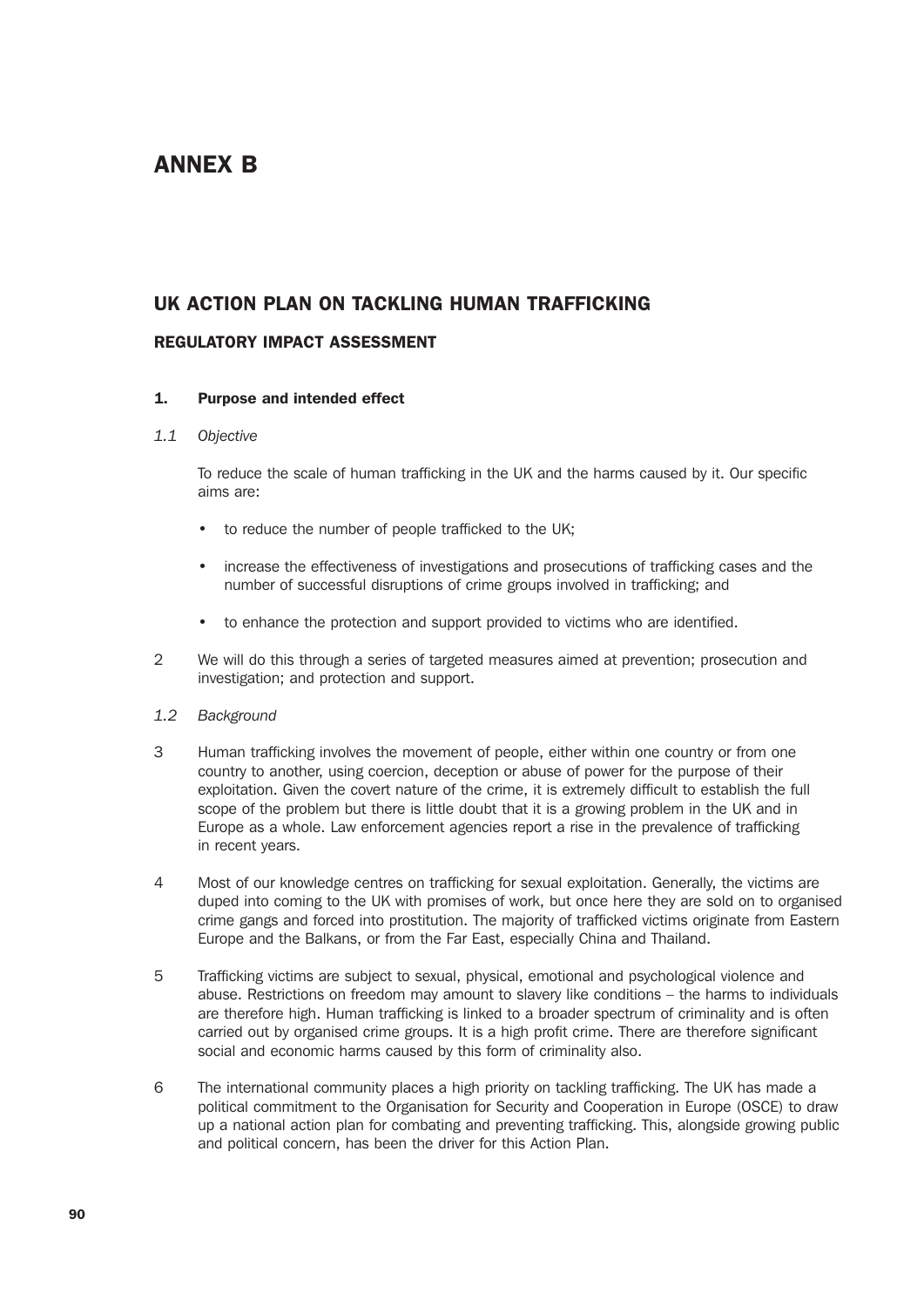- *1.3 Rationale for Government Intervention.*
- 7 The Government has a responsibility to develop policies which protect and support vulnerable people and reduce the opportunities for their exploitation. The Government therefore has a duty of care to protect and support victims of human trafficking and, as far as possible, prevent future instances of abuse.
- 8 Human trafficking is often carried out by organised crime groups who exploit loopholes in policy and legislation to enable them to carry out their businesses. A joined-up national strategy is therefore essential to ensure a consistent and robust response.
- 9 We have an international obligation to take action to prevent this global problem.

### 2. Options

- 10 Option one: do nothing. This would result in us carrying on with existing work streams but not taking forward the wider proposals in the Action Plan or joining up the work being undertaken by a number of departments, agencies and devolved administrations in a co-ordinated way.
- 11 Option two: implement the proposals contained within the Action Plan. The proposed actions can be grouped into the following headings:
	- prevention of trafficking;
	- investigation, law enforcement and prosecution;
	- providing protection and assistance to adult victims of trafficking; and
	- child trafficking.
- 12 More details on the measures are included below and, to a greater extent, in the Action Plan.

### 3. Benefits

- 13 Internal Home Office research has estimated that the total economic and social cost, or harm, of people trafficking for sexual exploitation was roughly £1bn in 2003. The main costs to victims quantified are the sexual and physical violence suffered by victims at the hands of traffickers and clients. Even a small reduction in the scale of trafficking would reap high benefits.
- 14 These benefits can be realised through greater prevention of trafficking at source. In particular the following measures:
	- Complete scoping study on the extent of child trafficking;

*This, alongside other research underway in the Home Office, will give us a better understanding of the problem and enable us to better target resources and enforcement activity.*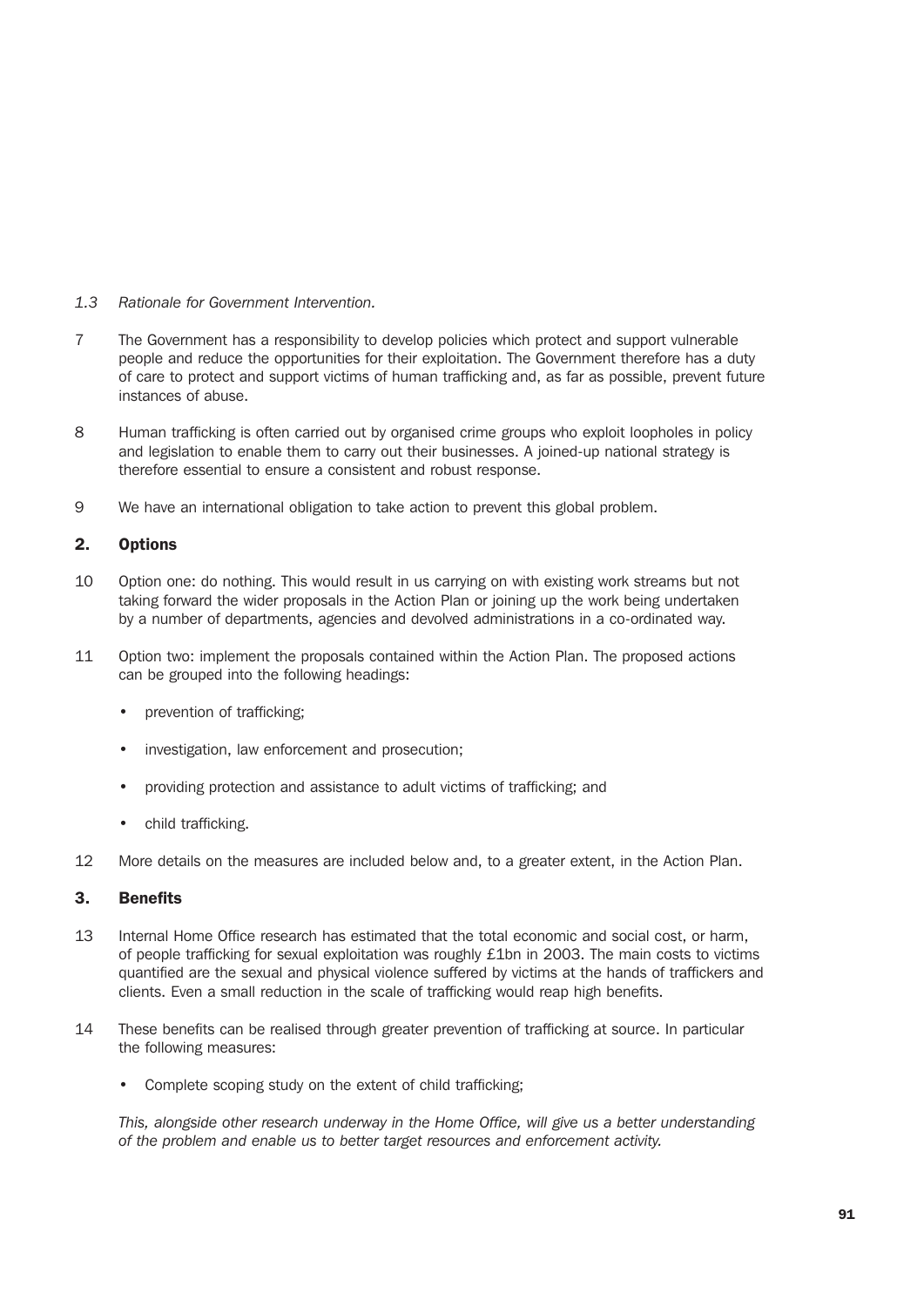• To establish a central point for collation of data and information on all forms of trafficking;

*The collection of this data in a systematic way is essential if we are to better understand the problem. It will help us prioritise resources and activities, and allow a better understanding of the impacts of our efforts.*

Publicise successful prosecutions in source and transit countries;

*This may be based around the more regular dissemination of information to UK posts overseas, or the use of media networks. The aim is to ensure examples of successful criminal justice interventions in the UK are widely publicised in source and transit countries to act as a deterrent to those considering engaging in trafficking and to raise awareness with potential victims.*

Support projects in source countries aimed at raising awareness within groups that are vulnerable to recruitment by traffickers

*This will prevent trafficking by providing information to vulnerable groups about the risks.*

• Raising awareness of trafficking with airline carriers and Entry Clearance Officers in source and transit countries;

*This is designed to reduce the opportunities for traffickers to carry out their criminality undetected. It will be taken forward by dissemination of information and guidance through existing networks.*

• Establish a process for vetting and approving addresses and carers for unaccompanied children applying to stay in the UK in excess of 28 days;

*This is to provide greater protection to potential child victims of trafficking.*

- 15 Other benefits will accrue through reducing demand. For example:
	- Implementing the measures contained in the Immigration, Asylum & Nationality Act 2006, which include the imposition of a civil penalty regime for employers of illegal migrant workers, together with the introduction of a new offence of knowingly employing an illegal migrant worker;

*Tougher penalties for 'knowingly' employing an illegal migrant worker should act to deter employers who are knowingly and deliberately using illegal migrant workers, some of whom may have been trafficked, thereby acting to reduce demand. Further discussions of the benefits are included in the Act's Regulatory Impact Assessment found at; http://www.ind.homeoffice.gov.uk/6353/6356/10630/legislationriaillegalworking.pdf*

- 16 Benefits will also be achieved by enhancing our efforts to identify and disrupt instances of trafficking. For example:
	- Reviewing training and guidance provided to law enforcement and frontline agencies and providing border control agencies with profiles/ indicators to aid early identification.

*This will increase the detection of trafficking victims, leading to increased enforcement activity* 92 *and awareness of the nature and scale of the problem.*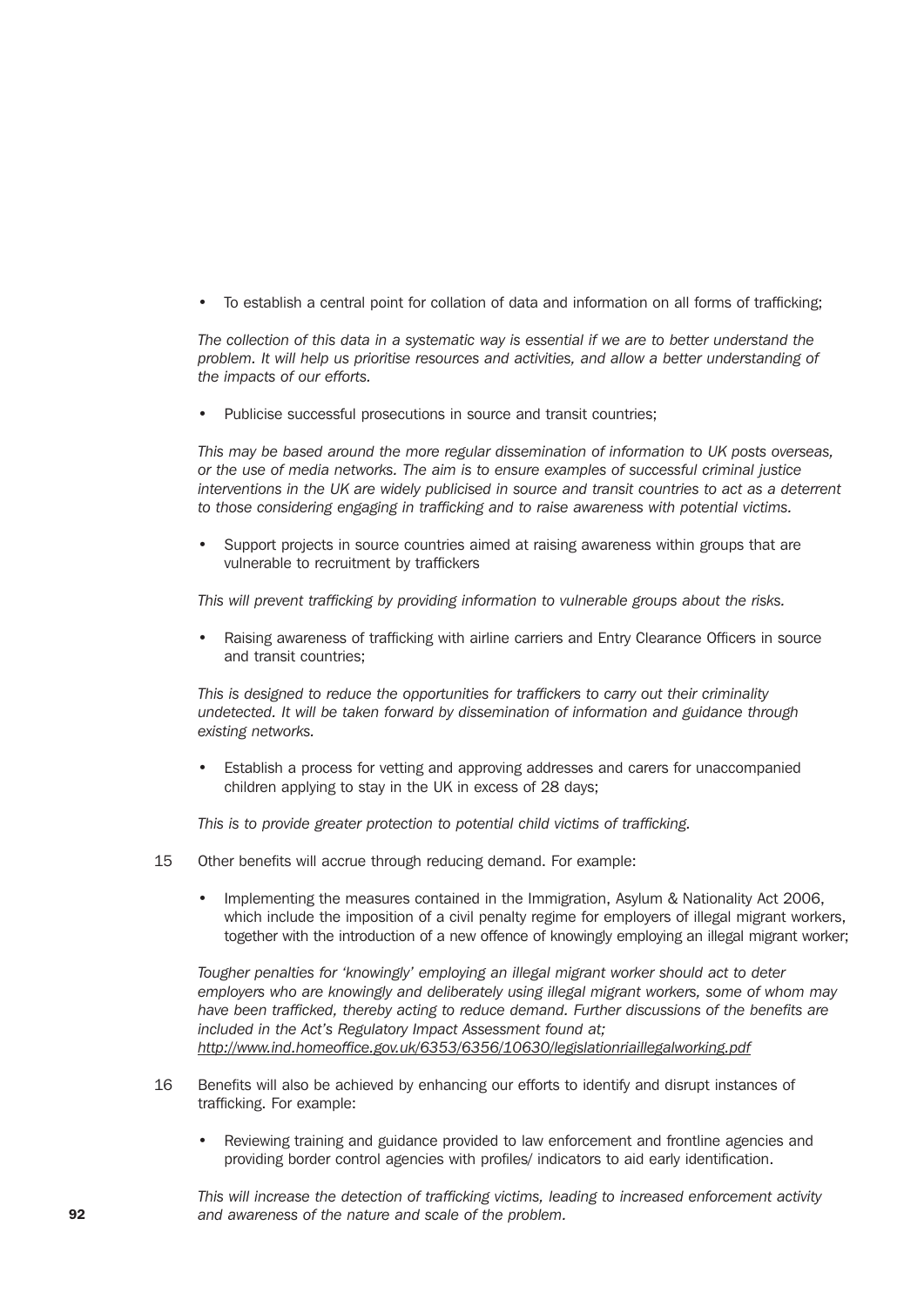• Ensure that trafficking and related legislation is fit for purpose.

*This will ensure that law enforcement and prosecutors have the best tools for taking action against traffickers and organised crime groups. The current UK Borders Bill contains amendments to the trafficking offences contained in the Sexual Offences Act 2003 and the Asylum and Immigration(Treatment of Claimants, etc) Act 2004.*

Make human trafficking "core police business", partly through developing key diagnostic indicators.

*Performance indicators will ensure the accurate measurement of performance and ensure awareness of the issue is raised within the police service.*

## 4. Costs

- 17 The new provisions in the Immigration, Asylum & Nationality Act 2006 have already been the subject of a RIA published on 22 June 2005, this is available at *http://www.ind.homeoffice.gov.uk/6353/6356/10630/legislationriaillegalworking.pdf.* The proposed amendments to the trafficking legislation in the UK Borders Bill have also been the subject of a RIA published in February 2007 and available at http://www.ind.homeoffice.gov.uk/6353/6356/10630/ukbordersbillria.pdf.
- 18 There may be some areas where more significant costs will be incurred. For example, based on the current POPPY project arrangements, the costs of supporting a victim of trafficking for sexual exploitation equates to around £23,000 per annum. The decision to sign the Council of Europe Convention on Action Against Trafficking in Human Beings will require the extension of current support for victims of trafficking. However, at this early stage, it is not possible to estimate the full costs of extending the support services on a national level to all identified victims of trafficking as we do not have accurate intelligence on the scale of all forms of trafficking into the UK (including trafficking for forced labour). The overall resource impact will depend on the model of support ultimately chosen. The Action Plan contains a commitment to submit more detailed implementation plans to the Inter-Departmental Ministerial Group on Human Trafficking once the various options have been further explored.
- 19 In most cases, the financial costs of initiatives contained in this proposal will be absorbed by existing budgets. For example, most of the proposals in the Plan which relate to law enforcement, SOCA and CEOPs will be met by existing budgets. Organised Immigration Crime is SOCA's second priority after drugs and the Home Secretary wrote to Chief Constables in England and Wales in 2005 stating that police force effort directed at organised immigration crime should be raised. Nevertheless, costs will still be incurred in that organisations will have to trade-off time and expenditure incurred in dealing with people trafficking with their other responsibilities. For example, raising awareness of trafficking amongst police forces will require additional training and, to a limited extent, may mean less time available to, for example, other crime areas. However, we anticipate that this impact will be small.
- 20 The scoping study on the extent of child trafficking will be funded by the Home Office at a cost of £37,500. The Home Office is match funding a telephone advice line for professionals in the amount of £100,000 per annum over 3 years. Comic Relief is providing the same amount. The Home Office is also funding ECPAT UK with £30,000 as a single payment for the development of an e-learning tool for professionals.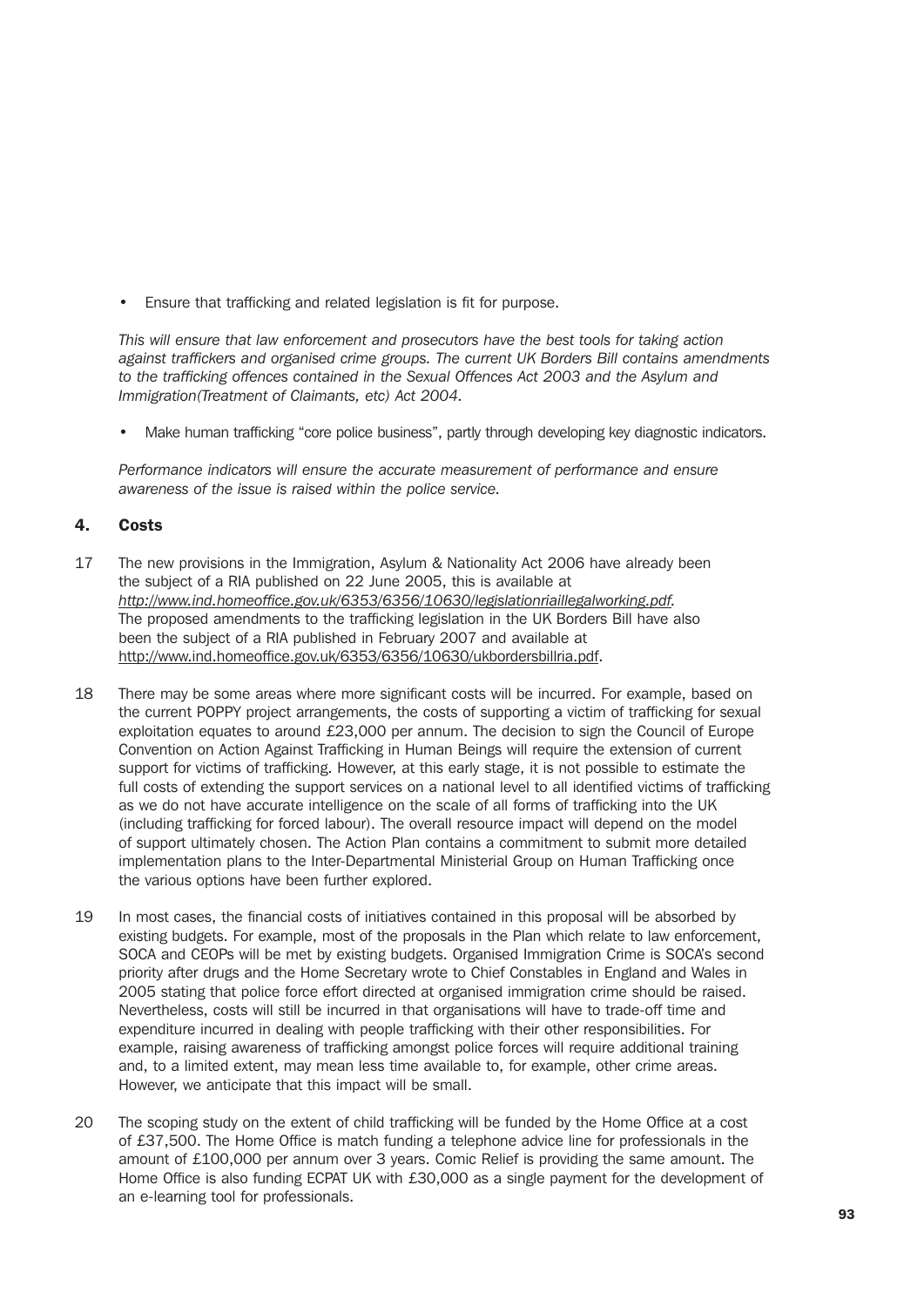### 5. Small Firms Impact Test

21 We do not anticipate that this proposal will have an adverse impact on small businesses. To the extent that there are competition benefits (see below) there could be some small benefits to legitimate small firms.

## 6. Competition Assessment

22 Firms using trafficked persons for cheap labour have an unfair competition advantage. By addressing this, these proposals will have a positive impact on competitiveness. A further assessment of the impact of the new provisions in the Immigration, Asylum & Nationality Act 2006 can be found in the RIA for that Act (see above).

## 7. Enforcement and sanctions

23 Consideration has been given to the enforcement implications of the new provisions contained in the Immigration, Asylum and Nationality Act 2006 and the proposed amendments to the trafficking legislation contained in the UK Borders Bill in the RIAs refferred to above. The current trafficking offences contained in the Sexual Offences Act 2003, the Criminal Justice (Scotland) Act 2003 and the Asylum and Immigration ( Treatment of Claimants, etc) Act 2004 have been in force since May and December 2004 respectively and both carry a maximum penalty of 14 years imprisonment.

### 8. Monitoring and evaluation

- 24 Progress against the Action Plan will be monitored by the Home Office chaired Inter-Departmental Ministerial Group on Human Trafficking.
- 25 Each of the actions in the Plan sets out the party responsible for delivery and an appropriate assessment tool or indicator.

### 9. Consultation

- 26 The initial consultation on proposals for a UK Action Plan on Human Trafficking ran for a period of 3 months from 5th January to 5th April 2006. In total we received 206 responses from individuals and organisations both within and outside the UK. We published a summary of those responses in June 2006. The consultation document, summary of responses and list of respondents can be found at http://www.homeoffice.gov.uk/documents/cons-2006-tack-humantrafficking/?version=1.
- 27 The actions proposed in the Plan have been discussed and agreed with a number of government departments, agencies, law enforcement and devolved administrations.

### 10. Summary and recommendation

28 The Government proposes to proceed with Option 2, to take forward the initiatives contained in the Action Plan.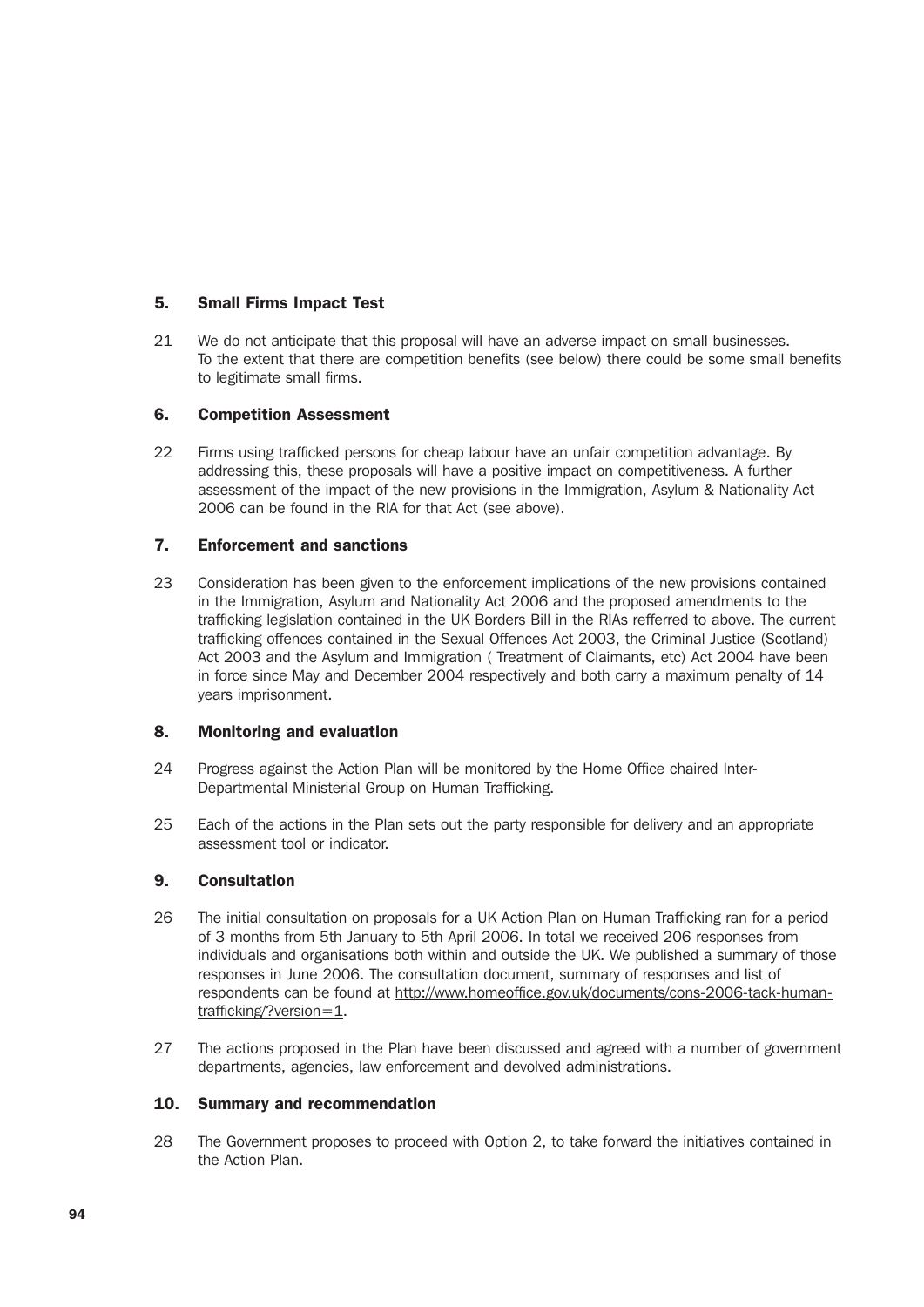# ANNEX C

# UK ACTION PLAN ON TACKLING HUMAN TRAFFICKING

# EQUALITY IMPACT ASSESSMENT

### **Background**

- 1 There is a legal obligation to equality assess for race, disability and gender impact when public bodies are developing new or existing policies. In accordance with best practice, it is suggested that the following areas should be considered:
	- Race
	- **Disability**
	- **Gender**
	- **Gender Identity**
	- Religion and Belief
	- Sexual Orientation
	- Age
- 2 The primary purpose of the Action Plan is to draw together all the work that is currently underway across Government and other agencies in relation to human trafficking and to set out what additional actions we want to take. The Plan covers all forms of trafficking and has four main chapters corresponding to the three broad areas recommended by bodies such as the Organisation for Security and Co-operation in Europe ( OSCE), which are; Prevention; Investigation, law enforcement and prosecution; and Providing protection and assistance to victims. The fourth chapter is on Child trafficking. Details of work to counter trafficking for forced labour are contained throughout the plan. The actions are designed to enable the Home Office, other Government departments, law enforcement agencies and other partner organisations to deliver the protection of the public, and reduce the harm caused both to individuals and the United Kingdom. This EIA has been produced to support the publication and delivery of the Action Plan.
- 3 The United Kingdom follows the definition of human trafficking set out in the Protocol to the 2000 UN Convention against Transnational Organised Crime ( UNTOC) called the Protocol to Prevent, Suppress and Punish Trafficking in Persons, especially Women and Children. This states;

"Trafficking in persons" shall mean the recruitment, transportation, transfer, harbouring or receipt of persons by means of the threat or use of force or other forms of coercion, of abduction, of fraud, of deception, of the abuse of power or of a position of vulnerability or of the giving or receiving of payments or benefits to achieve the consent of a person having control over another person, for the purpose of exploitation. Exploitation shall include, at a minimum, the exploitation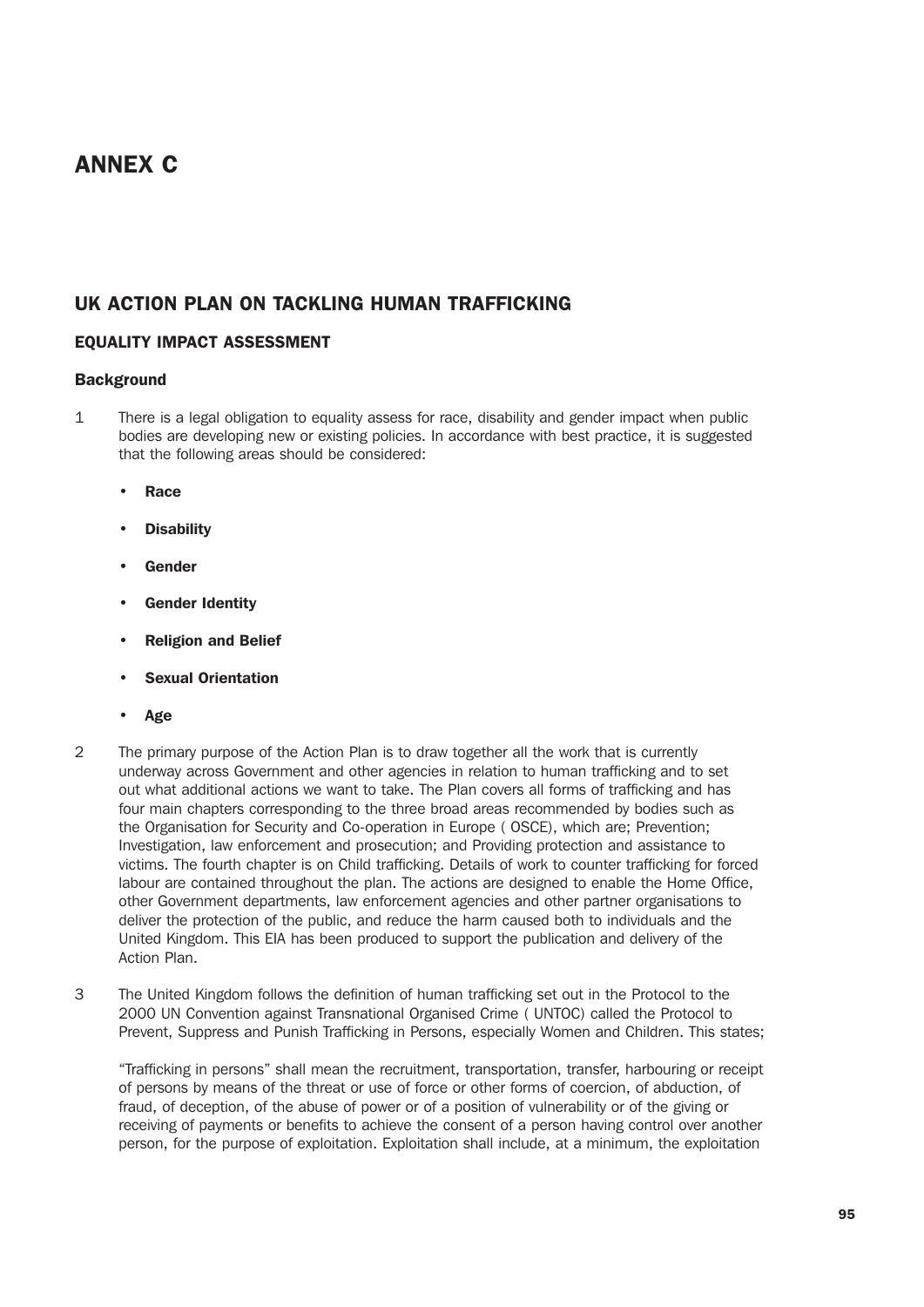of the prostitution of others or other forms of sexual exploitation, forced labour or services, slavery or practices similar to slavery, servitude or the removal of organs."

### Areas of business

4 The Plan is comprehensive in scope dealing with all aspects of human trafficking. The focus of the Plan is to further develop a human rights, victim centred, approach to dealing with human trafficking. The plan includes actions for Government, both at central, and local levels, criminal justice agencies, health services and education, as well as the voluntary sector.

### Objectives of the Plan

- 5 The purpose of the Action Plan is to;
	- draw together all the work that is currently underway across government and other agencies in relation to human trafficking
	- tell our stakeholders and members of the public what we are seeking to achieve
	- identify the actions we are taking to deliver our objectives
	- identify gaps in existing work which require further consideration
	- increase transparency and enable us to be held to account on delivery of our objectives
	- provide a platform for developing a more strategic and holistic approach to tackling human trafficking.

### Methodology

### *Data*

- 6 There is no definitive data available as to the scale of trafficking into and within the United Kingdom. More is known about trafficking for sexual exploitation although the very nature of the crime means that much of the activity is hidden. It is therefore very difficult to get a true picture of the prevalence and extent of human trafficking. Although Home Office research shortly to be published indicates that in 2003 there were at any one time approximately 4,000 women in the UK who were victims of trafficking for sexual exploitation.
- 7 Data on referrals to the Home Office funded Poppy scheme (which supports adult women who have been trafficked into the UK for sexual exploitation) suggests that trafficking for sexual exploitation disproportionately impacts on young women aged 17-25yrs.
- 8 Knowledge of trafficking for other exploitative purposes (child trafficking and trafficking for forced labour) is more limited and improving our understanding of these areas is one of the objectives of the Action Plan. We will shortly be publishing the results of a scoping exercise into the scale and nature of child trafficking into and within the UK.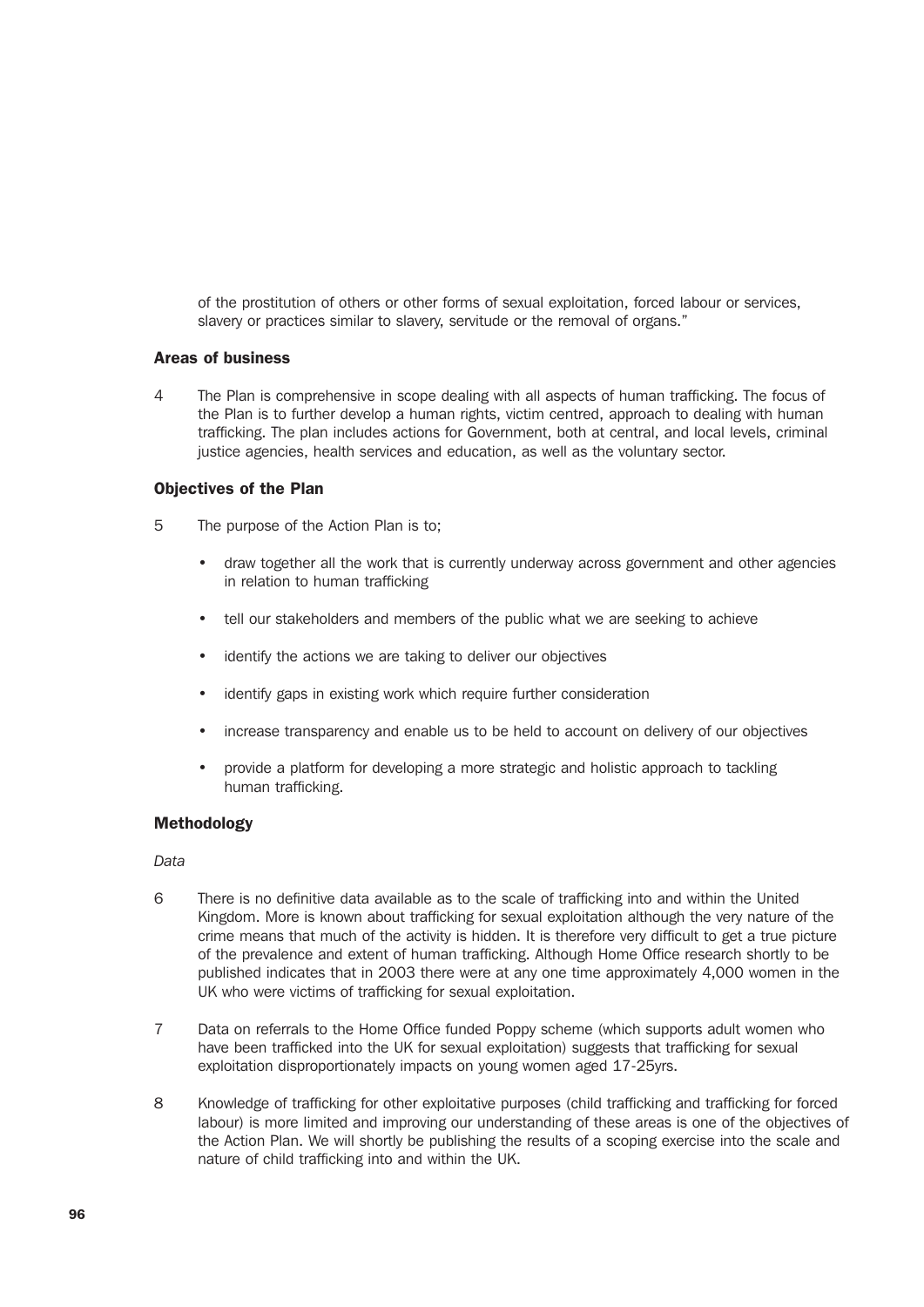9 There is no evidence to suggest that trafficking is a crime that has a disproportionate effect in relation to sexual orientation, gender identity or disability issues.

## Engagement

- 10 On the 5th of January 2006 the Home Office launched a national consultation exercise on proposals for a UK Action Plan on human trafficking. National Action Plans are recommended by international organisations active in this field and this alongside public and political concern was the driver for the consultation. The consultation document "Tackling Human Trafficking -Consultation on Proposals for a UK Action Plan" invited views on proposals and asked 18 specific questions. A total of 206 responses were received from NGOs and the voluntary sector, law enforcement agencies, religious organisations, the trade union movement, international government organisations and the Commission for Racial Equality among others. A summary of these responses was published by the Home Office in June 2006 and a copy placed on the Home office website.
- 11 The responses received dealt comprehensively with the three areas and generally welcomed the emphasis from the government and law enforcement agencies on combating human trafficking. However, the majority of respondents also raised concerns that there was a need for the action plan to have at its core a focus on human rights and an emphasis on the protection of victims as well as the prosecution of traffickers. To this end many organisations expressed the view that the UK Government should sign the Council of Europe Convention on Action Against Trafficking in Human Beings to allow victims a formal reflection period and the possibility of a residence permit. The Government has been considering this option and both the Prime Minster and the Home Secretary have recently announced the intention of the Government to sign the Convention.
- 12 The Government has also established a Human Trafficking Ministerial NGO Advisory Group to consider current arrangements and how they operate in practice, identify gaps in provision and put forward potential solutions for consideration by the Inter Departmental Ministerial Group on Human Trafficking. The involvement of NGOs is regarded as central to the development of a victim centred approach to tackling human trafficking.

### Process

- 13 Work to develop the National Action Plan drew on the recognised need to address the problem of human trafficking as part of the Government's determination to combat organised immigration crime, both in terms of prevention work and victim care, the need to establish a consistent enforcement approach across all forces, and the responses to the consultation procedure as well as the recommendations on action plans from the OSCE.
- 14 As a result a number of work-streams were established by the Home Office on prevention, enforcement, child trafficking, victim care, and trafficking for forced labour which developed proposals for action in each area and consulted further with representatives of other government departments, representatives from local authority bodies, law enforcement and NGOs.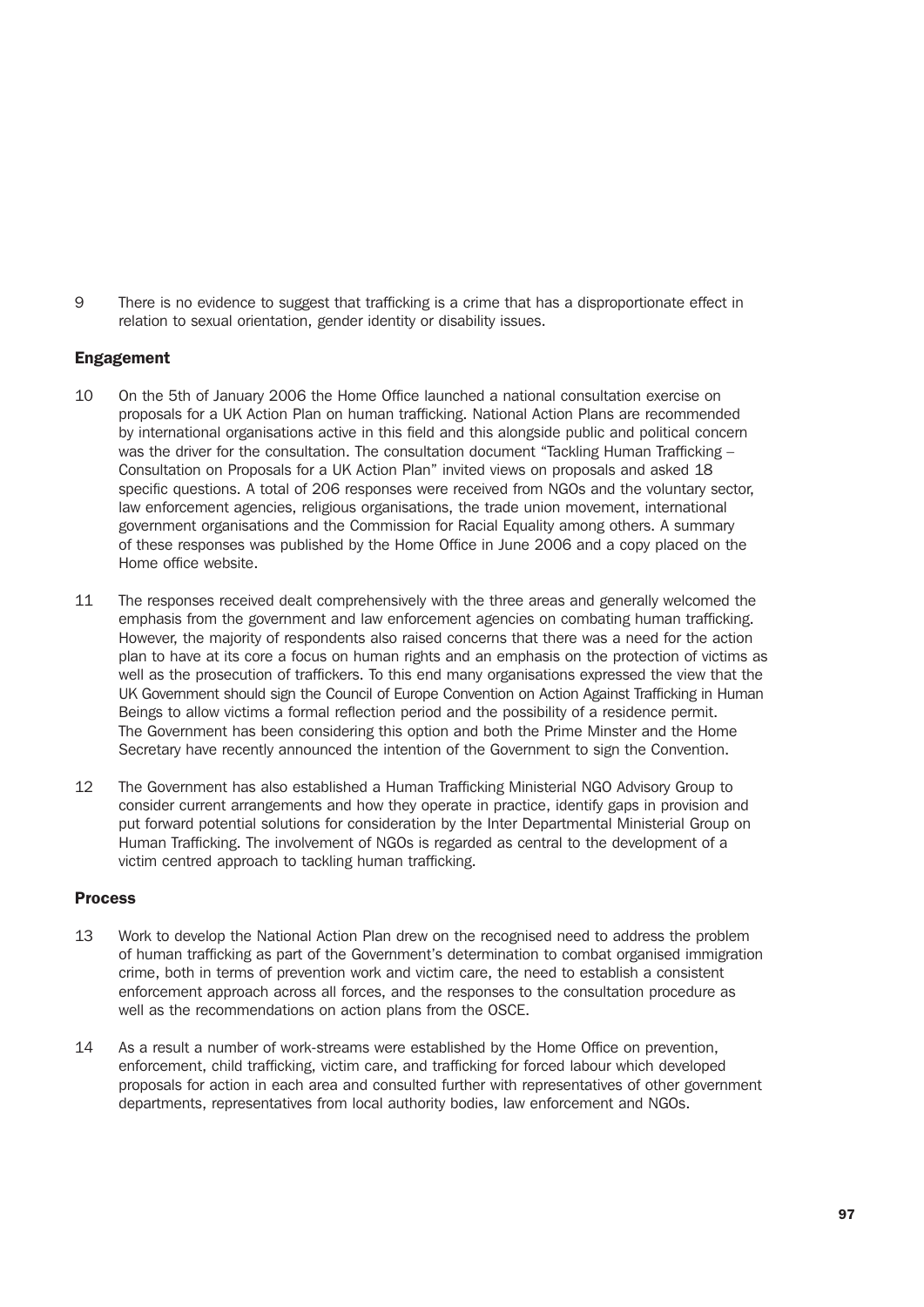15 In addition much work is being carried out by the multi-agency United Kingdom Human Trafficking Centre (UKHTC). Launched in October 2006 the UKHTC has established a number of sub groups on which the NGO sector is represented in order to ensure the development of a victim centred approach to combating human trafficking across law enforcement agencies.

### **Assessment**

16 In relation to the key areas of work in this plan, there are a number of elements which have the potential of having a disproportionate impact on specific groups.

### *Prevention of human trafficking*

- Intelligence suggests that victims of trafficking for sexual exploitation are predominantly young women. There is some evidence that of those found to be victims of trafficking for sexual exploitation some were trafficked whilst minors.
- Trafficking for the purposes of sexual exploitation affects UK, EU and Non-EU nationals
- Anecdotal evidence suggests that victims of human trafficking for the purposes of forced labour tend to be non UK-nationals including children and men*.*
- There is anecdotal evidence to suggest that some forms of trafficking for forced labour, for example exploitation through domestic servitude in private households, disproportionately affects women and children.

#### *Investigation and enforcement*

- Intelligence led investigations into human trafficking clearly indicate the involvement of non UK nationals criminals in human trafficking (as well as UK nationals).
- Victims with irregular immigration status have sometimes been seen as immigration offenders rather than victims.
- There will be a need for all investigations into human trafficking to abide by the gender duty on all public authorities. Non English speaking victims will also require interpretation support throughout the investigation process.

## *Adult Victims*

The identification of victims

• The reporting of trafficking by victims is extremely rare for many reasons. There may be particular barriers for the reporting by non UK-nationals. For example, language barriers, unfamiliar surroundings, a fear that they will be penalised for their immigration status or a general fear of officials and authorities in the UK. Additionally, some victims may not know they are a victim of trafficking. Many remain in fear of their traffickers because of threats made against them or their families in their country of origin.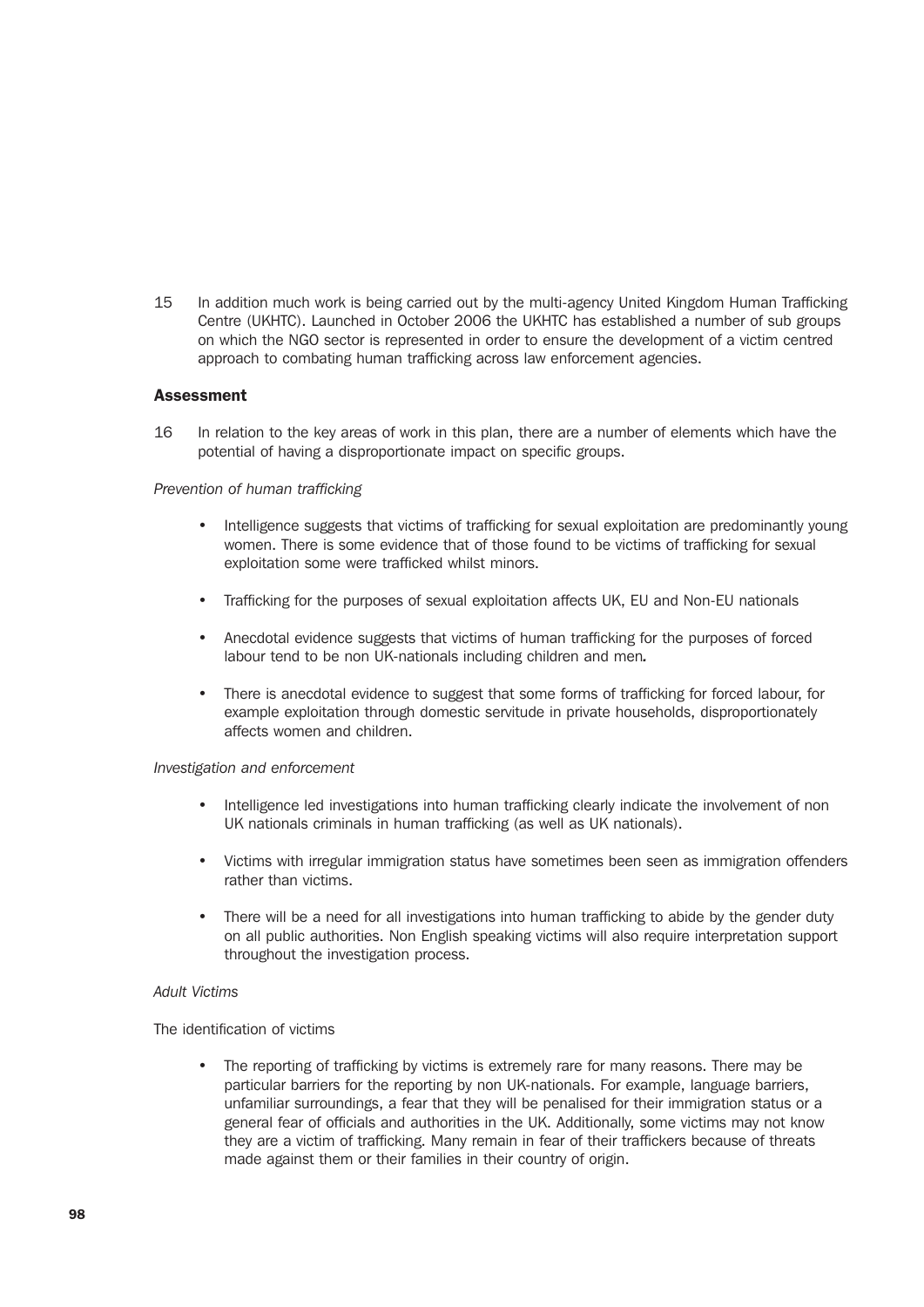- To try and overcome these barriers it is important to develop victim profiles and key indicators that might help front-line professionals identify possible victims of trafficking. Any guidance documents will need to be evidence based and utilise existing best-practice and information. All guidance documents will be compiled in consultation, where appropriate with key stakeholders including relevant Non-Government Organisations.
- Care will need to be taken to avoid the potential stereotyping of certain nationalities. The guidance will also need to reflect that whilst there are trends in trafficking, there will be victims who do not satisfy a typical 'victim profile' and their claims should not be automatically dismissed without an evaluation of their individual circumstances.

### *Information for victims*

- There are currently a number of mediums for providing victims of crime with information. However there are benefits to providing victims of trafficking with specific guidance that is relevant to their needs/rights, especially when we implement the Council of Europe Convention. The production of any information will need to take into consideration the diversity of victims and should wherever possible be translated into relevant languages.
- All guidance/training documents (for example for immigration and policy officers) will emphasise the importance of having interpreters available when engaging with victims of trafficking, where required.

### *Protection and support for victims*

- It is important that victims receive the right support to help with their recovery and minimise the possibility of re-trafficking and re-victimisation.
- All support provisions will need to take into account the need to provide gender and culturally appropriate services. For example trafficking for sexual exploitation disproportionately impacts on women, with the abusers (those who use the services of sexually exploited women) predominantly male. This will be reflected in the guidance on minimum standards of service for supporting victims of trafficking for sexual exploitation.
- Implementation of the Convention will create a framework for enhancing the support of all identified victims of trafficking. This will particularly positively impact on the support available for non UK-nationals, who often have no recourse to public funds.

### *Child Victims*

- All practice guidance will have references for practitioners to be aware of the individual needs of children from diverse ethnic backgrounds and to tailor support accordingly.
- Training for Immigration Officers at the Asylum Screening Units and ports of entry to ensure awareness of differing needs of children from diverse backgrounds.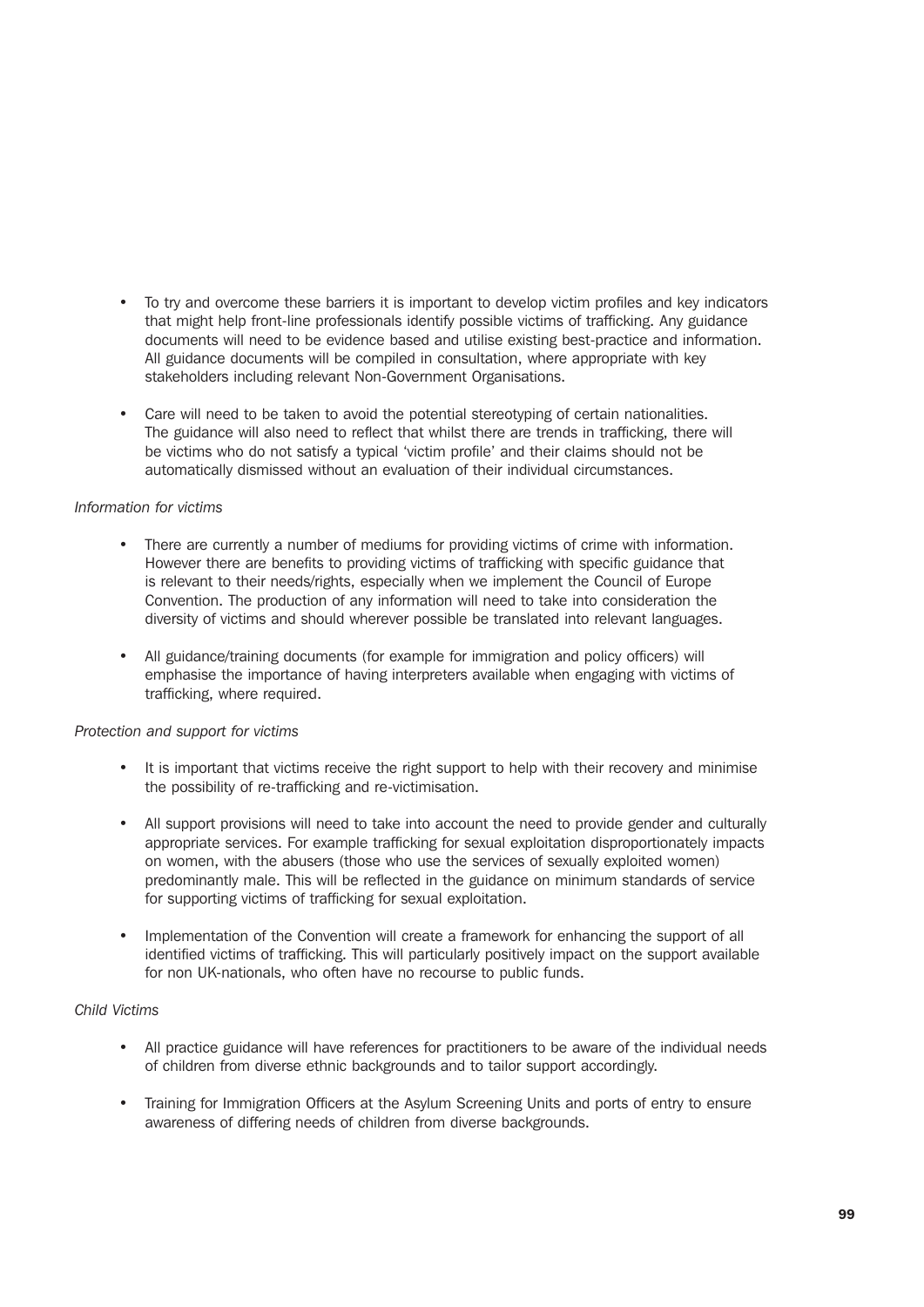### Response

- 17 The Government believes that all members of society should be protected from violence and have access to victims' services, regardless of sex, age, gender religion or race.
- 18 We will continue to work with our partners to ensure that diverse needs of the victims of human trafficking are recognised and catered for wherever possible. This Plan is a significant step in taking forward and developing work by ensuring that the needs of the victims are central to the UK's policy on human trafficking and that all practitioners, NGOs and enforcement agencies are made aware of the need to comply with all statutory equality duties.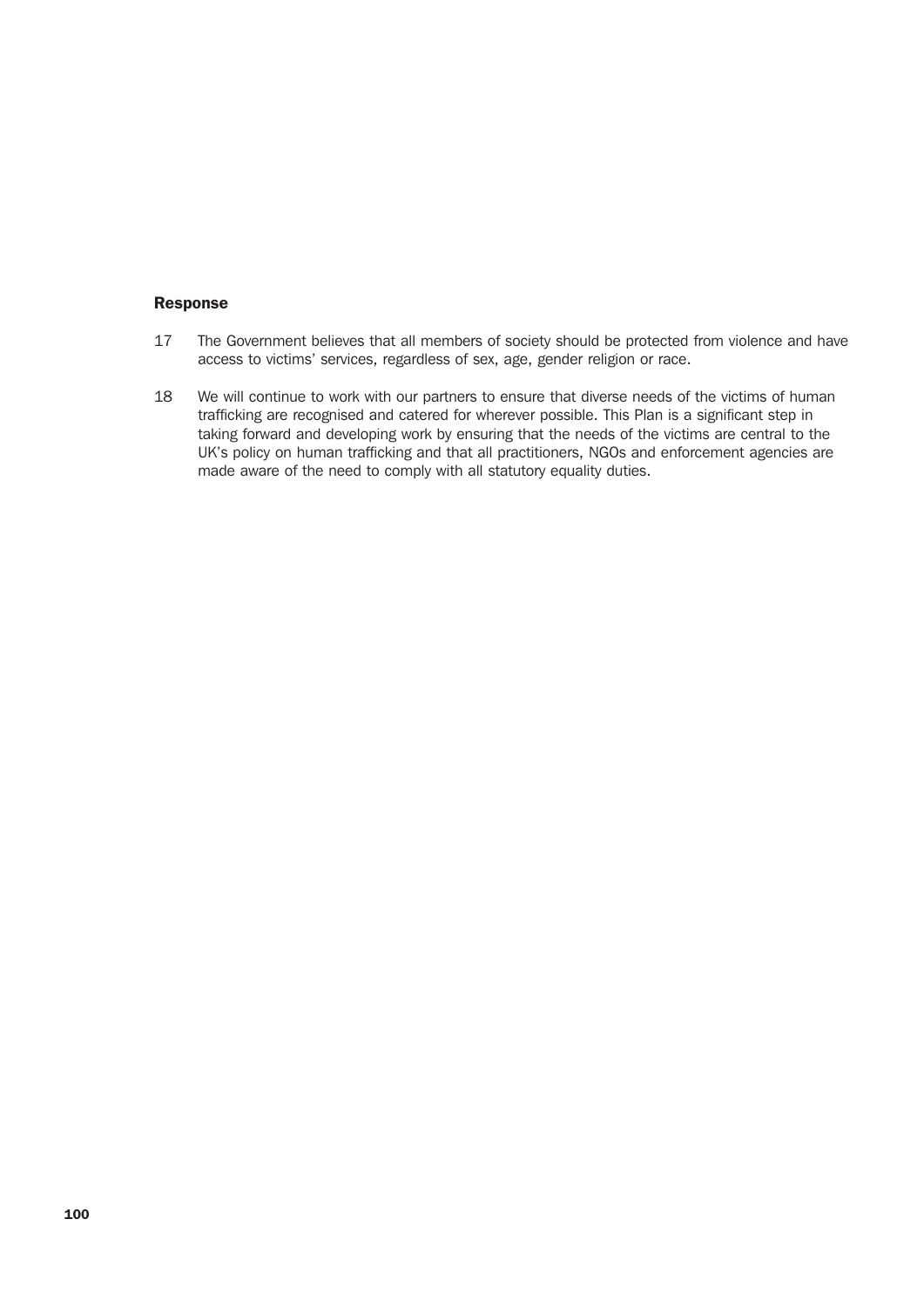# Equality Impact Assessment Table

*PREVENTION OF HUMAN TRAFFICKING*

| <b>Work stream</b>                                                                                              | <b>Policy</b><br><b>Lead</b> | <b>Initial</b><br><b>Assessment</b>                                                                                                                                              | <b>Current</b><br><b>Position</b>                                                                                                                                                                                                                                                                                                                                                                                                                                                                                                                                                              | <b>Action</b>                                                                                                                                                                                              |
|-----------------------------------------------------------------------------------------------------------------|------------------------------|----------------------------------------------------------------------------------------------------------------------------------------------------------------------------------|------------------------------------------------------------------------------------------------------------------------------------------------------------------------------------------------------------------------------------------------------------------------------------------------------------------------------------------------------------------------------------------------------------------------------------------------------------------------------------------------------------------------------------------------------------------------------------------------|------------------------------------------------------------------------------------------------------------------------------------------------------------------------------------------------------------|
| To support anti<br>trafficking projects<br>in areas where<br>it is known that<br>individuals are<br>vulnerable. | DFID.                        | There is some<br>knowledge of areas<br>from which victims of<br>trafficking arrive in<br>the UK. There is a<br>need for continued<br>focus on prevention<br>work in these areas. | Gender equality and<br>social inclusion are<br>central to DfID's<br>poverty reduction<br>objectives through<br>the achievement of<br>the Millennium<br>Development Goals.<br>DFID has policy in<br>place for reducing<br>poverty through<br>supporting gender<br>equality and tackling<br>social inclusion. The<br>development of the<br><b>Country Assistance</b><br>Plans is informed<br>by social exclusion<br>and gender analysis.<br>Individual project<br>proposals are subject<br>to rigorous social<br>appraisals that<br>assess projects for<br>their likely impact<br>on all people. | All bids for future<br>funding will continue<br>to be assessed in line<br>with DFIDs gender<br>equality and social<br>inclusion analysis.<br>All bids for funding<br>should contain an<br>evaluation plan. |
| Support awareness<br>raising projects in<br>source countries.                                                   | HO/FCO.                      |                                                                                                                                                                                  | All bids for funds<br>from the FCO's Drugs<br>and Crime fund and<br>the Migration Fund<br>must be designed to<br>promote gender<br>equality and assess<br>the intended impact<br>on human rights.                                                                                                                                                                                                                                                                                                                                                                                              |                                                                                                                                                                                                            |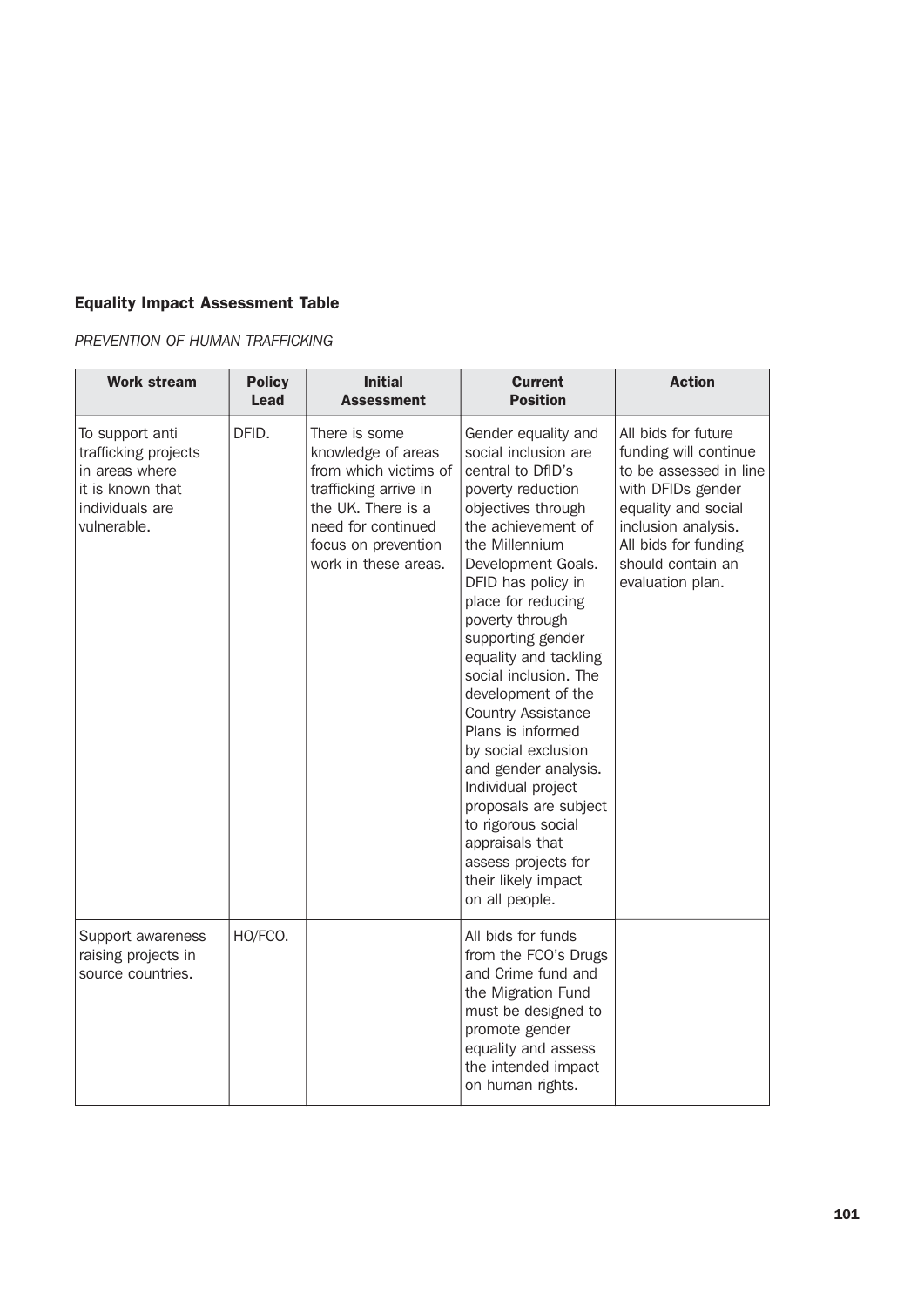| <b>Work stream</b>                                                                                                                                                                                  | <b>Policy</b><br>Lead | <b>Initial</b><br><b>Assessment</b>                                                                                                                                                                                                                                                        | <b>Current</b><br><b>Position</b>                                                                                                                                                                                                                                                                                                                                                 | <b>Action</b>                                                                                                                                                                                                                                                                                                                  |
|-----------------------------------------------------------------------------------------------------------------------------------------------------------------------------------------------------|-----------------------|--------------------------------------------------------------------------------------------------------------------------------------------------------------------------------------------------------------------------------------------------------------------------------------------|-----------------------------------------------------------------------------------------------------------------------------------------------------------------------------------------------------------------------------------------------------------------------------------------------------------------------------------------------------------------------------------|--------------------------------------------------------------------------------------------------------------------------------------------------------------------------------------------------------------------------------------------------------------------------------------------------------------------------------|
| Introduction of civil<br>penalties and a new<br>criminal offence for<br>those found to be<br>knowingly employing<br>illegal migrant<br>workers. Immigration,<br>Asylum and<br>Nationality Act 2006. | HO.                   | We are required by<br>legislation to produce<br>and publish a Code<br>of Practice for<br>employers on how<br>pre-recruitment<br>checks should be<br>undertaken to ensure<br>compliance with the<br>Race Relations Act<br>whilst ensuring they<br>do not employ illegal<br>migrant workers. | A draft Code of<br>Practice was<br>published in October<br>2006 and is available<br>on the IND website.<br>This has recently<br>been revised and a<br>public consultation<br>process will take<br>place later this year<br>on the detail of the<br>measures contained<br>within the IAN Act<br>2006, including the<br>content of the Race<br>Relations draft Code<br>of Practice. | Comments received<br>as a result of the<br>public consultation<br>will be considered<br>and incorporated<br>where appropriate in<br>a revised draft Code<br>of Practice for<br>employers on the<br>avoidance of racial<br>discrimination in<br>recruitment practice<br>while seeking to<br>prevent illegal<br>migrant working. |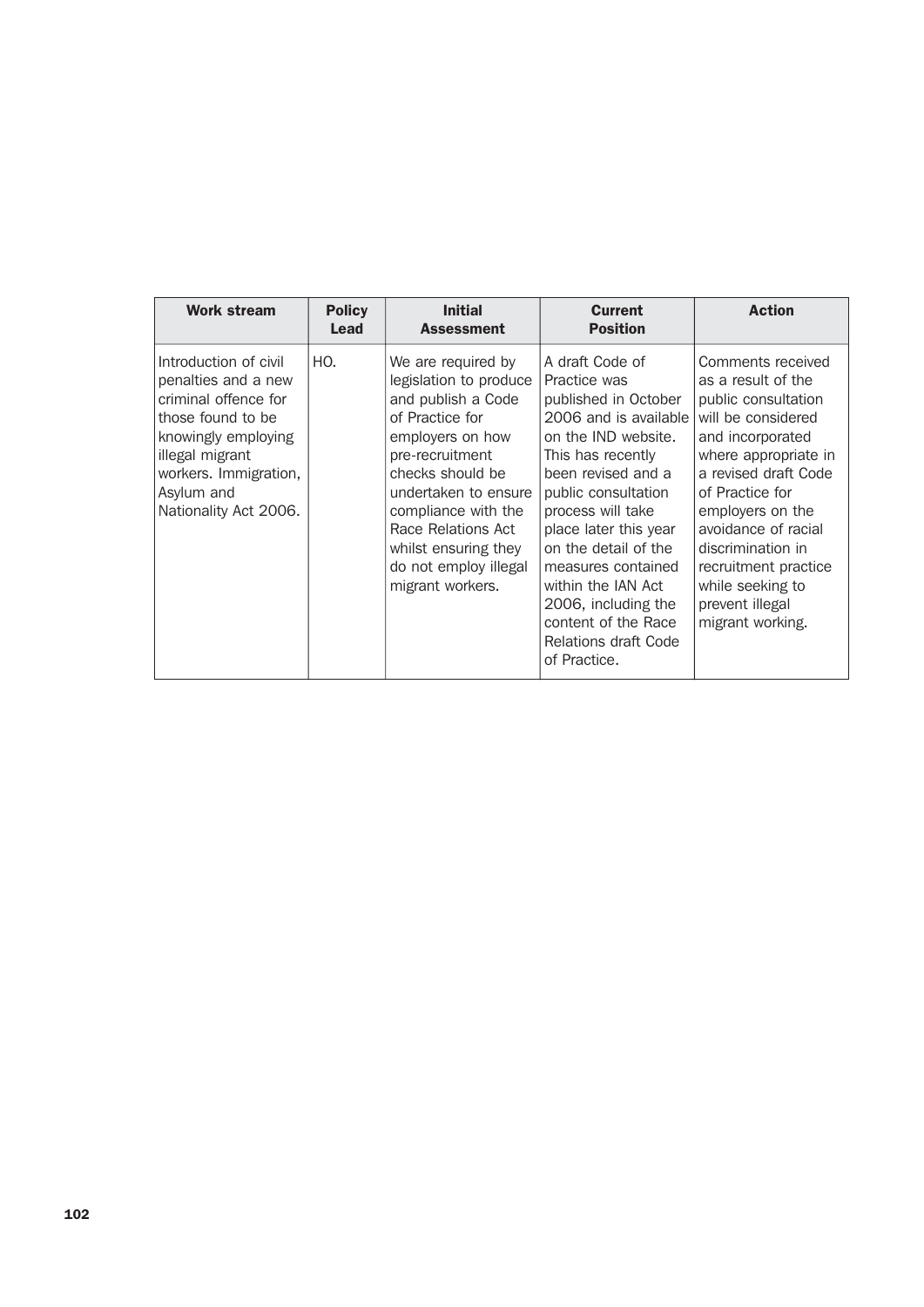| <b>Work stream</b>                                                                                                                      | <b>Policy</b><br>Lead | <b>Initial</b><br><b>Assessment</b>                                                                                                                                                | <b>Current</b><br><b>Position</b>                                                                                                | <b>Action</b>                                                                                                                                                                                                                                                                                                                                                                     |
|-----------------------------------------------------------------------------------------------------------------------------------------|-----------------------|------------------------------------------------------------------------------------------------------------------------------------------------------------------------------------|----------------------------------------------------------------------------------------------------------------------------------|-----------------------------------------------------------------------------------------------------------------------------------------------------------------------------------------------------------------------------------------------------------------------------------------------------------------------------------------------------------------------------------|
| Raise awareness<br>within the law<br>enforcement<br>community, in<br>particular the police<br>service, of human<br>trafficking.         | UKHTC/<br>HO.         | Need to further<br>develop training<br>packages and<br>consider appropriate<br>delivery methods<br>ensuring that diversity<br>issues are included<br>in all training.              | Initial training course<br>trialled with more<br>planned for 2007.<br>Equality issues are<br>central to all training<br>planned. | Ensure that training<br>delivered and<br>planned continues<br>to address the<br>issue of trafficking<br>in a way that does<br>not stereotype<br>communities and<br>puts victim's interests<br>at the centre of the<br>investigative<br>approach.                                                                                                                                  |
| To make human<br>trafficking "core<br>police business".                                                                                 | HO.                   | To develop Key<br>Diagnostic Indicators<br>to measure police<br>performance in<br>relation to trafficking.                                                                         | To develop and trial<br>KDIs within 2007<br>with the aim of<br>implementing such<br>indicators in all<br>forces.                 | Ensure that<br>diagnostic indicators<br>devised do not create<br>an adverse equality<br>impact whilst<br>providing an accurate<br>measure of<br>performance<br>including an equality<br>measurement.                                                                                                                                                                              |
| To ensure that front<br>line staff have the<br>right tools and<br>expertise to identify<br>victims of trafficking<br>for forced labour. | HO.                   | A need to produce<br>and disseminate<br>guidance on<br>key indicators of<br>criminality to assist<br>with the identification<br>of victims of<br>trafficking for<br>forced labour. | This guidance is in<br>the process of<br>production.                                                                             | Ensure that guidance<br>produced does not<br>create an adverse<br>equality impact<br>through stereotyping<br>particular communities.<br>Ensure that the<br>needs of the victim<br>are central to any<br>action taken by<br>law enforcement<br>authorities. Guidance<br>on victim profiles<br>will be updated as<br>and when intelligence<br>indicates any<br>substantial changes. |

# *INVESTIGATION, ENFORCEMENT AND PROSECUTION*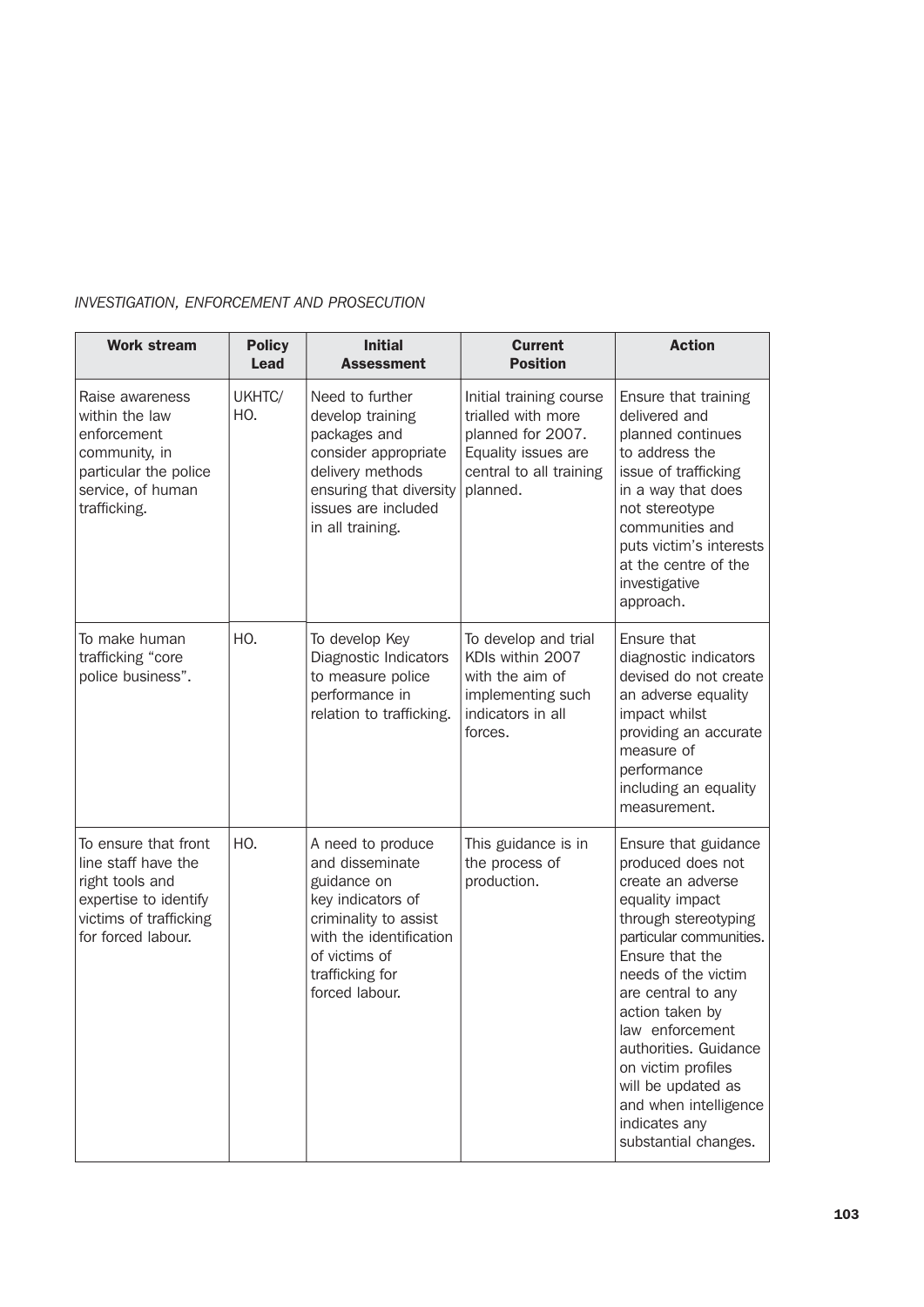| <b>Work stream</b>                                                                                     | <b>Policy</b><br>Lead | <b>Initial</b><br><b>Assessment</b>                                                                                                                                                                                                                                     | <b>Current</b><br><b>Position</b>                                                                                                              | <b>Action</b>                                                                                                                                                                                                                                                                                                                       |
|--------------------------------------------------------------------------------------------------------|-----------------------|-------------------------------------------------------------------------------------------------------------------------------------------------------------------------------------------------------------------------------------------------------------------------|------------------------------------------------------------------------------------------------------------------------------------------------|-------------------------------------------------------------------------------------------------------------------------------------------------------------------------------------------------------------------------------------------------------------------------------------------------------------------------------------|
| Establish a multi-<br>agency group to<br>review and develop<br>victim-centred<br>trafficking measures. | UKHTC/<br>HO.         | The group will need<br>to include cross-<br>representation from a<br>range of agencies<br>(including those with<br>direct experiences of<br>working with victims)<br>to ensure that any<br>measures taken are<br>culturally and gender<br>sensitive, where<br>required. | The group- includes a<br>cross-representation<br>of agencies (including<br>NGOs that directly<br>work with victims).                           | Regularly review<br>membership and<br>invite additional<br>representatives to<br>meetings depending<br>on topic areas. (For<br>example if there is<br>need to engage with<br>organisations<br>providing culturally<br>sensitive support<br>services for victims<br>from particular BME<br>communities).                             |
| Update trafficking<br>toolkit, and produce<br>additional guidance<br>where required.                   | UKHTC/<br>HO.         | Whilst the guidance<br>will need to include<br>'victim profiles' it<br>should be careful not<br>to stereotype. All<br>documents will need<br>to be drafted in<br>consultation with a<br>wide-range of<br>stakeholders.                                                  | Initial review of<br>stakeholders required<br>includes NGOs<br>working with victims<br>and those with an<br>interest in trafficking<br>issues. | Consider which<br>additional consultees<br>will need to be<br>involved to ensure<br>that the documents<br>are culturally and<br>gender sensitive,<br>without stereotyping.<br>Ensure that existing<br>best practice and<br>documents are<br>utilised in compiling<br>any information.<br>Ensure that guidance<br>is evidence based. |

## *PROVIDING PROTECTION AND ASSISTANCE TO VICTIMS OF TRAFFICKING*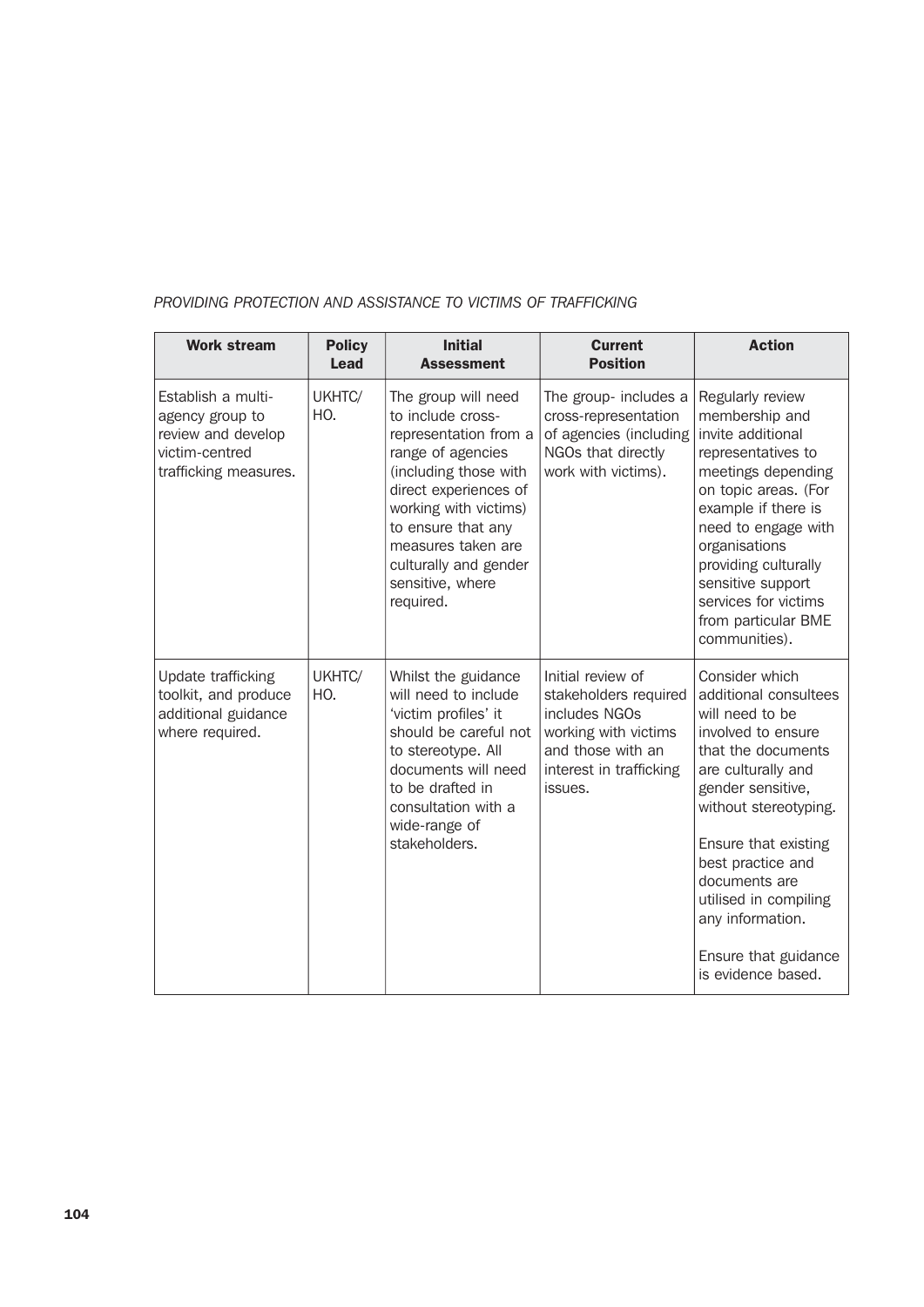| <b>Work stream</b>                                                                                                                                                                                                                   | <b>Policy</b><br>Lead | <b>Initial</b><br><b>Assessment</b>                                                                                                                                                                                                                                                                    | <b>Current</b><br><b>Position</b> | <b>Action</b>                                                                                                                                                                                                                                                                                                                                                                                                                                                                                                                                            |
|--------------------------------------------------------------------------------------------------------------------------------------------------------------------------------------------------------------------------------------|-----------------------|--------------------------------------------------------------------------------------------------------------------------------------------------------------------------------------------------------------------------------------------------------------------------------------------------------|-----------------------------------|----------------------------------------------------------------------------------------------------------------------------------------------------------------------------------------------------------------------------------------------------------------------------------------------------------------------------------------------------------------------------------------------------------------------------------------------------------------------------------------------------------------------------------------------------------|
| Develop a national<br>referral mechanism<br>with a clear point of<br>contact for initial<br>identification and<br>onward referral into<br>support services<br>and a robust system<br>for the formal<br>identification of<br>victims. | HO.                   | TThe NRM and formal   N/A.<br>identification process<br>will need to be<br>designed to take into<br>consideration<br>possible cultural and<br>sensitive issues (for<br>example use of<br>interpreters, female<br>interviewers etc).<br>All processes will<br>need to adhere to<br>equality guidelines. |                                   | Implementation Plan<br>to take into<br>consideration the<br>need to adopt<br>processes that are<br>culturally and gender<br>sensitive.<br>Although there<br>may be trends in<br>trafficking, processes<br>designed to<br>develop the formal<br>identification<br>and referral of<br>victims should not<br>automatically exclude<br>groups of victims that<br>do not fit a common<br>victim's profile. All<br>cases should be<br>considered on their<br>own merits.<br>Implementation to<br>include consultation<br>with a wide range of<br>stakeholders. |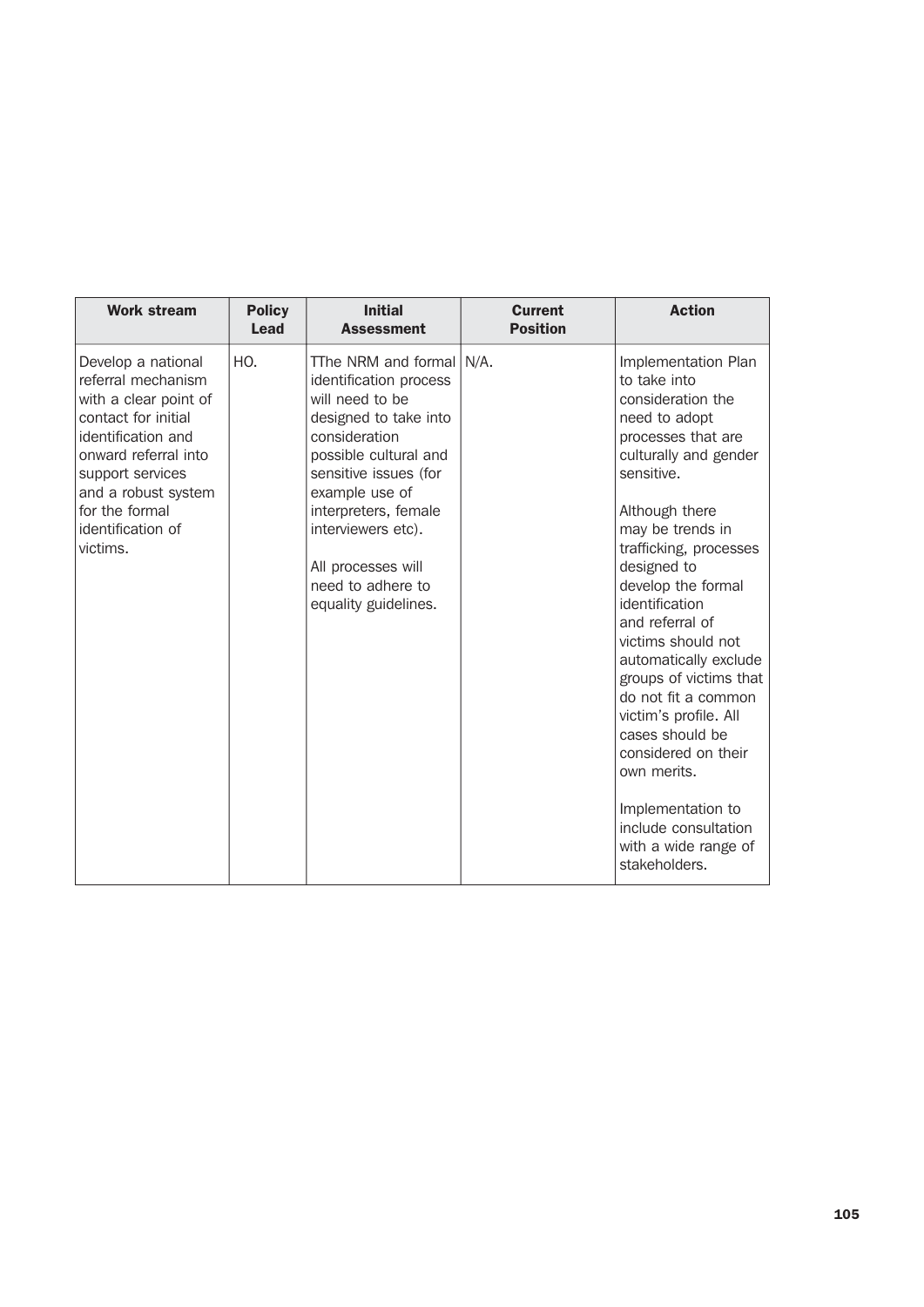| <b>Work stream</b>                                                                                                                | <b>Policy</b><br><b>Lead</b> | <b>Initial</b><br><b>Assessment</b>                                                                                                                                          | <b>Current</b><br><b>Position</b>                                                                                                                                                                                                                                                                                                                                                                                                      | <b>Action</b>                                                                                                                                                                                                                                                                                                                                                                                                                                                                                                                                                                                                                   |
|-----------------------------------------------------------------------------------------------------------------------------------|------------------------------|------------------------------------------------------------------------------------------------------------------------------------------------------------------------------|----------------------------------------------------------------------------------------------------------------------------------------------------------------------------------------------------------------------------------------------------------------------------------------------------------------------------------------------------------------------------------------------------------------------------------------|---------------------------------------------------------------------------------------------------------------------------------------------------------------------------------------------------------------------------------------------------------------------------------------------------------------------------------------------------------------------------------------------------------------------------------------------------------------------------------------------------------------------------------------------------------------------------------------------------------------------------------|
| Consider options for<br>providing support<br>provisions on a<br>national level as part<br>of work to implement<br>the Convention. | HO.                          | Implementation will<br>need to take into<br>consideration the<br>need to provide<br>gender and culturally<br>sensitive support<br>services, to meet the<br>needs of victims. | <b>Existing Government</b><br>funded service<br>provider (the Poppy<br>Project) was subject<br>to a commercial<br>exercise which<br>assessed the<br>organisations ability<br>to provide services<br>that could meet the<br>gender sensitive and<br>cultural needs of<br>service users.<br>Currently producing<br>guidance on<br>minimum standards<br>for support services<br>for victims of<br>trafficking for sexual<br>exploitation. | Commissioning<br>process for<br>additional/future<br>support services<br>will need to ensure<br>that providers can<br>effectively meet the<br>needs of victims.<br>Expansion for support<br>services will be<br>evidence based.<br>(For example when<br>considering trafficking<br>for forced labour<br>evidence suggests<br>that there will be a<br>need to establish<br>support services for<br>men. However there<br>is currently no<br>evidence to suggest<br>that men are being<br>trafficking into the<br>UK for sexual<br>exploitation -<br>therefore support<br>services are not<br>required for men, in<br>this area.) |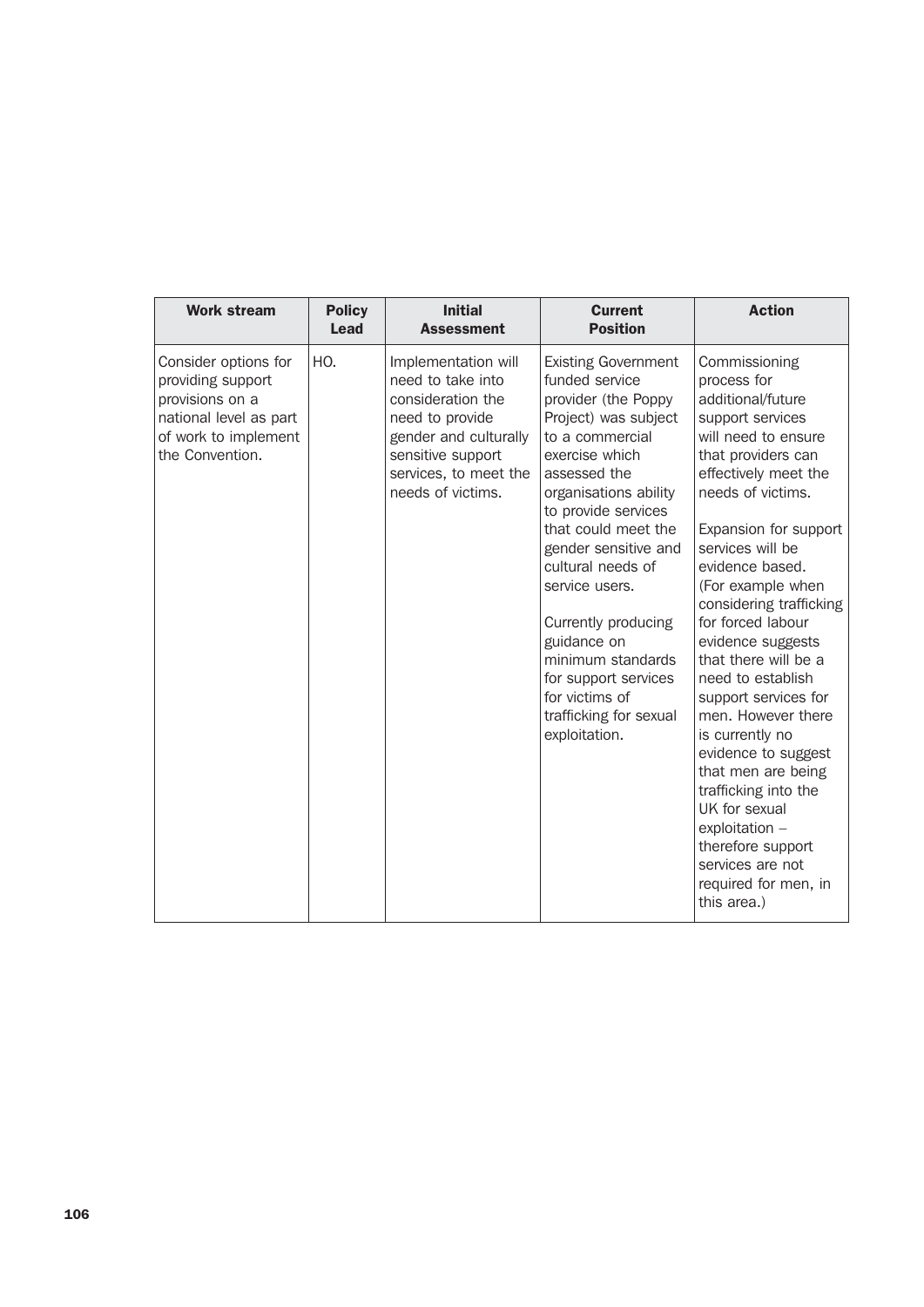## *CHILD TRAFFICKING*

| <b>Work stream</b>                                                                                                                                                          | <b>Policy</b><br>Lead                | <b>Initial</b><br><b>Assessment</b>                                                                         | <b>Current</b><br><b>Position</b>                                                            | <b>Action</b>                                                                                                                                                                 |
|-----------------------------------------------------------------------------------------------------------------------------------------------------------------------------|--------------------------------------|-------------------------------------------------------------------------------------------------------------|----------------------------------------------------------------------------------------------|-------------------------------------------------------------------------------------------------------------------------------------------------------------------------------|
| Ensure potential<br>victims and<br>communities in<br>source countries are<br>alerted to the risk of<br>trafficking.                                                         | FCO/DFID.                            | Need to review<br>current position<br>in relation to<br>programmes<br>specifically targeted<br>at children. | Ensure potential<br>victims and<br>communities are<br>alerted to the risk<br>of trafficking. | All vulnerable groups<br>equally targeted.<br>Specific groups<br>known to be at higher<br>risk to be given extra<br>attention.                                                |
| Get agreement for a<br>process of vetting<br>and approving<br>addresses for carers<br>for unaccompanied<br>children applying to<br>stay in the UK for<br>more than 21 days. | Home<br>Office<br>/UKvisas/<br>DFES. | To develop<br>methodology and<br>process.                                                                   | An officials group<br>has been formed to<br>develop a model.                                 | Develop delivery<br>model recognising<br>limitation of this<br>action to visa<br>countries only.                                                                              |
| Training cabin staff<br>to be alert to children<br>at risk.                                                                                                                 | IND/ALOS/<br>IATA/<br>CAWG.          | Some briefing<br>sessions have<br>taken place.                                                              | Engaging relevant<br>airlines.                                                               | Briefing/ training<br>needs to recognise<br>culturally specific<br>behaviour.                                                                                                 |
| Develop the ALON<br>Code of Practice<br>and ensure it is<br>implemented.                                                                                                    | Home<br>Office/<br>Carriers.         | Code produced<br>in draft.                                                                                  | Consultation with<br>carriers.                                                               | Code of practice to<br>reflect cultural<br>differences.                                                                                                                       |
| Training for officers at<br>ports of entry.                                                                                                                                 | Home<br>Office/<br>ACPO.             | UKHTC have piloted<br>training.<br>ACPO have practice<br>sub group.                                         | HOME OFFICE has<br>commissioned an e-<br>learning tool to be<br>developed by ECPAT.          | Ensure officers are<br>trained to recognise<br>sensitivities and<br>vulnerability of<br>children when<br>interviewing children<br>from different racial<br>and ethnic groups. |
| Develop a means<br>of recording child<br>sponsors who may<br>pose a risk of harm<br>to separated children<br>at ports of entry<br>and ASUs.                                 | Home<br>Office.                      | Potentially an<br>effective means of<br>deterring traffickers<br>from exploiting the<br>asylum process.     | Photographs taken at<br>ASUs on voluntary<br>basis.                                          | All sponsors bring<br>children to ASUs are<br>photographed on a<br>voluntary basis. No<br>equalities impact.                                                                  |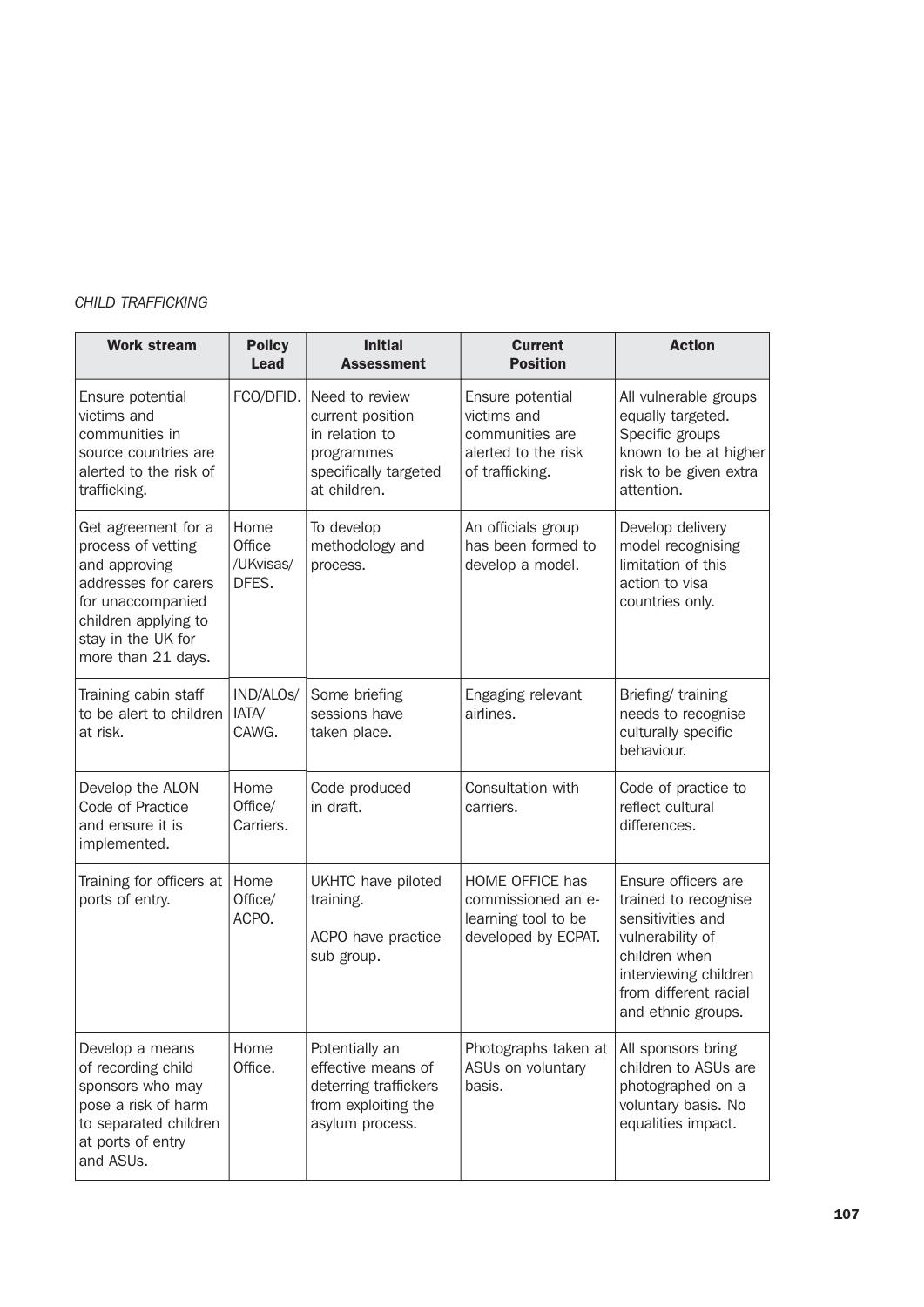| <b>Work stream</b>                                                                                                                                              | <b>Policy</b><br>Lead    | <b>Initial</b><br><b>Assessment</b>                                            | <b>Current</b><br><b>Position</b>                                                                        | <b>Action</b>                                                                                                                                                                                                                                                       |
|-----------------------------------------------------------------------------------------------------------------------------------------------------------------|--------------------------|--------------------------------------------------------------------------------|----------------------------------------------------------------------------------------------------------|---------------------------------------------------------------------------------------------------------------------------------------------------------------------------------------------------------------------------------------------------------------------|
| Ensure ASU staff<br>and social services<br>colleagues are fully<br>appraised of relevant<br>guidance and trained.                                               | Home<br>Office.          | Guidance on<br>trafficking is being<br>updated.                                | Guidance for case<br>managers revised.                                                                   | Guidance helps<br>case managers make<br>better assessments<br>of trafficking<br>indicators and<br>claims. Country<br>specific information<br>to be accessible.                                                                                                      |
| Ensure needs of child<br>victims are addressed<br>and recorded by<br>LSCBs in England<br>and Wales and<br><b>Child Protection</b><br>Committees in<br>Scotland. | Home<br>Office/<br>DFES. | Few LSCBS recognise<br>that trafficked<br>children may be a<br>priority group. | DFES supplementary<br>guidance will help to<br>raise awareness and<br>remind LSCBs of their<br>key role. | Working Together<br>supplementary<br>guidance emphasises<br>the need for<br>practitioners to be<br>culturally competent.                                                                                                                                            |
| Produce guidance on<br>child trafficking to<br>supplement "Working<br>Together" and<br>develop protocols for<br>the recording of child<br>trafficking cases.    | Home<br>Office/<br>DFES. | NRUC offers a ready<br>means of recording<br>cases.                            | Discussions taking<br>place with LSCB reps<br>on use of NRUC.                                            | Protocols for<br>recording need to<br>include guidance on<br>identification<br>recognising difficulty<br>when children may<br>not have disclosed<br>their plight, possibly<br>due to culturally<br>specific threats e.g.<br>use of Voodoo to<br>intimidate victims. |
| Produce practice<br>guidance on for<br>police officers<br>investigating child<br>trafficking cases.                                                             | Home<br>Office/<br>ACPO. | UKHTC have piloted<br>training.<br>ACPO have practice<br>sub group.            | HOME OFFICE has<br>commissioned an<br>e-learning tool to be<br>developed by ECPAT.                       | Ensure officers are<br>trained to recognise<br>sensitivities and<br>vulnerability of<br>children when<br>interviewing children<br>from different racial<br>and ethnic groups.                                                                                       |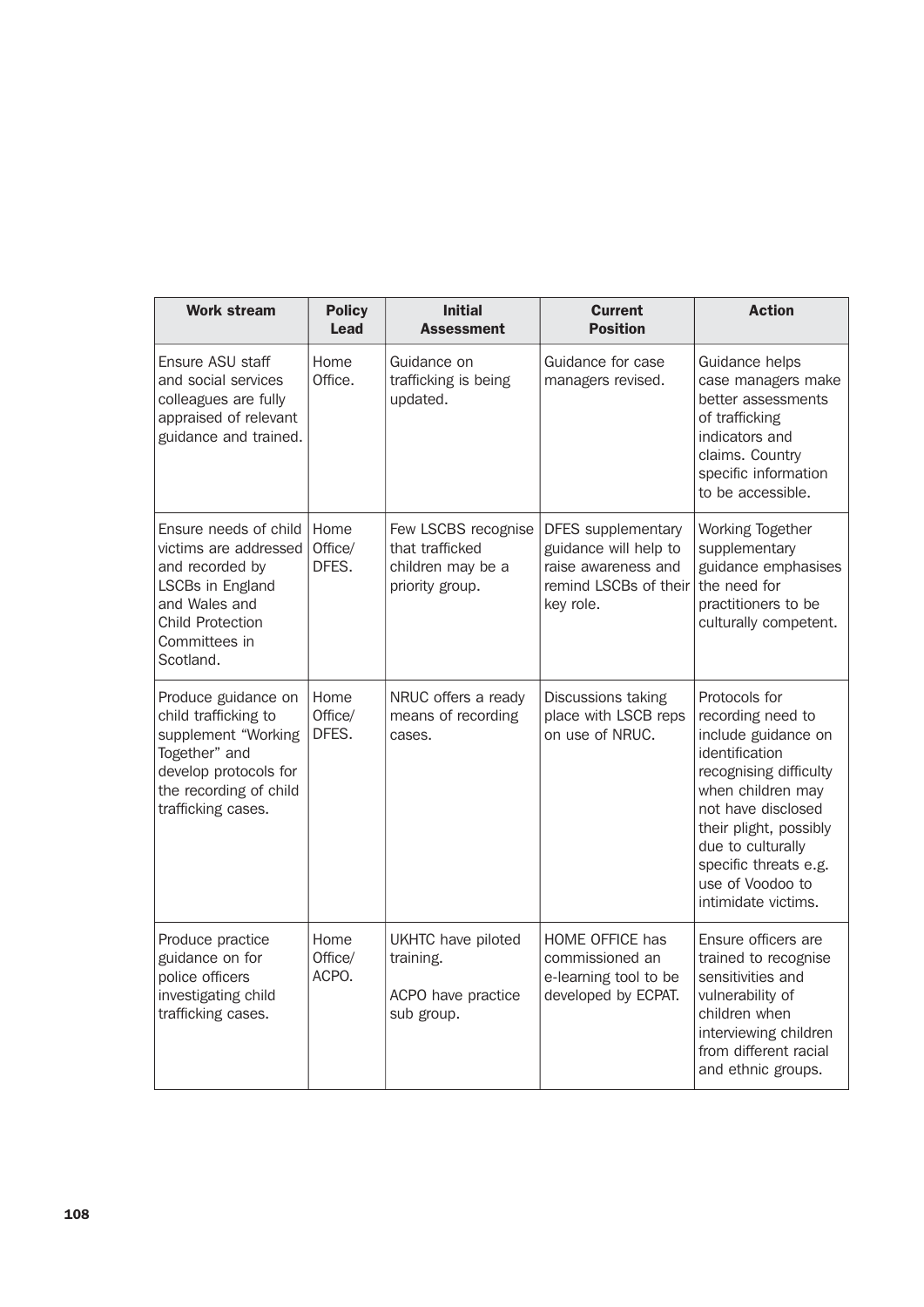| <b>Work stream</b>                                                                                                                            | <b>Policy</b><br><b>Lead</b> | <b>Initial</b><br><b>Assessment</b>                                         | <b>Current</b><br><b>Position</b>                                                                                                  | <b>Action</b>                                                                                                                                                                                                                                                                          |
|-----------------------------------------------------------------------------------------------------------------------------------------------|------------------------------|-----------------------------------------------------------------------------|------------------------------------------------------------------------------------------------------------------------------------|----------------------------------------------------------------------------------------------------------------------------------------------------------------------------------------------------------------------------------------------------------------------------------------|
| Raise awareness<br>within SHAs and PCTs<br>of child trafficking<br>and ensure adequate<br>access to CAMHS,<br>GP services and<br>GUM clinics. | DH.                          | Awareness low<br>amongst health<br>professionals.                           | Victims of Sexual<br>Violence and<br>abuse Prevention<br>Programme offers<br>the most reach to<br>professionals in<br>health care. | Health professionals<br>to be made aware of<br>particular health<br>needs of victims<br>suffering trauma/<br>stress and sexual<br>exploitation/ Ensure<br>service provision is<br>culturally sensitive to<br>different religious and<br>ethnic groups.                                 |
| Ensure guidance<br>to teachers and<br>education<br>professionals is<br>included in the<br>WTSG supplement.                                    | DfES.                        | Awareness amongst<br>teaching staff low.                                    | Means of engaging<br>with schools on<br>trafficking to include<br>the e-learning tool<br>being developed by<br>ECPAT.              | Guidance produced<br>to stress the<br>importance of being<br>aware of trafficking<br>as a potential source<br>of abuse where<br>children arriving from<br>other communities<br>demonstrate distress<br>or raise concern<br>through behaviour<br>that may not be<br>readily understood. |
| Activate Professionals<br>Advice Line in<br>partnership with<br>NSPCC and CEOP.                                                               | Home<br>Office.              | Funding secured for<br>the Advice line.<br>Business plan in<br>development. | The Advice line to<br>become operational<br>this Summer.                                                                           | Ensure advice<br>is accurate and<br>consistent and<br>that advice line<br>workers are culturally<br>competent. Ensure<br>information is<br>protected for<br>confidentiality and<br>filtered when shared<br>with law enforcement<br>to advance<br>intelligence gathering.               |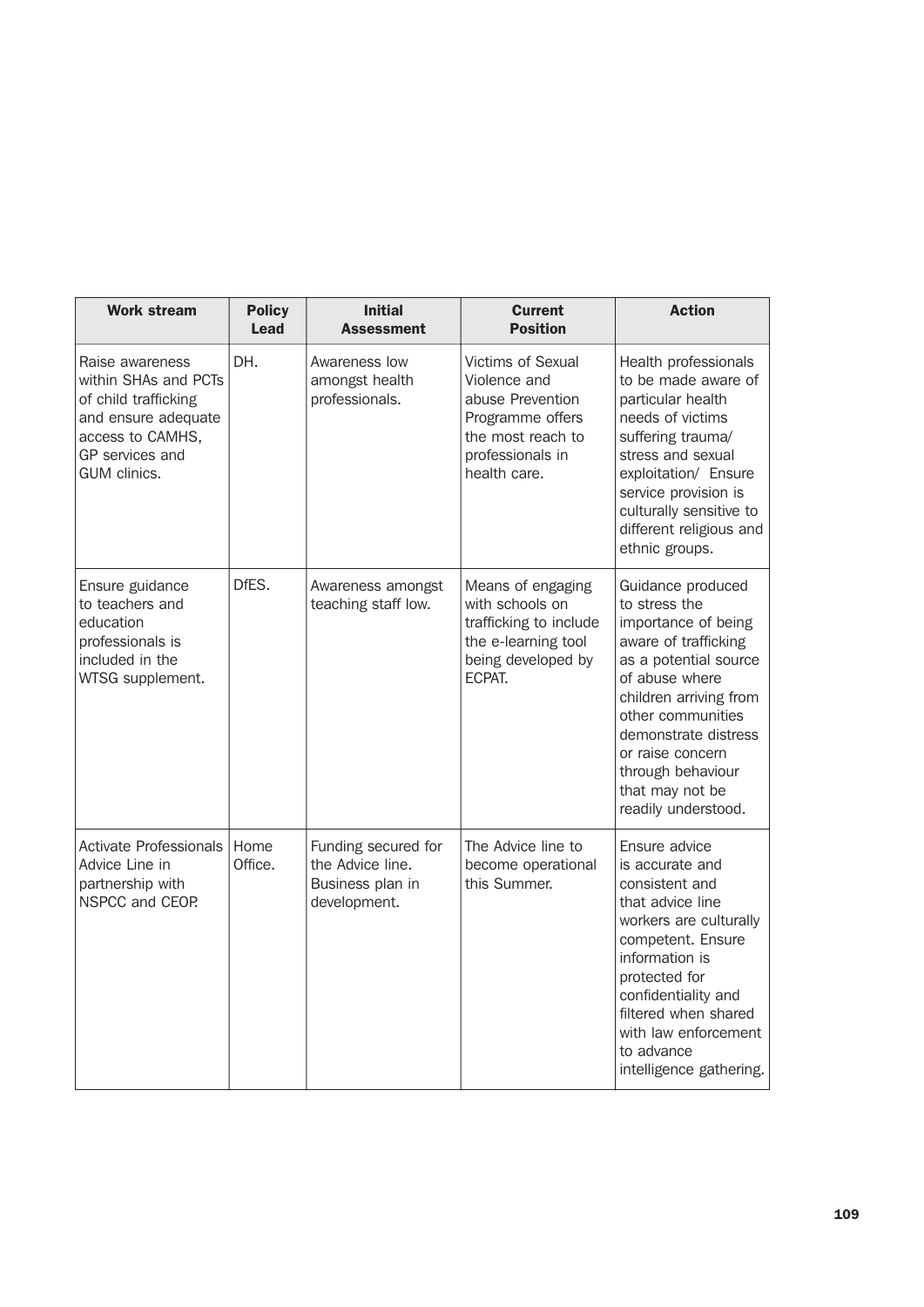# ANNEX D

# CONSULTATION PROCESS

The consultation "Tackling Human Trafficking – A consultation on the proposals for a UK Action Plan" was opened on the 5th January 2006 and ran for 3 months till the 5th April 2006.It can be found at; http://www.homeoffice.gov.uk/documents/cons-2006-tack-human-trafficking/cons-2006-tacklingtrafficking. The consultation asked 18 specific questions and these are listed below. In total we received 206 responses and the overall number of returns was sufficient to provide a good cross section of views on the proposals. We published a summary of responses in June 2006 which can be viewed at; http://www.homeoffice.gov.uk/documents/cons-2006-tack-human-trafficking/cons-summary-210606-trafficking.

*Consultation Questions*

#### **General**

- 1 Have we got the scope of the plan right? Have we adequately covered the various forms of exploitation which can arise in the trafficking context?
- 2 Are there any areas for action or specific actions missing from the proposals?

### **Prevention**

- 3 How can we measure the extent to which trafficking is taking place into and within the UK? In particular, how can we improve our knowledge on the scale of child trafficking and trafficking for labour exploitation into and within the UK?
- 4 Does your organisation have information on cases of trafficking in the UK, in particular trafficking for forced labour including domestic service?
- 5 How can we raise awareness among potential trafficking victims about the risks and realities of the exploitation they are likely to suffer through being trafficked?
- 6 How do we ensure that victims are identified at the earliest opportunity particularly in source countries (prior to departure) and at our borders where the victims themselves may not be aware that they are being trafficked?
- 7 How can we reduce the demand for the services of trafficked persons, in particular for forced labour, including domestic service?
- 8 How should we tackle the specific problem of child trafficking?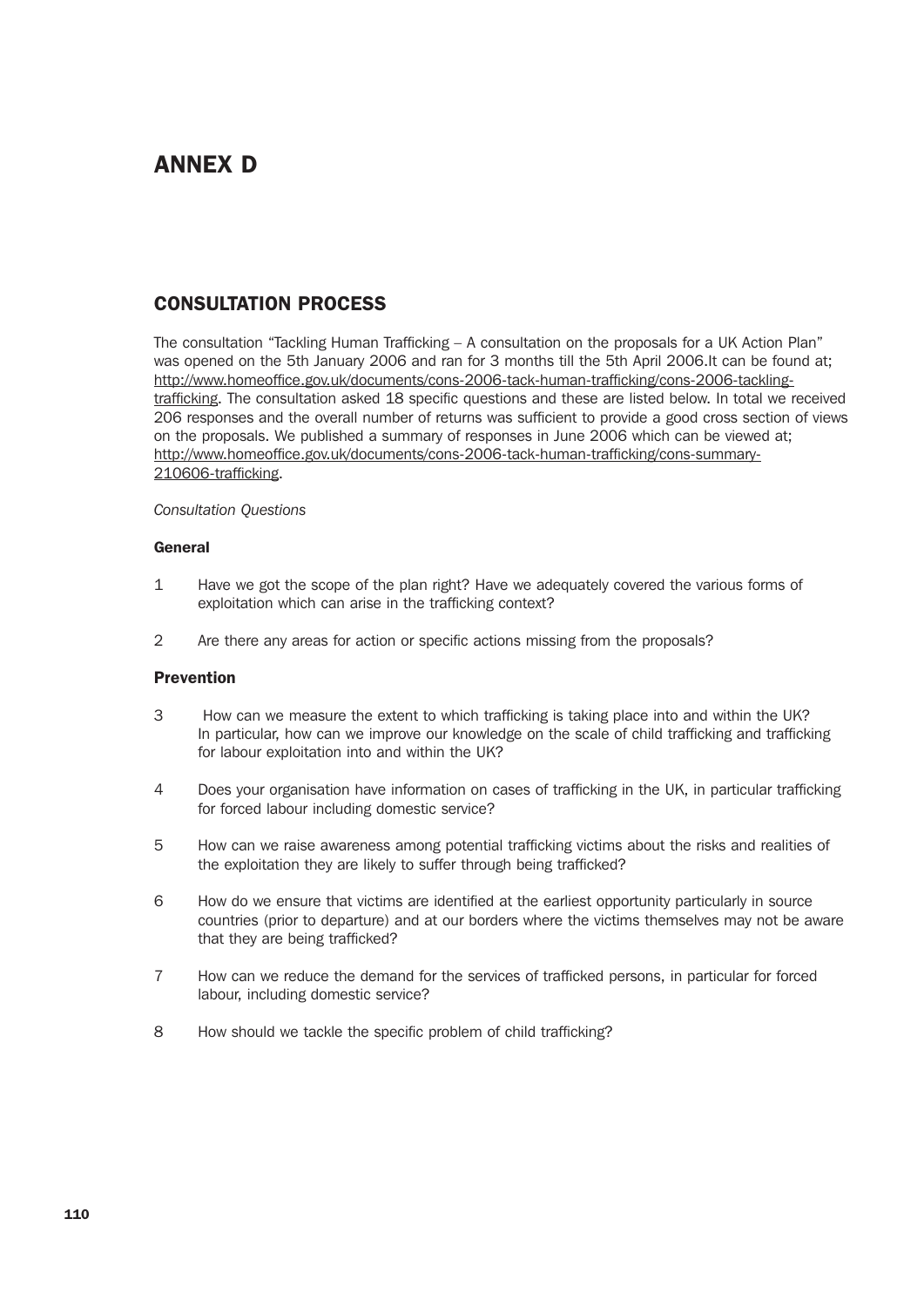#### Investigation, law enforcement and prosecution

- 9 We have provided for heavy maximum penalties for trafficking offences. Are we achieving the right sentences in these cases?
- 10 What more needs to be done to get trafficking into core police business?
- 11 What more needs to be done to raise awareness of organised immigration crime, including trafficking, among police forces?

#### Victims

- 12 How could support services provided to victims of trafficking be replicated or expanded?
- 13 Do you know of organisations that could provide specialist care and support to victims of trafficking?
- 14 How do we identify vulnerable child victims?
- 15 What are the benefits and drawbacks of providing reflection periods and/or residence permits to victims of trafficking?
- 16 How can we ensure that vulnerable victims returning to their countries of origin are not re-trafficked?
- 17 How can we ensure safe and sustainable return and reintegration of victims into their home communities?
- 18 How do the support needs of those trafficked for labour exploitation differ from the needs of those trafficked for sexual exploitation?